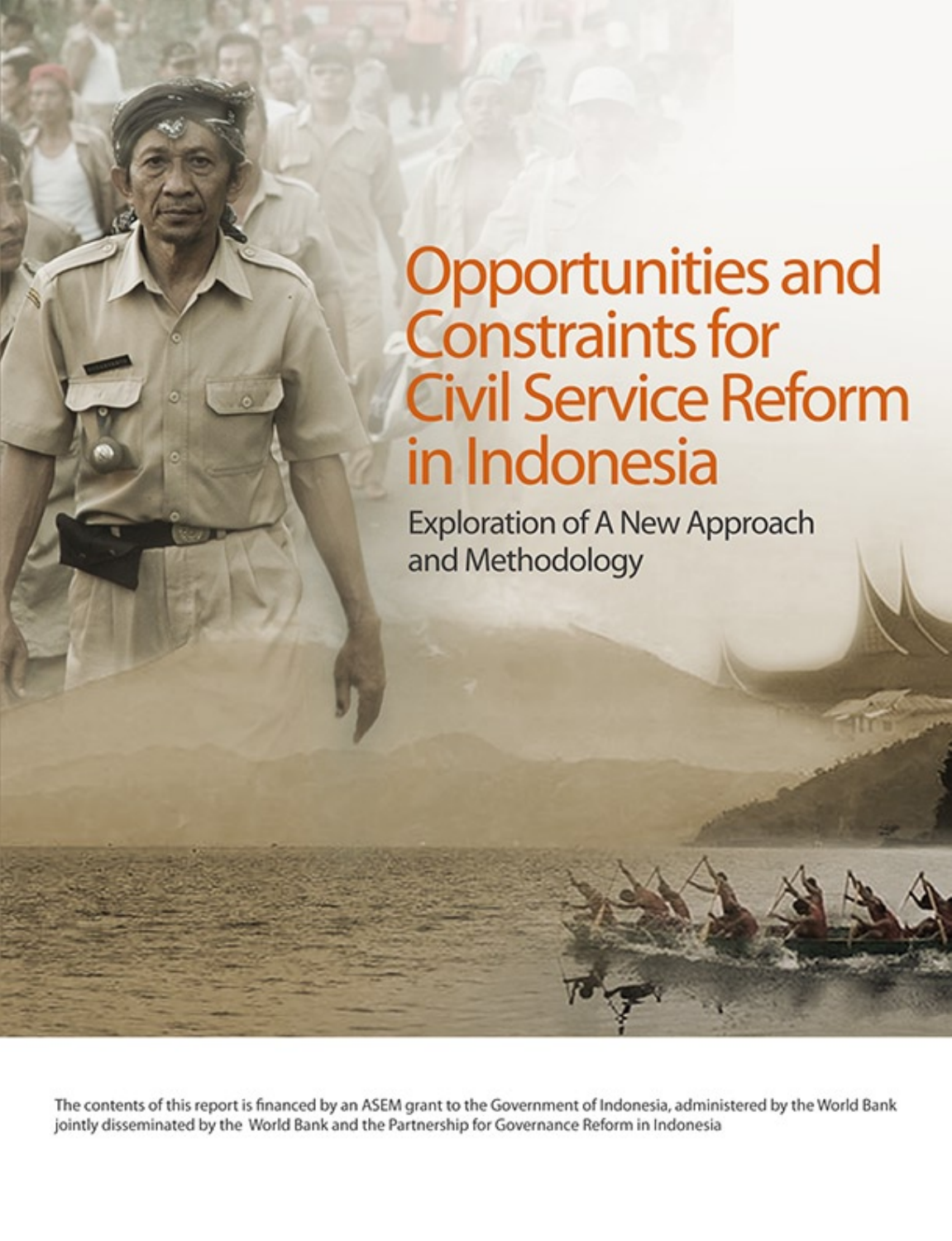## Opportunities and Constraints for Civil Service Reform in Indonesia

Exploration of A New Approach and Methodology

ISBN : 979-26-9606-7

© World Bank 2006

Joint publication of the World Bank and the Partnership for Governance Reform in Indonesia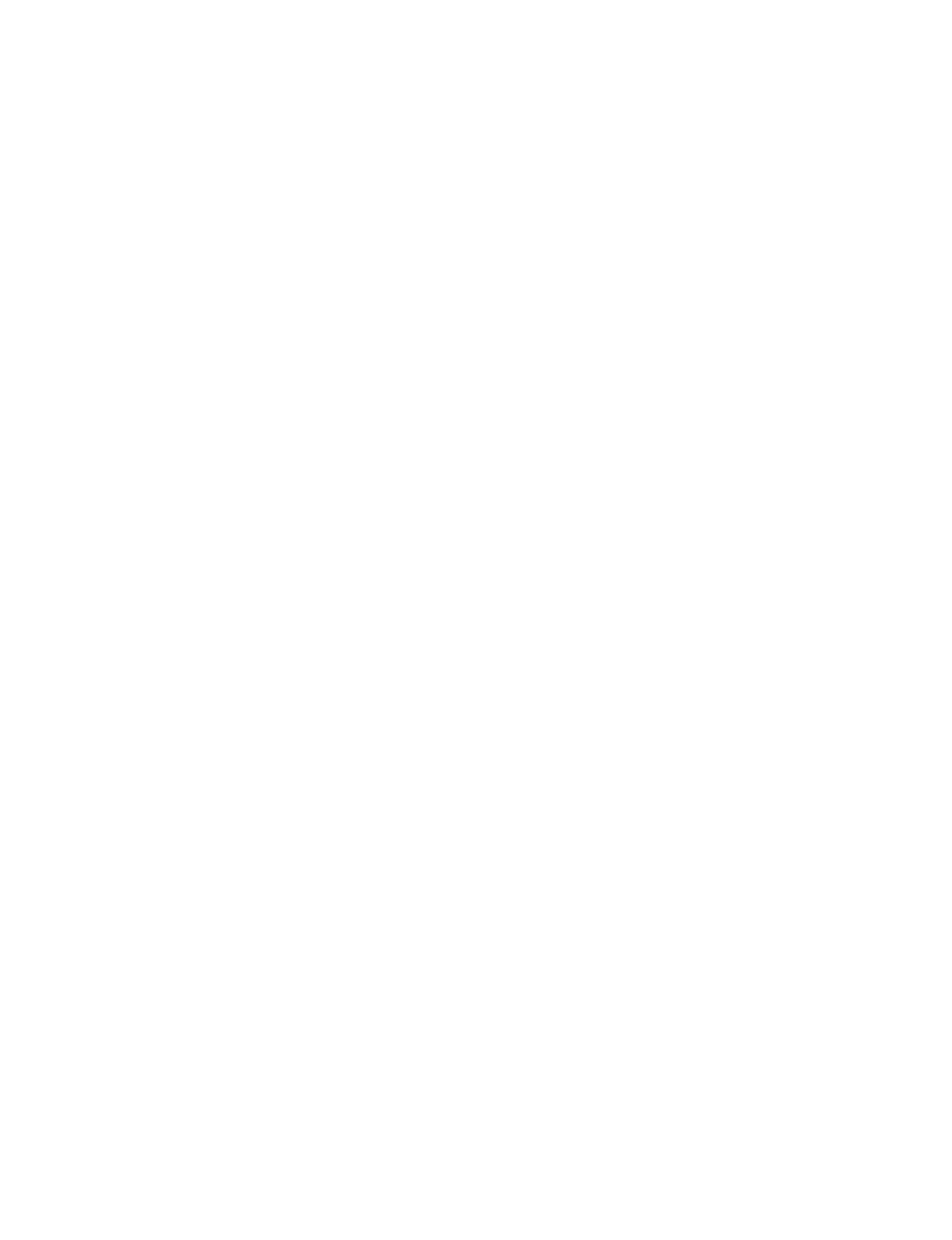## **TABLE OF CONTENT**

#### **GENERAL INTRODUCTION**

- **CHAPTER 1:** IDENTIFICATION OF CONSTRAINTS AND OPPORTUNITES FOR CIVIL SERVICE REFORM AT THE REGIONAL LEVEL
- **CHAPTER 2:** CIVIL SERVICE REFORM: REGIONAL PERSPECTIVES
	- $\bullet$  WEST NUSA TENGGARA
	- $\bullet$  WEST SUMATRA
	- **METHODOLOGY USED**
	- **PROPOSED PILOT IN KOTA SOLOK, WEST SUMATRA**
- **CHAPTER 3:** FINANCIAL ISSUES IN CIVIL SERVICE REFORM
- **CHAPTER 4:** POSSIBLE FOCUS AND ORGANIZATION OF CENTRALLY DRIVEN REFORM INITIA-**TIVES**
- **CHAPTER 5:** LESSONS FROM INTERNATIONAL GOOD PRACTICE
- **CHAPTER 6:** KEY ASPECTS OF THE INDONESIAN SITUATION
- **CHAPTER 7:** IDENTIFICATION OF MAJOR POLICIES AND TECHNICAL INSTRUMENTS FOR REFORM OF PERSONNEL AND ORGANIZATION; REVENUE AND EXPENDITURE

#### **ANNEXES**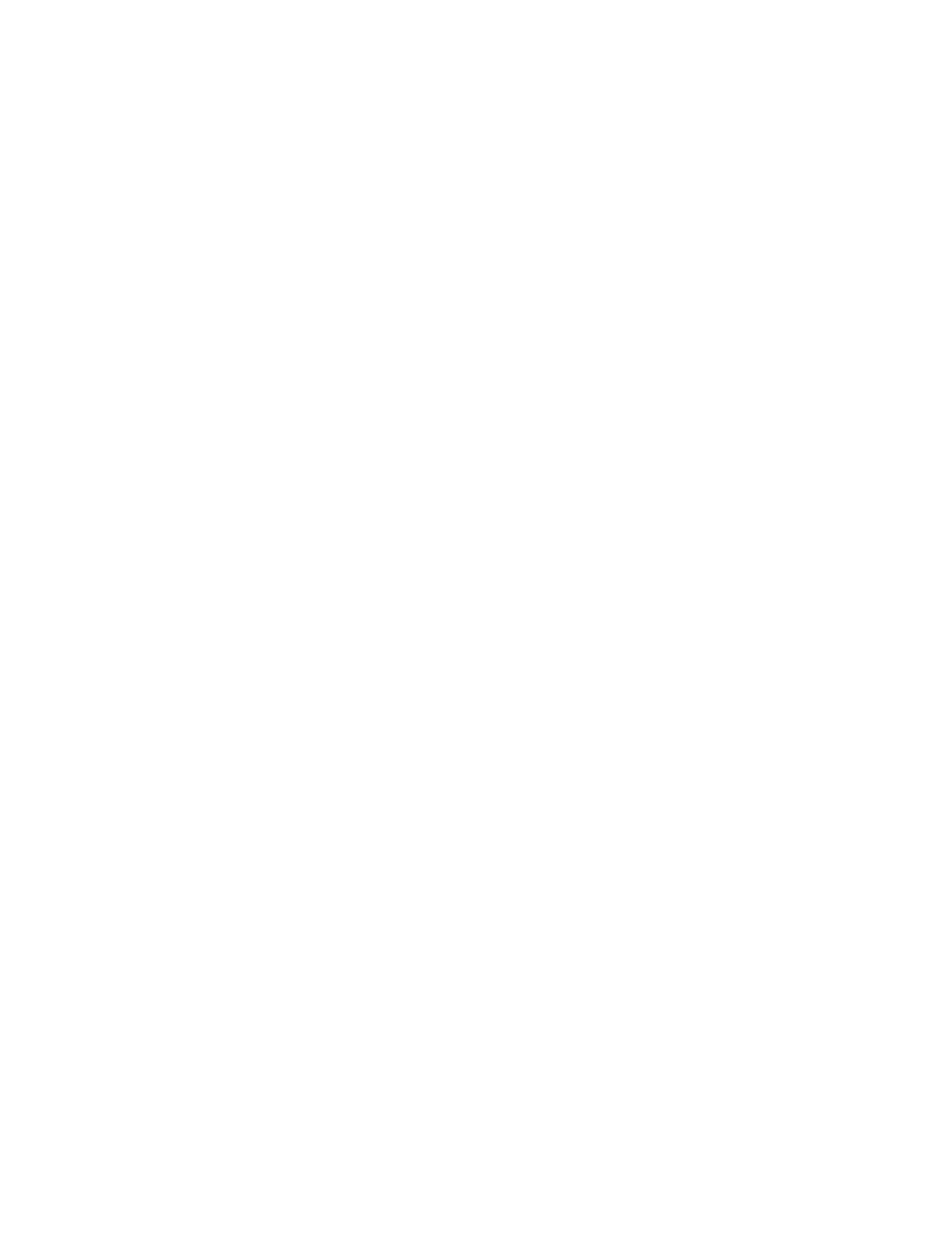## **GENERAL INTRODUCTION**

The World Bank has been administering on behalf of the government of Indonesia, an ASEM grant which aims to develop a Methodology for Regional Civil Service Reform. Within the prevailing complicated legal, institutional and regulatory framework, the work program financed by the ASEM grant has developed recommendations aimed at alleviating the serious constraints caused by the administrative, personnel and financial regulations imposed on regional governments. At present these constraints are impeding the efficient and effective improvement of service delivery and other functions that needs to be reformed.

The program has been completed and this volume contains two reports intended to disseminate the results and findings. The first report is entitled: **Constraints and Opportunities for Civil Service Reform in Indonesia: Exploration of a New Approach and Methodology. The second report is entitled: Innovation in the Regions: a New Initiative for Kota Solok**. The latter describes a proposed pilot in detail, including its rationale, purpose and Terms of Reference. At the time of printing it had not yet been confirmed when the pilot would commence but stakeholders in government as well as donors have shown a keen interest in the proposal.

This volume highlights and summarizes various previous reports, briefing notes and summaries of meetings and workshops produced during the implementation of the work program of the ASEM grant. Four earlier reports on part of the work program have already been issued. Two were published by the World Bank: these are Civil Service Reforms at the Regional Level: Institutional, Regulatory and Financial Issues facing Reforming Regions in Indonesia (July 2005) and Completed Civil Service Diagnostics and Road Maps for Reform in Nusa Tenggara Barat (July 2005). Two other reports were issued and distributed but not published by the World Bank: Completed Civil Service Diagnostics and Road Maps for Reform in West Sumatra (October 2005) and Synthesis Report. The latter comprises of three parts: Part 1 – Major Policies and Technical Instruments for Reform of Personnel and Organization; Revenue and Expenditure; Part 2 – Civil Service Reform in Regions' Contents of a Pilot Project;, Part 3 – Possible Focus and Organization of Centrally Driven Civil Service Reform Initiatives.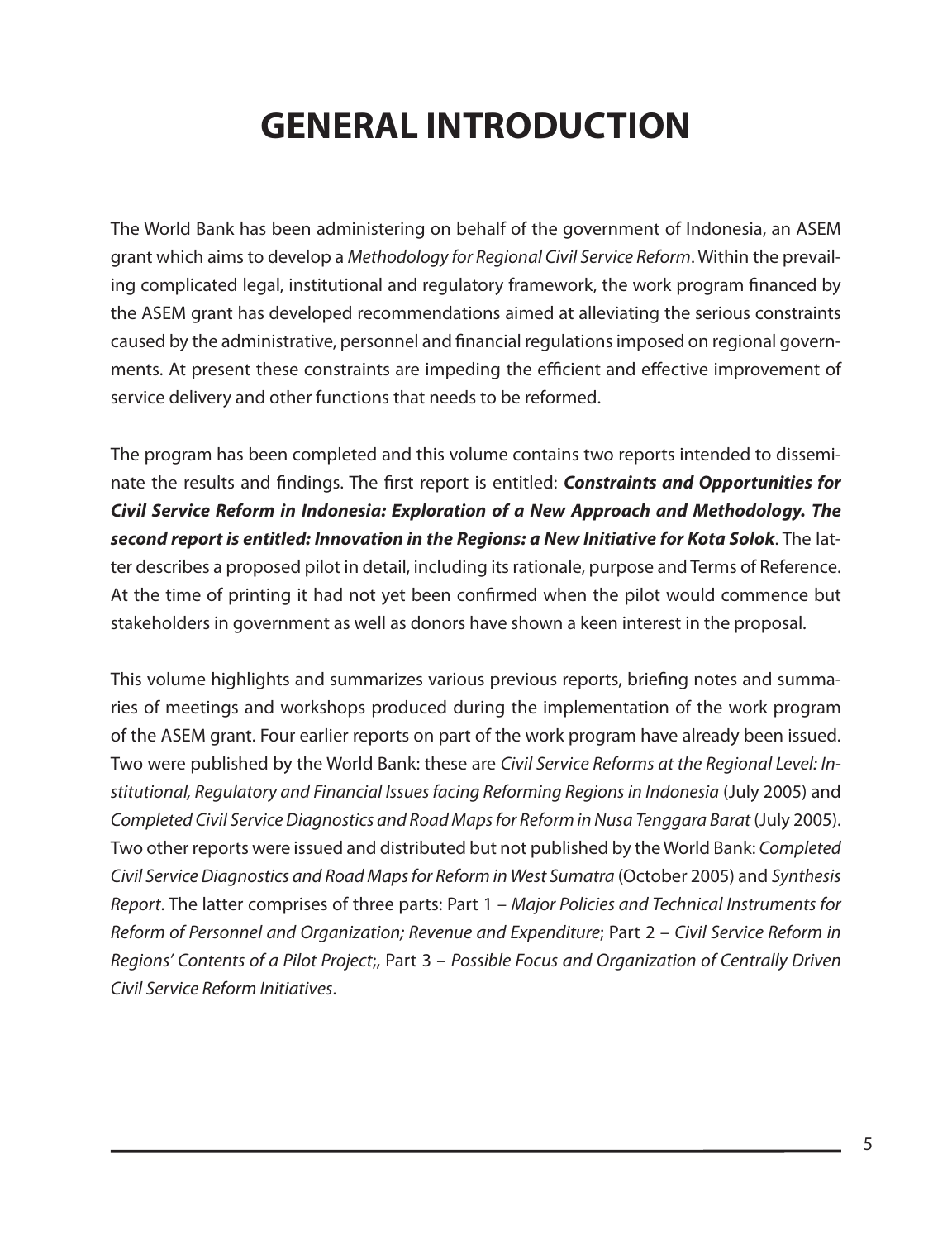The purpose of this volume is to inform a broad audience about the results of the study and in particular to share the methodology and its results in the hope that the latter may contribute to a more favorable environment for civil service reform. In addition, work done under the auspices of the grant has aimed to raise awareness about the current state of the civil service in Indonesia and the problems and options for reform, and thereby to stimulate and motivate reform minded officials in central government, and in particular in the regions, to continue the debate and to exert pressure for urgently needed reforms.

This publication and materials related to the study can also be consulted and downloaded at a newly created website, www.civilservicereform.org, currently under development by the Partnership for Governance Reform in Indonesia and in cooperation with the World Bank. This website will create a permanent, interactive platform for discussing civil service reform issues in general, as well as presenting the results of this study and future program.

The disseminating of the results of this study takes place at an important moment. Various initiatives related to civil service reform are currently under development (see Chapter 5), in particular a Presidential initiative to start a comprehensive reform process and the activities of the Corruption Eradication Commission (KPK). The emerging comprehensive reform agenda under the auspices of the President is compatible with the suggestions in this volume that reforms must be driven by the top political leadership if reform is to be successfully realized.

#### **Explanatory note to the reader**

The study was conducted in two phases: an analytical phase and a field work phase. The phases comprised four steps.

**Step 1:** To identify and analyze the opportunities and constraints facing regions as they attempt to carry out civil service reforms. This work resulted in the publication: Civil Service Reforms at the Regional Level: Opportunities and Constraints: Executive Summary, World Bank 2005. This summary was written from the perspective of the reforming regions and is based on documentation and interviews with relevant actors at the national and regional levels.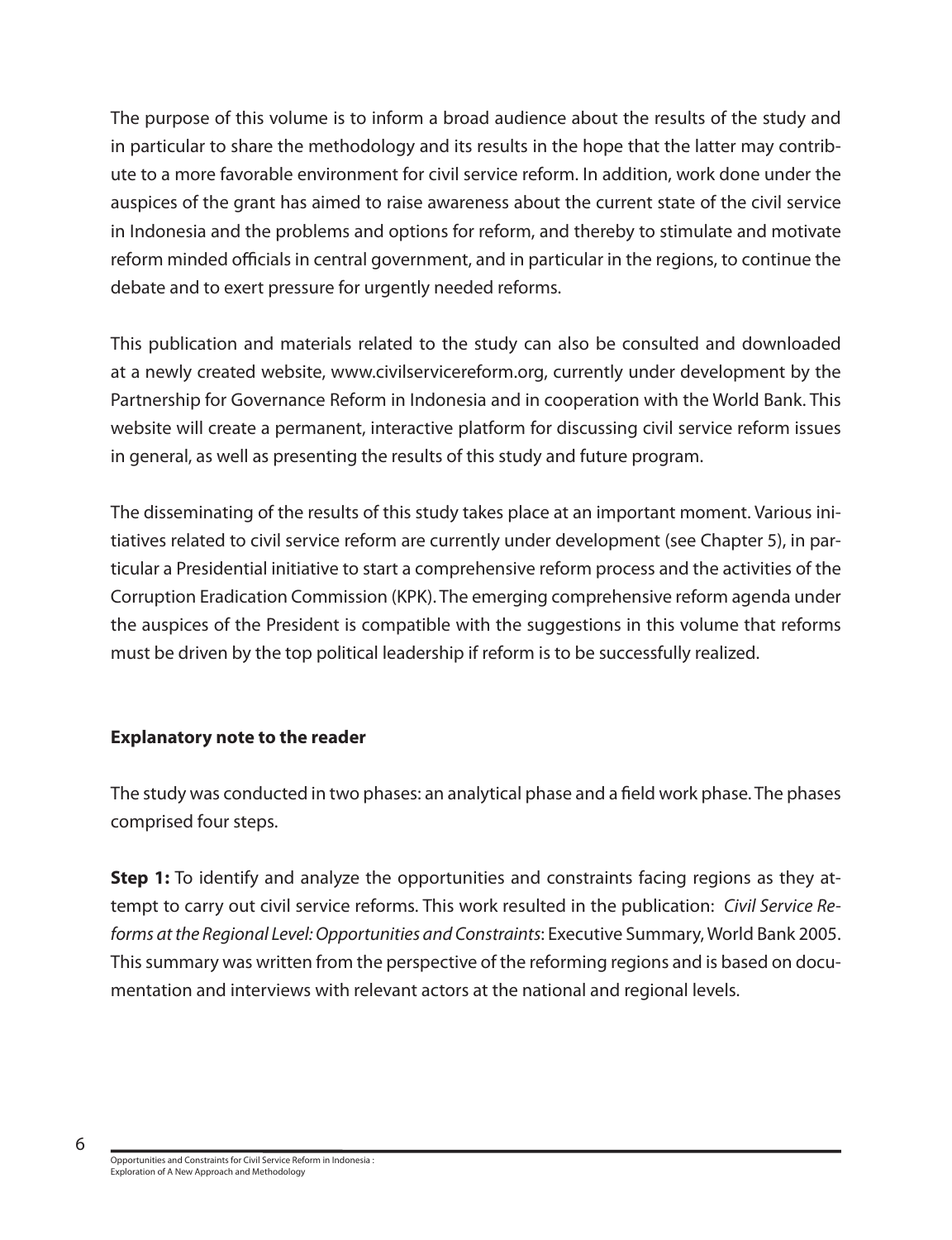**Step 2:** To conduct field studies in West Nusa Tenggara (NTB) and West Sumatra (carried in 2005). The field study in NTB was published by the World Bank: Completed Civil Service Diagnostics and Road Maps for Reform in Nusa Tenggara Barat (July 2005). (The report on West-Sumatra has been widely distributed but has not been published.)

**Step 3:** To identify key reform areas, propose a pilot to address key reform areas in a selected local government; and assess of the likelihood that GOI will undertake centrally driven reform. This work resulted in a synthesis report, which has not been published.

**Step 4:** To disseminate the results of the three previous stages in two reports: Report number one – Opportunities and Constraints for Civil Service Reform in Indonesia: Exploration of a New Approach and Methodology. Report number two – Innovations in the Regions: A New Initiative for Kota Solok.

Both reports aim to be useful to a wide audience. Parts of the texts have been written in a checklist format in order to be user-friendly for decision-makers and implementers of reforms. Teams of consultants have produced the reports under the guidance of the World Bank and GOI, but the views and judgments of the report are those of the consultants, and do not reflect the official views of the World Bank, the Government of Indonesia or the Partnership for Governance Reform in Indonesia.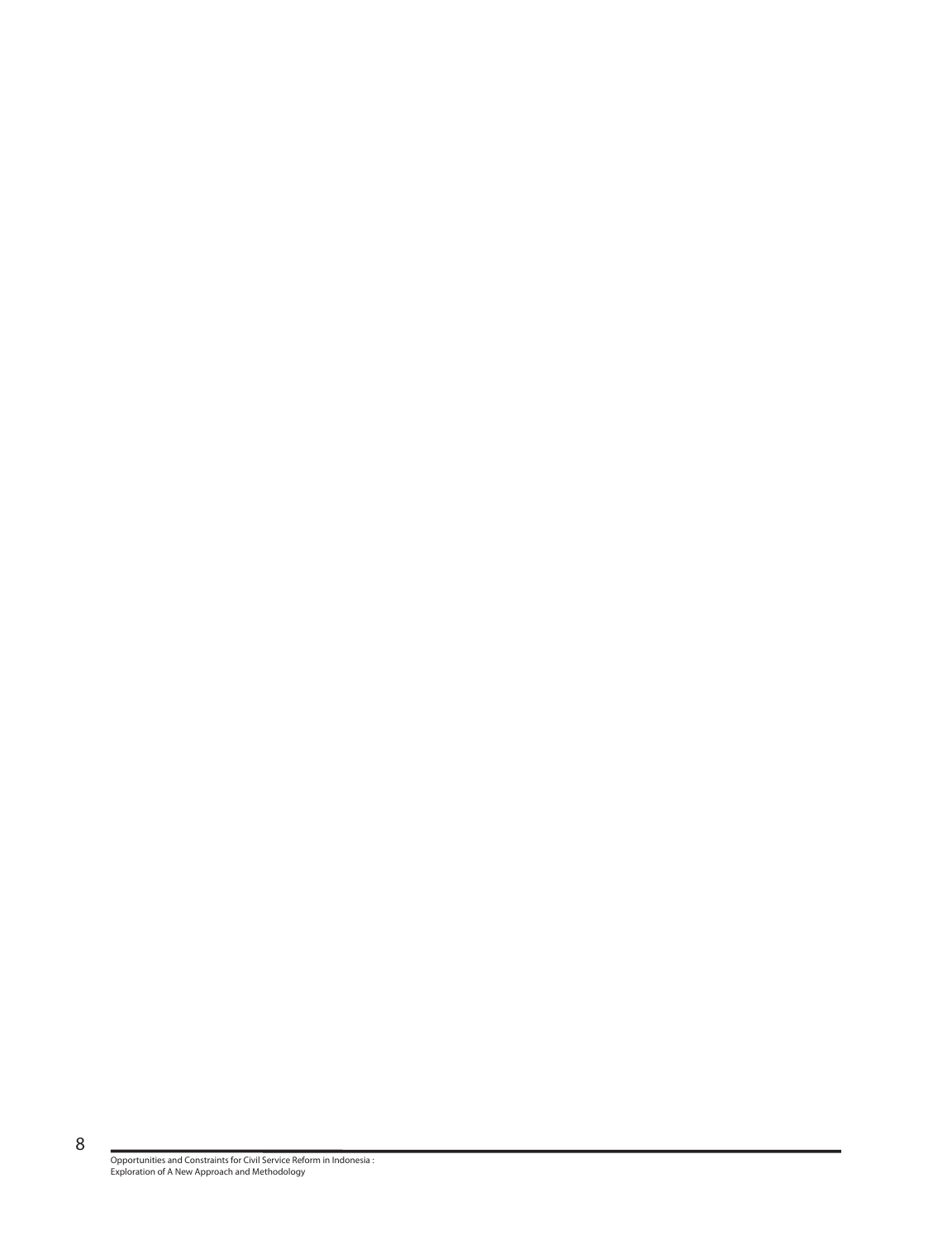## **CHAPTER 1 IDENTIFICATION OF CONSTRAINTS AND OPPORTUNITES FOR CIVIL SERVICE REFORM AT THE REGIONAL LEVEL**

#### **Institutional and Regulatory Issues**

#### **Section A. The Regulatory Environment**

The central regulatory environment is characterized by the large number of agencies that share responsibility for managing the national and regional civil services: BKN (National Civil Service Agency); Menpan (State Ministry for State Apparatus Reforms); Ministry of Home Affairs; LAN (National Institute of Administration); Ministry of Finance; sectoral ministries; and regional (provincial, district and city) governments. All have responsibilities for oversight and/or regulation, policy-making, line management and technical assistance and training.

The definition of respective responsibilities, however, has never been completely clear; a 1993 World Bank study described the regulatory framework as fragmented and blurred and stated that agencies were neither performing their respective functions adequately nor ensuring coherent coordination among themselves. The mandates of BKN and Menpan; for example, reveal considerable overlapping and both appear to be involved in crucial tasks such as guidelines for the preparation of the formasi, recruitment and the recent census.

Many observers have documented and analyzed the long-standing absence of effective management of the civil service which is rooted in the complexity and ambiguities of the regulatory framework, combined with a flagrant lack of enforcement of the rules and widespread corruption. Ministries enjoy considerable freedom to recruit their own staff and seek extra remuneration for their employees from projects and other sources. The only constraints are an overall cap on numbers (central approval of the *formasi* and controls over the total wage-bill) and the obligation to seek approval from the regulatory agencies for certain personnel actions.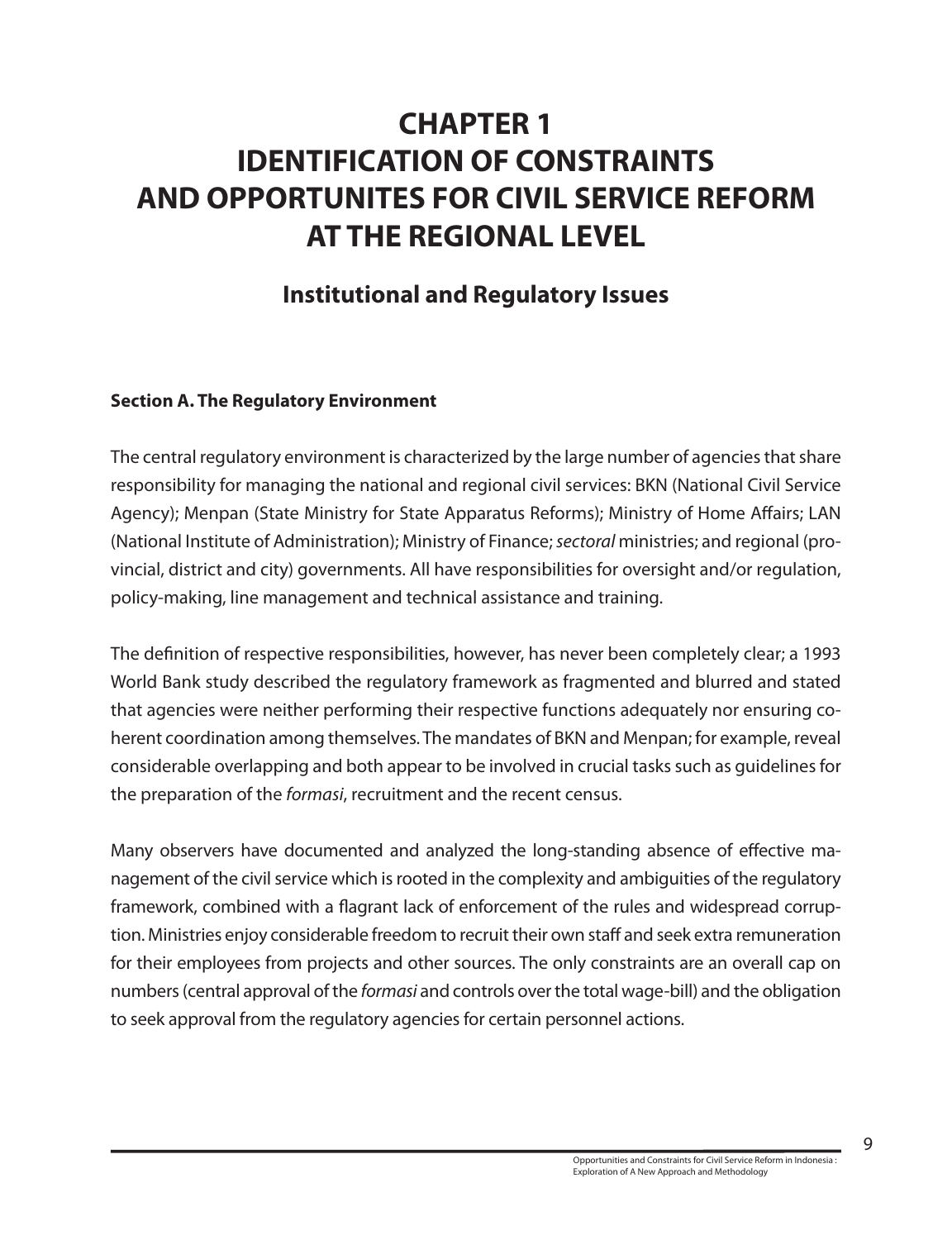The regulatory and management framework is characterized by a traditional rules based culture within a closed career system (for example, automatic advancement through the ranks, promotions and internal appointments based on seniority rather than qualifications or performance, no lateral entry to civil service status). There is little results based management and no link between pay and performance. The management of civil servants has been undermined by rampant abuse of the rules and procedures for personnel actions, as well as by the opaqueness of the remuneration system. Widespread patronage and rent-seeking, combined with little enforcement of sanctions, has seriously undermined the accountability of staff and managers.

Despite the plethora of central agencies, however, the civil service is under-managed in terms of ensuring transparency, accountability and consistency in the management of personnel and in building a performance and results based culture. Nor is there a focal point for public sector reform at a high political level that could address the strategic questions: the role, priority functions, personnel requirements and cost of the state and its optimal organization and management at the central and regional level.

**The Transition to Decentralization: Still More Ambiguity.** The regulatory environment has become increasingly unclear since the enactment of Law 22/99 and this lack of coherence and clarity has grown even worse with the passage of Law 32/04. The decentralization laws have introduced a high degree of instability into the overall regulatory environment for regional autonomy. Civil service management is suffering from the general confusion about the real purpose and nature of regional autonomy and in particular about the roles and functions of the central agencies, the sectoral ministries (whose laws have not been revised in the light of decentralization) and the regional governments. The problem is further compounded by the civil service law (43/99), which assumes the existence of a national civil service and mandates a new Civil Service Commission.

An important omission of Law 32/04 is that it lacks the provision of Law 22/99 whereby the regions were given the explicit right to manage their civil services. The Governor, acting in his role as representative of the central government, and the Ministry of Home Affairs (MoHA), has acquired new responsibilities for overall guidance and management of the regional civil service. These changes have raised serious questions about the regulatory responsibility for the regional civil services and created disquiet among regional governments and donors.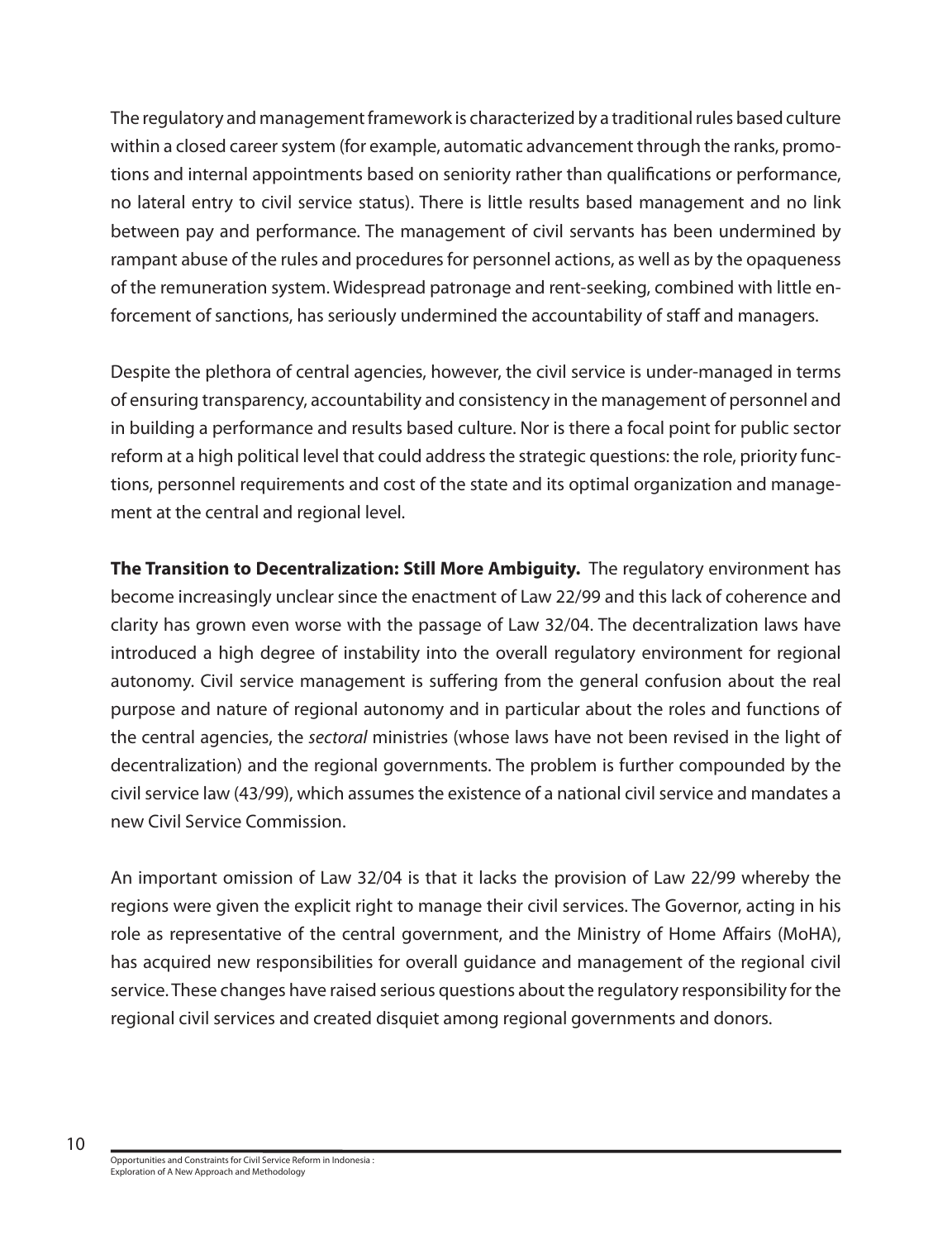As a result of these developments, the sharing of tasks among central agencies responsible for overseeing regional civil service management, including authority for approving specific personnel actions, has evolved. This shift has altered the rules of the game both among central agencies and in their respective responsibilities vis-à-vis the regions, and the sectors, however, the operational implications are not yet fully clear.

Relations between the various levels of government have also been undermined by the increased responsibilities accorded to MoHA under Law 32/04. Regional governments see these as a serious threat to their autonomy. Although MoHA is increasingly taking on development activities through capacity building and other initiatives, it is still primarily perceived as an organization whose main raison d'être is to restrict and control the activities of regional governments and civil society through burdensome rules, procedures and approvals.

An example of the shifting roles of central and regional governments is provided by the recent nationally organized and managed recruitment drive. Regional representatives feel that the exercise was a serious infringement of their rights under the decentralization law and a blatant case of recentralization. Certain regional governments have stated that the procedures stipulated did not meet their own standards of transparency and accountability in recruitment procedures.

The lack of confidence in the regions regarding present arrangements between the center and the regions has deteriorated to the point where a few provinces and districts (cf., Yogyakarta and Jembrana) have simply ignored certain provisions of laws or regulations; in turn it appears that the central agencies have overstepped their mandate in the case of the recent recruitment drive. In these instances, therefore, the ambiguities in the regulatory environment have actually resulted in a stand-off between jurisdictions and a serious principal-agent problem on the ground.

#### **Section B. The Role of Sectoral Ministries**

Law 22/99 stipulated that so called "obligatory" sectors become the responsibility of local governments, such as, districts and cities; these sectors include health, education and public works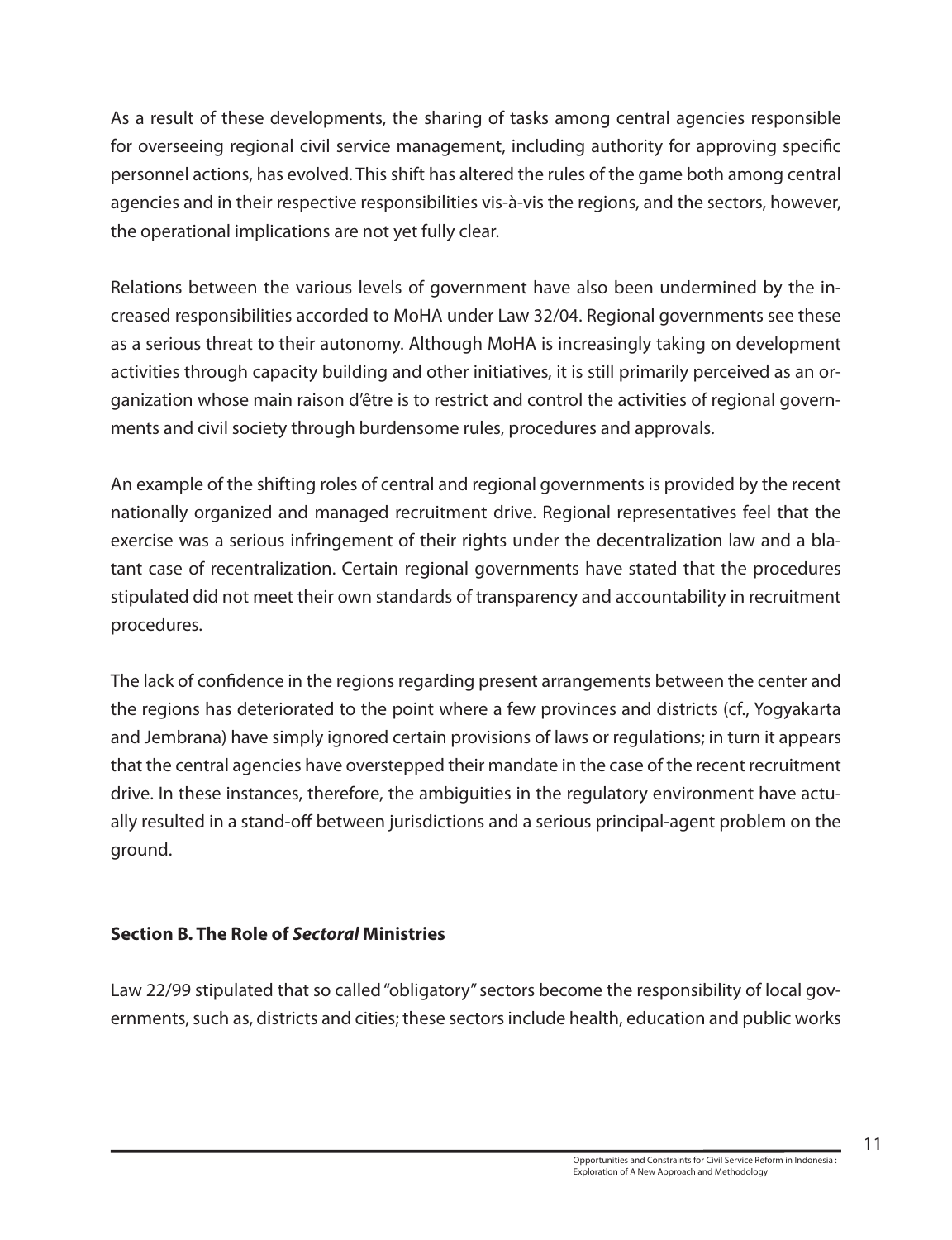and local government took over the management of about 67% of all public sector employees. Line ministries relinquished in principle the personnel management function and their main role became the establishment of minimum standards, a task they now share with MoHA.

But the law does not define what the specific functions of local government are within these sectors and some local governments interpreted this to mean that they were responsible for all tasks within the sectors. Existing *sectoral* laws --still not amended-- added to the confusion about the functions of local governments.

The sectoral ministries are still deeply involved, given the lack of skilled manpower in many districts and a reluctance to give up their traditional duties, in planning and managing regional staff and programs. Therefore the development of sectoral objectives, policies, plans and related tasks, such as setting minimum performance standards, manpower planning and preparation of the annual formasi exercise, are still done in most cases by the sectoral ministries.

The education sector in particular faces major problems as the central and regional governments grapple with the challenge of decentralization. The key issues (see Education in Indonesia, Managing the Transition to Decentralization, World Bank 2004. include the unclear and incomplete assignment of functions among the central and regional governments; the need to reorganize the central ministry so that it can articulate and harmonize polices; and need for basic reforms in the management of teachers. This report describes the latter as the most urgent problem and states "our most critical recommendation is for the establishment of a separate teaching service" that would implement merit and performance based personnel management and continuous professional development.

With the onset of decentralization, the management of all civil service teachers in primary and secondary public and private schools was transferred to district governments (with the exception of madrasahs). Yet various anomalies and difficulties persist that restrict the districts' freedom to manage and reform their teaching work-force. The central Ministry of National Education is still recruiting contract teachers and paying them directly; Madrasah teachers who are civil servants are still managed by the Ministry of Religious Affairs, not by districts. Transfer procedures under Law 22/99 have discouraged teachers from moving to other districts and this constraint has affected morale; teachers are still subject to a variety of corrupt practices and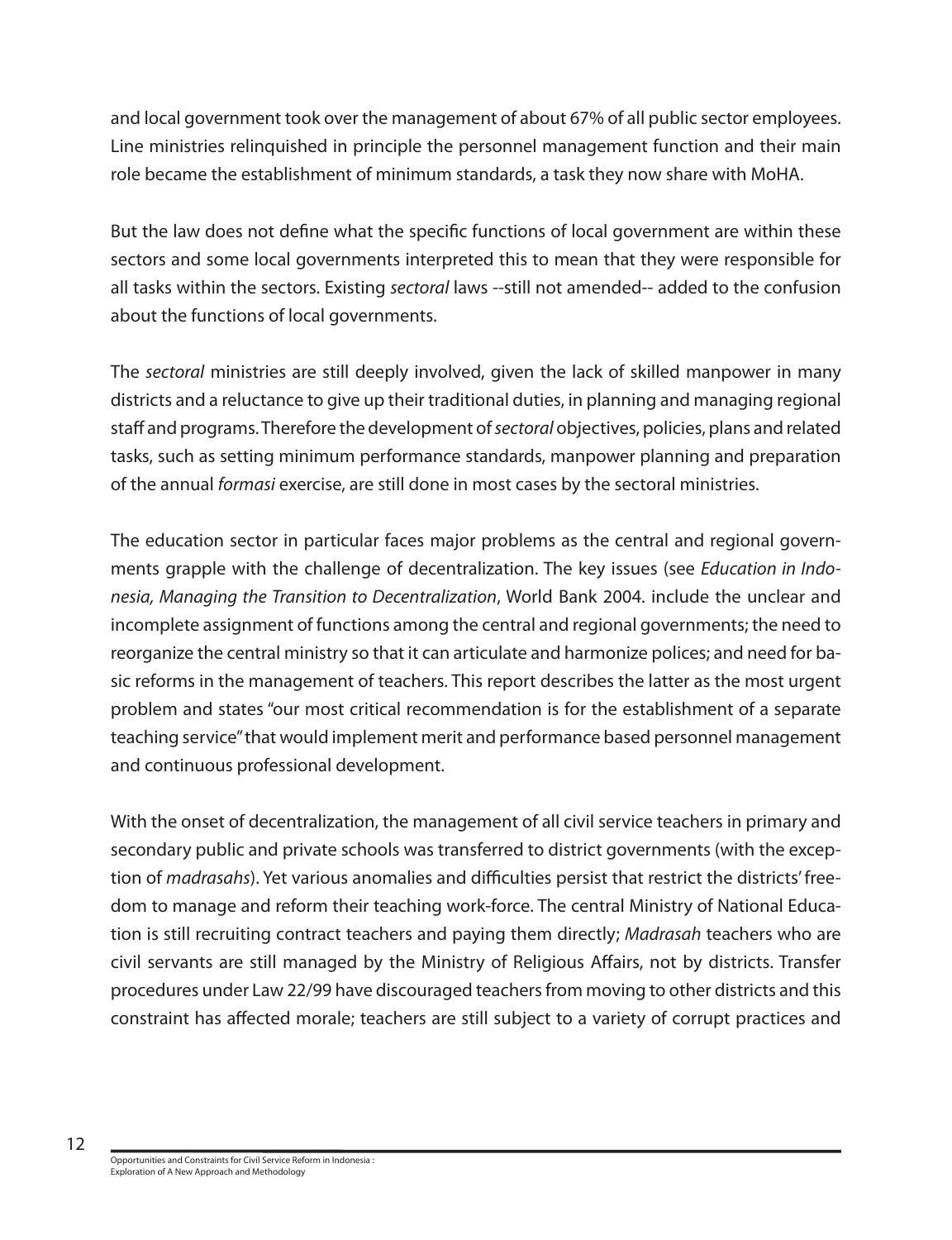routinely pay bribes for appointments, transfers, promotions, and selection for training.

The many problems in teacher work-force management, including especially the lack of mobility since decentralization, have resulted in increased pressures from teachers at the school level and their unions to recentralize the management of teachers. In interviews for this report, several district officials expressed their conviction that the recruitment of teachers would indeed soon be recentralized.

#### **Section C. Regional Reform Efforts**

**The Context.** Multiple efforts have been initiated to encourage reforms at the local level since decentralization was launched. Various donors have contributed to these efforts. The district of Sleman; for example, is receiving support from GTZ/Menpan as a one stop shop; AID for performance budgeting; CLGI for performance enhancement; an ADB capacity building project for staff training; an ADB/MoHA project for capacity building for decentralization; and the World Bank urban sector project.

The rush to provide technical services for improvements in regional management has also driven central government agencies, especially Menpan, LAN and MoHA, to compete for donor support in this growth area. MoHA, for example, has established a new Directorate for Capacity-Building that is intended to coordinate and supervise training.

**Characteristics of Regional Reforms.** For the purposes of this study, it is useful to divide the reforms into personnel management and organizational and other reforms. Personnel management reforms focus on cross-cutting management functions and procedures that apply to permanent civil servants and contract workers. By other reforms, this study refers to various initiatives meant to enhance the effectiveness and efficiency of service delivery in a particular sector, service or unit. Given the purpose of this paper, the analysis concentrates on the former.

**Other Reforms.** These include: performance budgeting; one stop public services; productivity improvement measures; monitoring of services by citizens' groups; systems of client complaints and subsequent reforms; e-government initiatives; anti-corruption efforts such as integrity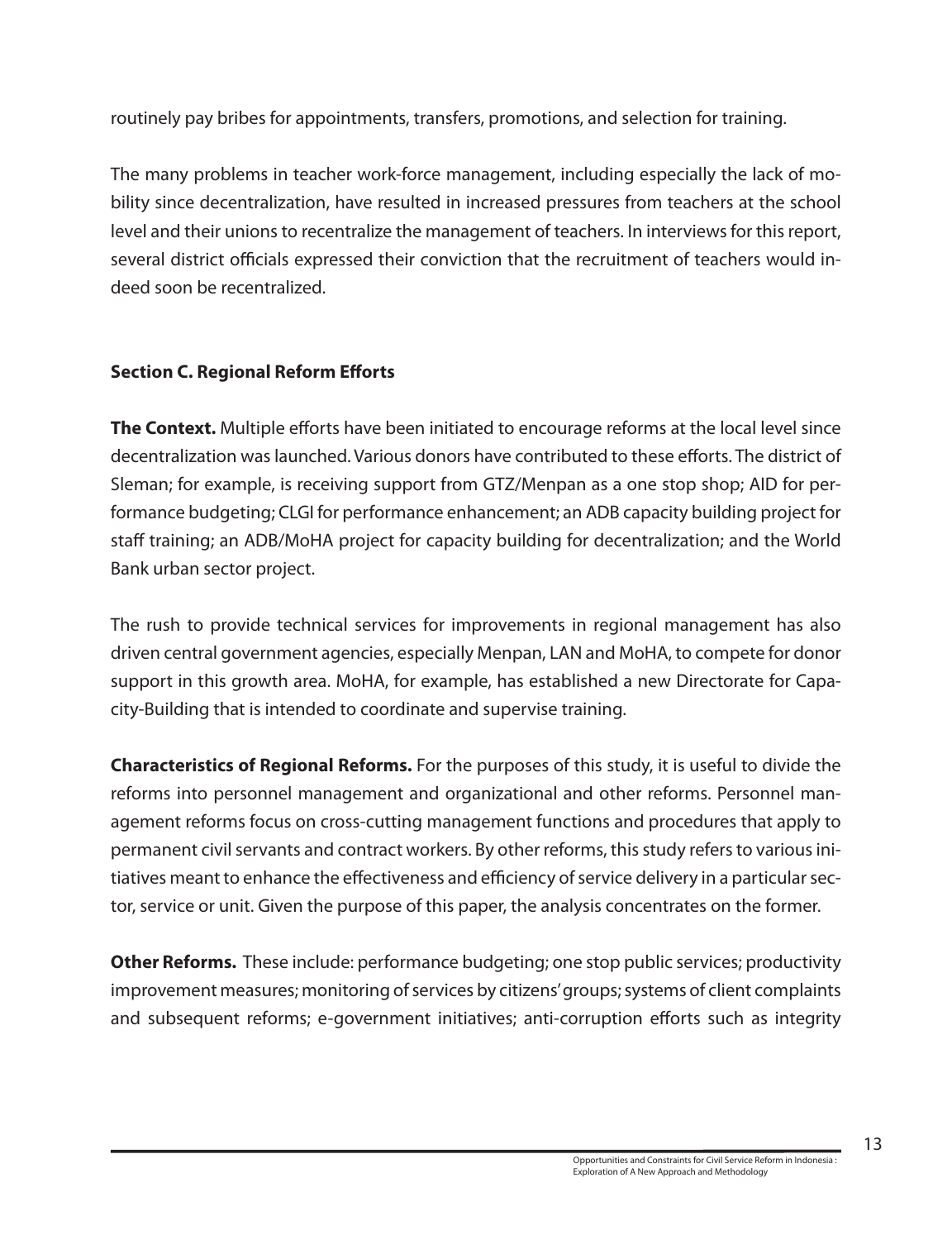pacts for procurement; other change management programs; training and capacity-building for technical skills related to a sector or function; improvements to sectoral management and planning such as new minimum service standards; and implementation of performance standards for services.

It is too early to assess the impact and sustainability of these service innovations, most of which are recent, but there are good reasons to be skeptical: i) to the extent that these reforms stem largely from the initiatives of a few enlightened and dynamic leaders, it could be argued that their continuation and wide-spread adoptions are highly vulnerable to changes in leadership; and ii) experience elsewhere with similar innovations targeted at enhancing accountability through introducing service innovations generally indicates that improved performance is short lived in the absence of more basic, cross-cutting changes, the availability of core resources to sustain them; the performance of management; a results oriented working culture; and transparent incentives.

**Personnel Management and Organizational Reforms.** The regions have the right, within the regulatory context of decentralization, to undertake basic reforms in areas where they have the required authority. Moreover the lack of clarity about the legal, functional and operational dimensions of decentralization also permits dynamic regional leaders to test the limits of their authority. To what extent has this happened in the case of personnel management reforms?

It is clear that certain regions have used their authority under Law 22/99 to reform essential functions. In most cases reforms are targeted at areas where the regional governments clearly have the relevant mandate. Personnel and organizational reforms have mostly taken place in:

- $\bullet$  recruitment (until the latest round)
- the appointment of existing staff to vacant posts
- $\bullet$  training
- organizational changes (following to varying degrees the guidelines of Regulation 8)
- improved job descriptions and performance evaluation
- enforcement of discipline and attendance
- rationalization of extra payments taken from the development budget or from regional revenues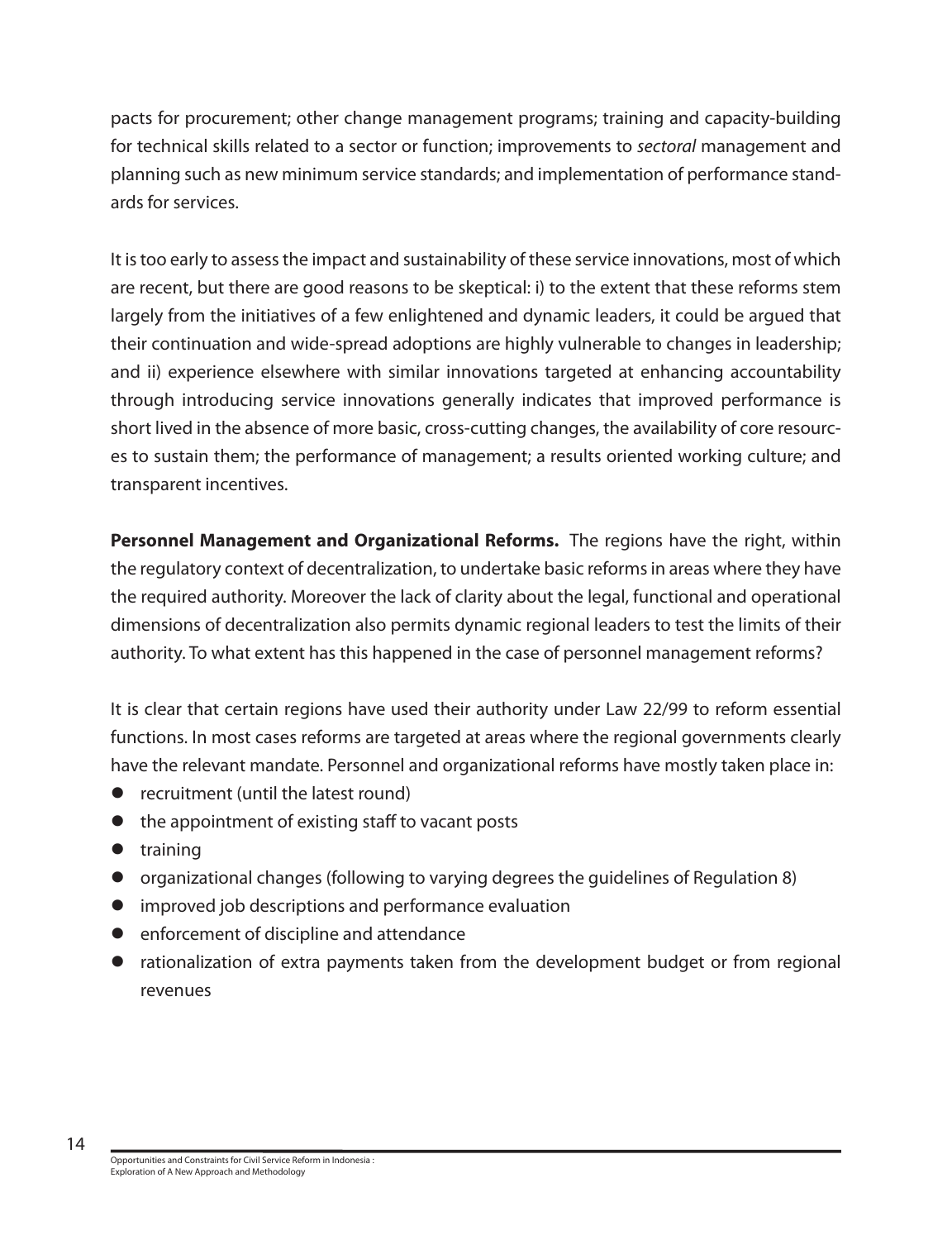Some of these reforms are strategic in that they are intended to improve staff performance through better management functions and incentives and thereby enhance the accountability of the regional public services. Others, however, are not really reforms at all but rather an attempt to reestablish normal, routine management after years of indifference and neglect (for instance, enforcement of discipline and attendance).

Although these reforms are an important beginning, they are narrow in scope and heavily concentrated on improving certain personnel management tools: job descriptions; performance evaluation; recruitment and appointment processes such as the use of external assessment services; and wide-ranging training for insufficiently skilled regional staff.

The constraints imposed by the centre have prevented reforming regional governments from undertaking more fundamental and comprehensive reforms. Thus Yogyakarta Province was prevented from implementing an accelerated early retirement scheme in order better to match individuals and required skills and others fear that at any time the rules of the game may change to the disadvantage of regional autonomy and undo reforms that may have started.

Local authorities are therefore in a difficult position and expressed particular frustration concerning:

- Their inability to move quickly on "right-sizing" and on acquiring the necessary skills to match their identified needs and to staff their new organization; here BKN was largely to blame for blocking more flexible approaches than those current in the regulations.
- The lack of support for their innovations from the DG of Regional Autonomy in MoHA, which they described as lacking a development focus and being only interested in restricting innovations in order to maintain a tight grip on the regions.
- The high existing level of corruption in personnel transactions and the potential worsening of this problem under the stipulations of articles 129-135 of the new Law.
- The lack of a GoI commitment to reform; there is neither leadership, vision nor a single focal point.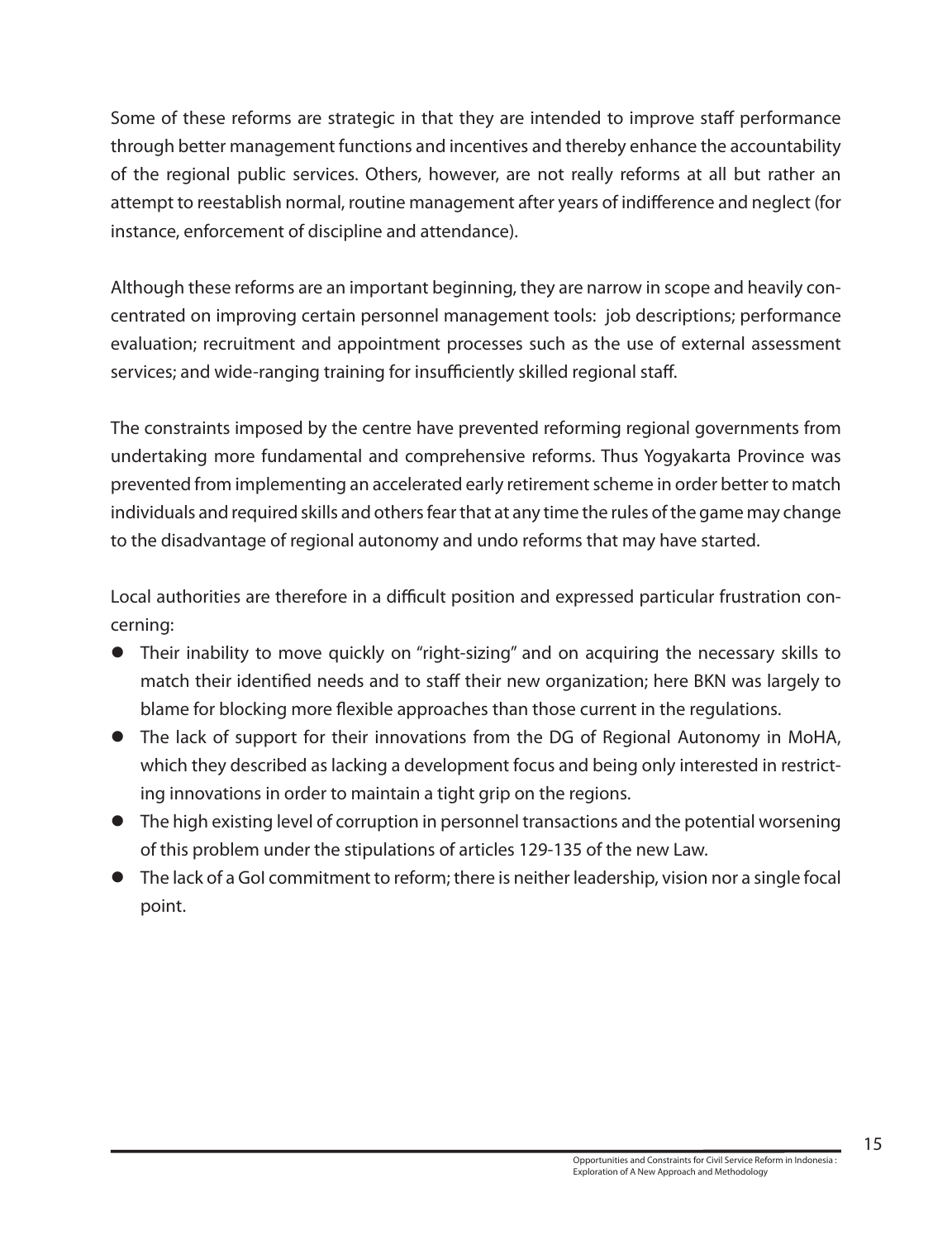#### **Section D. Conclusion**

The first decentralization law has resulted in profound changes, yet before the details were defined and the system really became operationally clear, a second law was passed which will aggravate the uncertainties of regulation and management. The management of staff and enforcement of performance standards continue to be fragmented, subject to corruption and generally inadequate. It is evident form the above that the continuing lack of clarity about the rules of the game continues to undermine accountability for the performance of units, managers and staff.

It is also clear that the regulatory and management environment is not conducive to a centrally driven reform effort. Not only is there no strategic focal point or strategy; GoI has not even begun to adapt staffing and organization at the central level to the exigencies of decentralization.

It remains to be seen whether the regulations for Law 32/04 and forthcoming clarifications concerning the civil service law (43/99), the enactment of a new education law and other measures will indeed bring more coherence and predictability to bear. Meanwhile, those regions that want to reform civil service management in order to improve service delivery will have to persevere in their reform efforts with the help of their national and international partners despite the continuing uncertainty and instability of the regulatory environment.

It would not be an exaggeration to state that the regulatory framework is in a critical state, given the renewed uncertainties generated by Law 32/04 and other recent developments. If indeed the responsibility for managing teachers were recentralized, it would constitute a serious and perhaps fatal blow to decentralization in its present form.

**The Way Forward in the Short Term.** International experience of successful civil service reforms clearly indicates that certain prerequisite steps are essential before reforms are launched, including, i) political commitment and involvement from the top supported by a strong central technical unit; ii) a clear vision of the role and responsibilities of the public sector; iii) an identification of functions to be carried out at the national and the regional levels; and iv) a transparent and stable legal, regulatory and fiscal framework to guide the management of public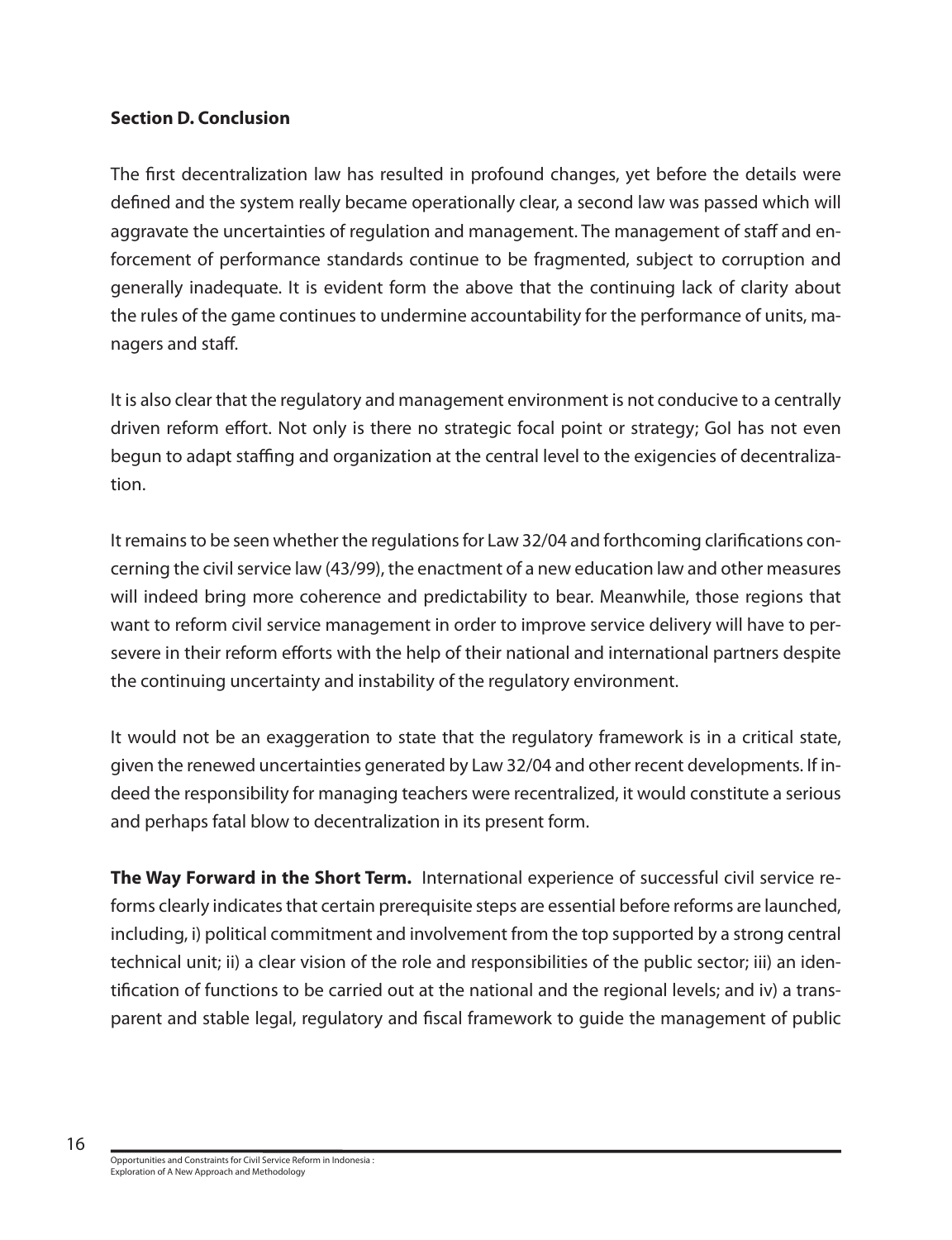employees and the relationship between the centre and the regions.

It is only when these essential pre-conditions and institutional frameworks are in place that an effective reform effort may be carried out. It is evident that Indonesia does not presently have in place any of the essential pre-conditions for a major centrally driven reform; in particular the country is suffering from a crisis in the legal and regulatory framework for the management of the regional civil services. Until the prevailing uncertainties and anomalies are addressed, there is little point in launching across the board reforms.

Experience also shows that in the absence of broad reforms, locally generated change is possible in a context of decentralized management and increasing local participation in the political process. The experience to date with reforming regions in Indonesia seems to confirm this general finding but it also underlines the serious constraints that local governments face in the current uncertain regulatory environment.

The immediate priority is a political recommitment to the spirit and objectives of decentralization by the new Government, including the stabilization of the regulatory framework and the revision of relevant laws and other legal texts. This implies that the authorities should:

- Take the time necessary to ensure that the implementation of Law 32/2004 addresses the many uncertainties and anomalies that have been identified in the text itself.
- Ensure that regulations concerning the management of the regional civil service are prepared carefully with the involvement of all stakeholders and that a new consensus is reached: i) among the central regulatory agencies; ii) between the latter and the sectoral ministries; and iii) between the center as a whole and the regions. This effort should be led by a neutral party such as the State Secretariat or an outside consulting firm.
- Implement functional analyses of central ministries and agencies with a view to rationalizing their size, structure and staffing. Given the sensitive nature of this task, it should be done by international specialists.
- Take advantage of the current anti corruption drive to study options for eliminating rent-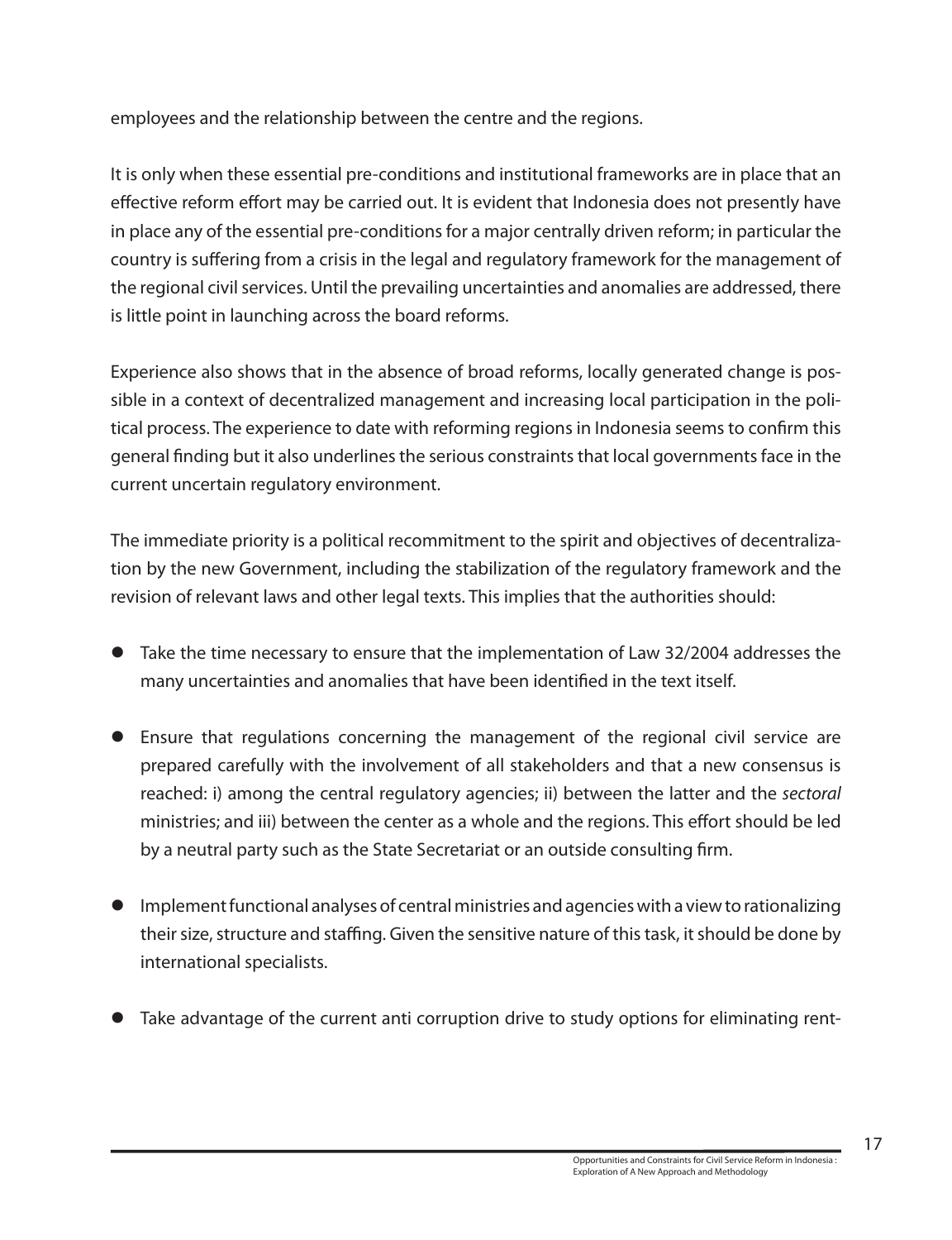seeking in the management of personnel across the whole range of responsibilities from recruitment to transfer to retirement. One option could be to contract out to a private firm the auditing and approval of such transactions. In this case, MoHA and BKN would no longer have direct responsibility for approving transactions involving individuals.

Design a strategy to replace redundant skills and build a competent HR base.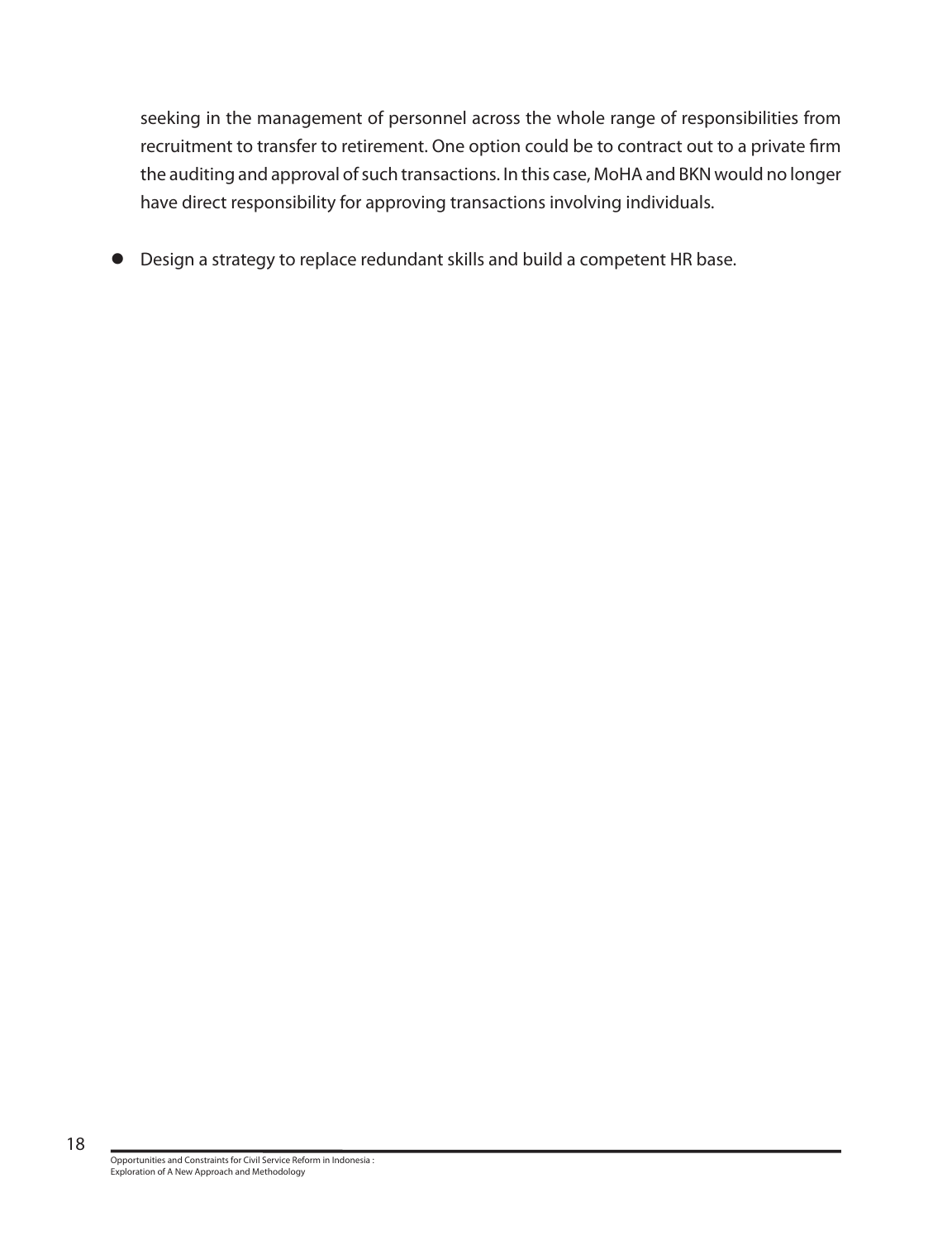### **CHAPTER 2 CIVIL SERVICE REFORM: REGIONAL PERSPECTIVES**

#### **1. WEST NUSA TENGARA (NTB)**

#### **Introduction**

This chapter introduces the Diagnostic and Roadmap study, as well as several important contextual and substantive considerations that shaped both the Diagnostic and the Roadmap.

The consultant team worked closely with its counterparts in order to understand the core functions being studied and the essential problems.

#### **Contextual Factors**

The following contextual factors shaped the process of organizing and producing the study and had a determining influence of the content of the Roadmap.

- Like most local governments in Indonesia, none in NTB has taken the initiative to launch reforms in functional areas within their jurisdictions. Nor have they begun preparatory work related to the forthcoming regulations that will replace PP 08. For example, all local governments expect that they will need to restructure and reduce positions but they have not organized themselves in advance to face these issues.
- The consultant team, therefore, took the initiative to help counterparts to grasp the purpose and nature of potential reforms and to distinguish clearly between areas where they have full authority and those where authority is shared with the central government regulatory bodies. These factors also explain why the Suggested Reform Program of the Roadmap focuses on reforms in areas where there are few central government regulatory constraints and which these local governments can potentially carry out.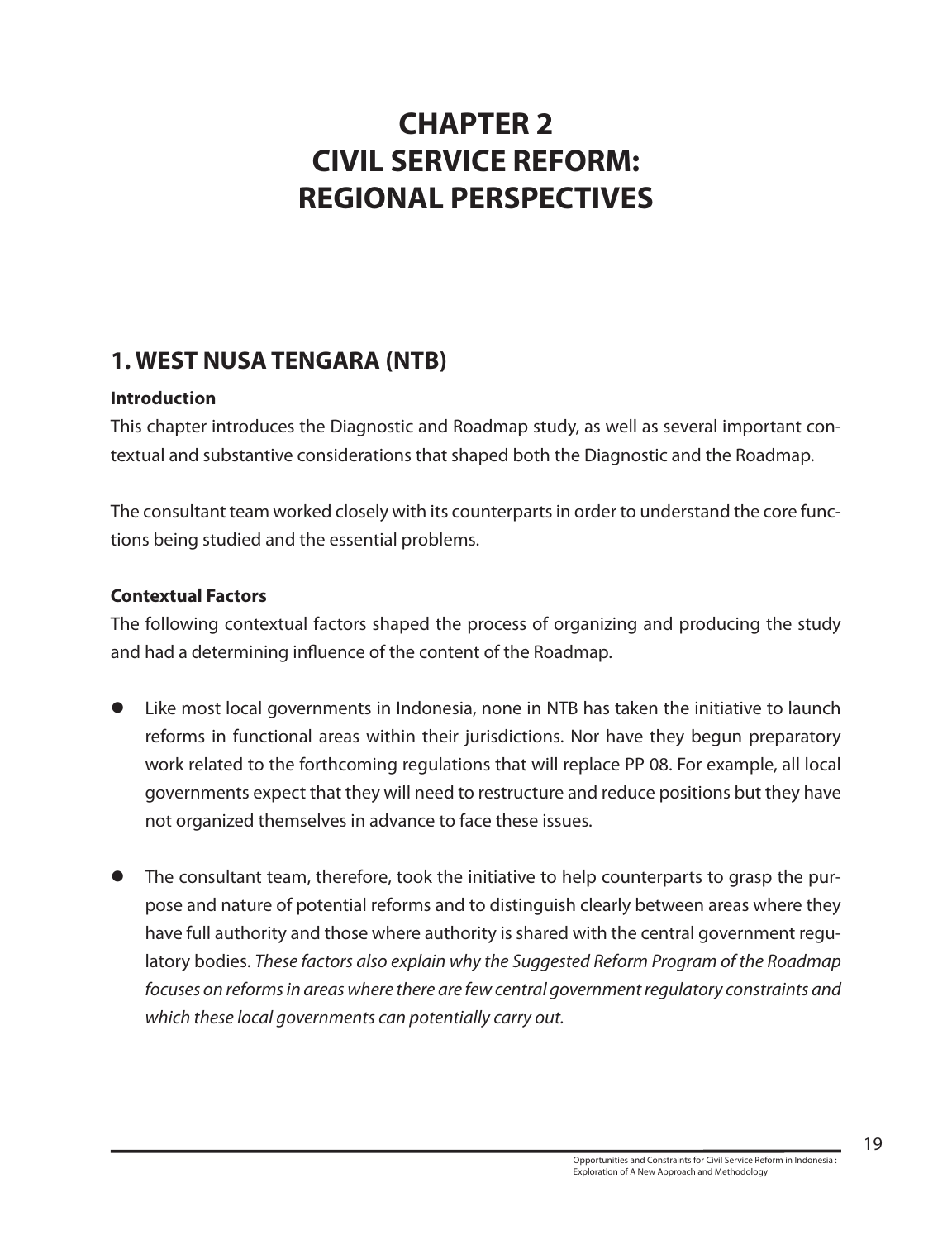- The consultant team found little awareness that reforms are determined by externalities such as regional development objectives or poverty reduction; as a result there is also little sense of urgency. Moreover, many senior staff perceive reforms as essentially administrative changes which are mandated by the central government.
- The Indonesian civil service is organized as a closed career system characterized by rules and procedures which have been manipulated and undermined and where accountability is sorely lacking at all levels. Therefore, performance in service delivery has deteriorated and the service remains inward looking. These problems have been well documented in many reports. It is within this context that local governments are being challenged to formulate and implement reforms.
- Reform to organizations and personnel is an especially sensitive topic, particularly as it is assumed that the forthcoming regulations will result in a reduction in the number of structural positions. This change implies a serious loss of allowances and perks for those individuals who lose this status. The study was therefore conducted in a climate of uncertainty that did not encourage active participation by all the counterparts.
- It was difficult to carry out the study because of the short working hours of the Indonesian administration, aggravated by irregular attendance at scheduled meetings and a lack of continuity in attendance that hampered systematic and sustained discussions.
- On occasions the counterparts worked well together, particularly when organized on a functional basis (personnel and organization's revenue and expenditure) during the working group sessions.
- The bulk of the work and recommendations on the Roadmap was accomplished with the help of a small team consisting of the heads of the three Bappedas. They took the lead in commenting on the draft Roadmap and in organizing the final workshop.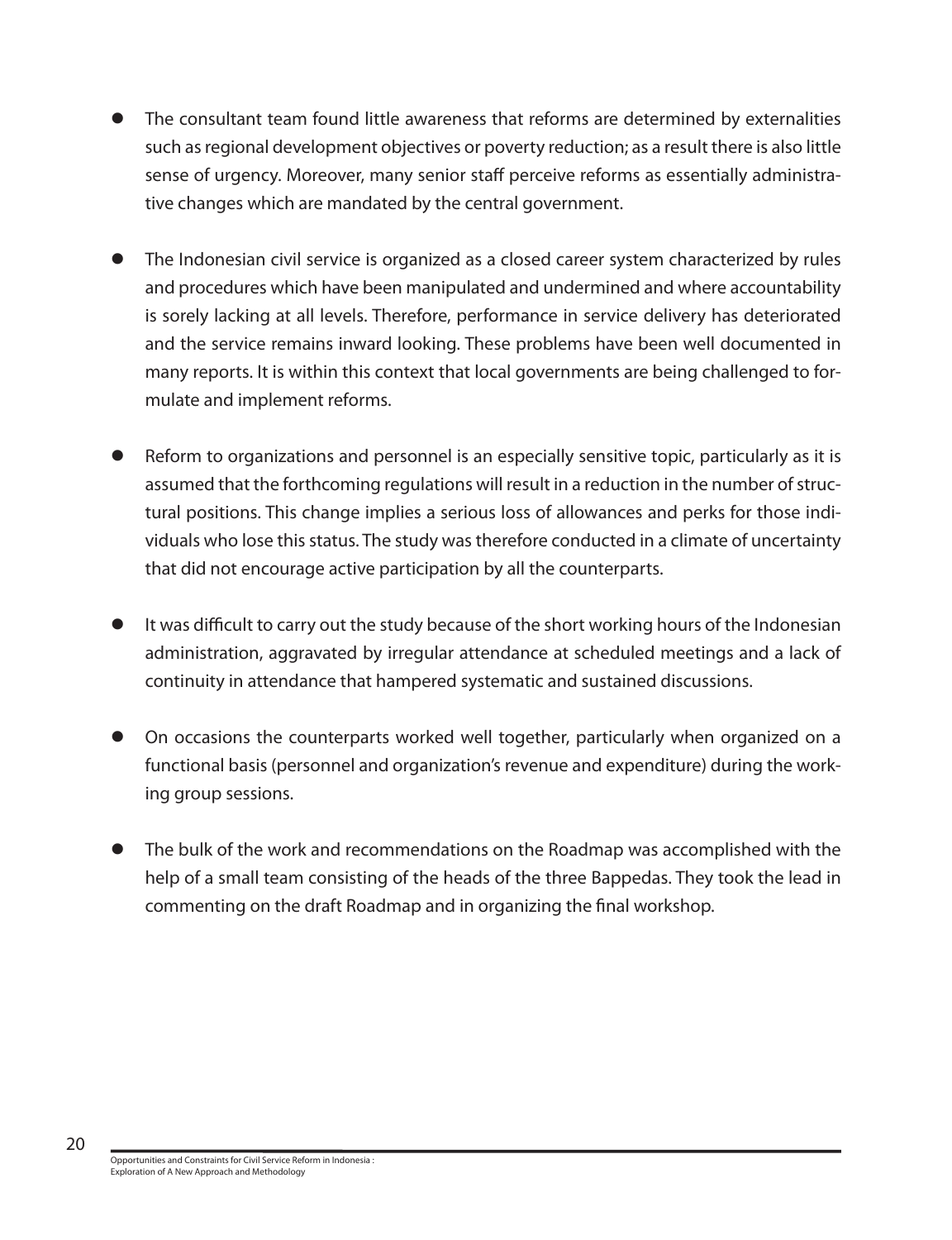#### **Key Considerations**

The substantive results of the work were influenced by the following factors:

- During the course of the study, in consultation with the World Bank and counterparts, it was decided that a single roadmap would be produced for the three jurisdictions. To the extent that differences in approach among the jurisdictions are already apparent, these would be noted in the document. Moreover, if a decision were taken to fund the implementation of the roadmap, then a more detailed project proposal and subsequent appraisal would be required.
- Local government managers in general are frustrated with the uncertainties and ambiguities that still prevail within the regulatory environment and that undermine effective and efficient management of personnel and financial resources. A presentation at the first Workshop by the Head of Bagian Organisasi, Kota Mataram focused on the lack of clarity, transparency and consistency in the application of central government regulations related to personnel actions, organizational restructuring and budget management. This forthright presentation led to a lively exchange about the present realities of regional autonomy with the representatives of central agencies who were present.
- Most local governments are respectful of the power of the central government and its regulatory agencies and generally follow central government guidelines and instructions in areas where policy is dominated by centrally mandated practices (for example, revenue; remuneration of civil servants, training by central agencies, reorganization guidelines). In addition, local governments are generally unaware that they have the right to implement reforms in areas under their jurisdiction. The Roadmap encourages the governments of NTB to lobby the central government in key areas where lack of reform at the central government level is a serious impediment to local government reforms.
- The Roadmap reforms, therefore, focus largely on functions where the local governments have a clear mandate. The strategy of the Roadmap is to encourage local governments to take the lead in some of these basic reforms and to concentrate on reforms where real progress can be made.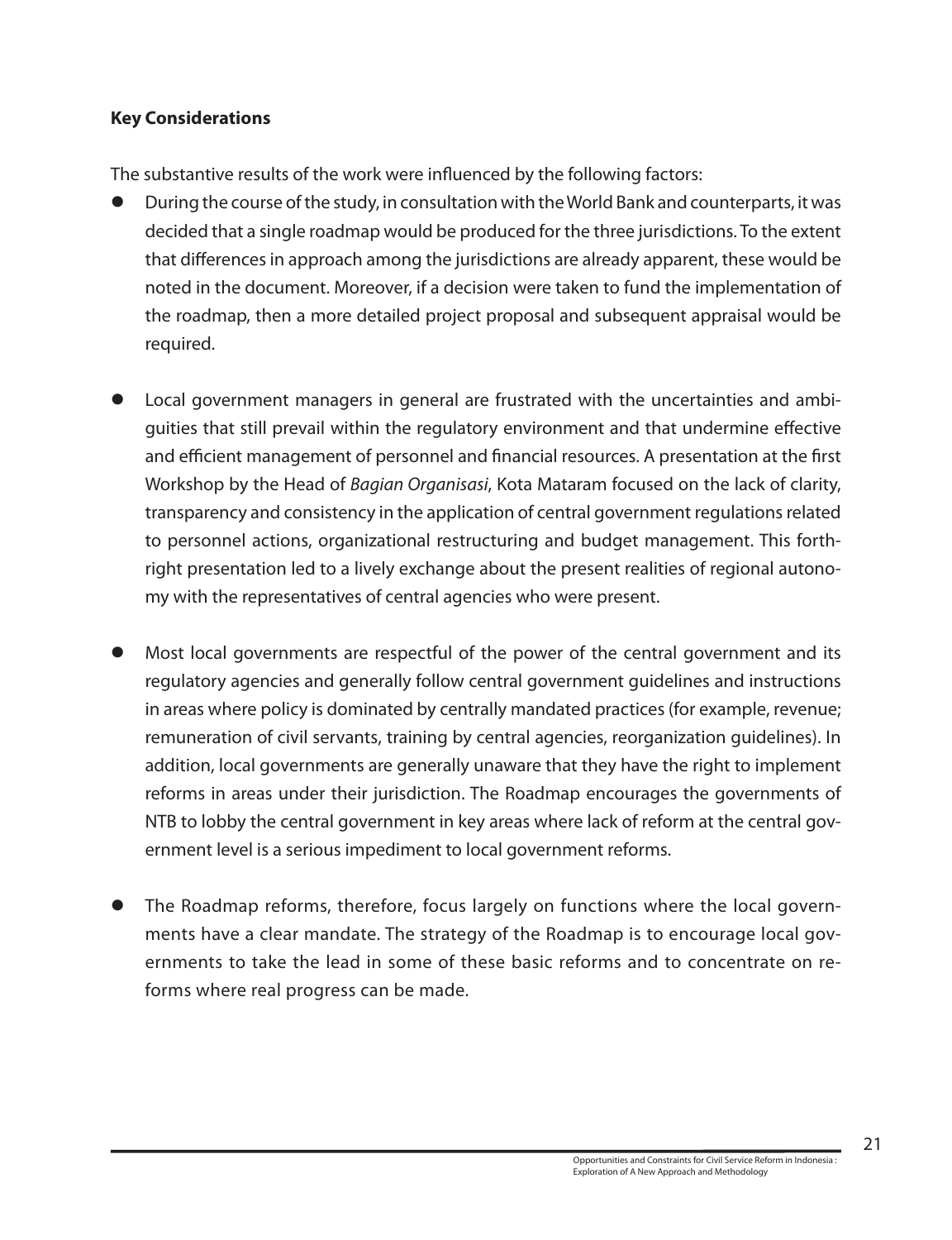- Given the above, the more radical reforms as exemplified by Yogyakarta and Jembrana are not opportune in NTB.
- Local governments throughout Indonesia have already reorganized once after decentralization and reduced the number of positions, albeit modestly, without shedding staff. The next stage, based on Law 32/2004, has not been implemented as local governments await the new regulations. Whatever the new regulations may say, the problem of over-staffing urgently needs to be analyzed. Most local governments have not yet done the necessary analysis or identified options. Unless the central government designs a special voluntary departure or early retirement scheme local governments will have great difficulty implementing reforms to organization and personnel. Indeed, local governments may strive to find ways to increase the number of administrative units.
- This problem is essentially a result of a lack of thorough preparation and inadequate sequencing of reform measures by the central government. If it is not addressed, it will result in high level of *de-motivation* and inefficiency and continuing high levels of over-staffing, as well as a climate in which reforms cannot be carried out and any momentum towards meaningful change will stall.

#### **Implementation of the Roadmap**

If NTB were to consider implementing the suggested reform program with the assistance of donors, it would be essential to ensure political commitment and appropriate organizational arrangements.

International experience clearly shows that the following pre-requisites are necessary for reforms to be successfully implemented:

 Strong political support and participation at the highest level. It is not sufficient for the top leaders to give their blessing and to express their support from time to time; they must actually be engaged on a regular basis in leading reforms.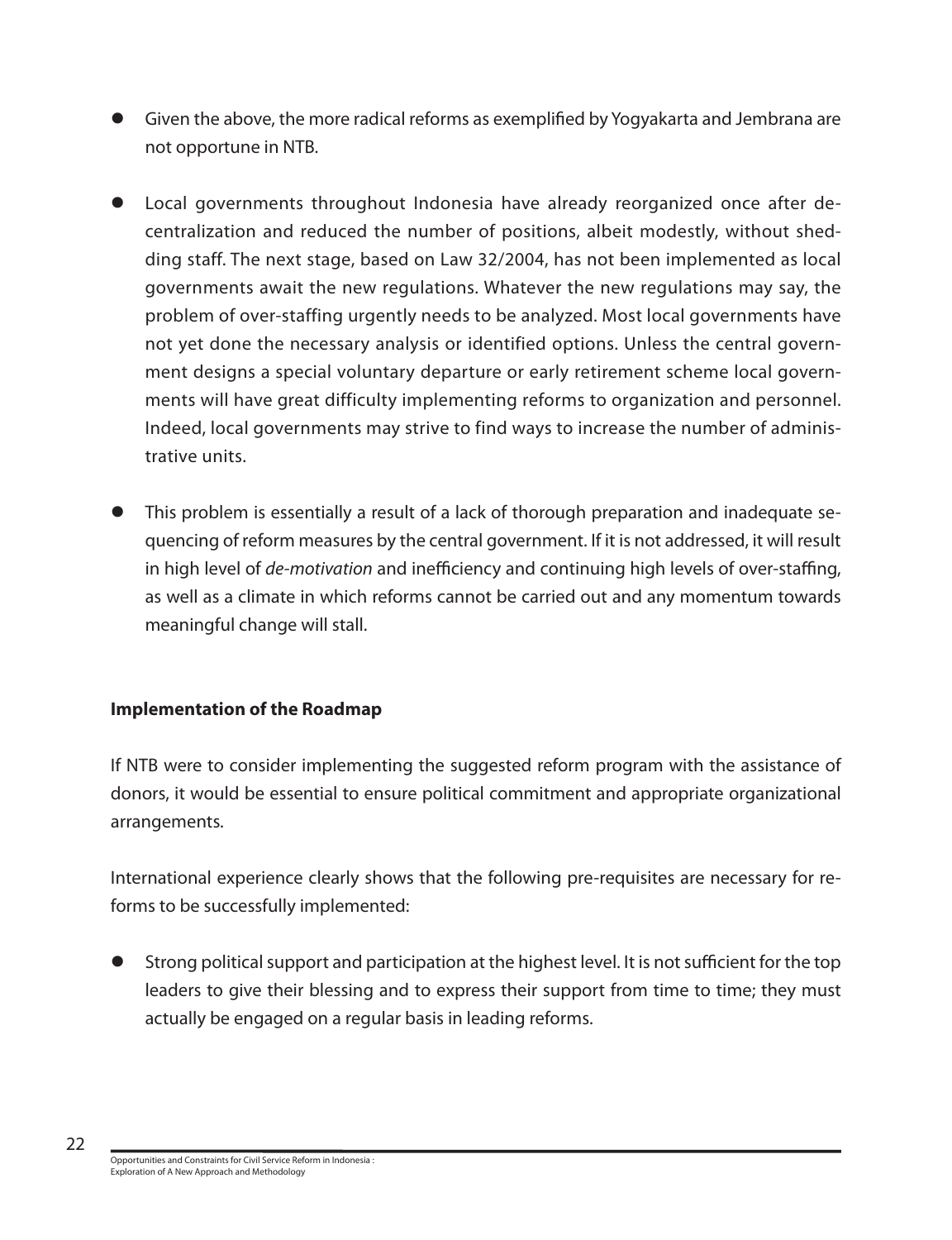- A unit in charge of planning and implementing the reforms should be created and located in the office of the Chief Executive of the relevant jurisdiction. This unit must have line responsibility for implementing the reforms (coordinating mechanisms are to be avoided as they lack authority).
- The unit should be staffed with a full-time reform manager supported by experts in Organization, Personnel and Finance. It should also have access to experts in related areas such as law and change management.
- International technical assistance is essential to provide comparative knowledge and experience.

#### **2. WEST SUMATRA**

This chapter was prepared in close co-operation with officials from the governments of the Province of West Sumatra, Kota Solok and Kabupaten Solok.

It is important to note that the Terms of Reference for this study focus on reforms to core management systems, instruments and procedures in personnel and organization and in budget management and revenue collection.

The consultant team found that preparations for the joint study were well advanced when they arrived. Local counterpart teams were appointed during the first week of the mission and a launch workshop with the three regional teams was held.

A detailed and tight schedule of consultations was then produced, including: data and information gathering activities; a series of technical meetings to validate the diagnostic and start preparing the road map; three separate workshops to discuss and agree on the reforms for the road map; and a final regional workshop in which all three governments would participate.

Throughout its stay the consultant team worked closely with the counterpart teams appointed by all three local jurisdictions and also held technical discussions with other officials. Each lo-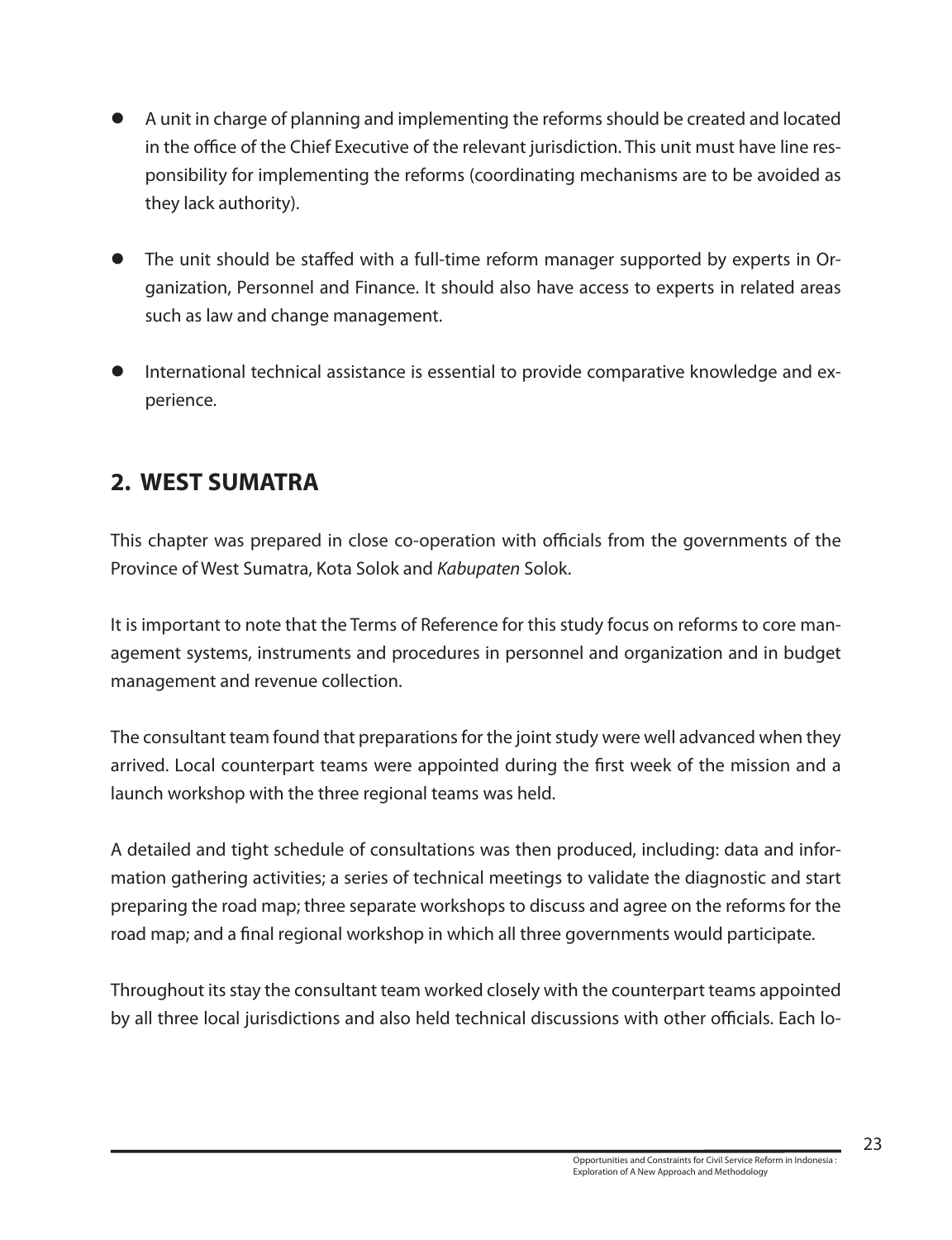cal government provided considerable information, explained its local situation in detail and engaged in discussion and debate throughout the period of the study. The level of interest and participation from the senior officials responsible for managing this joint study varied among the jurisdictions, however. Participation in the work and interest in reforms were highest in the Kota and lower in the Province and the Kabupaten.

It was decided early on that the level of interest and debate and the quality of the information gathered, as well as the differences among the three jurisdictions in their approach to reforms, justified the preparation of three separate diagnostics and road maps (unlike NTB where a single document was written).

#### **Existing Reforms: An Overview**

The degree and depth of reforms vary among the three jurisdictions, as does their interest in and potential for further reforms. These factors also favored the preparation of separate road maps for each government; the road maps indicate where reform activities could be carried out.

The diagnostics indicate that two categories of reforms have been undertaken so far:

- i. Reforms in areas where local governments have the legal right to innovate in order to improve upon national policies and instruments; for example, supplementary remuneration; strengthening of personnel procedures like promotion in order to enhance accountability and performance; and improvements to procurement.
- ii. Reforms that were carried out under central government's regulations, in particular those carried out in 2001 in order to accommodate the shift in responsibilities under law 22/99 and those mandated under PP 08 of 2003.

As explained in the findings and analysis section below, this is a crucial distinction in that the regulatory constraints of the central agencies restrict the degree to which local governments may implement reforms. Despite these restrictions, the breadth and depth of local reforms vary considerably throughout Indonesia, as indeed is the case also for these three jurisdictions.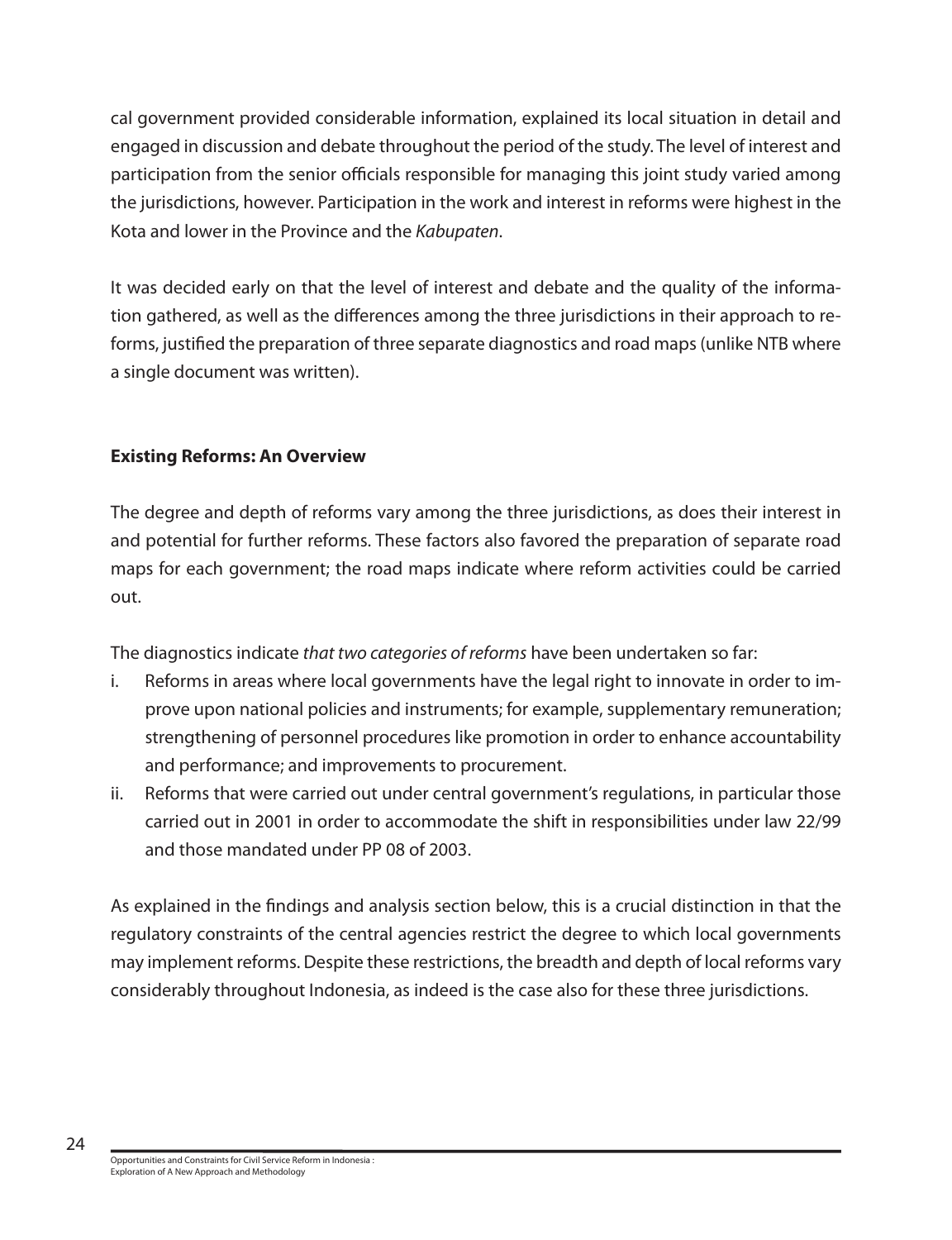The diagnostic and road map contains detailed information on and recommendations for each jurisdiction, and the major problems encountered by these governments as they attempt to reform are analyzed under Major Findings. A brief summary of the status of reform in each government follows:

| е                                                                            | <b>Province</b> | Kabupaten | <b>Kota</b> |
|------------------------------------------------------------------------------|-----------------|-----------|-------------|
| Performance contracts for echelon II                                         |                 |           |             |
| More equitable distribution of incentive payments                            |                 | V         |             |
| Fit and proper test for echelon II and/or III-IV                             | V               |           |             |
| External Assessment for promotion                                            |                 |           |             |
| Re-organization under PP 08                                                  |                 |           |             |
| Pakta Integritas for transaction with the public and the private sec-<br>tor |                 |           |             |
| Giro to giro: financial transaction by bank without interference             |                 |           |             |
| Performance-based budgeting (Kepmendagri 29/2002)                            | ٦I              |           |             |
| Participatory planning & budgeting for service delivery                      |                 |           |             |
| Strengthened procurement processes (Kepres 80/2003)                          | ٦I              |           |             |
| Pakta Integritas for procurement                                             |                 |           |             |

#### **Existing Reforms in West-Sumatra**

#### **The Province**

The Province, unlike the Kabupaten and the Kota, chose not to implement PP 08 but has preferred to wait for the forthcoming regulations for Law 32/04. It froze recruitment in 2001 (it has just restarted for functional positions only) and staff have been reduced by about 4,000 by moving some to Kabupaten and Kota and by attrition. Overstaffing remains a problem, although its precise nature and magnitude have not been carefully analyzed. Since redundant personnel cannot be retrenched, certain obsolete units have been maintained in order to accommodate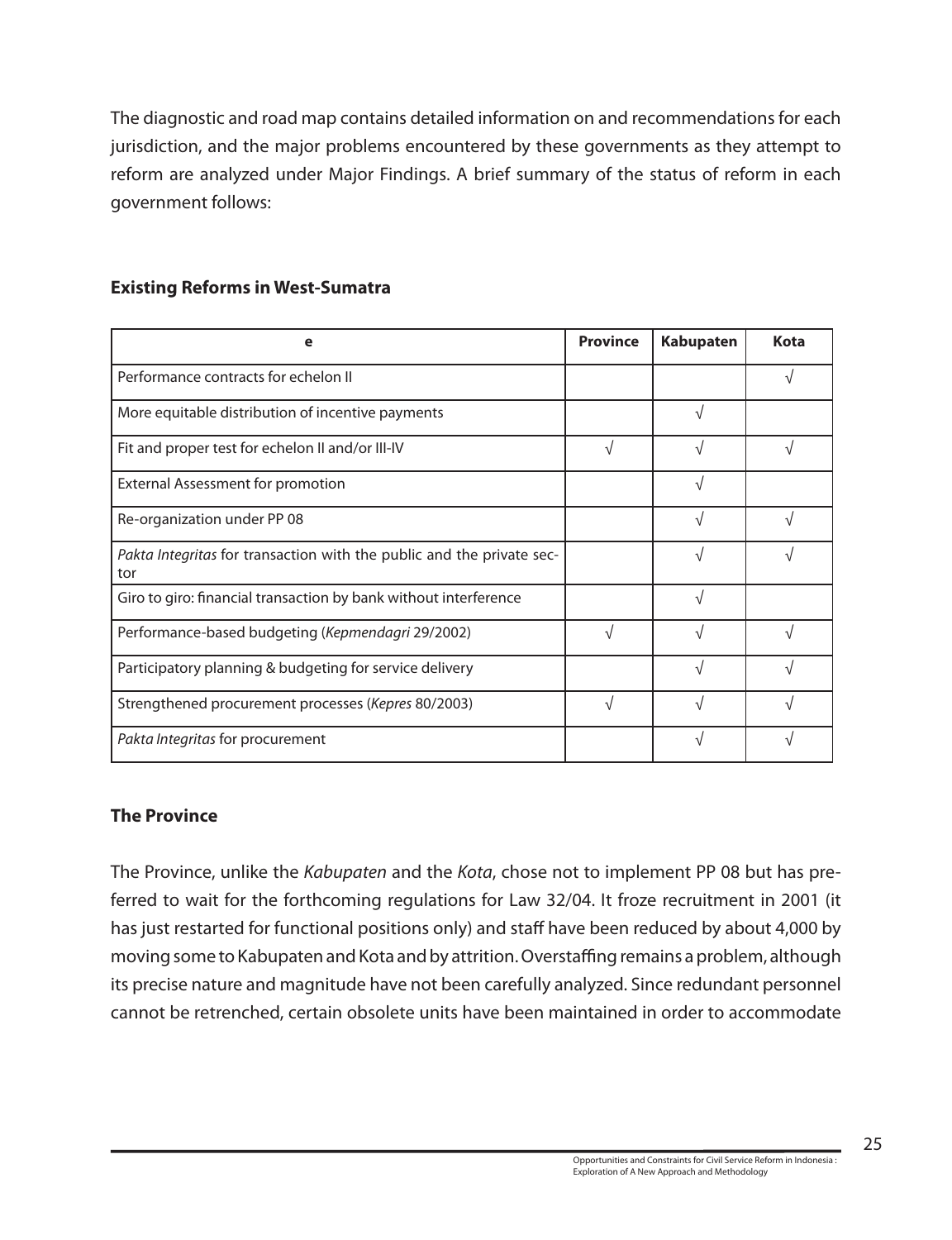staff; many positions are not staffed with the right skills and no systematic reorganization; for example PP 08, has been undertaken since 2001.

The Province has not attempted, until the recent introduction of the fit and proper test, to reform any of the basic career management processes (see matrix above). Nor has it explored any new ways of analyzing its problems as it awaits the new regulations; indeed it expects to implement the latter using the traditional tools made available by the central agencies (job analysis, etc.) Provincial officials tend to blame the CENTRAL GOVERNMENT for all their problems and do not seem interested in innovations that they themselves could undertake in order to incrementally improve functions under their direct jurisdiction. While they stressed the importance of adhering to regulations, they themselves have not implemented PP 08.

The arrival of the new Governor, the former Bupati of Kabupaten Solok, is expected to lead to a series of reform initiatives; he has already implemented a "fit and proper test" for echelon positions II-IV that should increase the rigor of promotion decisions.

Turning to financial reforms, the Province of West Sumatra is starting from a relatively strong fiscal position. More than half of its revenues are accounted for by its own sources (see Charts - A and B below);<sup>1</sup> personnel costs are only 1/3 of total expenditure; and the Province has just recorded a sizable surplus (of more than 4% of total spending) in 2004. The main weaknesses are: over-staffing, which is readily acknowledged by senior staff; and delays in budgetary approval, which push much of development spending from the first half of the year into second half (the Province copes by relying upon 'informal' local suppliers' credits).



<sup>&</sup>lt;sup>1</sup> These data are taken from Peraturan Daerah Propinsi Sumatera Barat Nomor 4 and Nomor 31 Tahun 2004; Anggaran Pendapatan dan Belanja Daerah Kabupaten Solok Tahun 2005; Statistik Keuangan Daerah Kabupaten Solok Tahun 2004; and Peraturan Walikota Solok Nomor 1 dan Nomor 5 Tahun 2005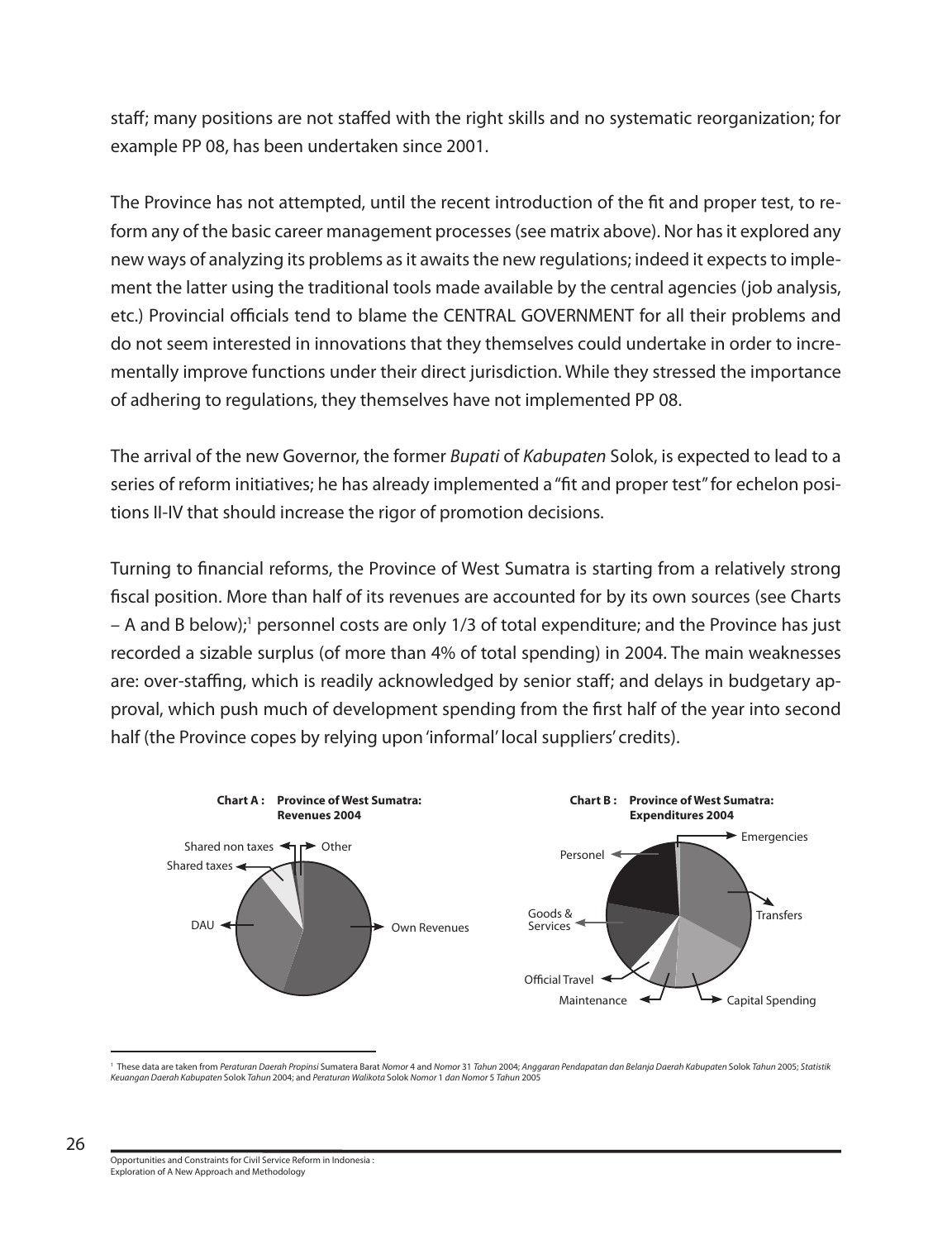This absence of fiscal pressure appears to have contributed to the slow pace of reforms to date, indeed, almost all reforms have been centrally-driven. In the financial area, the main advances have only been in the introduction of Performance Budgeting following Kepmendagri 29/2002 and improvements to procurement initiated by Kepres 80/2003. In the case of the former, implementation is readily acknowledged to be incomplete with unclear relationships between many budgeted activities and their indicators. Other aspects on performance-based budgeting also fall well short of ideal, resulting, in practical terms, in a budgeting process that is still largely incremental. As for procurement, appreciable progress has been made, but much remains to be done, as indicated in the suggested road map for reform.

#### **Kota Solok**

Attendance by managers and staff in the Kota to technical discussions with the consultant team was high and they showed a keen interest in the study. They are well aware of the problems they face in attempting to carry out reforms in the present regulatory context and are frustrated at the failure of the central government to provide them with the policies and instruments they require to carry out the needed reforms. As described in the diagnostic, the Kota implemented PP 08 and found that its prescriptions were not flexible enough for their particular situation. Nor has the use of PP 08 addressed their basic organizational and staffing problems. While over-staffing is not a major issue, some posts are not filled with appropriate staff and there are some vacancies.

The Kota showed interest in the consultants' explanation of how a functional analysis of its role, functions, organization and staffing needs could equip them to understand their situation and to deal with whatever nationally mandated changes may be forthcoming from the central government.

In the personnel area, the Kota plans to shortly introduce performance contracts for echelon II positions and to later extend this policy to other echelons. It is also studying options for more equitable distribution of income from honoraria based on performance criteria.

Kota Solok's finances are characterized by heavy dependence upon higher levels of government for the great bulk of its revenues (only about seven were locally-generated in 2004; see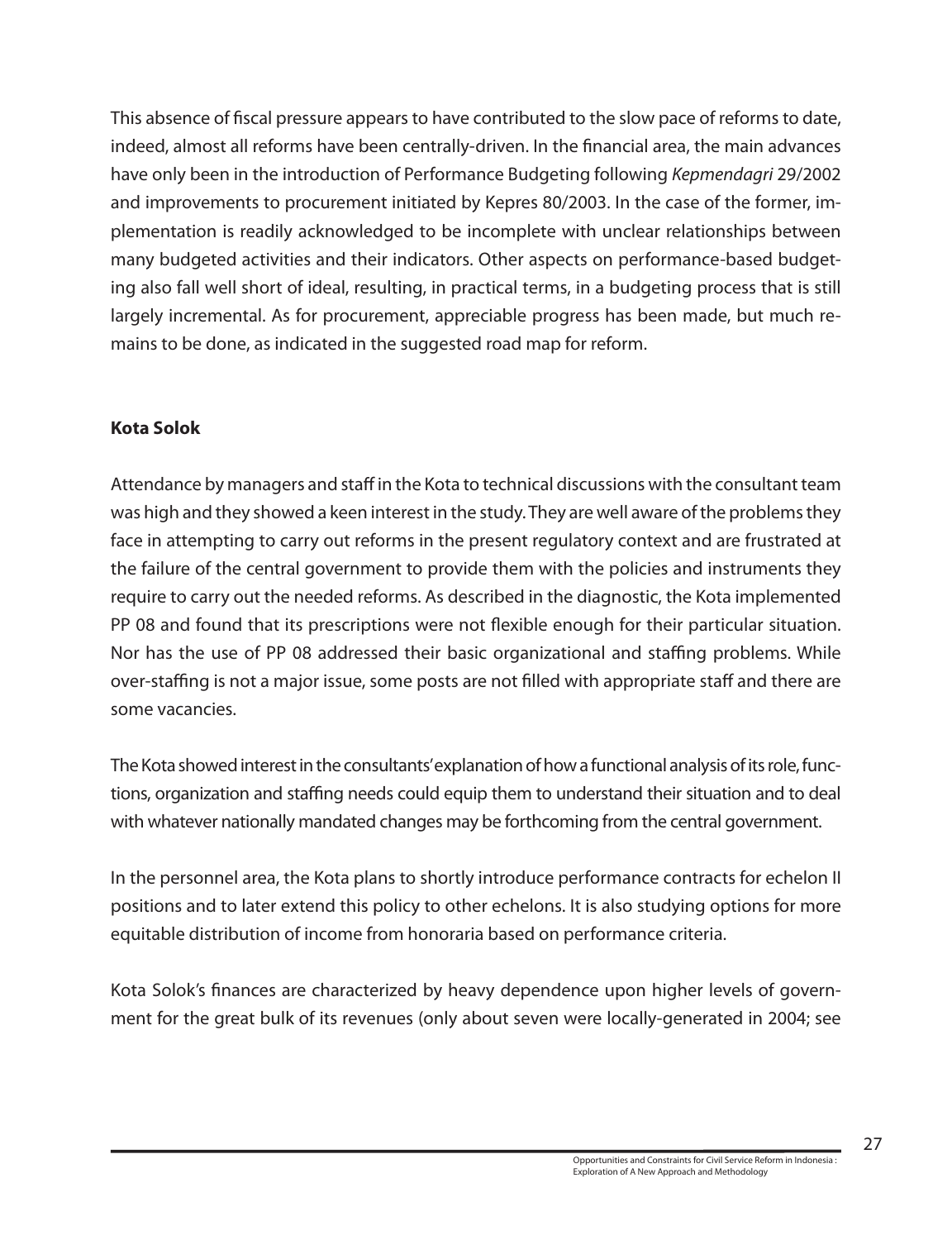Chart A). In discussing this dependence, local authorities indicated that they believe it will be difficult to broaden the local tax base in any significant way.

Given these circumstances, Kota Solok has adopted a cautious approach to managing its finances. Most importantly, the wage bill appears to be under control, being less than half of total spending and only 50-60% of its DAU (see Charts A and B below). In addition, the Walikota believes that further economies are possible in this area, which would give the Kota more flexibility in its spending plans. Another positive aspect of the Kota's accounts is a surprisingly high level of capital spending (27% of spending in 2004; see Chart B).



Like others, Kota Solok has implemented Jakarta-driven reforms in the areas of performance budgeting and procurement. Beyond this, the Kota has made some progress—albeit limited in the area of participatory planning. More importantly, among the three jurisdictions considered in this study, Kota Solok currently has the most enthusiasm for further reforms; as indicated above, there is considerable room for greater progress, including in the financial area.

#### **Kabupaten Solok**

Kabupaten Solok is well known throughout Indonesia for several innovations, including its In-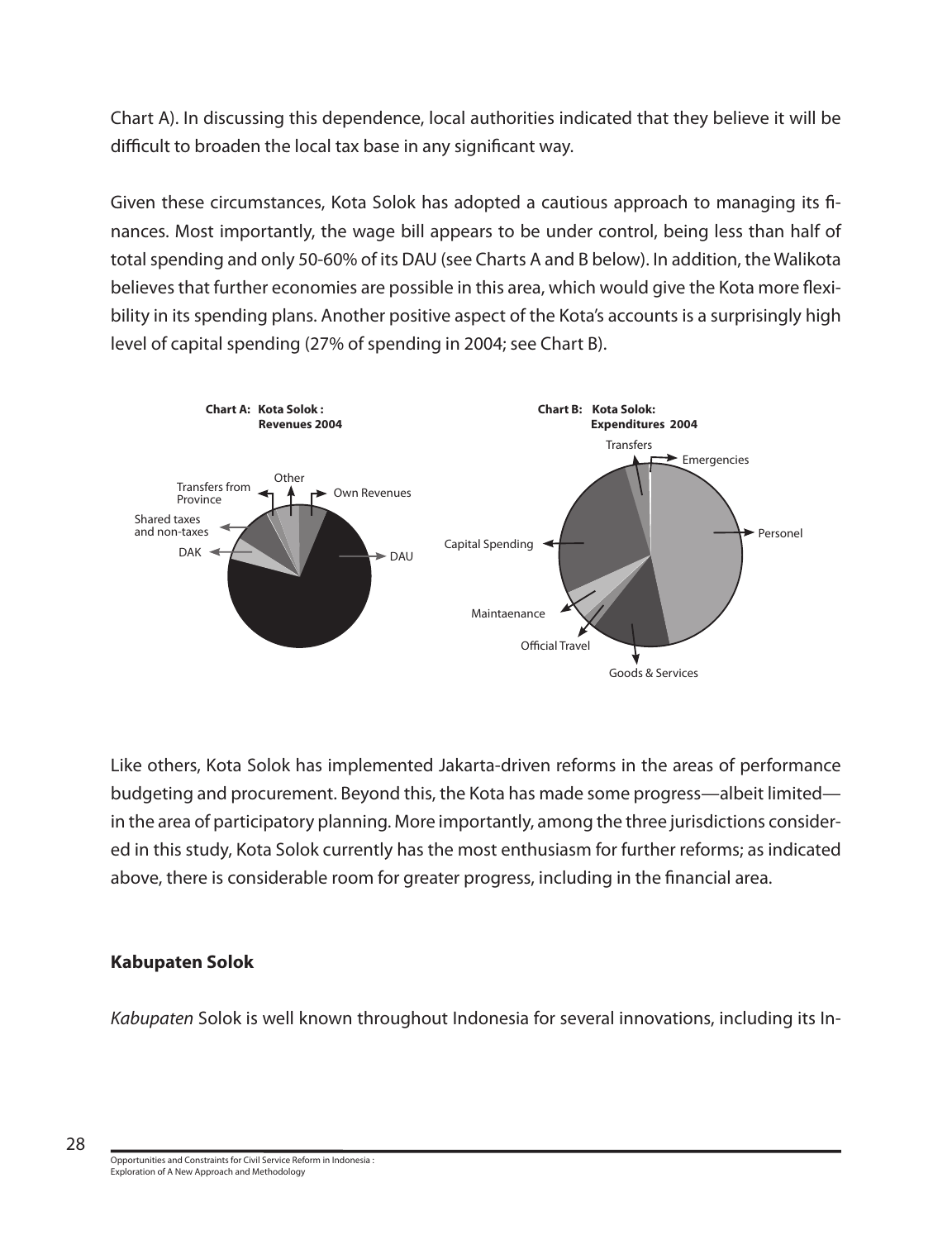tegrity Pact, its reform of the basis for paying honoraria and the payment of contractors by deposits directly into bank accounts. These reforms focus on increasing staff morale and thereby performance levels.

The Integrity Pact is not restricted to procurement procedures and is linked to the reform of the payment of honoraria as described in the diagnostic (see Box 1). It is in return for their pledge to remain "clean and uncorrupt" that civil servants receive these payments. The latter are presently based on attendance and disciplined behavior but it is planned to link them shortly to performance criteria. The present method of paying honoraria in the Kabupaten was criticized by officials from the Kota; they found that in providing extra payments to everyone on the basis of attendance, the system was de-motivating for those staff that performed well.

The reforms in the Kota and the Kabupaten are typical of initiatives that local governments have taken elsewhere in Indonesia to improve accountability and performance. More systemic reforms, such as those focused on the renewal of staffing (retrenchment, early retirement) are not feasible given the constraints of the regulatory context imposed by the central government – see below. As for re-orienting the role and functions of government and subsequent reorganization, it may be useful for reform minded governments to undertake the required analysis on a pilot basis in order to adapt their organizations to the degree permitted or permit them to negotiate later with the central government (see the Road map re Kota Solok.)

On the financial side, the Kabupaten of Solok has a fiscal structure that is marked by extreme dependence upon higher levels of government. For example, in 2004 its own revenues accounted for less than 5% of total revenues (see Charts A and B). In that year, more than 80% of the DAU was absorbed by wages and salaries, and that %age increased significantly in the budget for 2005 to 92%.<sup>2</sup> Laboring under such a fiscal structure, the Kabupaten has little room to maneuver, except by gradually reducing the number of personnel and by increasing local sources of financing. Both have proved difficult to date. As a consequence, capital expenditure is only about 5% of total spending, and it is mainly absorbed by road and infrastructure projects. The expansion of education and health services are financed through the DAK, leaving this Kabupaten almost totally dependent upon *de-concentrated* funds to finance better services and to expand services to the poor.

 $2$  This is due to unexpected factors associated with the split of the Kabupaten into 2 parts.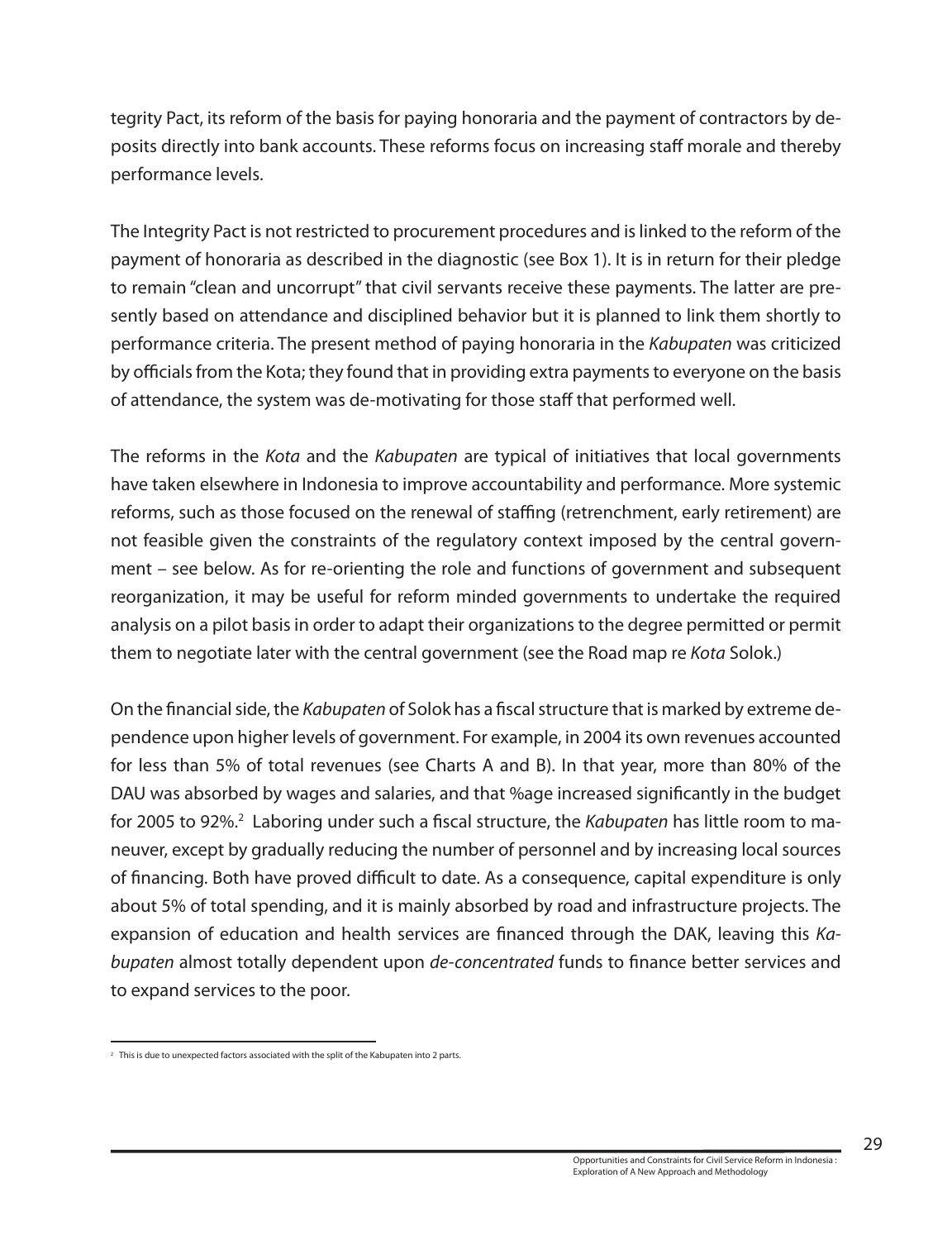

riven in part by these fiscal pressures, Kabupaten Solok has earned a reputation for innovation in its public administration. Like the Province, it has implemented Jakarta-driven reforms in performance budgeting and procurement. But the Kabupaten has also gone considerably further in this direction on its own and most of these have financial implications. Of special note in this regard are the introduction of Giro-to-Giro payments; the one-door service for payments to suppliers; and the practice of posting fees and days for settlement (see entry No. 18 in the Diagnostics Table). All of these save money by reducing opportunities for corruption.

However, the pace of reforms in the Kabupaten has slowed recently, probably due in part to the election of its popular, reformist Bupati as Governor of the Province of West Sumatra. Kabupaten Solok needs to re-gain its momentum for reform, as the remaining agenda is long, especially in areas related directly to its finances.

#### **Box 1: Kabupaten Solok's System of Performance Incentives**

Kabupaten Solok has a reputation for innovative reforms in its system of public administration. One of these innovations is the Tunjangan Daerah (Regional Incentive), which the Kabupatan introduced to better align pay with performance. This Box describes the system's strengths and limitations.In 2004, Kabupaten Solok consolidated local honoraria into a so-called Tunjangan Daerah fund. These honoraria had comprised cash payments for various activities, including attendance at meetings,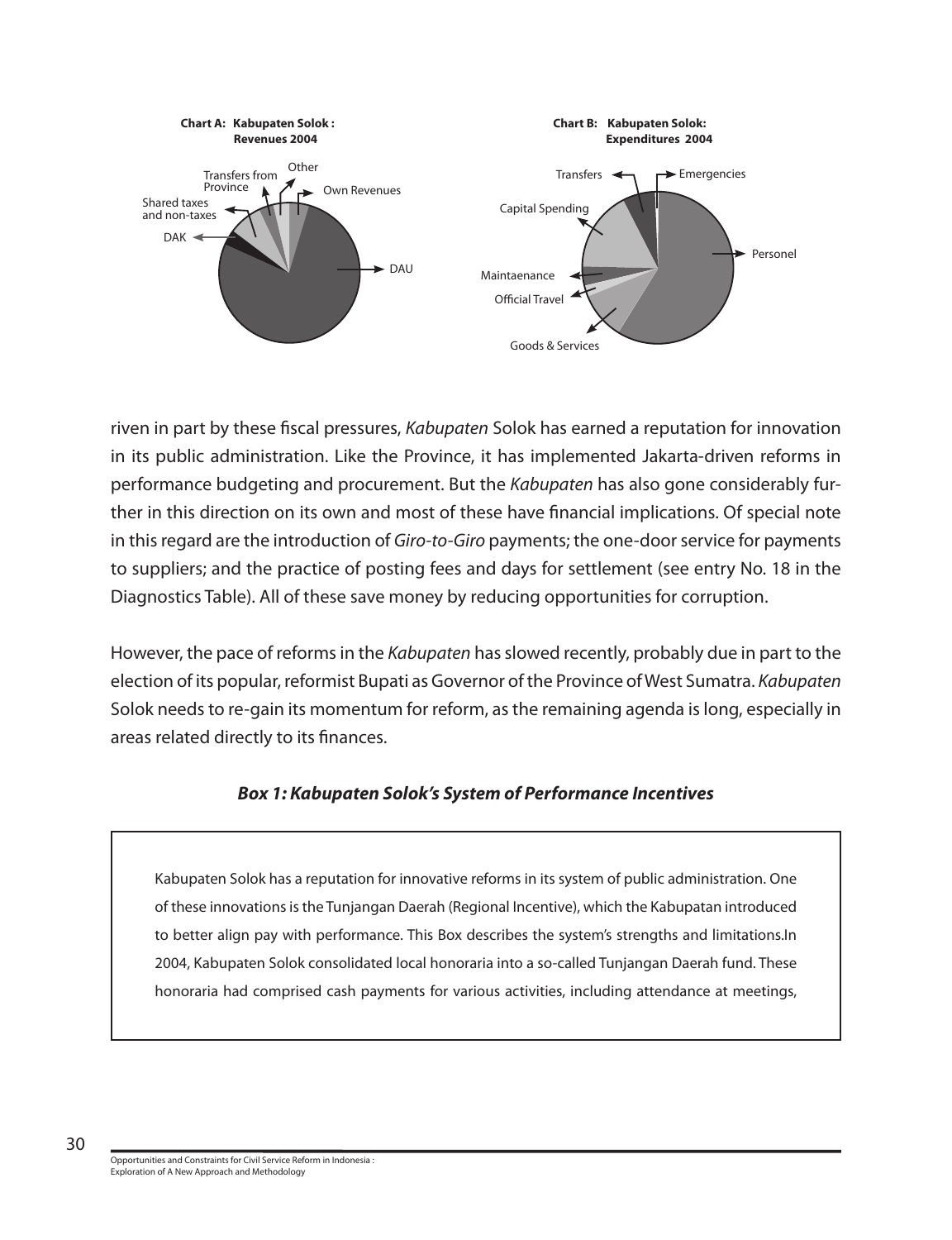participation in committees and certain locally-funded projects, in total amounting to approximately 15% of the total wage and salary bill. This amount did not include project-related payments from Jakarta through De-concentrated Funds, which continue to be paid to Dinas staff. It is notable in this regard that the Dinas accounts for more than 80% of Kabupaten staff, the great bulk (70%) being teachers.Payments from this fund are paid in a transparent way, based upon published rates within a simple incentive framework. For 2005, the published rates vary widely from Rp4,500,000 per month for the Bupati to Rp15,000 per month for Assistant Cashiers at schools. Echelon IV officials were close to the median at Rp300,000 to 400,000 per month, while heads of schools ranged from Rp200,000 to 325,000 per month. The incentive framework is attendance-based, with sanctions of 2-4% per day, depending upon the infraction (for example, absence, late arrival or early departure). As of October 2005, a variation of this system was under consideration. It would adopt a scoring system, based upon hours worked relative to officially-mandated work-time (37½ hours per week as of October 2005). The proposed system would pay a 100% bonus (Reward) for those who worked more officially-mandated hours, and apply cuts in the incentive payments (Punishment) from 10-75%, depending upon the number of hours not worked. The system of Punishments allows for further sanctions in the event of repeated (more than 4 per year) large cuts.Both systems introduce a welcome incentive framework for improving office attendance. However, several limitations are also notable. First, the requisite monitoring and reporting systems will be extensive and labor-intensive, which makes enforcement costly. Second, office attendance is only a pre-requisite for improving the quality of public services; better attendance does not address issues of performance, quality of the work and productivity in the office, which ought to be the next step. Third, an attendance-based incentive system becomes increasingly irrelevant at increasingly higher levels of administration. For example, overtime—and working outside the office—is probably a regular part of the job for the higher-Echelon levels and the Bupati's office.The payment for overtime should be abolished and the resulting resources included in the fund. Any other additional payments should ideally be abolished as well. Finally, the proposed Reward-Punishment system looks like it would be under-funded, without a significant reduction to the average bonus.In summary, the Kabupaten's incentive system is a good first start, but it needs to be strengthened by linking these rewards to individual performance. However, the link to individual performance needs to be complemented by the introduction of performance related policies and instruments within the personnel management system.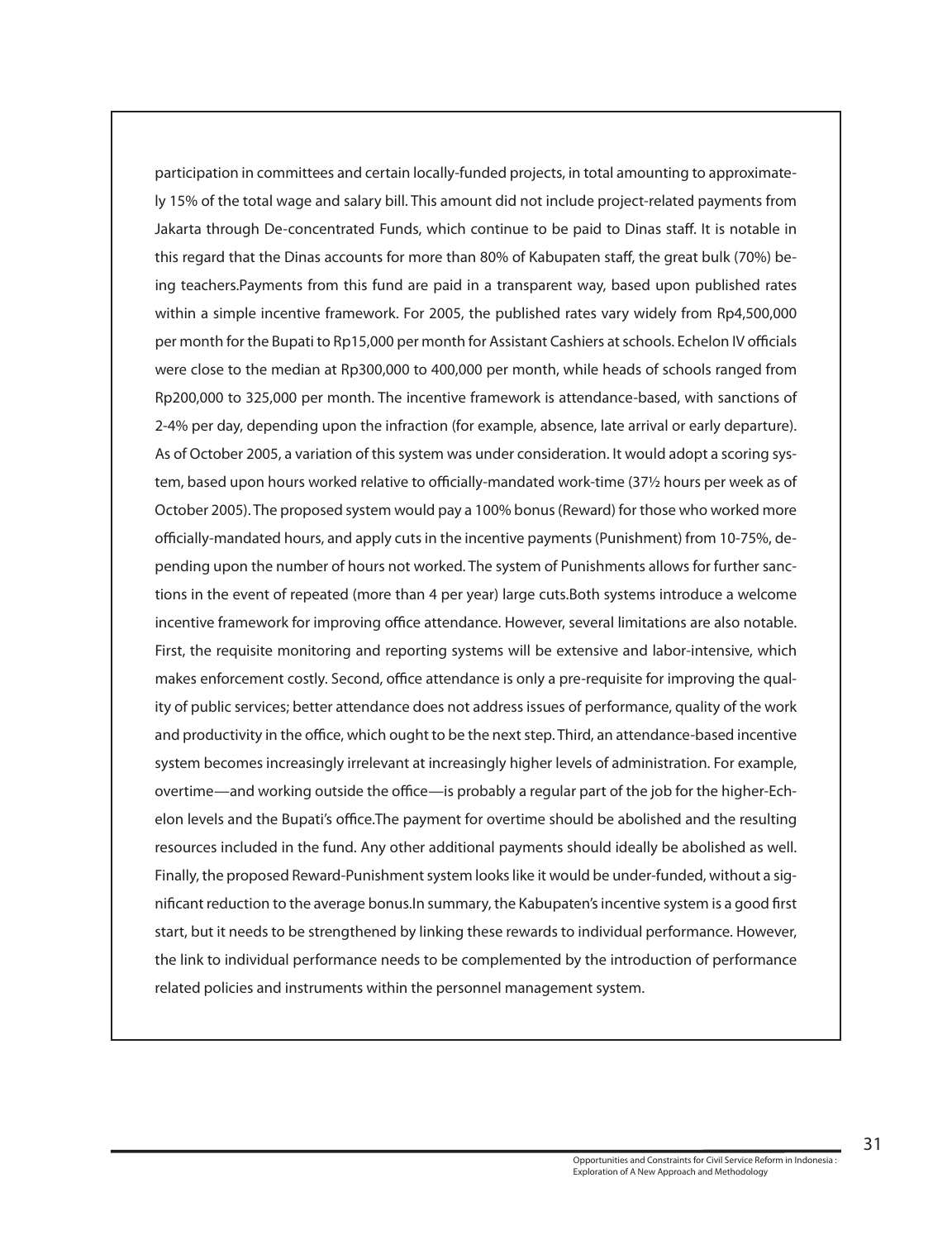#### **The Road map: Proposed Reforms**

The proposed reforms are targeted at functions where local government's have the legal right to undertake improvements to existing functions and to adapt centrally mandated regulations to local conditions. As prescribed in the TOR for this study, these improvements focus on basic management systems that are common to all governments and where capacity is weak: human resource planning; performance management for personnel functions; and performance budgeting.

#### **One possible approach: a set of common activities for all 3 jurisdictions**

As may be seen from the three diagnostics and road maps, there are certain proposed reforms that apply to all three jurisdictions and that should be implemented jointly:

- A. Preparations to equip all three jurisdictions to define their positions regarding inter-governmental relations and thereby to lobby more effectively with the central government regulatory agencies; this would also help the local government's to cope with the forthcoming changes to the authority and responsibilities of levels of government in terms of personnel, organization and finance. Such an initiative could include:
	- detailed analysis of interactions with the central government in personnel, finance and revenue areas: where are the major problems in delays (for example, personnel transfers); results of the formasi discussions with Menpan; issues regarding reorganization (for example, scoring criteria, flexibility); DAU discussions; and lack of transparency and multiple-sources in budget transfers to the Dinas;
	- specific recommendations to the local government; and
	- **once the new regulations are out, preparation of a common response.**
- B. Development of the basic capacity (by TA and training) for HR forward planning and the development of an HR data-base, the latter should contain sufficient information on personal characteristics and individual careers to permit planning and analysis of personnel to meet projected needs and to adapt to future organizational changes. Above all it would address the most serious common human resource problem faced by local government: the matching of people and jobs.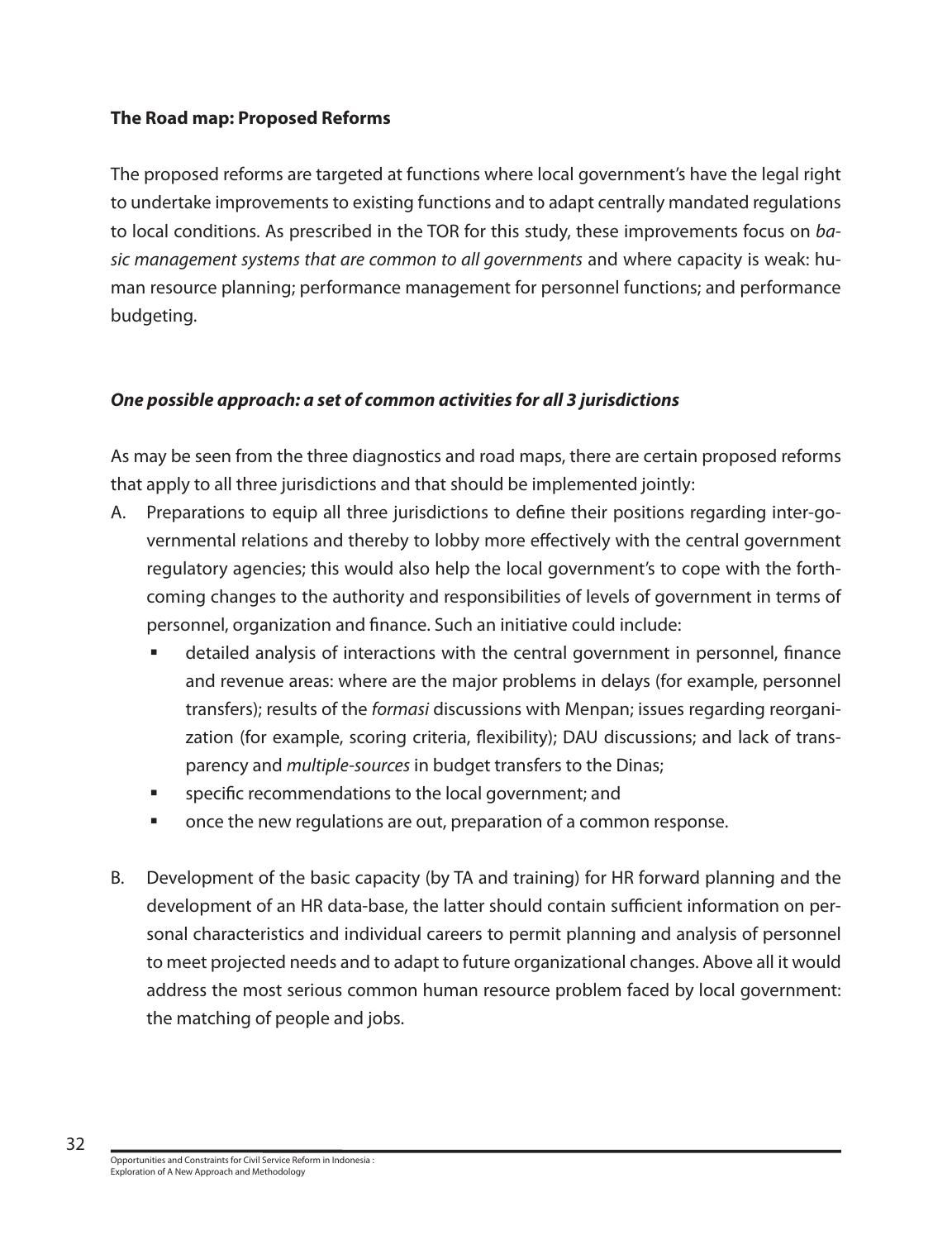- C. On financial aspects, certain specific steps could be taken jointly to improve performance budgeting (see the first item in each road map); all jurisdictions need better coordination with the *Dinas* to harmonize programs and reduce overlap in funding from the deconcentrated fund (dana dekonsentrasi) and a common training program (in, for example, budget planning, implementation and value for money) would be very useful.
- D. Certain issues related to large revenues could also be undertaken jointly. For example, all jurisdictions have interests in verification of the technical details of the DAU formula. Also, the recommended review of provincial shared revenues encompasses all three jurisdictions.
- E. Virtually all the steps recommended on procurement are best undertaken jointly by all three levels of government.
- F. There are also certain common institutional matters with important financial implications. By way of two examples, the number of financial monitoring agencies needs to be rationalized and the quality of the DPRD upgraded, beginning for instance, with support for finance committees or the parliamentary secretariat.
- G. A common strategy for dealing with international donors would work to the great advantage of all three jurisdictions. This is particularly the case if that strategy were defined by the local governments' needs and not by services on offer from the donor agencies at any given moment.

#### **Activities that could be developed by individual jurisdictions alone or shared with others**

#### Introducing Performance Criteria to Personnel Management

Although the key personnel policies are set for the whole country by the central government, experience throughout Indonesia clearly shows that incremental reforms to improve performance and accountability are still possible within the limits of local discretionary authority. Local examples include: Kabupaten Solok has reformed the payment of incentives; Kota Solok is pre-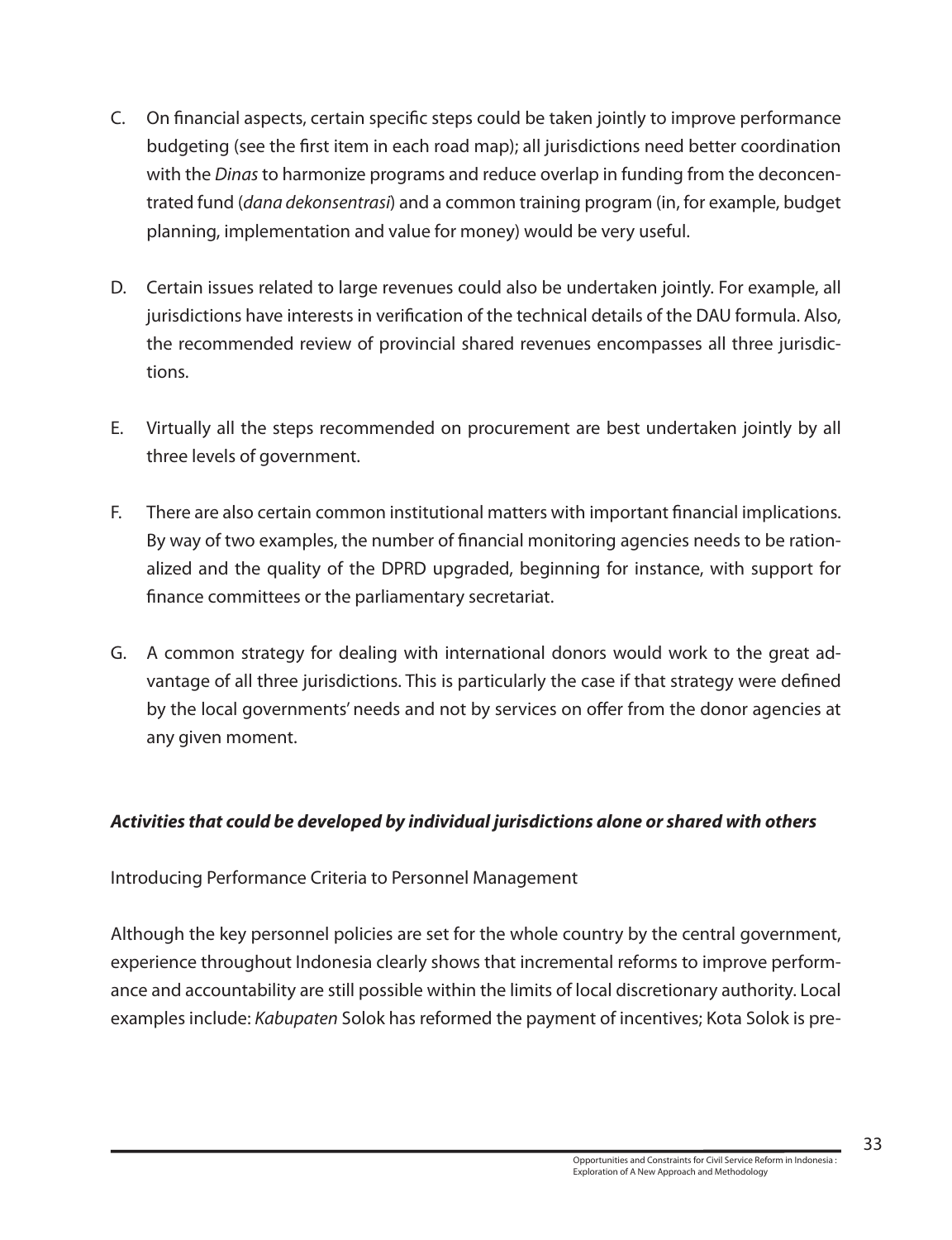paring to implement performance contracts for echelon II managers and later for all echelon positions; the Governor has imposed a fit and proper test for echelon II-IV level staff in the Province - and for echelon II in the Kota and Kabupaten.

Local government could discuss the degree to which joint efforts may be possible in these areas. Policies and instruments that may prove subject to further reforms include:

- improving job descriptions to include the output of tasks
- **•** performance reviews (reforms to complement DP3) to be more focused on outputs and performance
- **discipline**
- **Promotion (for example, use of external assessment);**
- **the treatment of honoraria/incentives (see Box 1)**
- enhancement of accountability for attendance and work (introduce a performance orientation in order to enhance individual accountability)
- measures to improve transparency and honesty in the management of funds (cf., pacta integritas; special incentives for revenue staff)
- training: options for organizing and funding training locally based on actual needs

As specifically concerns financial issues in this regard:

- a review to broaden the local tax base could be done separately or jointly by the Kabupaten and the Kota (this is not an important issue for the Province at present)
- some jurisdictions (for example, the Province and the Kota) need to adapt the innovations of other jurisdiction (for instance, the Kabupaten's system of performance incentives)

Separate activities:

- Certain reviews of processes—that are significantly different in their details between the different jurisdictions—are best done separately; for example, an initiative to identify bottlenecks in the Budget preparation process to introduce a more realistic schedule; to add more discipline to meet that schedule; and to reduce the need for supplementary budgets
- **The Province (which has a mandate for monitoring lower level governments) needs** to act on its own, to introduce time-lapse-based reviews to speed-up processes like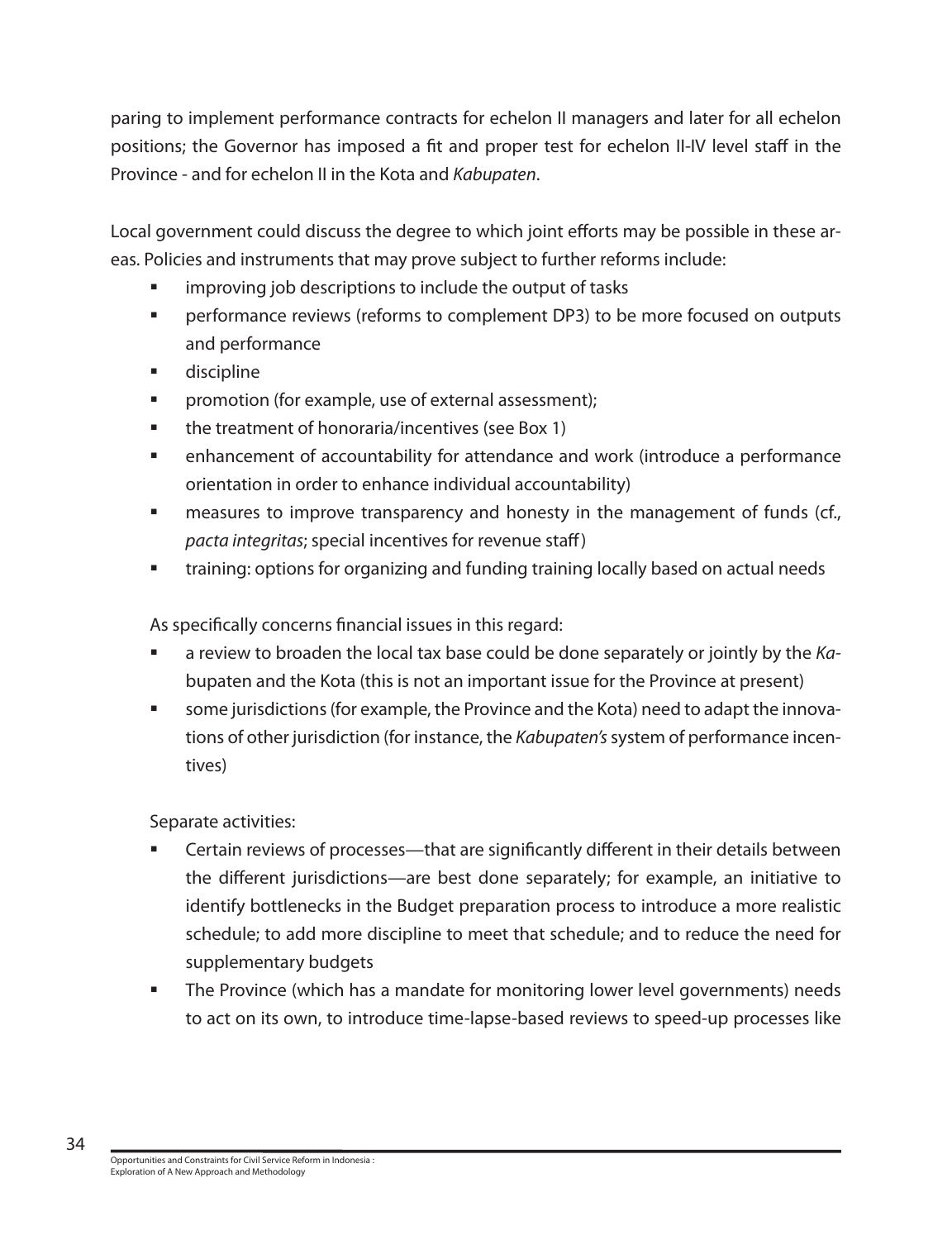budgetary oversight.

 The Kota expressed interest in undertaking, on a pilot basis, a fundamental review of its role, functions, organization and staffing in order to permit it to meet its targets better and to be in a stronger position to negotiate with Jakarta over the formasi and other issues. On the budget side, issues to be addressed include; prioritization and reallocation of expenditures; the linkages between priorities, planning, budgeting and activity implementation; and broadening the local tax and "retribusi" base. Such a review would also give this government a grasp of modern analytical tools that may be used to supplement the instruments mandated by regulations emanating from the central government.

#### **Analysis**

This section attempts to summarize the major issues relevant for reforms at both the regional and central levels (in organization and personnel and in expenditure and revenue). It is based on the diagnostics that underpin the West Sumatra regional road maps, as well as on studies of the central government and its regulatory context.

It is obvious from the evidence of the diagnostics and road maps for West Sumatra that, in the medium term, effective decentralization depends crucially on reforms at the central government level in order to bring stability, coherence and predictability to the regulation and supervision of the regions.

The lack of clarity in the regulatory framework for managing decentralized budgets and personnel, documented elsewhere, emerges as a major constraint to the implementation of regional reforms.<sup>3</sup> The small number and narrow range of locally generated reforms carried out in West Sumatra reflects the very restrictive nature of regional autonomy: local government enjoy little discretion in the planning and management of their budgets and staff; and most have no financial independence as they are caught in an intricate web of regulations, approvals and pressures from the regulatory agencies and the *sectoral ministries*. Often they receive contradictory signals from the Center. For example, regional governments are required to have a maximum of 12 Dinas under PP 08, yet certain sectoral ministries continue to insist that each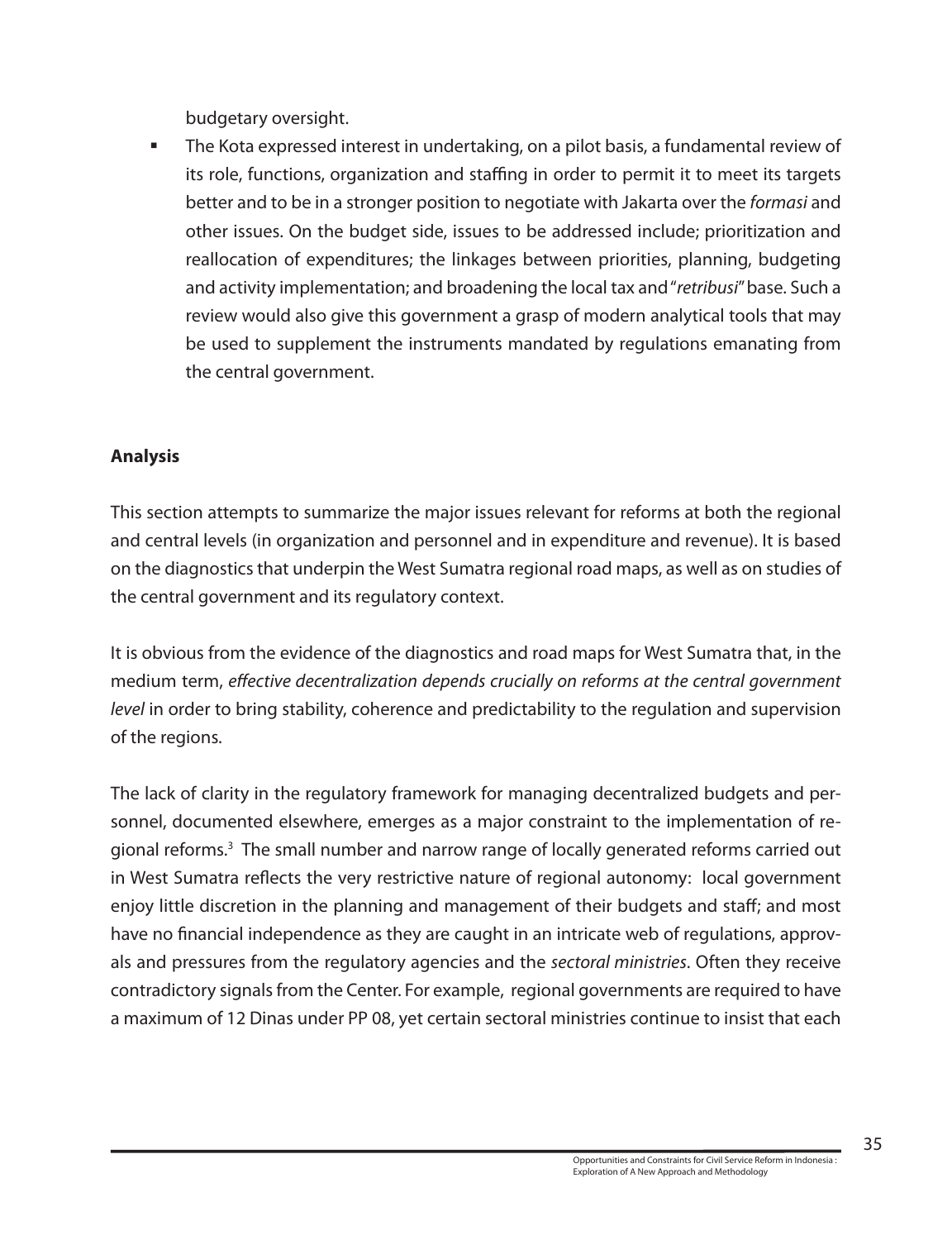ministry, if it is to support programs to the regions, requires a single --and not a combined-- Dinas as its counterpart at regional level.

Law 32/04 has undermined the spirit of law 22/99 and strengthened the powers of the central government over the regions, for example, recruitment has been largely recentralized; and the regulatory role of MoHA has been strengthened. Transaction costs have gone up as the number of approvals required by the central government has increased. More transactions also mean additional administrative delays and more opportunities for corruption in the central-regional relationship, as central agencies may demand informal fees for what should be routine transactions.

#### **Box 2: The situation of the Dinas at the local government level after decentralization**

Since implementation of decentralization in 2001, the *Dinas* in the Province, Kabupaten and Kota have acquired responsibility for delivering services to the people. This box describes the problems that have arisen among various local governments, as well as between local governments and the central government, as the Dinas attempt to provide public services in an efficient and effective manner. These problems have resulted in overlapping and a duplication of activities and their related funding; a lack of transparency and coordination; inadequate flows of information; unclear lines of responsibility; and consequent inefficient and ineffective service delivery by central governments.

The current situation appears to stem from i) the central governments regulatory, policy, and operational interventions, and ii) local governments own behavior which at times exploits the lack of clarity and duplication in the central governments role to their own advantage.

i. Regulation PP 08/01 was intended to assist local governments to streamline their organization. It appears, however, that this regulation places restrictions on local governments that prevent them from reorganizing to meet local needs in an efficient and flexible way. In particular the PP imposes a rigid method and criteria, including a scoring system that determines the number of Dinas, Badan and Kantor for local governments. This method has also been disruptive in that local governments need, as a consequence of restructuring, to deal with overstaffing without adequate policies for redundancy. Some local governments have not implemented PP 08 and

<sup>3</sup> See Civil Service Reforms at the Regional Level: Opportunities and Constraints, World Bank, 2005 by Steedman and Kenward.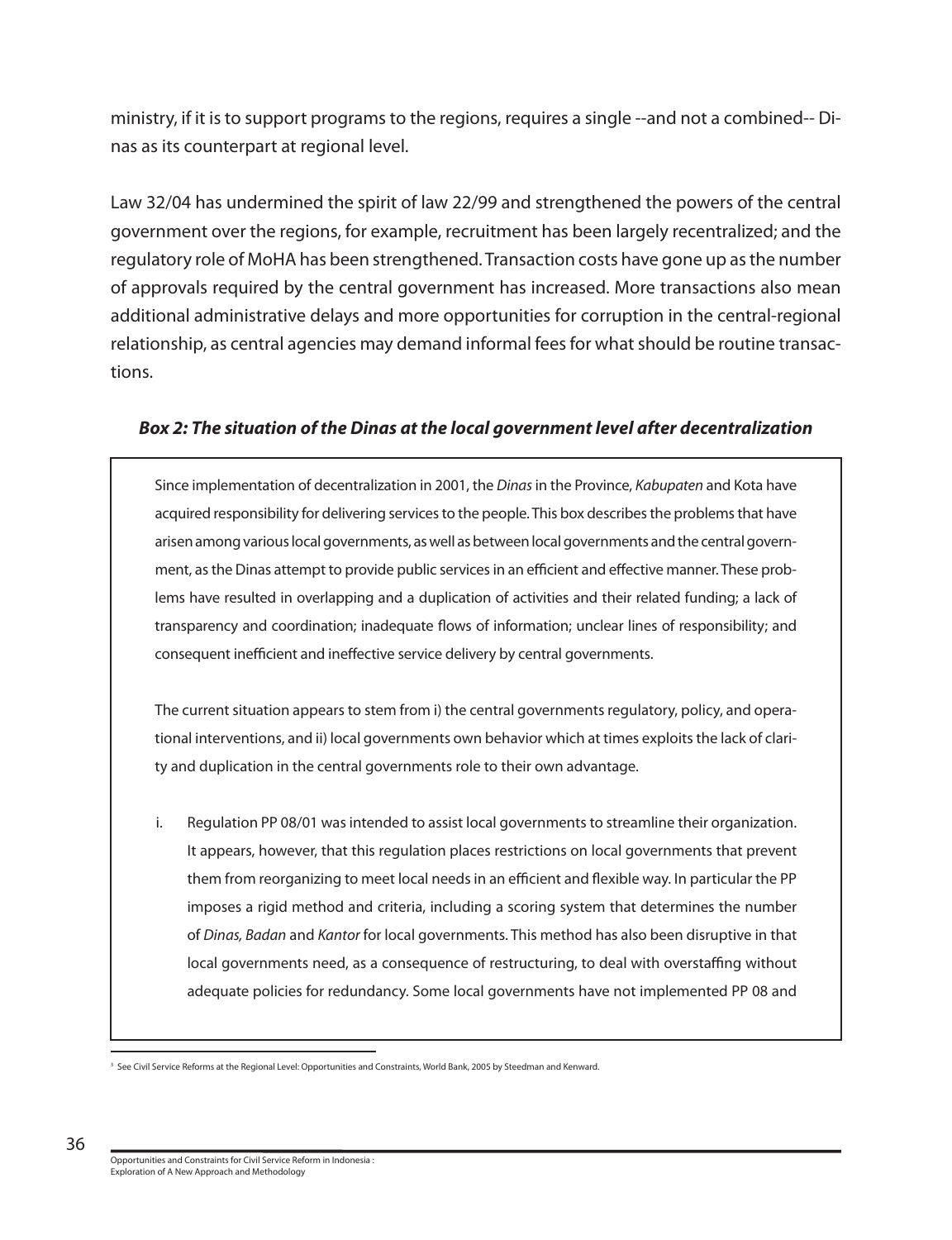have maintained existing units, whose responsibilities have already been transferred to other local governments, simply to provide jobs for potentially redundant staff.

In addition, sectoral Ministries are attempting to force local governments to create a single local representation at *Dinas* level. This policy contradicts the existing regulation PP 08 which restricts the number of *Dinas* at local government level and may not be relevant to local needs. Why should a local government have a fishery or a mining *Dinas* if this sector is irrelevant for the region?

ii. The role of de-concentrated programs further complicates the management of *Dinas* budgets and resources and creates perverse incentives for local governments to exploit the uncertainty surrounding their role and that of the central government.

Deconcentrated resources provided by the central government for local services are unpredictable, late and undermine local planning. In addition, some central programs are managed through the Province with the help of the Kabupaten and Kota and some are managed directly by the Kabupaten or the Kota. This has led to confusion about the precise roles and responsibilities of the two levels of local government. For example, a *Dinas* may hide from the local government the existence of funds received for the management of central government programs in order to maximize its own resources. This lack of transparency results in duplication of activities among *Dinas* and prevents local governments from planning and managing development programs in a coherent and efficient way. Training, for example, may be planned and carried out for the same target group by two different Dinas. Teacher training may be conducted by a Province as well as by a Kabupaten or Kota.

Conclusion: inefficiencies in the Dinas stem from broader systemic problems, in particular the central governments apparent reluctance to clarify in sufficient detail the rules of the game for decentralization, as well as the incomplete nature of the reforms already launched.

The reforms carried out by regional governments in West Sumatra have been restricted to areas where local governments enjoy some authority to innovate and/or have been carried out under central government regulations such as PP 08. Unfortunately these regulations have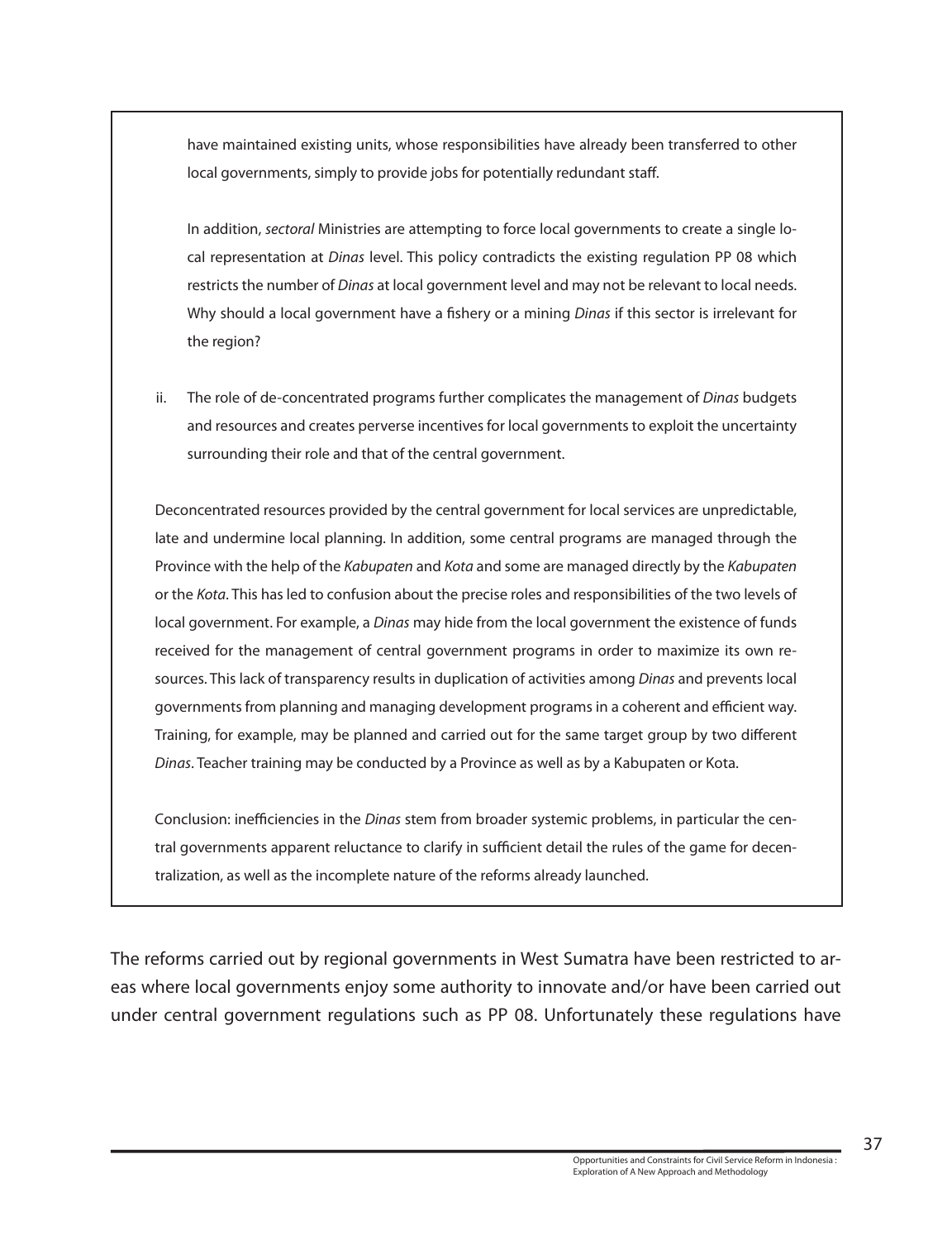proved inadequate and remain incomplete and as a result local government in West Sumatra and elsewhere have not been empowered to carry the reforms they have launched to their logical conclusion based on local needs. The reforms remain partial since certain key elements are missing; in particular, the lack of an early retirement scheme for redundant staff means those local governments do not have a free hand to reorganize effectively and to appoint "the right person in the right job."

#### **Box 3: Excerpt from the Kota Solok diagnostic**

The instability of the legal environment has caused slow and incomplete restructuring of the organization. At present the Kota is waiting for the new regulation based on Law 32/04. Organization reform is presently at a standstill and an evaluation of the last restructuring is ongoing.

The result of the implementation of the Decentralization Law is overstaffing on the one hand and an increase of the workload and a lack of technical skills on the other hand.

The motto of the Kota is still: "rich in function, poor in structure".

The implementation of PP 84/00 has not resulted in a more efficient organization.

Management of the regional civil services is seriously undermined by the inadequacy and obsolescence of many of the policies and instruments of the central civil service management system that regional governments are obliged to apply. The central government has failed to reform the basic policies and instruments of personnel management, many of which are obsolete, weak and inappropriate for a coherent transition to real regional autonomy (for example, job analysis<sup>4</sup>, DP3, the pay and grading system). In fact all the basic functions need to be reviewed and/or simply replaced, including: the remuneration and grading system (the distinction between structural and functional jobs has created rigidities and perverse incentives that seriously hamper the effective management of personnel and impedes the development of professional skills and attitudes); job analysis; performance evaluation; the credit point system for functional positions.

<sup>&</sup>lt;sup>3</sup> An unpublished World Bank report from 1993, Indonesia-Civil Service Issues, identified several major weaknesses in using job analysis to produce job descriptions and for broader purposes like mapping the functions of work units in order to reduce the bureaucracy. The report questions whether the use of job analysis should be continued in the absence of more fundamental analyses focused on determining the appropriate size, cost, role and functions of the civil service.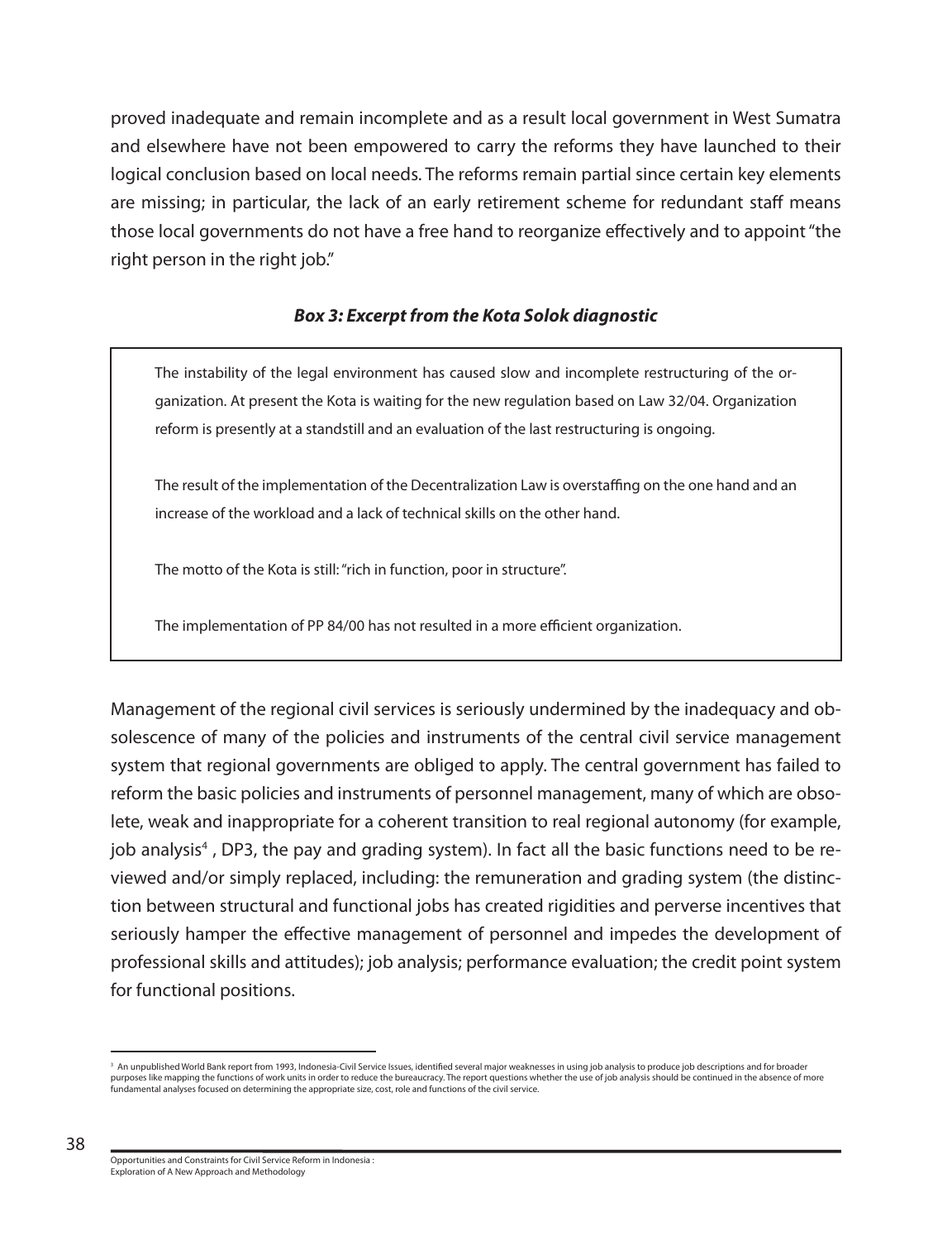In the financial management area, however, the central government is attempting to introduce more modern systems and methods such as Performance Based Budgeting. However, these systems will need to be made compatible with those in Organization and Personnel once the latter are reformed.

The reforms in Organization and Personnel are stalled and there is no indication from the central government that it will move in the forthcoming regulations to equip itself and local government with the resources, regulations and procedures required to complete the reforms in a coherent and consistent fashion. For a description of the priority actions that the central government needs to take to permit coherent organization and personnel reforms to be completed, see **Annex 1**.

Turning to finances, local governments are beset by many well-known, deeply entrenched problems. Most importantly, they lack the requisite financial independence to address their legitimate local needs effectively. This arises because most local governments are heavily dependent upon higher levels of government for revenue; the local tax base is narrow; and in many cases critical tax parameters are controlled by the Center. On the expenditure side, a rigid wages and salaries bill generally accounts for the great bulk of spending; over-staffing is widely acknowledged as a sizable problem; there is costly duplication of some services due to vague, overlapping institutional mandates; and capital spending is often low. In addition, the large revenue items (especially the DAU) are highly vulnerable to political intervention, and many other types of taxes are subject to collection fees of one form or another.

#### **Conclusion and Recommendations**

No Significant Change is Coming from the Center. Unfortunately, none of these problems appear likely to be resolved any time soon. Indeed, there are indications that centrally driven policies are still moving in the wrong direction. In the meantime, local governments will have to live with this unsatisfactory situation, using whatever flexibility they have to improve their circumstances in areas under their jurisdiction. The analysis of this study indicates that there are no simple, broad-based solutions to address the many problems. Rather, this study has uncovered a surprising number of small steps that reformist local governments could take on their own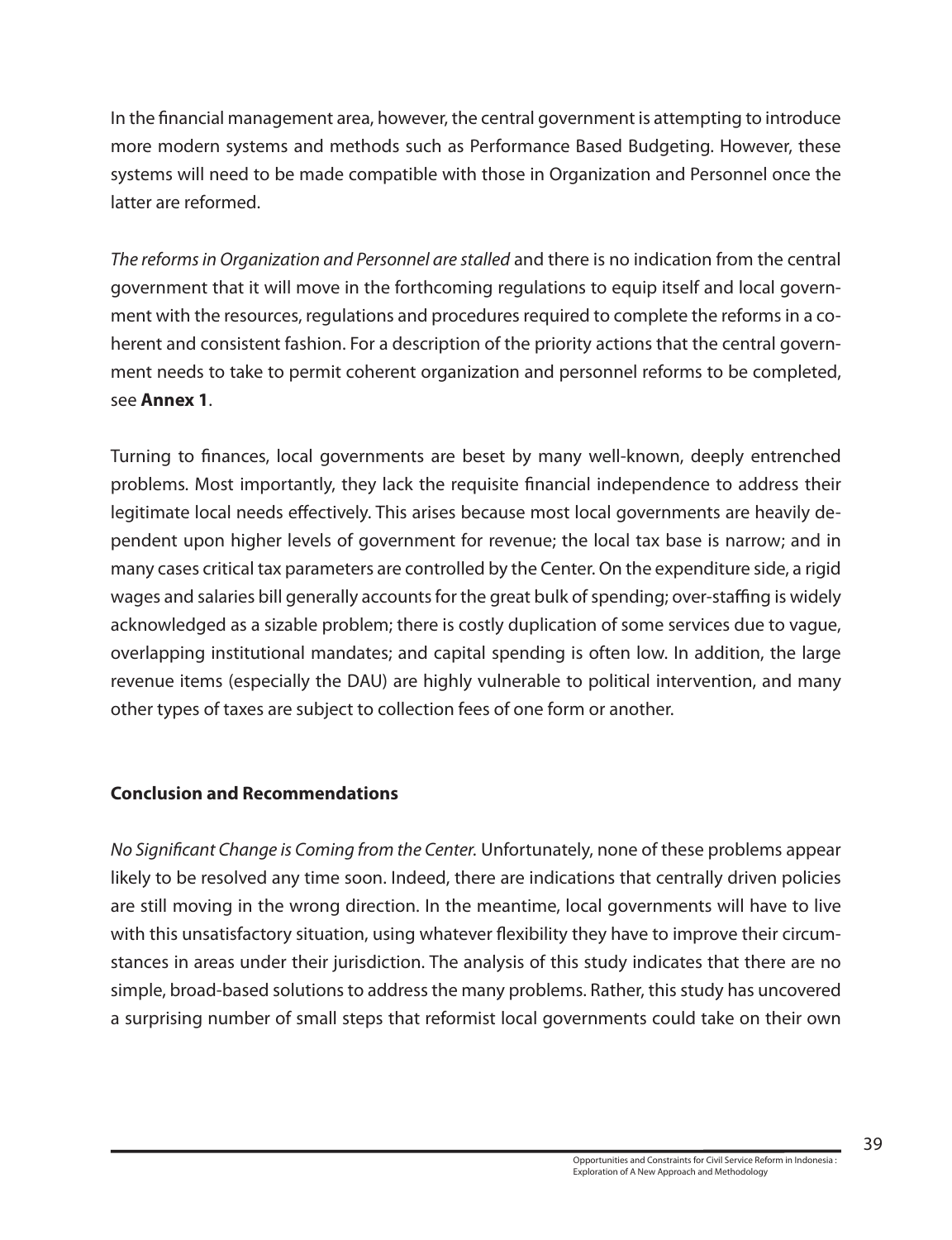initiative, that is, without awaiting direction or approval from Jakarta.

Certain Local Solutions are Feasible. The various steps vary somewhat by jurisdiction, reflecting their current taste for reform and, perhaps, the phase of the political cycle. For the jurisdictions studied here, the Province is still resistant to significant change; the Kabupaten looks to have lost some of its previous momentum for reform, at least for the time being; and the Kota seems to be gaining momentum rapidly. But looking past this complication, the various steps may be conveniently grouped as described below (see the road map for details).

This study concludes that the best approach is to emphasize the following priorities (see road map):

A. Securing sufficient financial independence for local governments to make progress in meeting legitimate local needs:

 Encourage local governments to reorganize according to their needs and introduce more performance management policies and tools;

- Increase Own Revenues, by broadening the tax base, restructuring some tariffs, and managing certain assets for greater financial return;
- Manage Expenditures Better, including by efforts undertaken jointly by all three jurisdictions to reduce over-staffing; reduce overlapping in funding and programs; and eliminate spending that violates principals of transparency and accountability;
- **EXECT** Lobby more effectively with the Center, including through regional and national associations and the international community;
- Introduce rigorous methods to streamline the organizations; and
- Manage their human resources through the introduction of forward planning and performance based instruments.

In order to achieve these priorities, the local governments of West Sumatra need to define consistent and coherent reform programs and sequence these reforms carefully. In addition, the central governments should manage the technical assistance offered in a coherent way based on their own needs and not on the preferences of individual donors.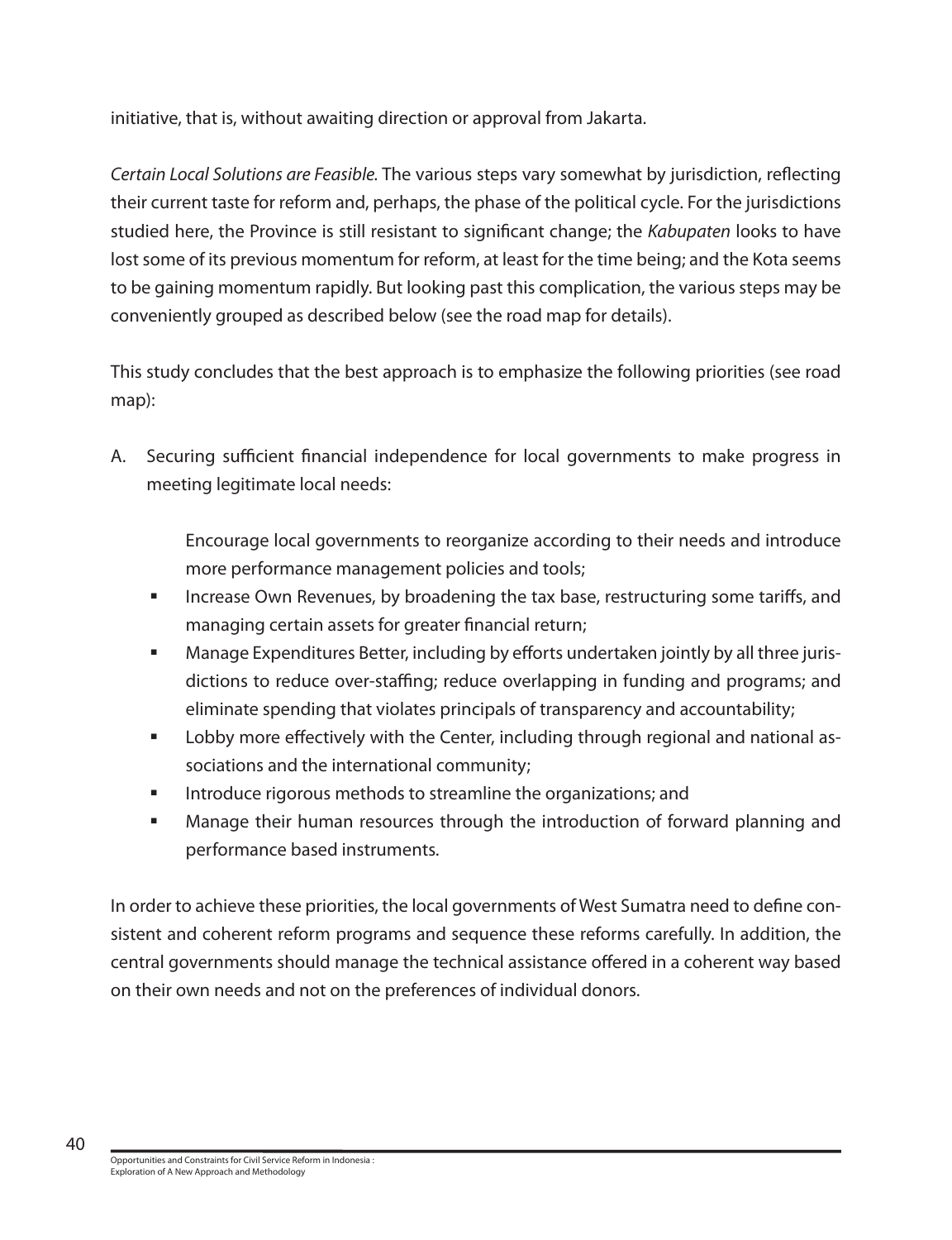# **3. METHODOLOGY USED**

Questions were prepared for discussions with representatives of local governments. These were prepared as open questions in order to ascertain the nature of real practice within these jurisdictions. The methodology was used to prepare the diagnostic, road map and reform options. For an example of the diagnostic, road map and reform options see Annex 5.

#### **A. Budget Planning, Policy Formulation, Execution and Monitoring**

- 1. What types of budgets do you use? (for example, line item budgets, performance budgets). Are they linked to program objectives and performance indicators? If yes, how do you actually link the budget to performance?
- 2. How do you monitor and evaluate budget performance?
- 3. Are you doing an adequate job in developing expenditure plans?
- 4. Do you have sufficient time to prepare, execute and monitor budget performance?
- 5. Can you avoid overlap in the budget? How?
- 6. What role does the DPRD (regional parliament) play in budget policy formulation and approval?
- 7. How does the central government inform local governments that their programs and budgets have been approved?
- 8. What percentage of your DAU represents cost transfers exclusively for the wage bill?
- 9. Do you consider de-concentrated funds in your planning? How?
- 10. Are Kabupaten/Kotas involved in the provincial budget planning?

#### For Kabupaten/Kota:

- 11. Do you factor the provincial budget into your plan? How?
- 12. How often do the local governments prepare and approve a supplementary budget?
- 13. Is there any compliance, performance or financial audits ever conducted?

#### **B. Procurement**

- 1. How does the procurement system operate?
- 2. Do procurement and tender committees use preferred vendor lists and are vendors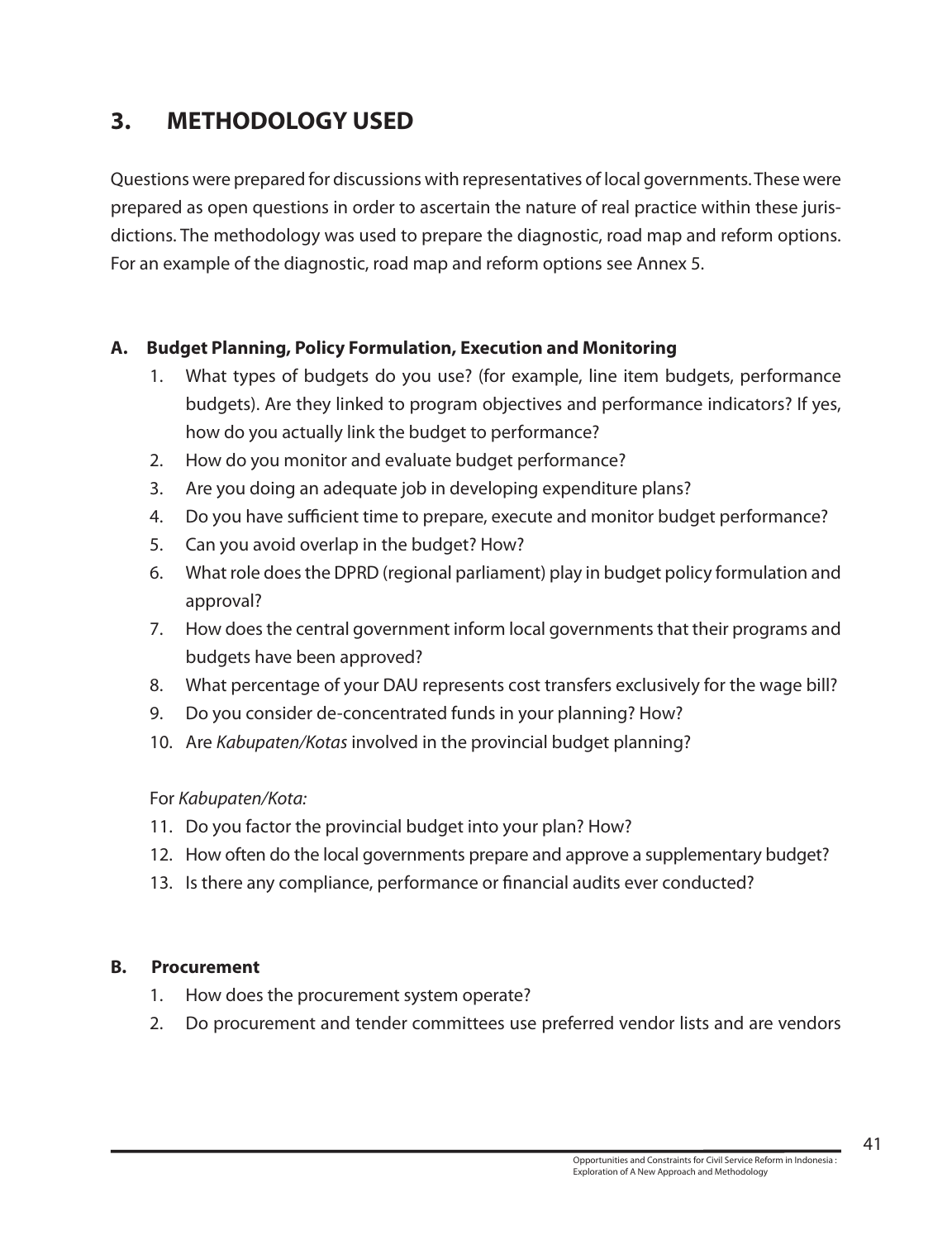required or encouraged to register with any local government?

- 3. Does your service or bureau ever purchase goods and supplies in bulk or purchase items in conjunction with other services or bureaus?
- 4. How do you notify the public and disseminate information about procurement opportunities?
- 5. Do you employ Integrity Pacts to bolster transparency and prevent corrupt procurement practices?
- 6. What policies and procedures are used to resolve conflicts in bidding or procurement (for example, complaints against a winning bidder, non-compliance of a bidder, a vendor who fails to provide goods or services as described in the contract or has failed to meet any other contractual obligations with regard to quality and control issues)?
- 7. What channel(s) exist for a vendor to file a complaint if they believe any aspect of procurement processes and procedures have not been transparent or fair?

#### **C. Revenue Planning, Policy Formulation and Generation**

- 1. What are the sources of tax revenue and non-tax revenue?
- 2. What are your most productive local taxes and user fees?
- 3. Which taxes are collected by the central government and shared with local goverment?
- 4. Do you have a revenue generation plan?
- 5. How is the tax collection fees distributed?
- 6. Did you meet your revenue targets for the 2004 Fiscal Year?
- 7. When was the last time taxes and fees were increased?
- 8. What happens if revenue collected exceeds the projected local revenue budget?
- 9. Which taxes are shared with the Kabupaten/Kota and how are they distributed?

#### **D. Organization Structure**

- 1. How was the organization structure changed in response to the implementation of the decentralization Law 22/99 and to PP 08/03?
- 2. Were any changes made to streamline the organization?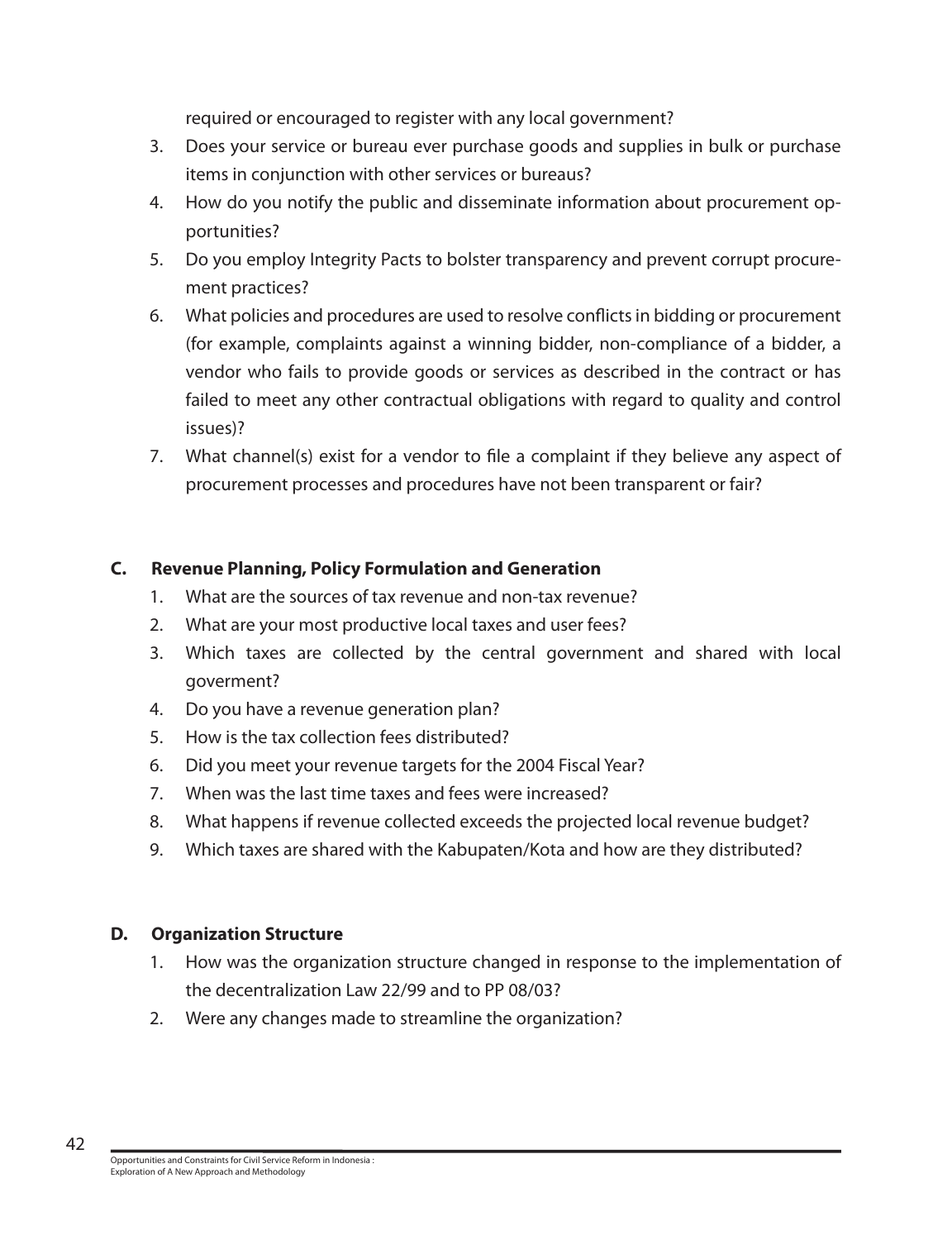- **Number of working units**
- Number and functions of positions
- 3. How has the potential reduction of the amount of structural positions been addressed? Describe options for solutions!
- 4. What efforts need to be made to address the problem expected to occur in transferring staff from structural positions to functional positions?
- 5. How has overlap in tasks and functions been addressed? For example, between Setda and Dinas. Describe options for solutions!
- 6. Are there any on-going preparations to implement recommendations of the study in light of the forthcoming Government Regulation which will replace PP 08?
- 7. What arrangements have been planned to facilitate the implementation of streamlining the organization?
- 8. Is there technical capacity available; is it responsible, what is the time frame, etc?

### **E. Personnel**

#### **a. General:**

Number of staffing positions and employees in relation to development objectives and actual functions

- Age profile
- Education level of position holders in relation to the job requirements of structural positions
- Gender

#### **b. Contract staff (non teachers)**

- **Number**
- **Functions**
- Relative importance of this group

#### **c. Job Analysis**

- 1. Has job analysis been done?
- 2. If so, what method was used?
- 3. Is the quality of the job analysis adequate?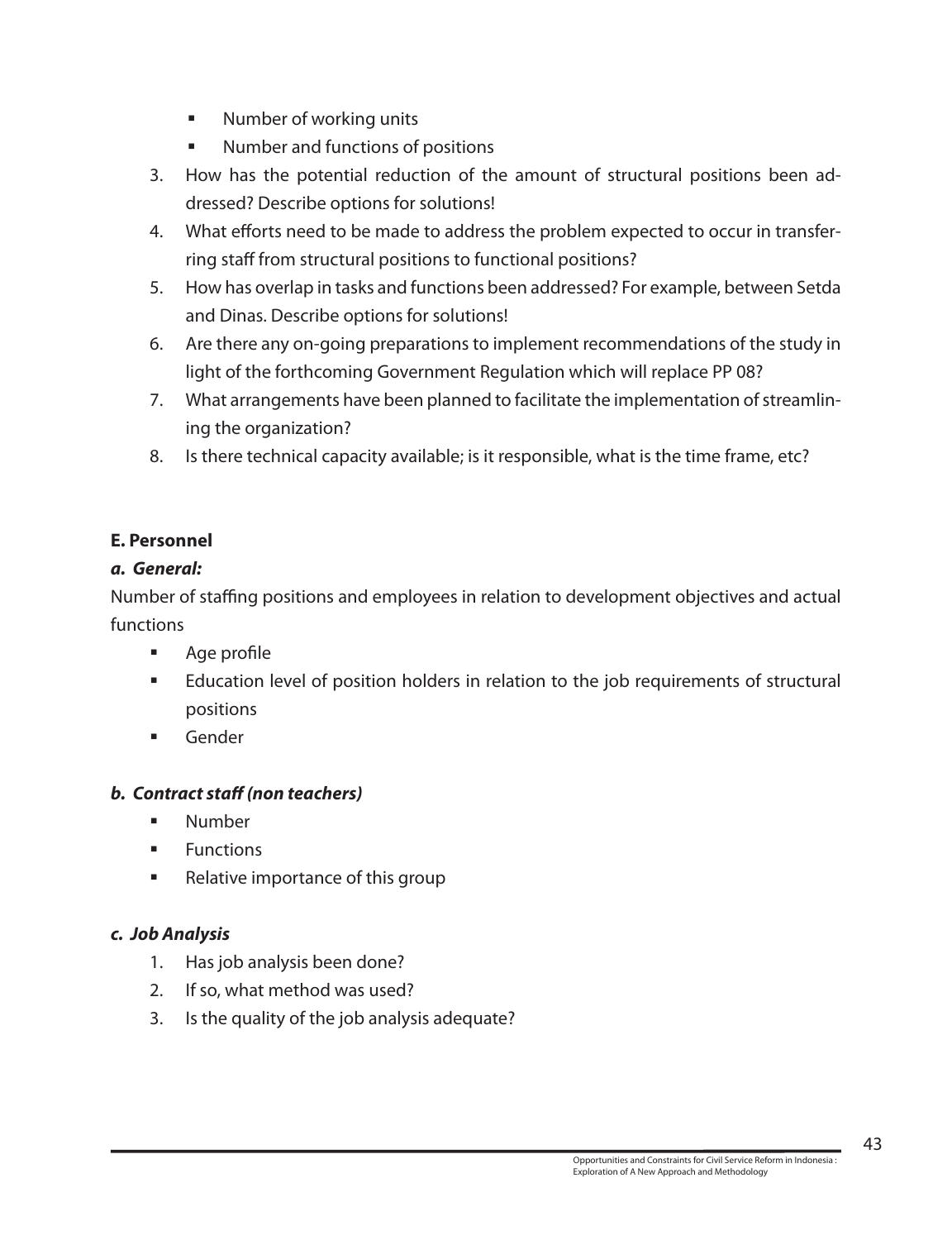4. Has the job analysis yielded good job specifications and descriptions?

#### **d. The right person in the right job**

- 1. Discuss, for example:
	- **•** Overstaffing at certain levels
	- Mismatch of qualifications (background, skills) with the requirements of the job description
- 2. What kind of solutions?
	- Early retirement
	- **Re-training**
	- **Re-deployment**
	- **Management development**
	- Attrition

#### **e. Remuneration and other incentives**

- 1. Are extra emoluments, benefits or other advantages provided to all staff in a transparent and equitable way?
- 2. Is this practice linked to an enhanced performance and accountability system?
- 3. What are the sources of such payments (for example, development budget, local revenues)?
- 4. Have regional governments attempted to enhance accountability and performance of managers and staff?

#### **f. Enforcement of discipline and attendance**

How are discipline and attendance enforced?

#### **g. Human Resource Planning**

- 1. Is there any HR Planning?
- 2. What does it consist of?
- 3. Are any institutions consulted to avoid overlap?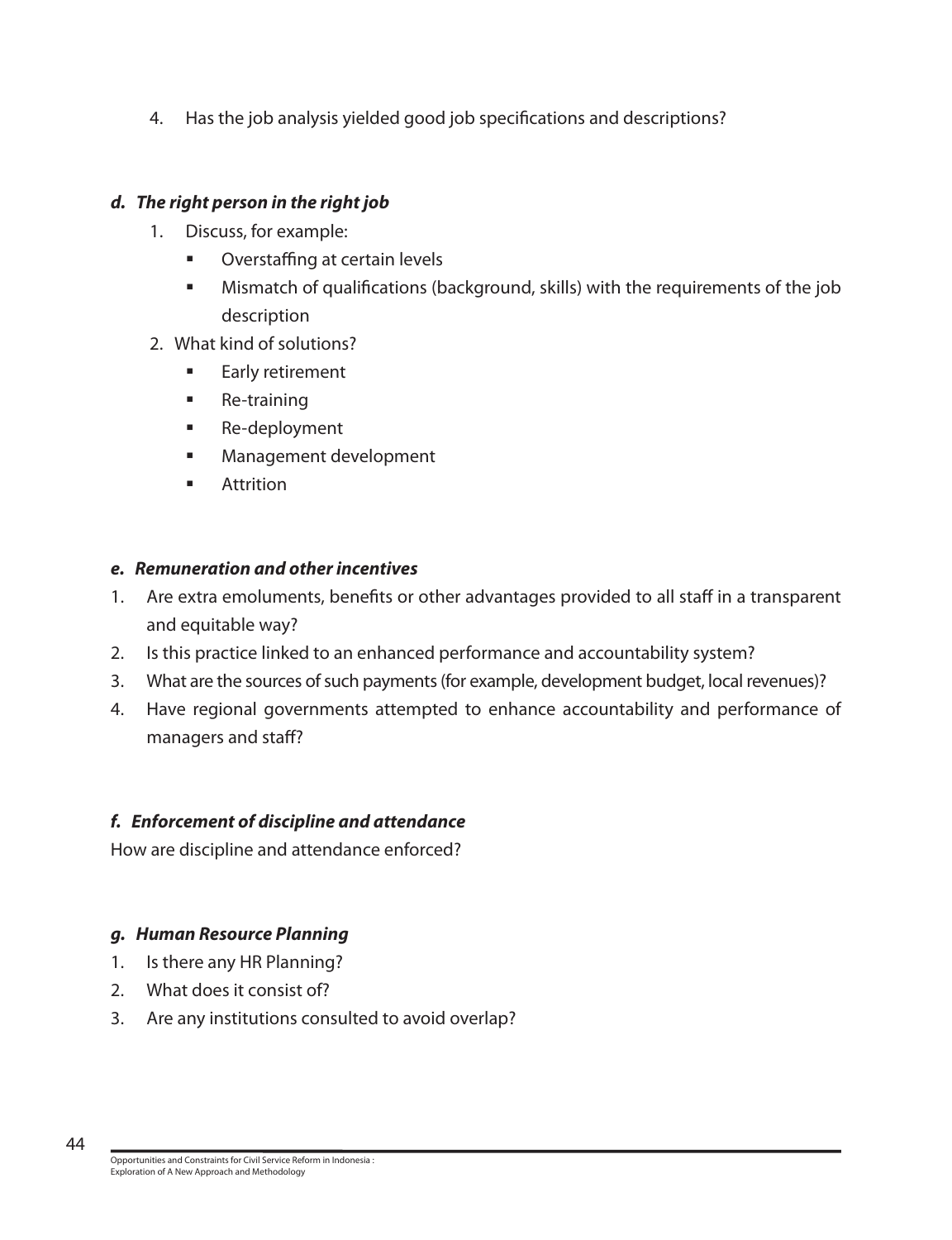- 4. Is there 3-5 year planning and which instruments and criteria are used?
- 5. How is the transfer from structural positions to functional positions addressed?
- 6. Do they take into account potential overlap with institutions working in the same technical or service functions due to new regulations?
- 7. How is the transfer planned and what provisions can be made to smooth the process?

#### **h. Recruitment**

- 1. Who determines the rules and regulations?
- 2. What specific criteria?
- 3. Explain the nature of the exam/competition

### **i. Promotion, advancement and Transfer**

- 1. How is a person assessed for promotion?
- 2. Who's responsible?
- 3. What criteria?
- 4. Who does that?
- 5. What are the regulations regarding promotions progress through the ranks?
- 6. Describe the procedures for transferring within and outside Kabupaten, Kota and the Province
- 7. Describe impediments to transferring staff to other jurisdictions

# **j. Training and Development**

Training policy for staff:

- 1. Are there training needs analyses?
- 2. What are the types of programs for different levels and categories of personnel and what are the criteria?
- 3. Criteria for national or international training?
- 4. What training is compulsory and relevant for career development?
- 5. Are there job-related training plans and are they ever offered by local government?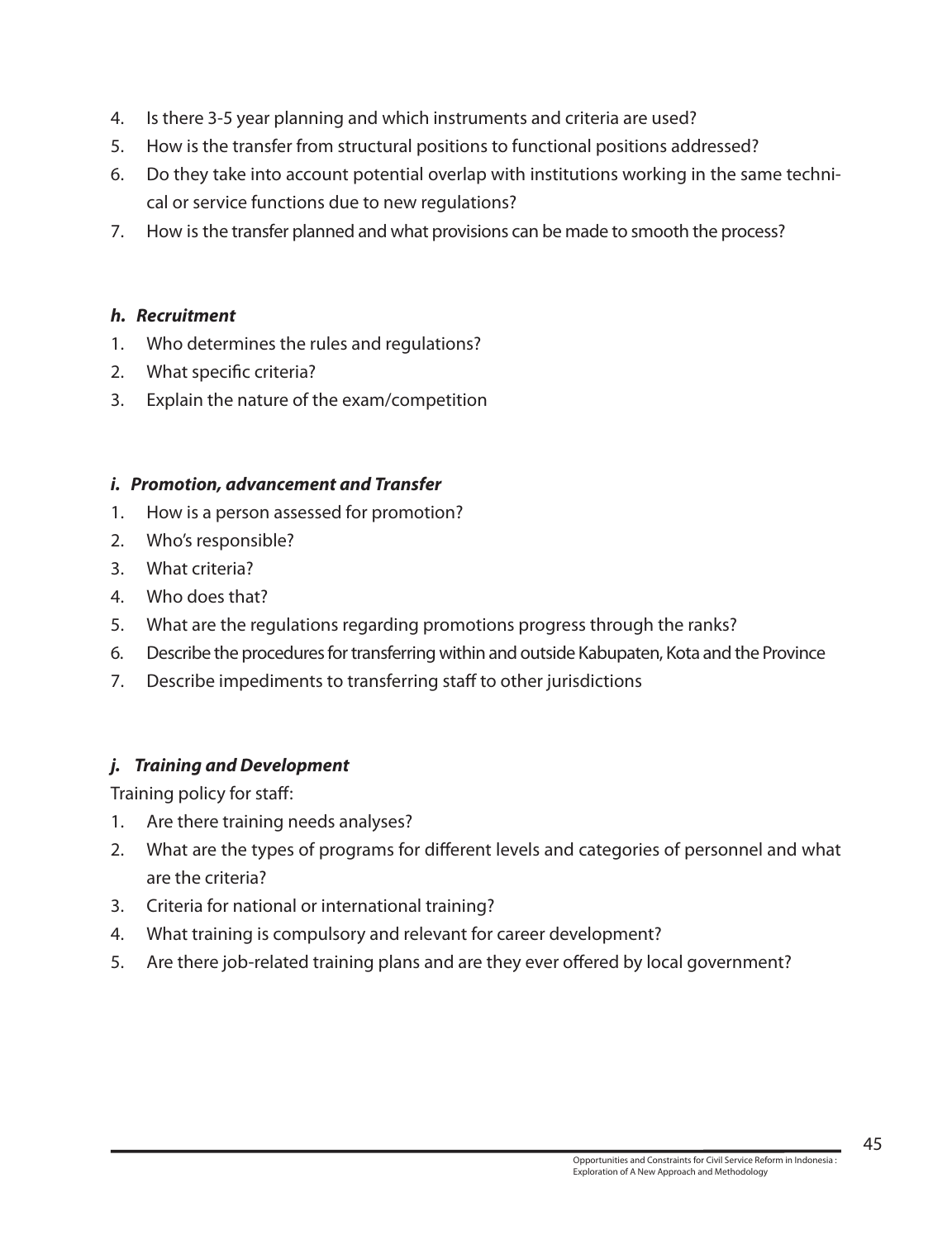#### **k. Performance Appraisal**

- 1. Describe the theory and practice of performance appraisal
- 2. Does the PA system have any impact on accountability of managers and staff and on unit performance?

#### **l. Management of Work**

How is the work defined?

- 1. What does work consist of?
- 2. Are tasks identified?
- 3. Are these tasks written down?

How is the work organized?

- 1. How is the work done? By teams, individually, or in working sessions?
- 2. What are the preparations for meetings, for example, minutes, agenda, etc.?
- 3. Routine versus exceptional work?
- 4. Are there work schedules?

How is the work assigned?

- 1. Is the workload defined and is it in writing?
- 2. Are the roles and responsibilities clearly defined among all the parties?
- 3. How is the workload communicated?
- 4. Are there any deadlines?

How is the work managed?

- 1. Is there regular exchange and update on the progress made between managers and employees?
- 2. How is the person doing the work held accountable?
- 3. Is the final result of the work discussed and approved by the manager?
- 4. How is the attendance of employees enforced in relation to the work to be done?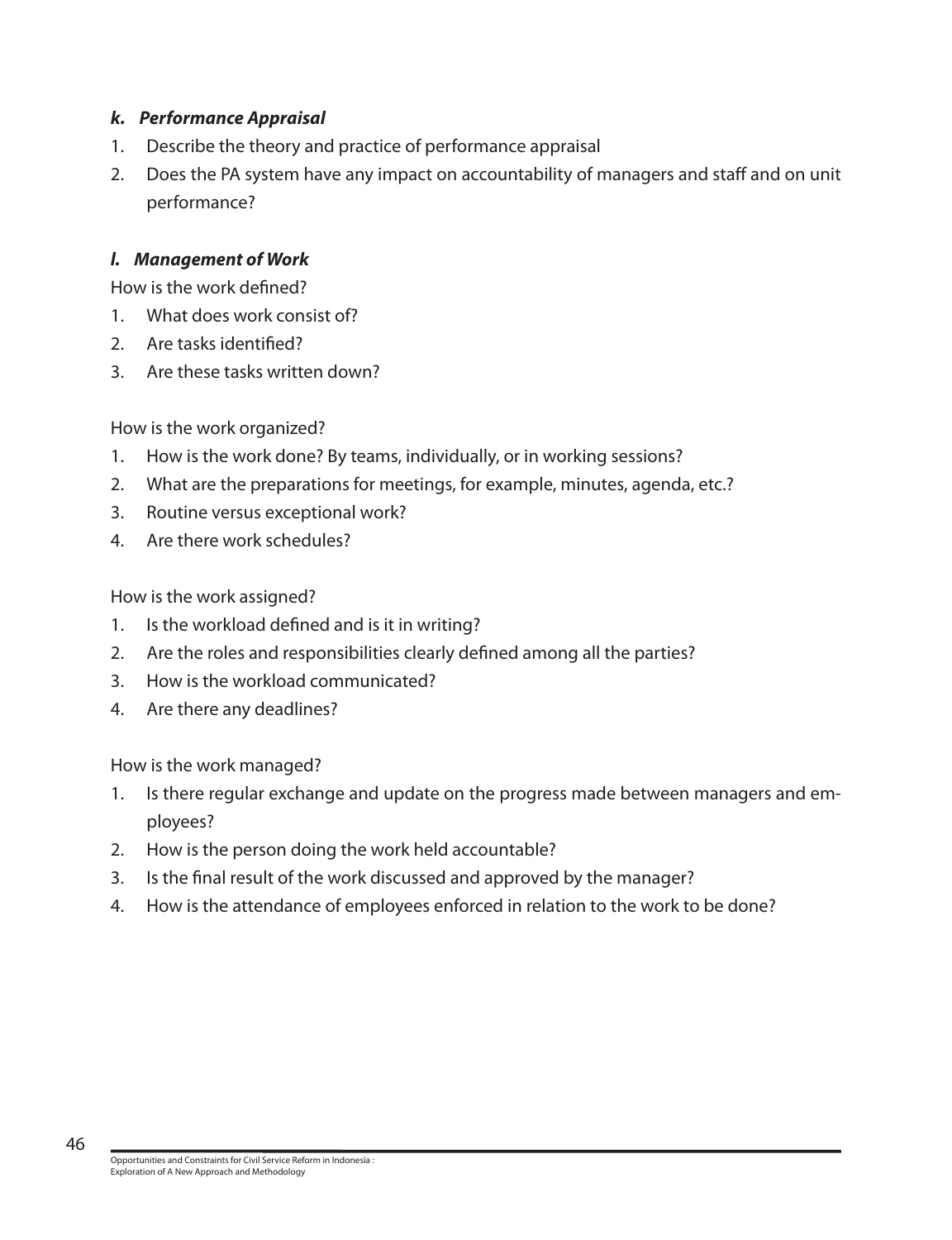# **4. PROPOSED PILOT IN KOTA SOLOK, WEST SUMATRA**

#### **Rational and purpose for the proposed pilot**

During the preparation of the Diagnostics and Roadmap, Kota Solok showed the most enthusiasm for further reforms among the six jurisdictions (three in West Sumatra and three in NTB) that participated in the study. Kota Solok expressed keen interest in a pilot. The Walkout and his staff are well aware of the problems they face in attempting to carry out reforms in the present regulatory context and are frustrated at the failure of the central government to provide them with the policies and instruments they require to carry out the needed reforms.

The Kota expressed interest in undertaking, on a pilot basis, a fundamental review of its role, functions, organization and staffing in order to permit it to meet its targets better and to be in a stronger position to negotiate with Jakarta over the 'formasi' and other issues. On the budget side, issues that would be addressed include; prioritization and reallocation of expenditures; the linkages between priorities, planning, budgeting and activity implementation; and broadening the local tax and retribusi base. Such a review would also give this government a grasp of modern analytical tools that may be used to supplement the instruments mandated by regulations emanating from the central government.

The draft Terms of Reference for TA for the pilot, costing, a timetable and other relevant preparatory documents have been prepared. The ToR describes the cross-cutting substantive issues to be addressed and stipulates the general objective, the content of the pilot and the TA required for the five key areas as discussed above: i) the right person in the right job; ii) a transparent and equitable remuneration package for all; iii) performance management for all; iv) sound local own revenue (PAD) management; and v) Redesigning/Improving Local Financial Administration. In addition, TA for the management of the project and for facilitating negotiations with the central government is included. The Walkout will need to undertake discussions with the province and the central government concerning the reforms to be piloted. The ToR includes provisions for TA to facilitate the negotiation of an agreement.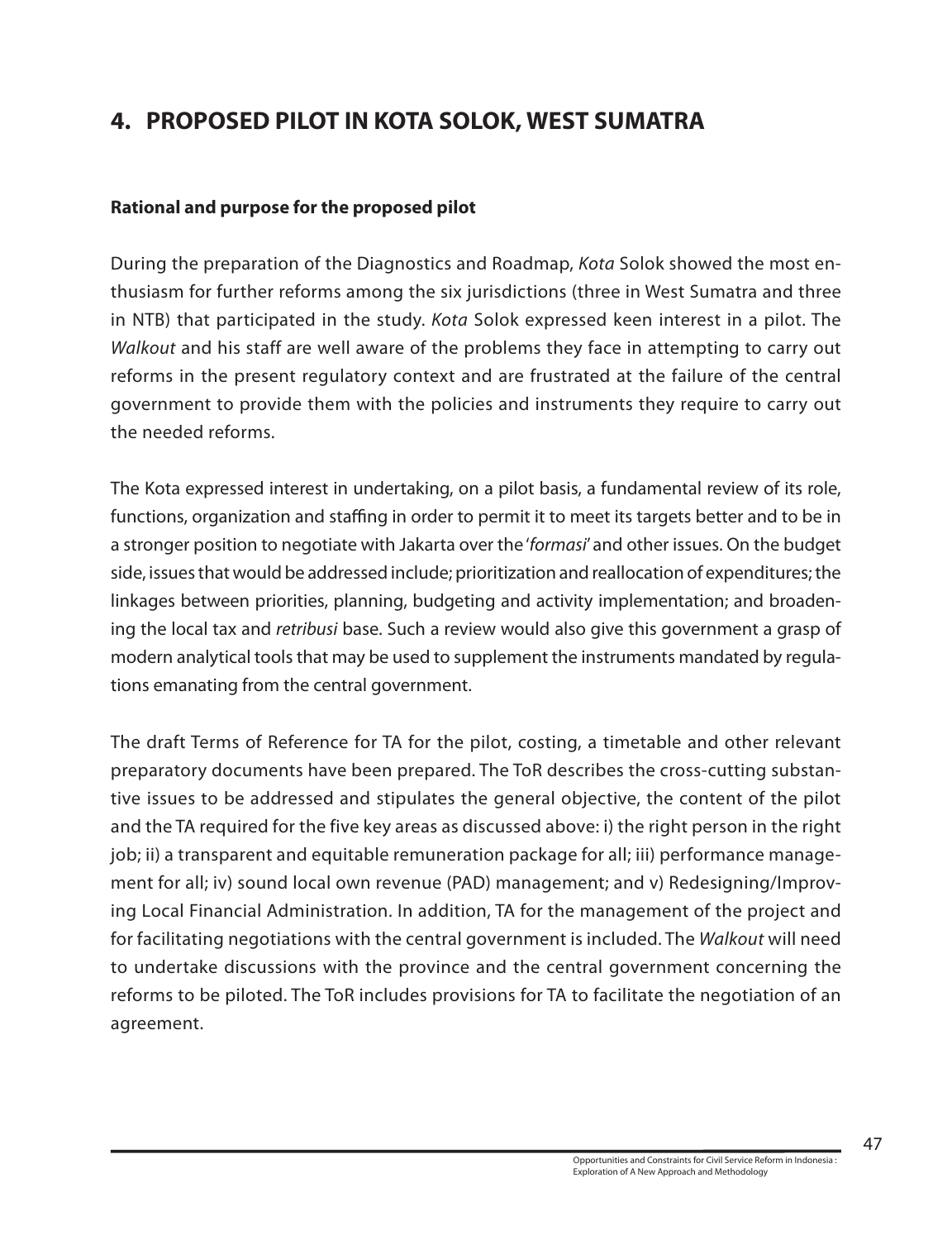**For a complete description of the proposed pilot, including Terms of Reference and other related documents, please see report 2: Innovation in the regions: A new initiative for Kota Solok.**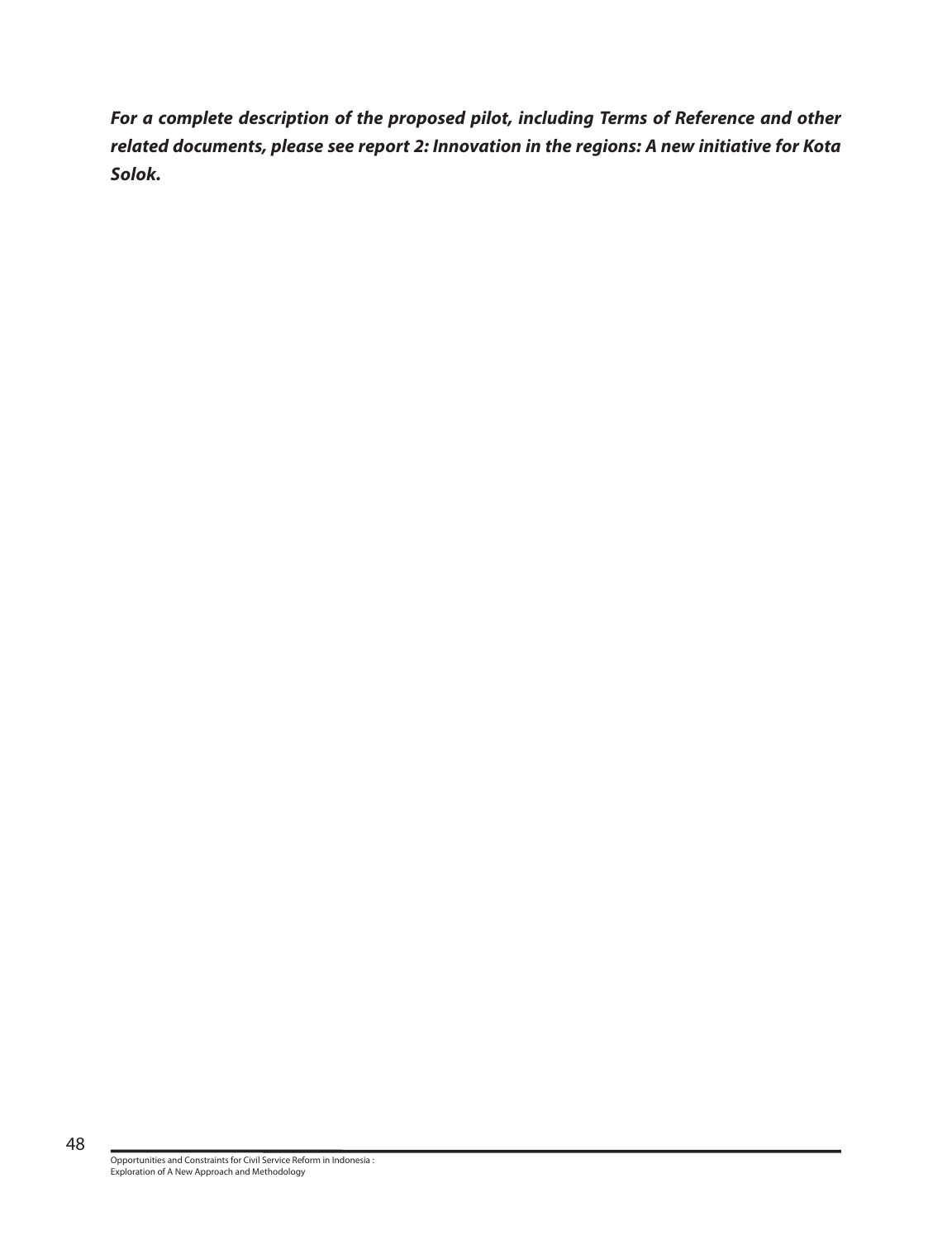# **CHAPTER 3 FINANCIAL ISSUES IN CIVIL SERVICE REFORM**

This part examines financial aspects of civil service reform, emphasizing opportunities, constraints and options over various time horizons. The focus is on scenarios that provide rough estimates of the (net) cost—and affordability—of broad-based, conventional reforms at the regional and national levels of government. Where such reforms are not affordable, this study suggests low-cost options and provides suggestions for priority areas of reform. On related topics, this paper revisits the issue of whether Indonesian civil servants are underpaid; investigates the reliability of the recent census of the civil service; and looks at specific kabupatens for evidence on cost, affordability and lessons to be learned in local reforms.

#### **How Much Over-Staffing?**

It is taken for granted in this analysis that the Indonesian civil service is generally over-staffed, although there are important issues of composition among sectors. Consequently, the main isue is the extent of general over-staffing. Fully addressing this issue would entail a major'needs assessment' that is well beyond the scope of this study. Instead, new evidence is examined from two main sources:<sup>i</sup> a detailed 'needs assessment' of the Jakarta Commercial Court; and experience in the field. On the basis of existing workloads, the former suggests a major down-sizing, of approximately two-thirds. As for the second source, DKI Jakarta sought the same magnitude of right-sizing, 70% by 2007. Kabupaten Jembrana is reducing its civil service by much less, about 10% by 2006. By contrast, Bulukumba has been trying to increase its civil service by almost 8%.

This paper does not take a firm position on the desired magnitude of civil service right-sizing. However, considering the evidence noted above—and the strong case that can be made for exempting certain groups, like teachers—this paper considers an illustrative 10% cut, which looks like it would be a strong start in right-sizing Indonesia's civil service.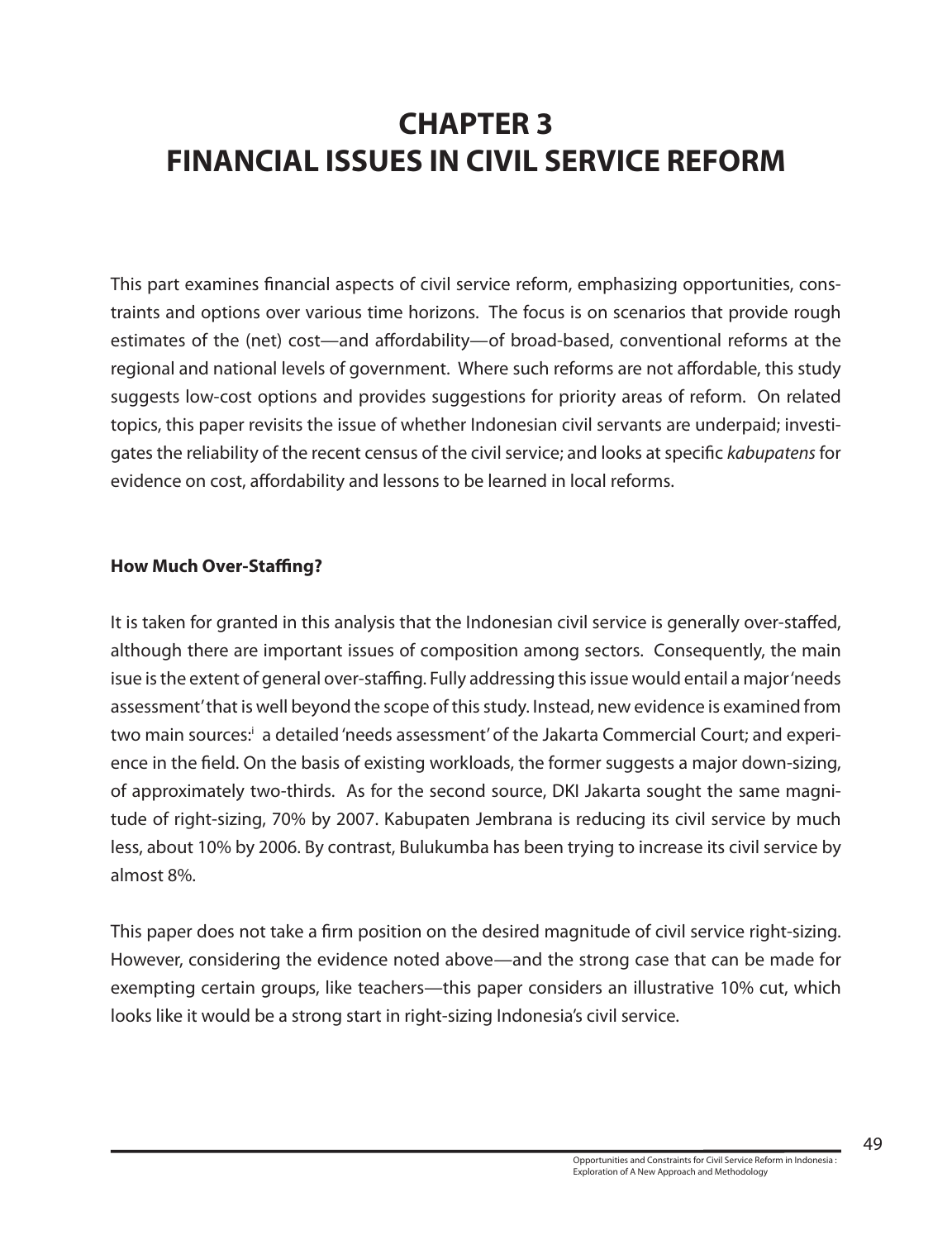**Evidence on Pay & Reform: Are Indonesian Civil Servants Underpaid?** The issue of the adequacy of pay for Indonesian civil servants has become controversial within the World Bank since the financial crisis of 97/98. Further examination of the issue was included in this consultancy's ToRs. To make further progress,<sup>ii</sup> this paper assembles key pieces of evidence and proposes a policy position for future thinking on the issue.

**Evidence from Sakernas.** Indonesia's labor force survey, Sierras, provides comparative data on earnings by industry. These data indicate that average government wages have increased rapidly during the past 3 years, at rates well above sectors that are dominated by private activity. By 2003, wages of government employees were much higher than in major sectors dominated by private activity.

**Other New Evidence.** Three other pieces of evidence are notable in this context.

- 1. There is very little non-retirement turnover in the Indonesian civil service, indicating that government workers are not dissatisfied with their work situation, despite claims of low wages.
- 2. Major excess demand exists for entry-level civil service jobs at current wage rates, and contract employees are willing to accept wage rates well below civil servants' rates to position themselves for preferential access to the civil service.
- 3. Job applicants have been willing to pay (i.e., bribe officials) to be chosen for civil service jobs.

**Consistency in the Variation.** There is a striking consistency in accumulated evidence on the adequacy of civil service pay. Namely, job-to-job comparisons indicate that Indonesian civil servants are seriously underpaid, but person-to-person comparisons indicate that average salaries of Indonesian government employees are substantially above those in the private sector. This suggests a methodological weakness with the job-to-job comparison, namely that truly comparable jobs are often difficult to find. In developing countries, 'comparable' jobs are almost always found in formal sector enterprises, but these are normally only an option for the elite of the civil service. Tracer studies indicate that for the great bulk of separated public sector employees, the relevant alternative is the informal sector (including agriculture) which is paid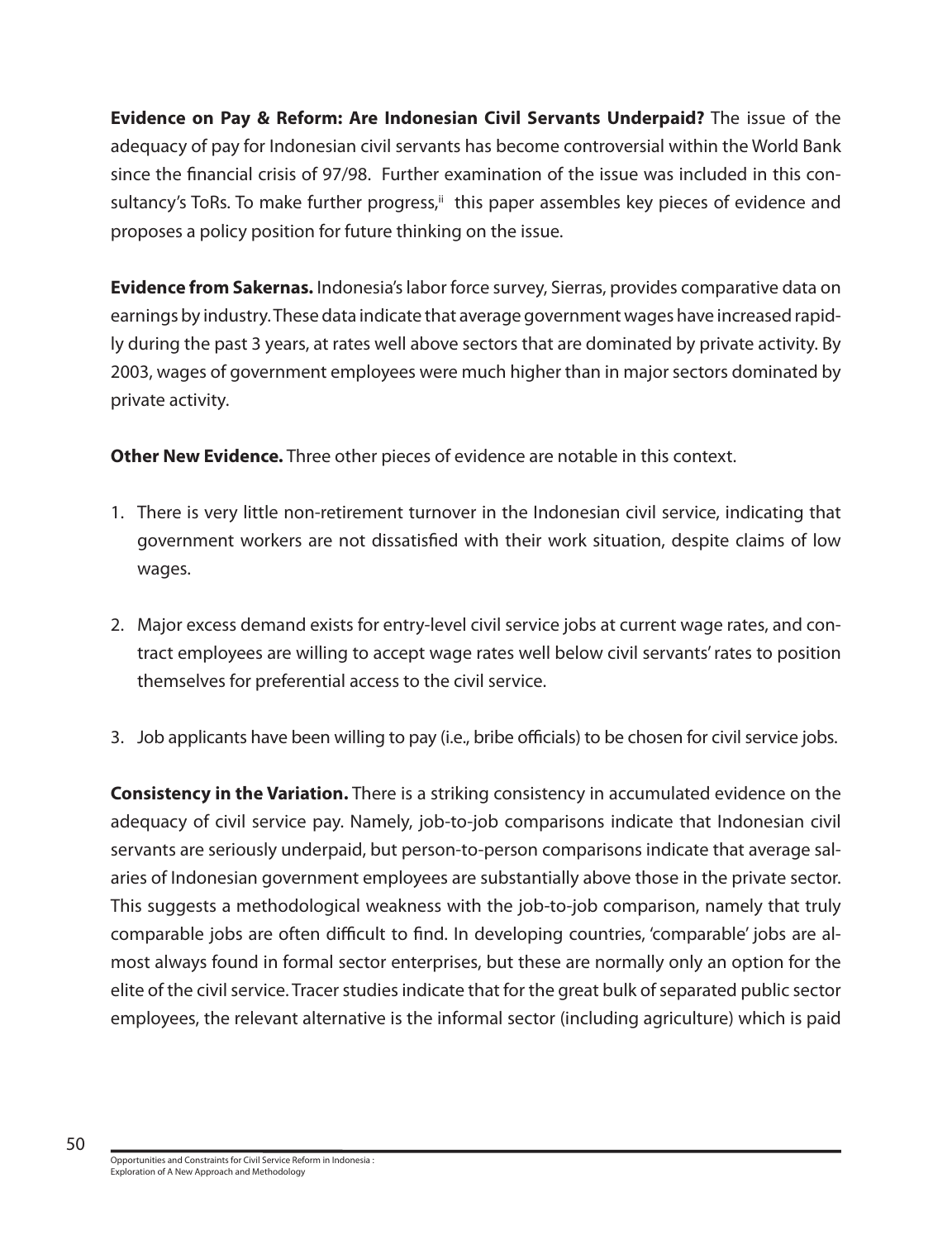much less than the civil service in Indonesia.

Job-to-job comparisons clearly indicate that quality civil service managers (and some staff with highly marketable skills) are underpaid. However, it would be a costly mistake to generalize this result to the average civil servant, and to use pay policy as the primary instrument to close the gap. The trick is to link the requisite, large pay increases for select groups to performance, which appear to be very difficult in the current institutional environment.

**And a Further Word on Corruption.** Certain groups within the civil service are entitled to socalled functional allowances that can be a significant component of overall salaries. Among these groups are Attorneys and Tax and Customs officials who are widely considered to be the most corrupt of Indonesian civil servants. Clearly, the current level of the functional allowance has not been an effective deterrent to corruption within these groups. This casts further doubt upon pay policy as a primary instrument for reducing corruption within the Indonesian civil service.

# **The Civil Service Census of 2003**

A key piece of data for this study is the 2003 census of Indonesia's civil service. Unfortunately, there are lingering doubts about its reliability,<sup>ii</sup> and more is needed by way of quality assurance. For example, the census data should be checked in detail against Ministry of Finance payroll information. Also, a sample audit should be undertaken. If anything more than a minor error rate is discovered, the census should be repeated with much tighter controls. Furthermore, on-going follow-up (perhaps on a rotating, regional basis) would go a long way towards ensuring the continuing quality of these data.

# **Results of the Financial Scenarios**

As summarized below, this study examines the (net) costs of four<sup>iv</sup> civil service reform scenarios, measured in relation to a very neutral baseline projection.<sup>v</sup> All scenarios include an estimate of the budgetary impact of civil service pensions. In considering these scenarios, a key point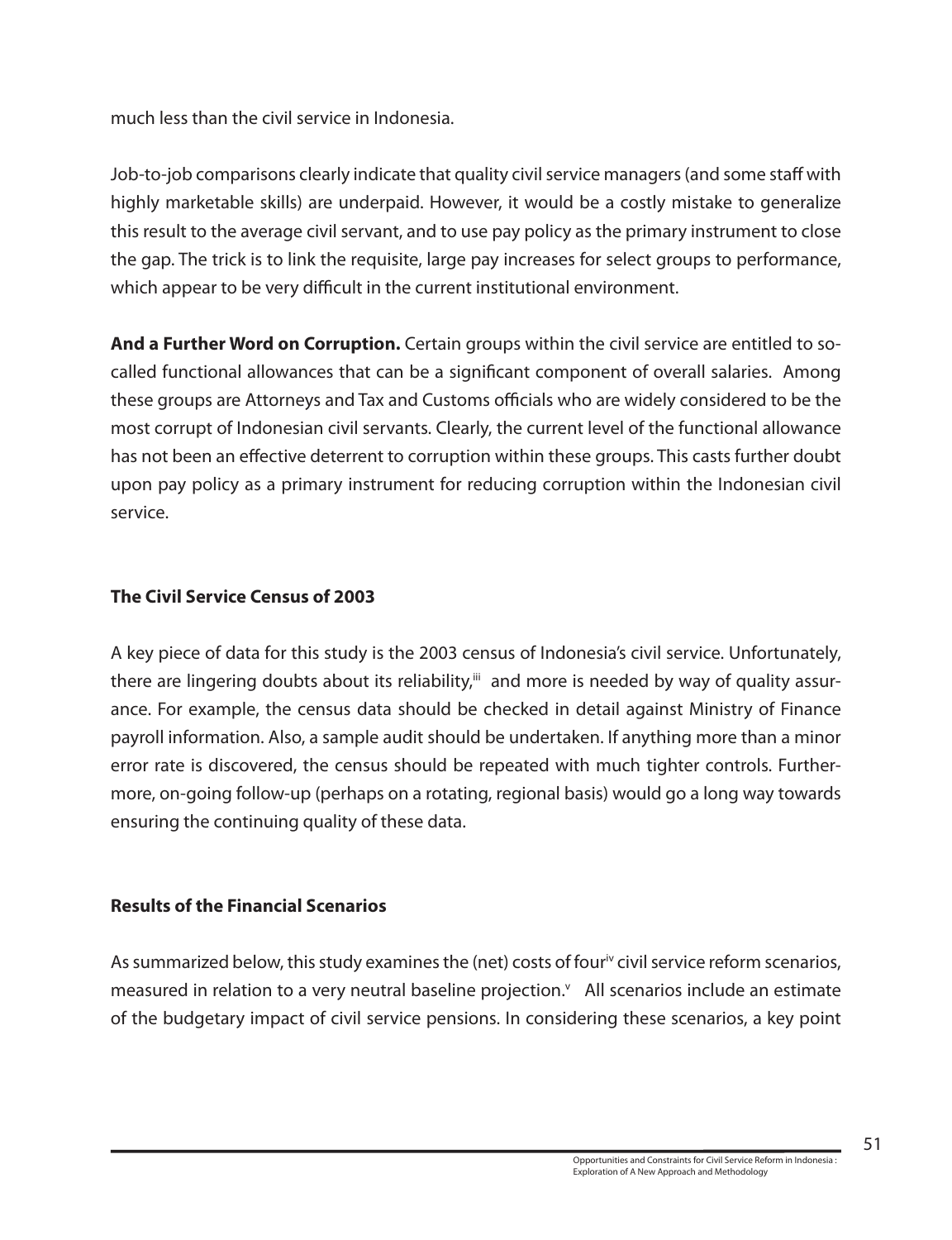should be noted, namely that across-the-board right-sizing disguises an important effect on the center-regional breakdown of fiscal costs. In particular, if the cuts are not across-the-board, certain institutional arrangements built into the present system of block grants to regions (the DAU) are a significant disincentive for kabupatens to undertake right-sizing on their own (see Box 4 of the main report).

**Scenario #1: Aggressive, Across-the-Board Right-Sizing, Financed Up-Front.** This reform scenario entails a once-only, 10% cut in the size of the civil service with a modest retrenchment package. The cost of the compensation package would be shared by center and regions in proportion to benefits.

The estimated up-front cost of this right-sizing is some Rp17.75 trillion (almost US\$2 billion at current exchange rates), of which only about half is recovered during the first year of reform. Regions bear the bulk of the costs, indicative of the current distribution of numbers of civil servants. Beginning in the second year of reform, net financial savings (relative to the baseline projection) accrue at the rate of almost 0.4% of GDP per annum. Consequently, the cost of this right-sizing is fully recovered by early in the third year of the reform.

Implementing this Scenario would probably be difficult, partly because the up-front costs are large. Also, it's difficult to imagine how a coordinated, across-the-board cut could be implemented under Indonesia's current institutional arrangements unless it were fully financed and executed by the center. At the center the only source of financing of this magnitude is a cut in fuel subsidies, which has proven difficult to date. Furthermore, it seems unlikely that the savings from such a cut would be spent on civil service reform.

**Scenario #2: Aggressive, Across-the-Board Right-Sizing, Financed Over Five Years.** This scenario is exactly the same as Scenario #1, but the settlement package is paid out in accordance with Government Regulation PP  $32/79$ . $\text{v}$  From the government's side, this Scenario is very attractive, largely because the government saves money immediately (more than 0.1% of GDP). By the sixth year, these savings build up to almost 0.4% of GDP. This Scenario is less attractive for the employees, because it requires that retrenched civil servants give up all allowances for five years without compensation. Almost certainly the government would have to provide some sweetener to make this a voluntary right-sizing (see Section V, below).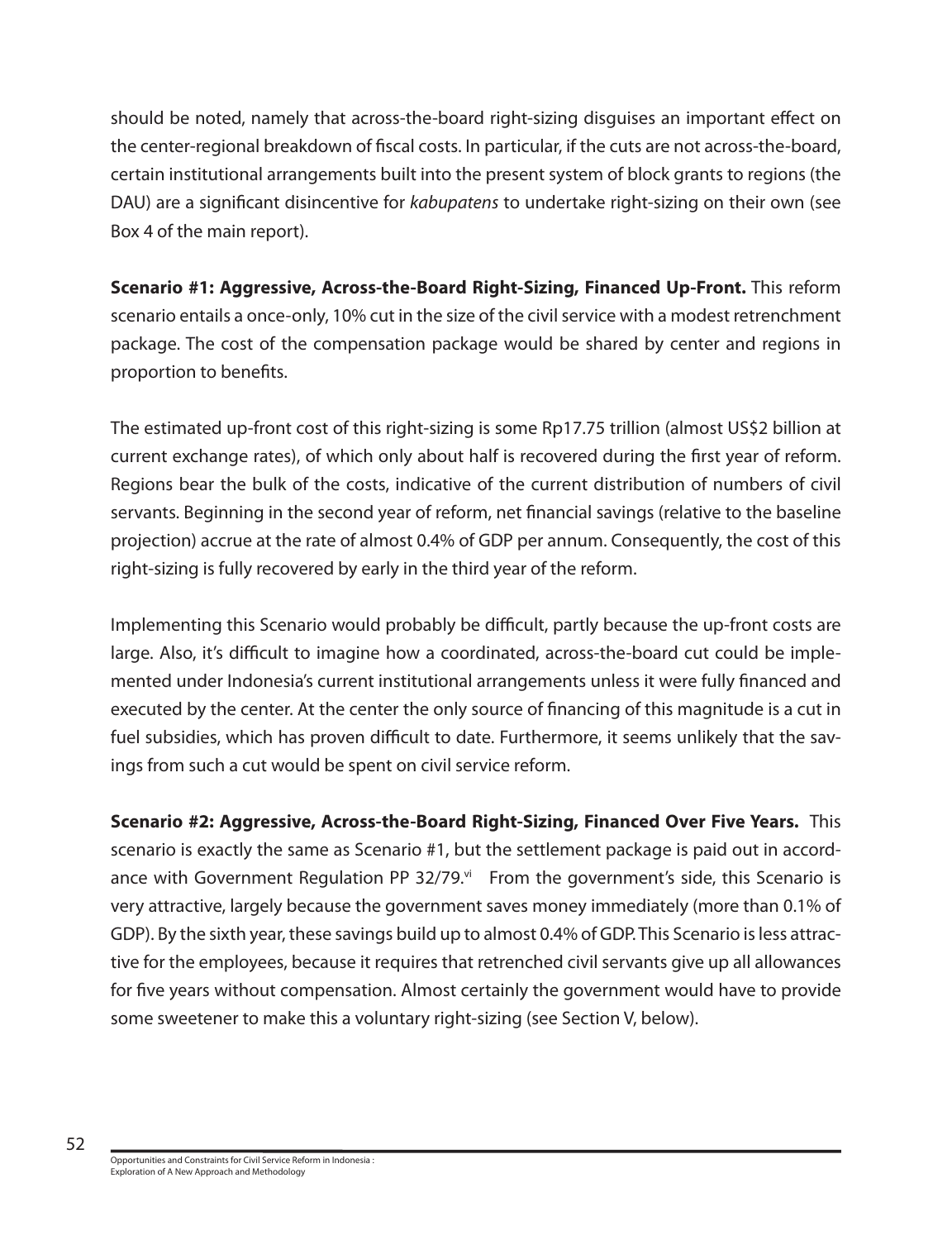**Scenario #3: Net Hiring Freeze.** Under this scenario, the size of the civil service would be held constant for five years, which permits gross hiring of about 110,000 per year to replace staff who leave the civil service for one reason or another. The financial savings cumulate slowly, at less than 0.1% of GDP per year. After five years of this reform policy, the savings total about 0.3% of GDP per annum. Effectively, this scenario is a return to the policy of the past decade, known as 'zero growth'. Its sustainability largely depends upon the capacity of the authorities to direct the new hires into priority areas. Current institutional arrangements are not encouraging in this regard.

**Scenario #4: Interim Damage Control.** The final scenario presumes that downsizing in any form is too difficult to implement. Instead, the authorities adopt a strategy of containing the size of the problem until more momentum for reform develops. $\vec{v}$  The gains from this strategy are only moderate on an annual basis, but they cumulate quickly, if they can be sustained for a decade. By then, total savings are more than 0.75 of 1% of GDP per annum, the largest of any of the options considered above. As in Scenario #3, the sustainability of this option depends upon the capacity of the authorities to direct the new hires (of about 150,000 per annum) into high priority areas.

# **Low-Cost Options & Priorities**

If right-sizing proves too difficult or expensive, there are other options that a reformist regional (or central) government could pursue, as discussed below.

**Contracting.** This is a very useful approach that is already proving popular in the regions. The financial advantages are:

- It's cheap. Contract workers are willing to accept wages well below (roughly 1/3) those of a regular civil servant, because the regular civil service is overpaid at lower levels.
- It provides flexibility to adapt wages to local labor conditions, instead of being centrally-determined by the national government.
- **The government's commitment is time-bound by the length of the contract.**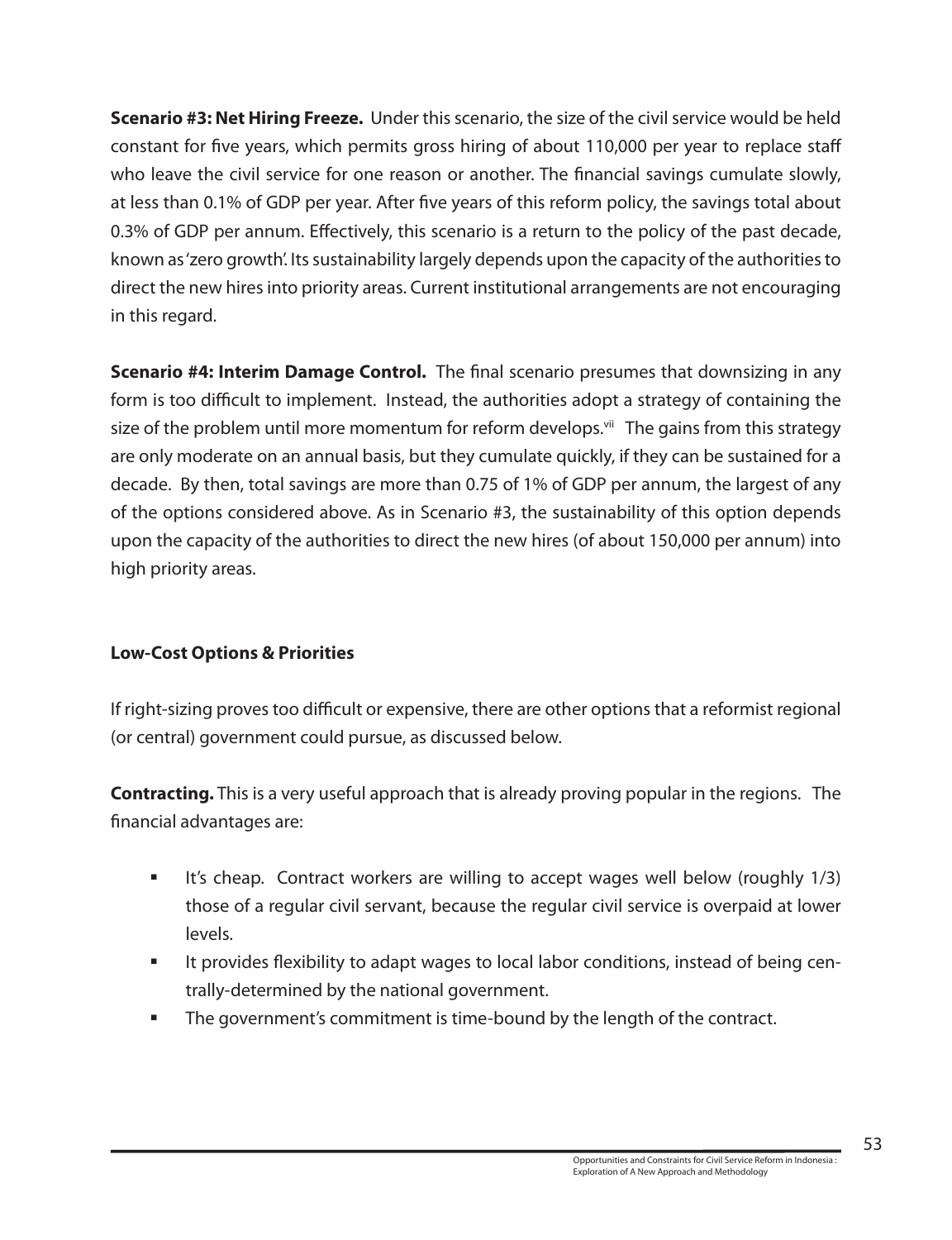- Separation is easier because it can be made explicit in the contract.
- **There are no hidden long-term liabilities, like pensions.**

**Extended Leave With Pay.** The simplest way to shed an unwanted employee is to put him/her on extended leave. This costs the government nothing and may actually save money by reducing a few allowances (like meeting attendance and transportation); on a large scale, it would save on office space, maintenance and electricity.

**Extended Leave as a Sweetener.** If extended leave is perceived as unfair (because it is interpreted as a reward for poor performance), the right to extended leave could be granted as part of a retrenchment package.

**Suggested Priority Areas.** Governments will have their own ideas about priority areas for reform, reflecting local preferences and past neglects. However, from a financial perspective, priorities should emphasize processes like better cash management; reforms in areas that are self-financing, like better contracting and costing procedures; and charging for services that legitimately justify user fees (retribusi). Lessons from the field also point to the importance of building up local financial independence, in one way or another. The experience of Bulukumba indicates the difficulties of improving local services that need the center's approval to hire more civil servants. By contrast, Jembrana and Yogyakarta have forged ahead on their own, right-sizing their civil service through attrition and using the savings to hire low-cost contract workers.

#### **Policy Conclusions**

**Suggested Position on Pay Policy.** There is very little doubt that the great bulk of civil servants in Indonesia are poorly paid, but this mainly reflects average income levels in the country. Indonesia's enormous supply of unskilled labor covets even low-paying, sub-entry-level jobs in the civil service. By contrast, upper levels of the civil service (and groups with highly marketable skills) appear to be seriously underpaid. Overall, the evidence indicates that the great majority of Indonesian civil servants are still better off than if they were to move into the domestic private sector.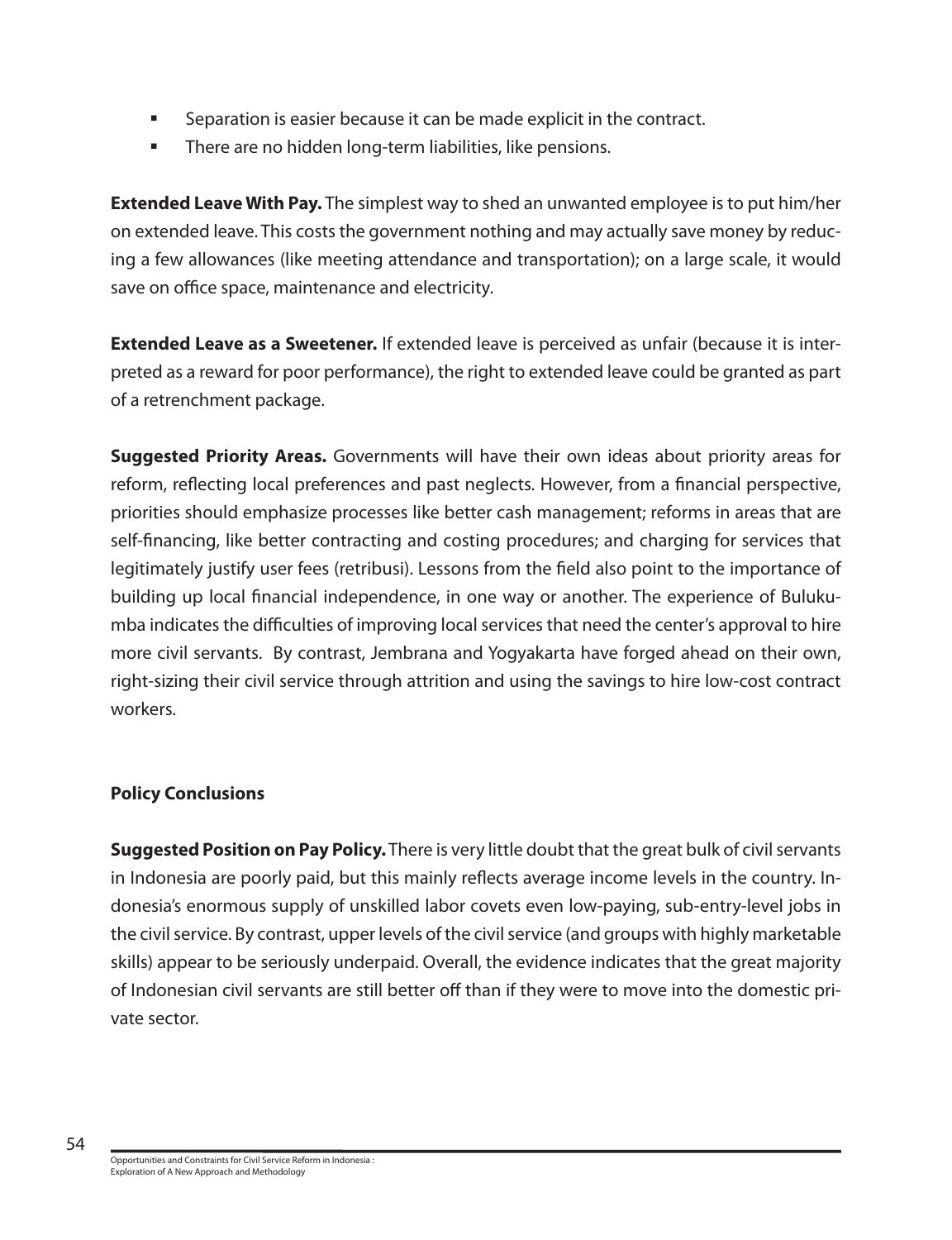The wider problems of Indonesia's civil service are over-staffing, low productivity and a salary policy that separates pay increases from performance. These factors combined with wide opportunities for corrupt behavior—and no negative consequences for pursuing them—produce Indonesia's civil service of today.

Large salary increases are not a stand-alone answer to this problem. Unless pay increases are tightly linked to performance through major changes in management policy, increases in salaries will just be a windfall gain for the average civil servant. There will be no visible change in the quality of the public service; it will only become more costly.

**Suggested Position on Wider Civil Service Reform.** Estimates exist of the cost of simultaneously addressing the problem of low pay, low productivity and corruption. But the best recent estimates are way out of line with affordability, and there are serious doubts about their implement-ability. Better near-term financial policies should emphasize:

- Low-cost options to reduce the size of the civil service, most notably extended leave with pay.
- **A** program to reduce the size of the civil service through attrition, replacing them with contract employees who are placed in jobs of high priority to local governments.
- Reform of the DAU to eliminate impediments to unilateral civil service reform by the regions.
- Pressing ahead with consolidated budgeting to improve the transparency of pay policy by moving all special allowances from the development budget into the routine budget.

The scenarios examined in this study point to a different approach over the medium-term. To summarize:

- Any across-the-board right-sizing (of even 10%) appears difficult in current circumstances. Either the up-front costs are too high, or current institutional arrangements are too complicated.
- A right-sizing by a net hiring freeze appears possible. It allows new hiring of some 110,000 per year and many more, if they are contract employees.
- Sustainability of a net hiring freeze depends critically upon the government's capacity to direct new hires into priority areas.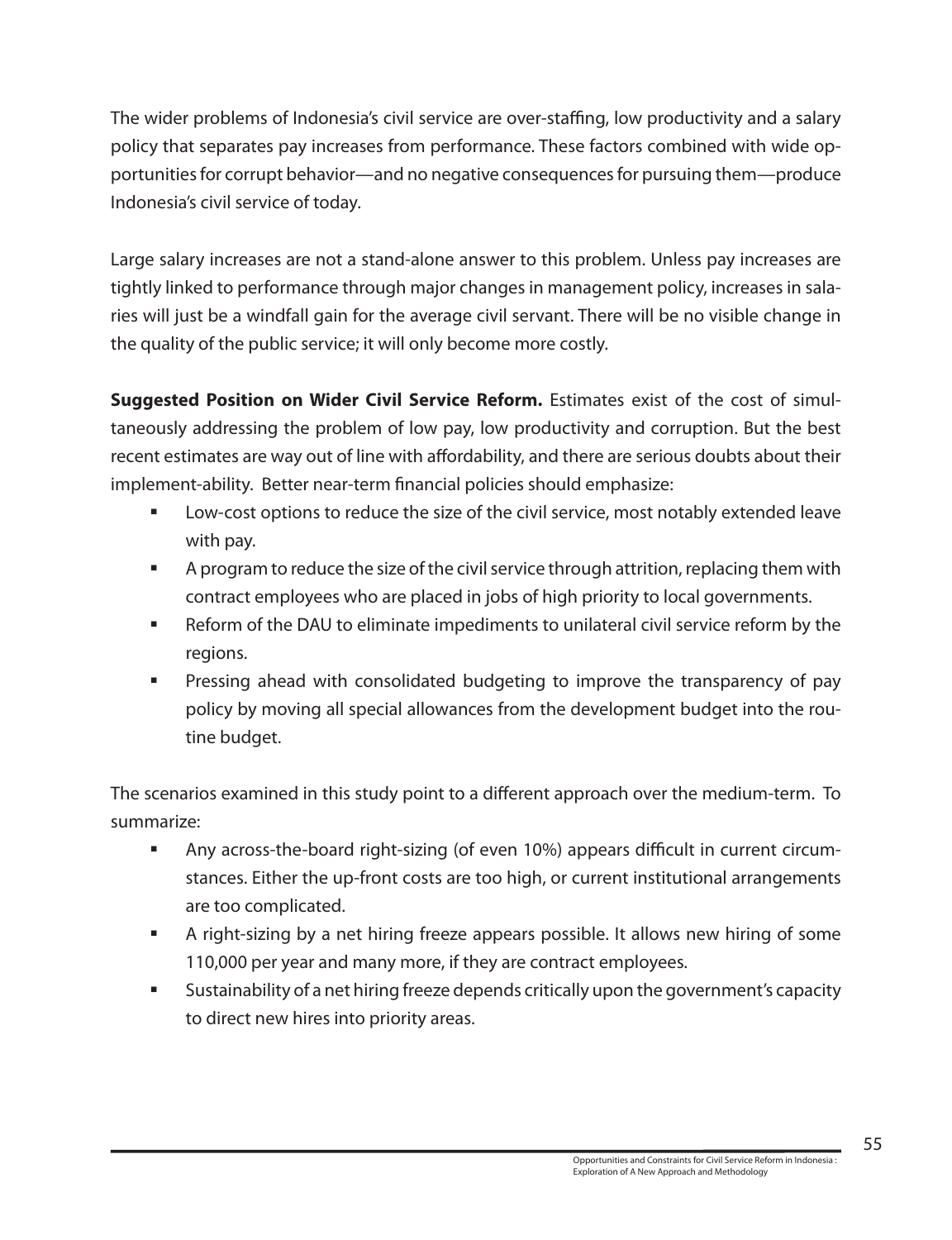There is a serious risk that none of these policies will be implemented any time soon. Accordingly, until more momentum for reform can take root, the interim strategy should focus on policies to contain the extent of the problem. The main instruments in this regard are:

- Budgetary policy that resists pressures for appreciable real increases in civil servants' salaries.
- **Employment policy that resists pressures to increase numbers of civil servants in any** significant way.
- **Employment policy that directs new hires into high priority areas, through contract**ing wherever possible.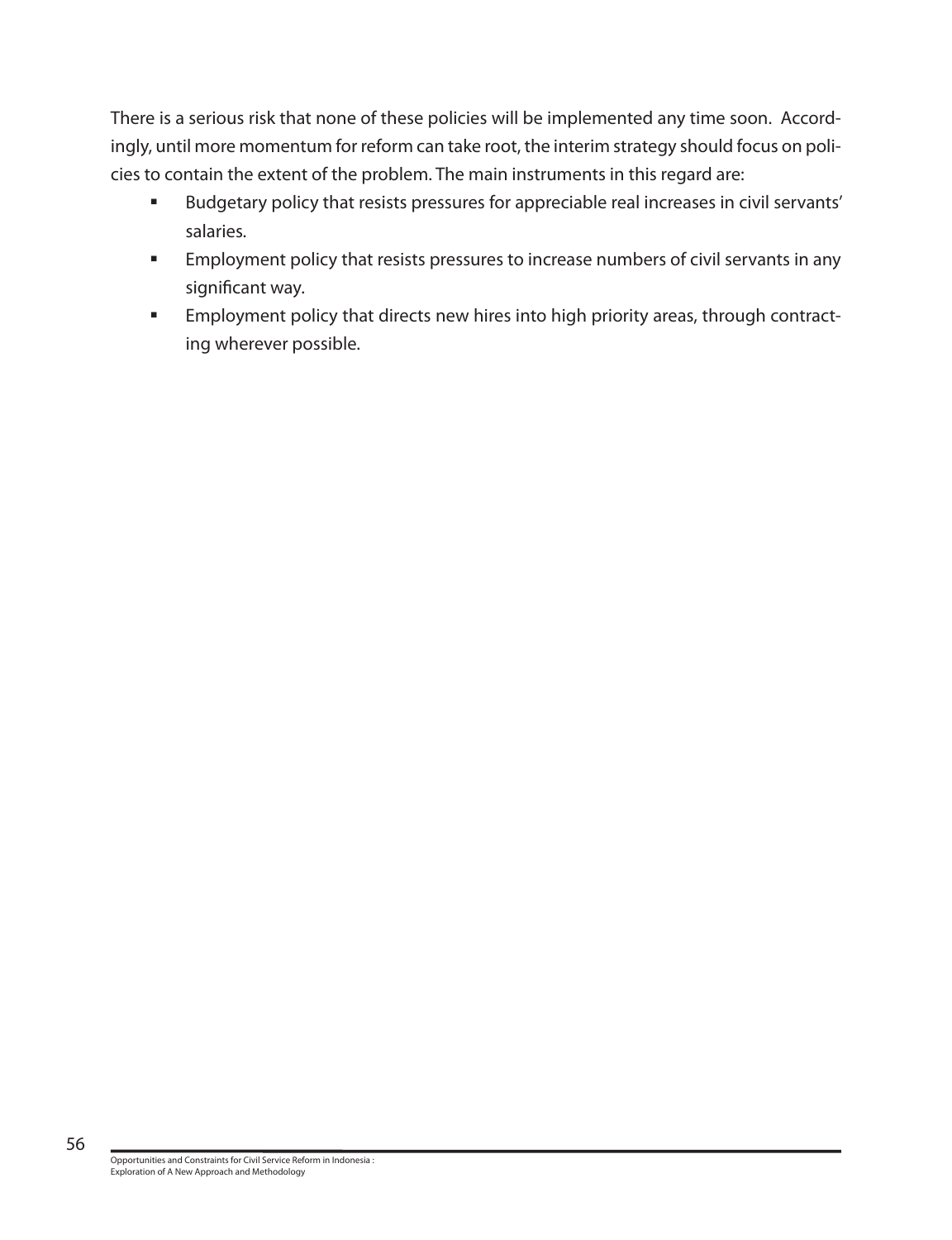# **CHAPTER 4 POSSIBLE FOCUS AND ORGANIZATION OF CENTRALLY DRIVEN REFORM INITIATIVES**

# **Introduction**

The purpose of this chapter is to present 'An assessment of the likelihood that the GoI will undertake a centrally driven reform initiative and the identification of its possible focus and organization'.

It has become apparent in recent months that renewed interest in a centrally driven reform initiative has developed:

- Many of the principal actors in the GoI and the donor community have prepared studies and/or plans focused on civil service reform at the central level (see Annex 1-4 regarding the various GoI proposals) The World Bank, the Partnership, the KPK, the Asian Development Bank and other donors have been encouraging the President to set up a task force to manage the central civil service reform effort and have provided his office with documents on the institutional and strategic dimensions of reform.
- An ADB document, written in collaboration with the World Bank and the Partnership, has been issued; The President's Governance Reform Initiative.
- "From Planning to Action" outlines the key factors and makes detailed recommendations on aspects such as stakeholder participation and the staffing and organization of the proposed secretariat.
- **EXECT** Relevant legal documents are being prepared or updated, including the Civil Service Law 4/99, PP 25/00, and PP 08/03. Some of the latter also concern the regions and their relationship to the central government; in addition, MoHA has published its Grand Strategy for the next phase of decentralization.
- The activities of the KPK, an independent body, have given new impetus to centrally driven reform in various ways:
	- a. The KPK's responsibilities include monitoring the governance of state institutions.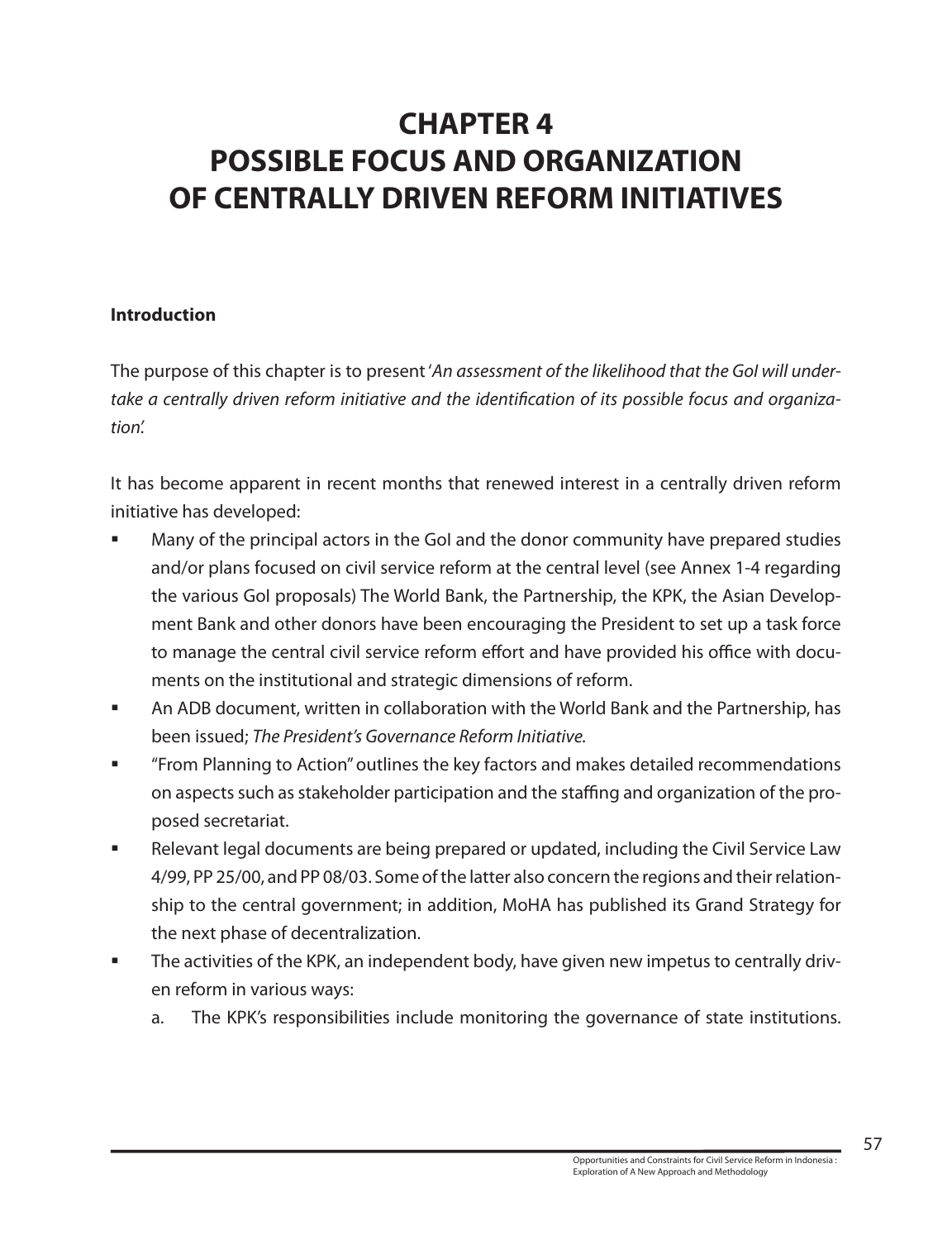Although the Commission has no authority to reorganize government bodies itself, it can and does advise the President on such issues. In addition, it can use its powers of investigation to compel departments and agencies to improve their management and undertake personnel and other reforms aimed at enhancing accountability and transparency. Its prosecution activities have apparently had considerable impact and are even discouraging senior civil servants from participating in projects and other activities that have traditionally provided extra income. This represents an important change in behavior, which may be changing incentives and attitudes towards reform.

- b. The KPK is a new organization and as such has decided to make itself an example or pilot of good governance and sound management. Presidential Regulation PP 23 enables the KPK to manage its finances and personnel outside the normal GoI framework and it has introduced performance management and other innovations. This sets an important precedent for improved governance and management. Unfortunately these measures are not yet fully implemented and at least one KPK official has recently been charged with committing bribery in the course of an investigation.
- At a Cabinet meeting on 15 February 2006 the President endorsed a proposal for fundamental reforms prepared by the KPK and the Partnership that would start with pilot projects; the Supreme Court, the Attorney General's Office, Customs and the Ministry of Trade have all been mentioned as possible candidates for pilots. The KPK and the Partnership are presently working on a revised proposal to be presented to the President in the near future.
- The reform program would, according to some reports, be led by a small Steering Committee with representatives from Menpan, the State Secretariat, Finance, the business community and civil society. It would be chaired by an eminent figure from outside the bureaucracy. The steering committee would be supported by a technical team based either in the Presidency or the Partnership. The exact nature of these arrangements (mandate and objectives; location of the technical team; oversight; management; reporting lines) and their degree of independence from the regulatory agencies are not yet clear, as various proposals and rumors are still circulating.
- The Minister of Finance has set up a task force to design a new remuneration policy for state officials. Considerable technical work has been completed and the World Bank has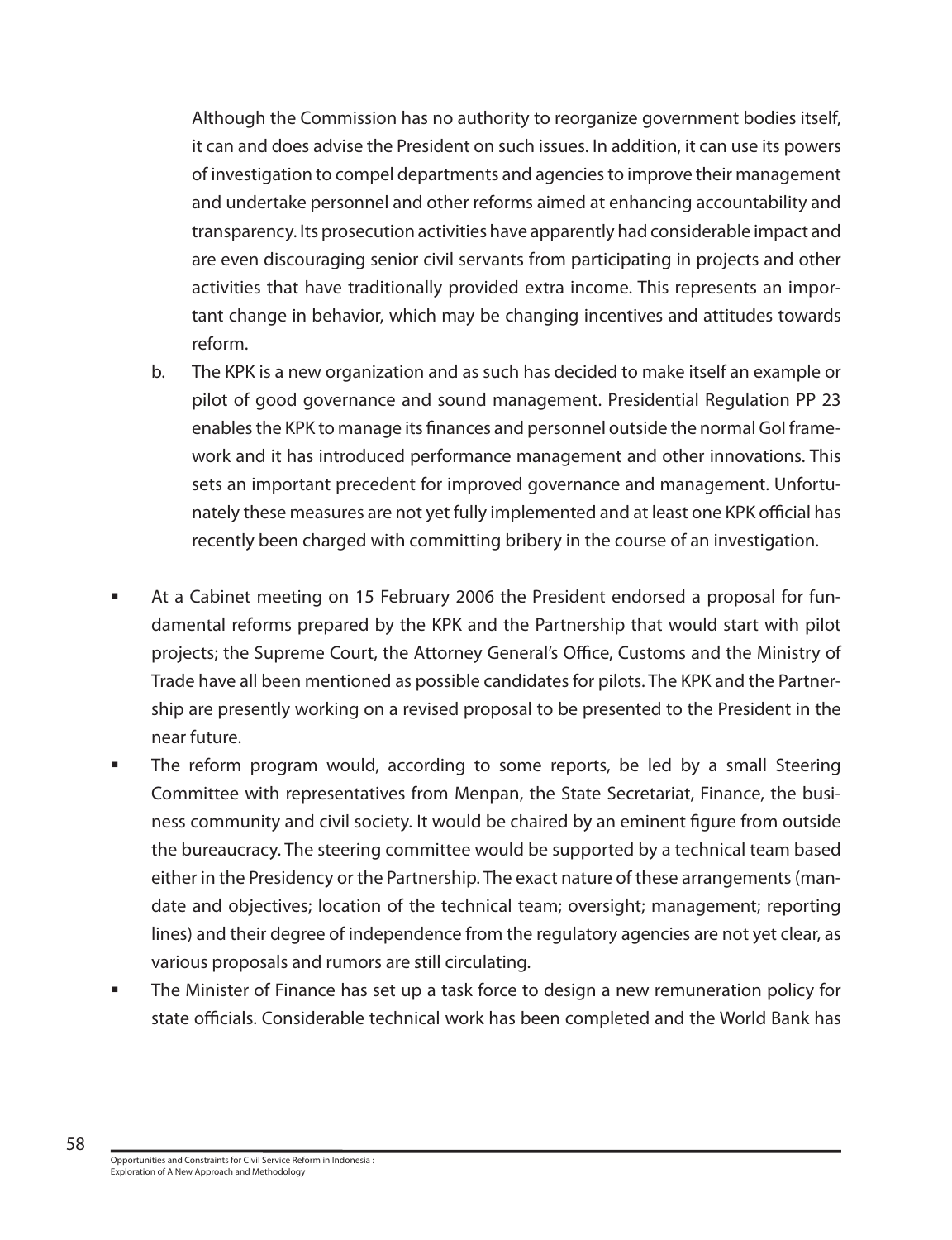offered to provide more assistance. It is not yet clear whether any decisions on policy will be taken in time to be included in the 2007 budget. This is an important initiative and shows commitment to reform. The Minister has also indicated that, once this study is completed, it will be followed by remuneration reform for civil servants.

Taken together all these initiatives are encouraging developments; they also enhance the timeliness and potential impact of the findings of this report. The following aspects of the ToR for the first phase are particularly relevant in the present circumstances and will be the focus of this assessment (they are also treated in the ADB report mentioned above and in the Partnership's proposals).

- Recommendations concerning the prerequisite –political leadership, technical skills and management at the central government and local government level – that would be essential for successful implementation.
- **Detailed recommendations on the political oversight, organization and management of** such a reform effort, including identification of the roles of the various stakeholders (Presidency, State Secretariat, parliamentarians, regulatory agencies, line ministries, MoF, local governments, the Partnership and major interested donors, civil society and the private sector, and public sector unions.)
- A description of the various types of reforms (organization, personnel, finance) that may be possible.

These are complex and difficult issues for any government to address; the analysis that follows will attempt to make recommendations based both on the unique circumstances that prevail in the Indonesian case and on the lessons of international good practice. It may prove useful to begin with the latter, in particular those lessons which would seem to have the greatest relevance for the Indonesian situation.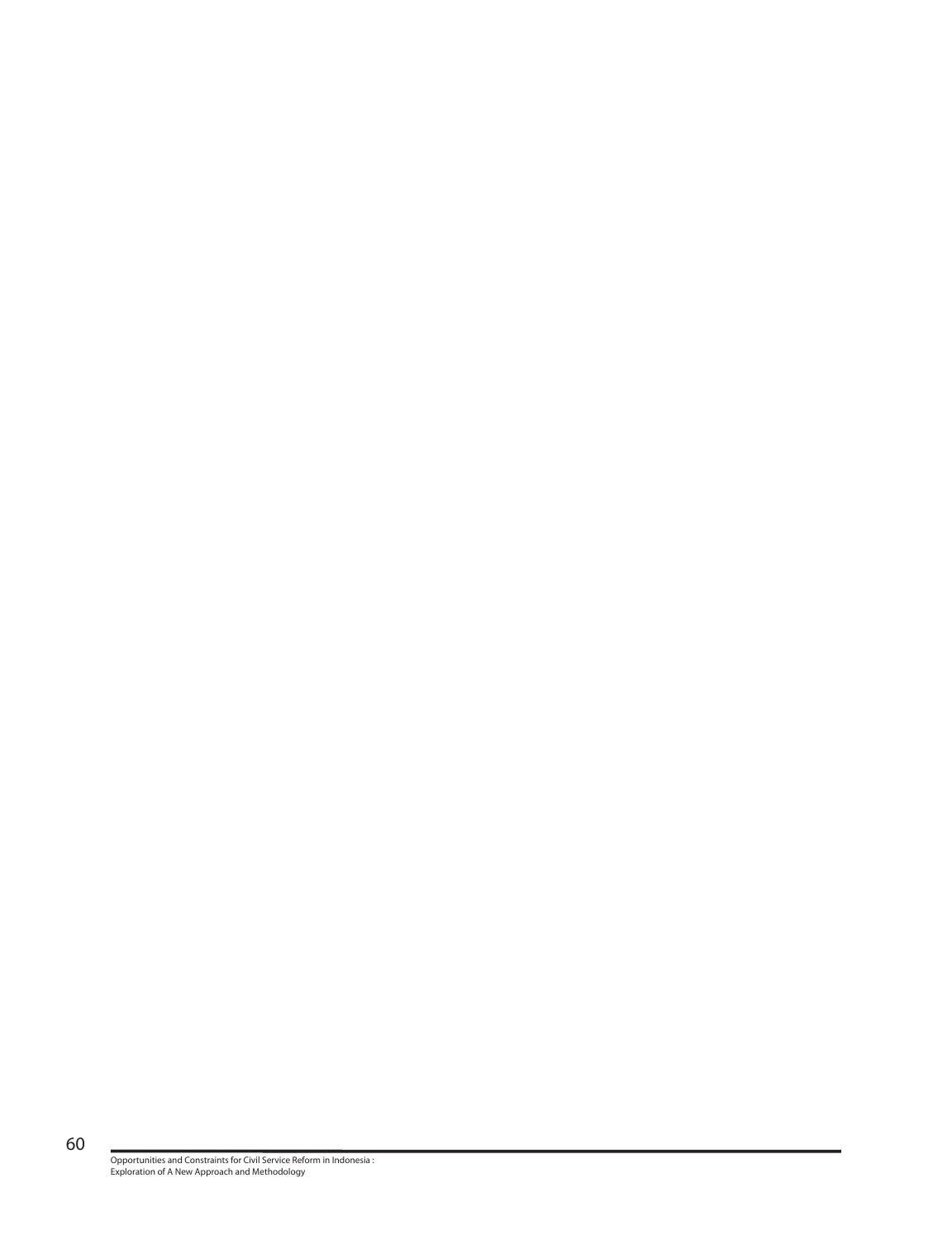# **CHAPTER 5 LESSONS FROM INTERNATIONAL GOOD PRACTICE**

The major international lessons attempts to plan and implement reforms elsewhere may be summarized as follows:

#### **Key Points**

- Administrative and civil service reform, although often presented as a technical matter of management instruments and increased efficiencies, is in fact a profoundly political issue affecting the balance of power among various actors – civil servants, ministers, legislators, and the central core of government – as well as among agencies, interest groups, and citizens. Resistance may come from politicians, civil servants, other interest groups that fear their influence will diminish and legislators who worry that reform will diminish their power. Reforms designed to improve public administration will produce winners as well as losers; various interests may be mobilized for or against sensitive reforms like improving the professionalism of civil servants, changing the profile of the civil service, or granting greater autonomy to local governments.
- The nature of the constitution and the political system will affect both the agenda for reform and its outcomes. Institutional and regulatory complexity may provide more opportunities for reform proposals to arise but it also provides for a greater number of potential opponents and may stall or even prevent reform from being implemented. Thus reforms have generally gone farther in politically less fragmented systems like the Westminster (British) example where, once Cabinet decides, the points of resistance are weak.
- Countries may choose between comprehensive (whole of government) reforms and a more step-by-step approach. Experience indicates that countries with a fair and transparent electoral process and organized pressure from a literate and well-organized civil society are more likely to succeed at comprehensive reforms. Usually this has happened in middle income countries where the core state institutions that provide the motiva-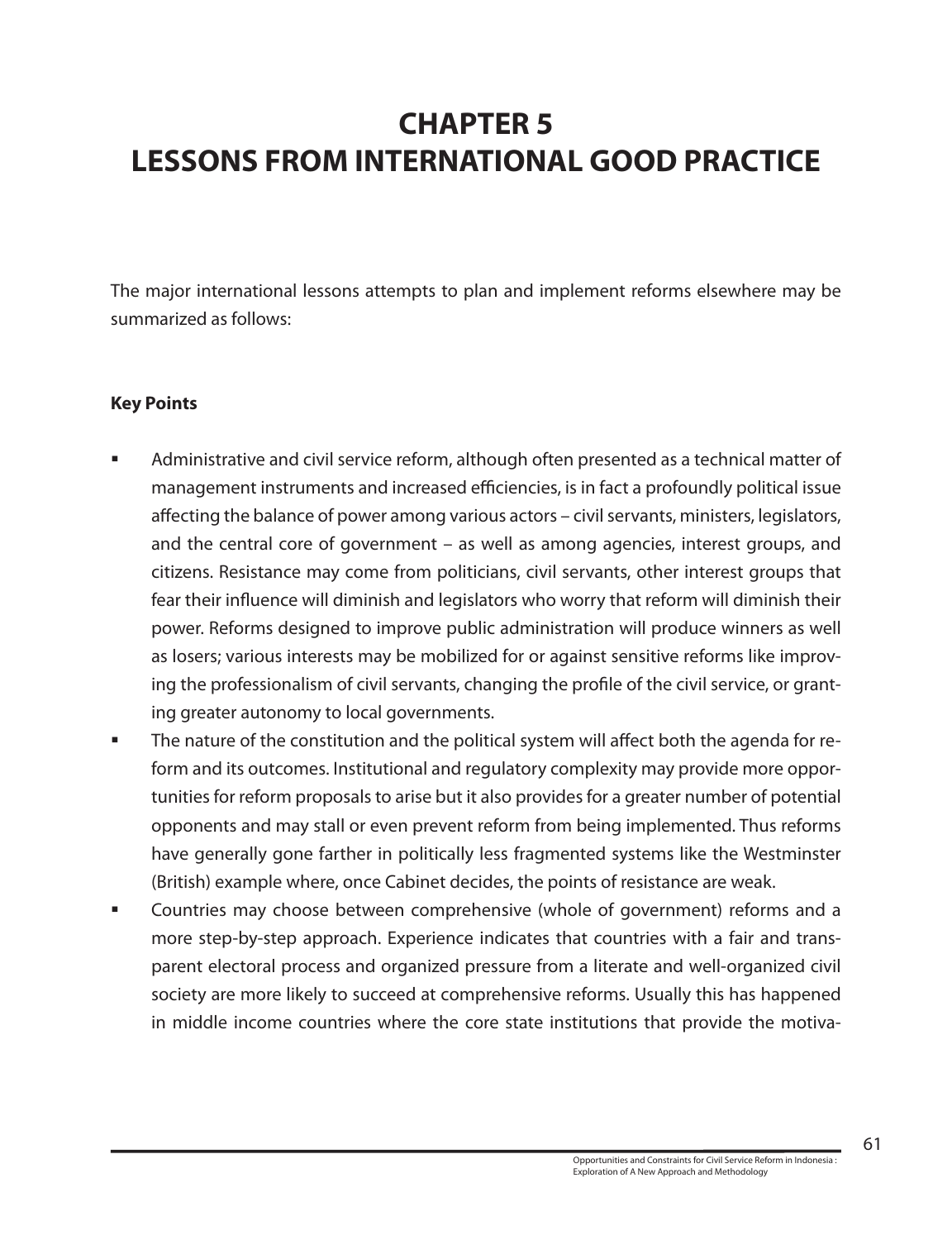tion for reforms have not been "captured" to any significant degree (individuals, groups or firms both in the public and private sectors have few opportunities through bribing to influence the formation of laws, regulations, decrees and other government policies to their own advantage). Low income countries tend to suffer from high levels of state capture by elites and interest groups, informal behavior and weak governance.

- Most low-income countries and their donor partners have failed to sustain attempts at broad or comprehensive reforms. A World Bank evaluation shows that about two-thirds of all such projects have proved less than satisfactory in crucial areas like down-sizing, salary reforms, decentralization of services, reduction of the wage-bill and the implementation of codes of ethics. Above all, the rationale and objectives for reform were not widely accepted, nor were they based on a constituency for reforms at the political level or within the public at large (See Civil Service Reform A Review of World Bank Assistance, August 1999).
- The illustrations above have highlighted the "natural" proponents and enemies of particular administrative and civil service reform programs. However, mobilizing support is also about identifying constituencies that would potentially support reform and convincing them through various forms of publicity and promotion that the reform is worthy of public support. Creating broad societal support for reform is a powerful weapon to disarm opponents of reform.

#### **Lessons about strategies**

What can countries with weak governance and high levels of informal behavior do? A twopronged beginning is best:

- Develop a gradual approach in which the reform of basic institutions and functions takes precedence; once the latter are ensured, then others may be addressed. It took, for example, about 15 years for Malaysia to complete the first or "institution-building" phase of its reforms, including: creation of a strong technical unit in the Prime Minister's Office; a determination of which services to centralize or decentralize; reforms to personnel management and pay; and key reforms to financial management to strengthen performance and accountability.
- Start with the essentials: strengthen establishment control and management, which is the basis for all other civil service management functions; make recruitment competi-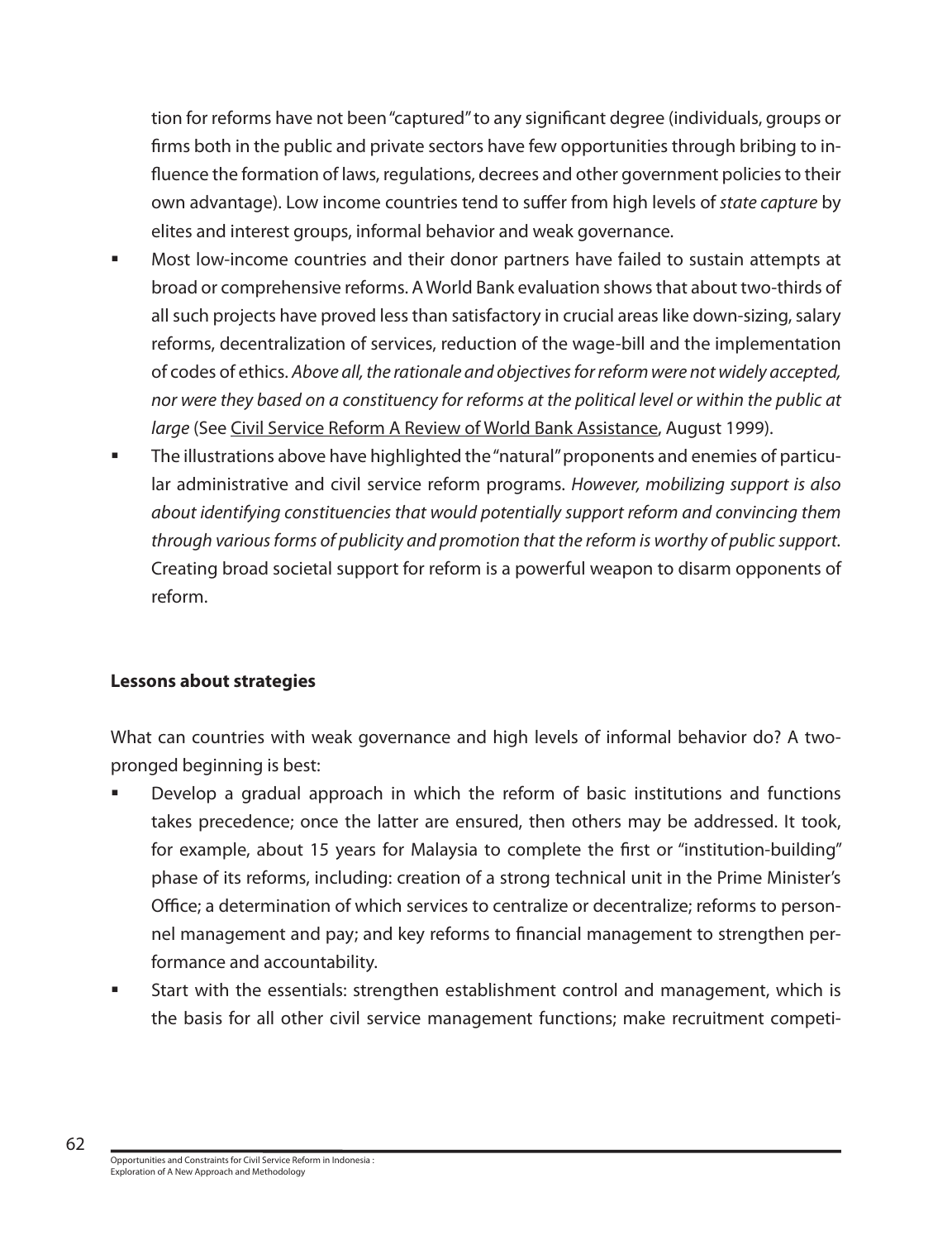tive and rigorous; and close the gap between informal behavior and the actual rules and procedures.

#### **Lessons regarding oversight and management of reforms**

- Many leaders have attempted to carry out civil service reforms without adequate political, technical or management preparation and by neglecting to involve key stakeholders. By underestimating the complexity of the challenge, they have failed.
- Reform requires both political decision-making and detailed technical analysis about sensitive and contentious issues (the purpose, size and cost of the state; the most effective and efficient approach to devolution, de-concentration, or decentralization; the redefinition of organizations and positions and related personnel changes; how to enhance the performance of staff through reforms to classification, remuneration and other personnel policies).
- A serious reform effort creates exceptional circumstances; therefore, it requires exceptional and transparent political and management arrangements that inspire confidence among all stakeholders and that are as politically neutral as possible. Regulatory agencies and line ministries that manage the routine administration of the civil service are not suited to planning and managing reforms. Indeed, since they may be targets of reform themselves, it would be a conflict of interest for them to plan and manage such efforts.
- Serious reforms to the civil service, as stated above, are highly political in nature; yet they also entail difficult policy decisions about technical matters (structure and organization; remuneration; devolution of authority). Political commitment is a necessary but not a sufficient condition for successful reforms. Commitment needs to be institutionalized in a high-level political oversight and policy-making body such as a cabinet committee, supported by a technical reform unit outside the bureaucracy at the highest political level.
- The political level requires guidance about the impact of technical choices and options if it is to make decisions that are both politically realistic and technically sound. The technical work is highly specialized and requires a degree of international expertise in order to ensure that decisions about reforms are based on accurate information and data and that the analysis is rigorous.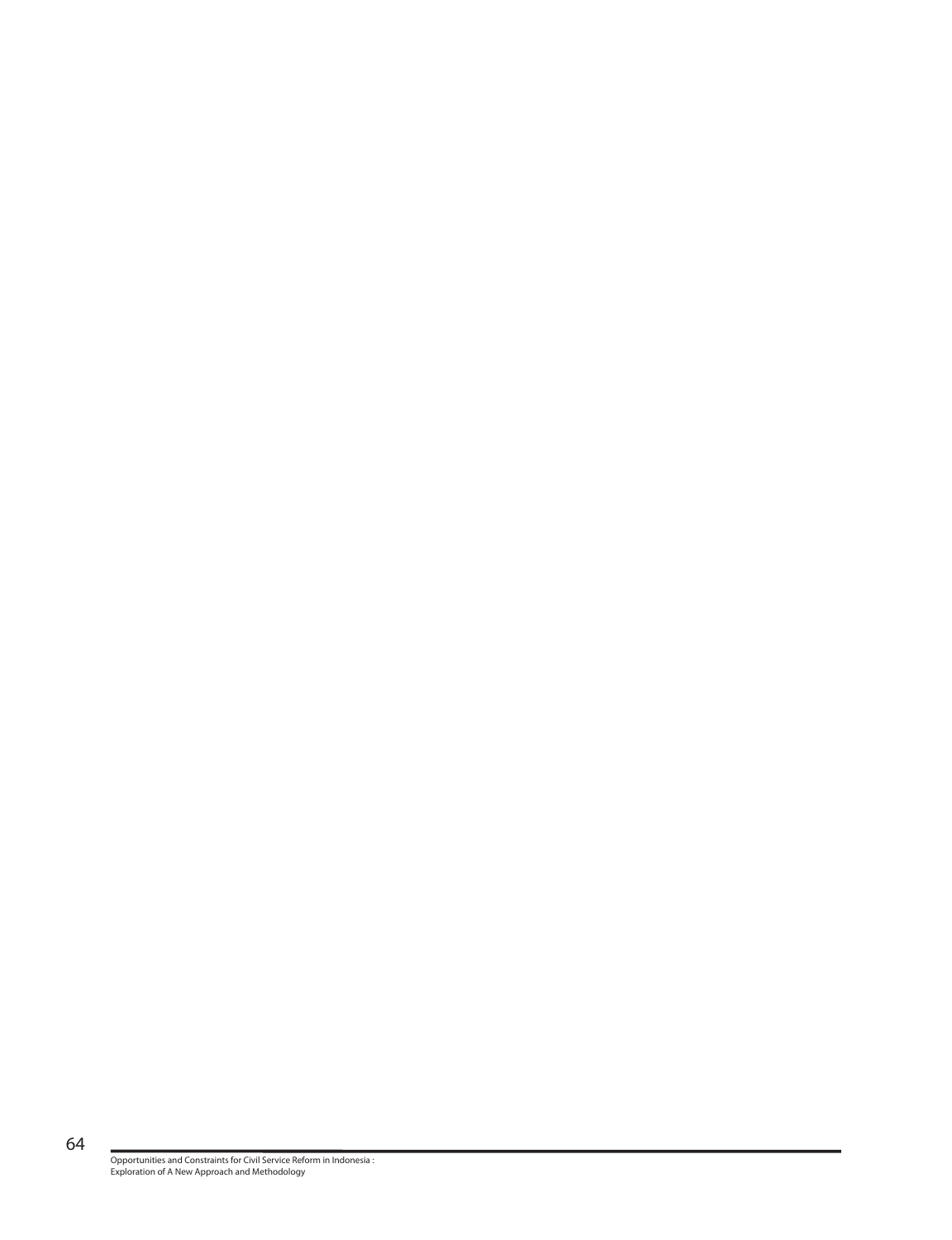# **CHAPTER 6 KEY ASPECTS OF THE INDONESIAN SITUATION**

The problems facing the Indonesian bureaucracy and the challenges they pose for any reform effort are well documented and will not be repeated in detail here. This section focuses rather on the most fundamental or strategic problems of the local context that would have to be addressed in any systematic reform effort:

- Indonesia is a unitary state in the European tradition; the unity and indivisibility of the state constitutes a fundamental pillar of the nation-building that started in the 1950's based on the principles of the Constitution of 18 August 1945. Public law remains the dominant approach to public administration in Indonesia. The poor quality of much legal drafting, however, combined with the sheer volume of new laws and regulations, has resulted in a lack of clarity about authority and responsibilities that undermines the stability of the system.
- Although to some degree, the powers of the President and the executive branch are constrained by the Supreme Audit Agency, the Supreme Court and Parliament, the President nevertheless has considerable authority that could be used if a decision were made to change the legal and regulatory framework as part of a civil service reform. For example, the President may refuse to sign regulations or to cancel ones he has already signed. He can even amend laws retroactively (Perpu), as was done in the case of certain electoral procedures contained in Law 32/04.
- **The state was highly centralized until the so-called "big bang" decentralization started** in 2001 (Law 22/99). It could now be described as a regionalized unitary state. Decentralization, which it is important to note is the only major reform effort ever attempted in Indonesia, was a political phenomenon of tremendous importance and its final consequences are still not clear; in addition, hostility to decentralization and attempts to draw back power to the central level persist (cf. in the education and health sectors).
- A lack of clarity remains about the rationale for and the purpose of decentralization, as well as over the mandates of different levels of government. Before the implications of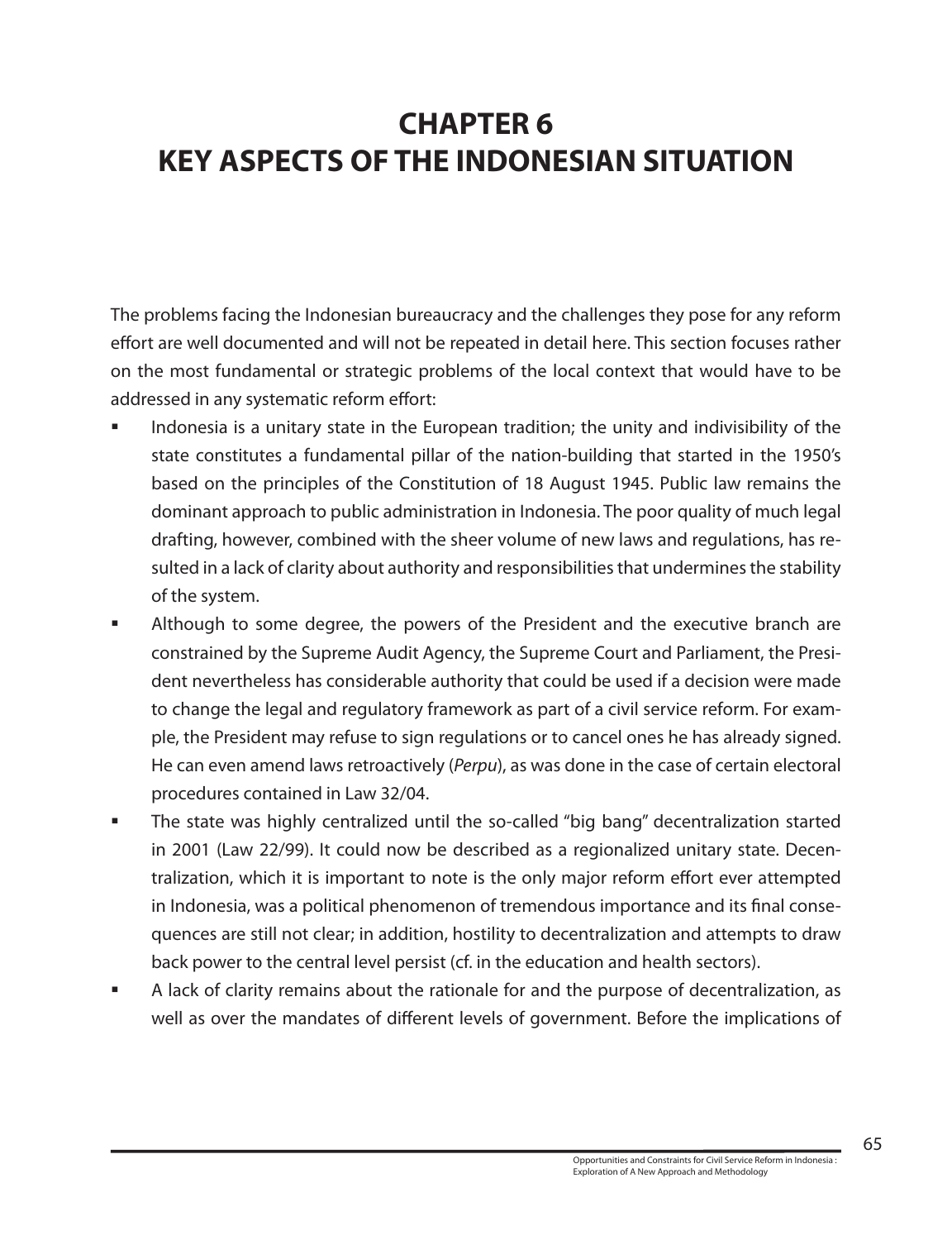Law 22/99 had been digested and the necessary supporting legislation and procedures completed, Law 33/04 was enacted, thereby sowing still more confusion and uncertainty. Progress in adjusting other key laws and regulations in the light of decentralization (see matrix of legal texts currently under preparation) have been slow and are far from complete.

- Decentralization has triggered a prolonged struggle for regulatory authority, power over resources and access to rents among the various actors: central regulatory agencies; local governments; sectoral ministries; and the local and national parliaments. This struggle for management and regulatory powers continues unabated. The rules of the game remain incomplete as well as unclear and are constantly shifting; overlap and duplication of effort at the national and regional level remain a problem. The rapid pace of change and competing interests have resulted in an unfinished agenda and a lack of clear procedures, thus slowing implementation of the new responsibilities.
- The management problems of the civil service are aggravated by the highly fragmented regulatory environment, especially in the case of personnel and organization. The emergence of the Ministry of Home Affairs as a major player since decentralization has aggravated what was already a fragmented regulatory environment and increased competition among agencies.
- The regulatory and management framework is characterized by a traditional rules based culture within a closed career system that does not ensure transparency, accountability or consistency in the management of personnel. There is little results based management and in practice no link between pay and performance. The efficacy of existing procedures has been undermined by rampant neglect and abuse of the rules, as well as by a dysfunctional remuneration system and a unique classification method that is skewed in favor of those holding so called structural positions. Widespread patronage and rent-seeking, combined with little enforcement of sanctions, have seriously undermined the accountability of staff and managers.
- The fragmentation of responsibilities for routine management is accompanied by an absence of any high level executive oversight for civil service matters and for reform in particular (neither the Ministry of Law and Justice, the State Secretariat, the Presidency nor Cabinet is currently ensuring that laws, regulations and procedures are coherent and compatible). Indonesia may be a unitary state but since decentralization the state has failed to use its top-down authority to design coherent or consistent policies and to en-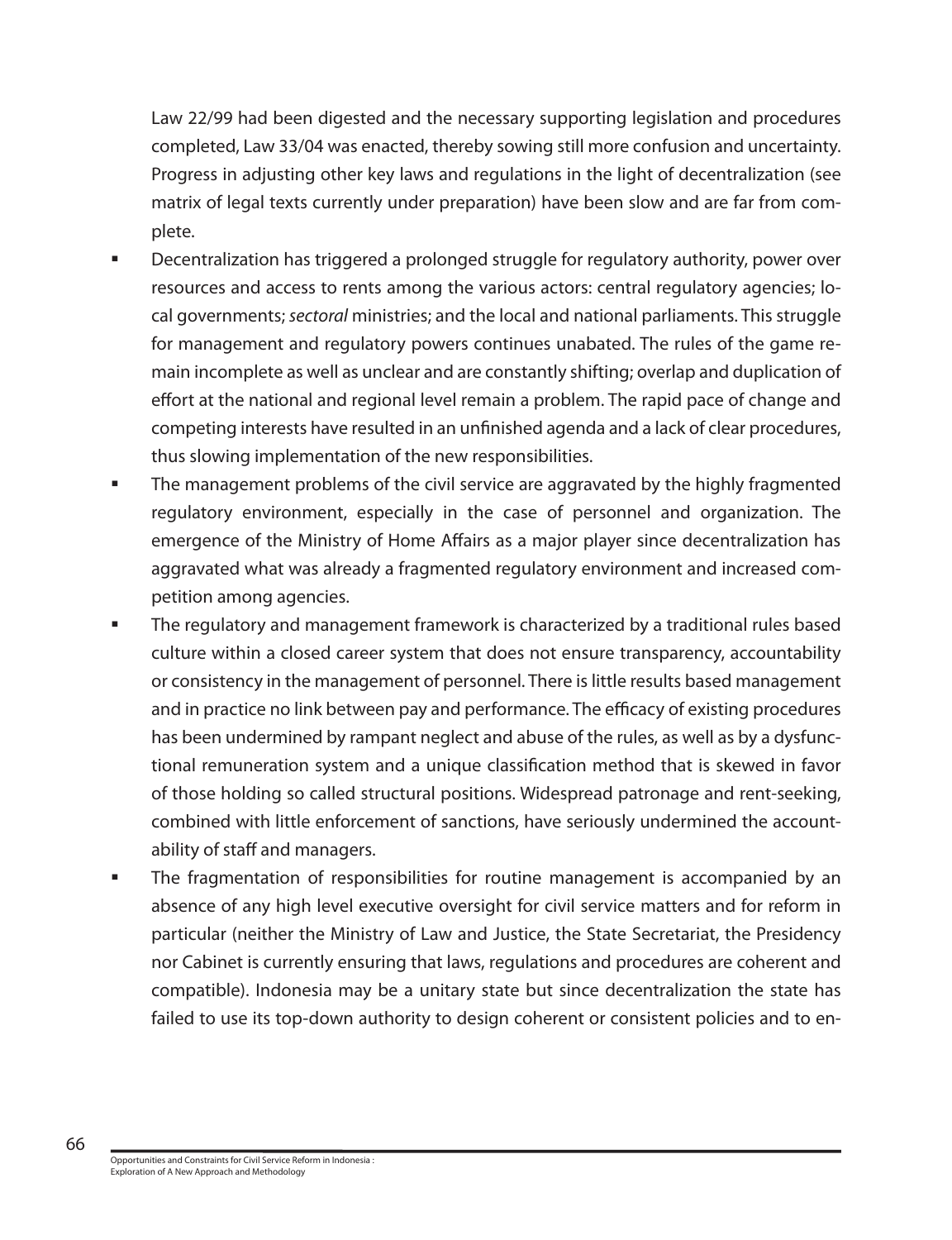sure that these be implemented by the appropriate levels of government. If the GoI were to attempt to launch reforms in these circumstances, the effort would fail: there is currently neither the required political oversight nor the technical capacity to address in an integrated way strategic questions like the role, priority functions, personnel requirements and cost of the state and its optimal organization and management.

**Finally, the experience of decentralization strongly suggests that any major reform to the** existing system at the central level would be a highly contentious issue and that reforms would need to be managed from the top and outside the existing regulatory framework in order to have any chance of succeeding.

In short, even a cursory glance at the above in the light of international experience shows that the Indonesian context is a daunting one for reformers: the political struggles triggered by decentralization; the constitutional and legal environment for routine management and the lack of a structure for reform; the fragmentation and complexity of the institutional context (both political and bureaucratic), which provides ample opportunity to frustrate reforms; and the capture of state institutions by various elites and interest groups in a context where corruption is the norm rather than the exception, accountability is low and management practices are largely informal. Indeed, Indonesia shares many characteristics with low-income countries that suffer from weak governance and where attempts at ambitious and/or comprehensive reforms have usually failed.

# **Essential prerequisites for launching reforms**

Now that there is some concrete movement in favor of reform at the highest level and among some powerful stakeholders such as the KPK, it is all the more essential to stress that, without the right approach, any reform effort will not succeed. There are two key sets of prerequisites in the Indonesian case: institutional arrangements (political and technical) and key preliminary measures that must be in place before the reform is launched.

**Institutional Arrangements**. As emphasized above, reform must be driven and managed from the top and well "above the fray" of regulatory, sectoral, regional and other special interests that could potentially stop it or exploit it to their own advantage. Above all, any new reform move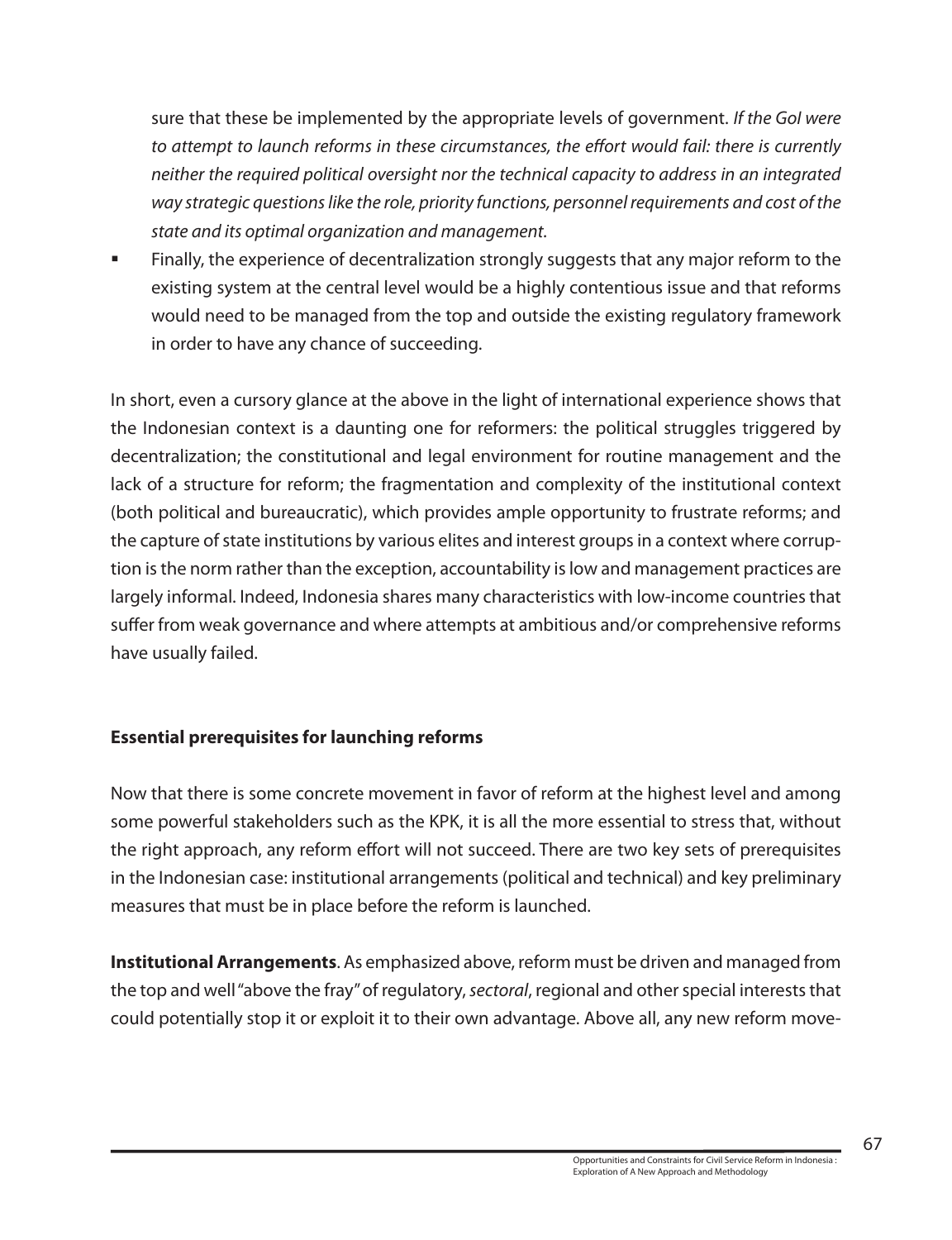ment must not be captured by the regulatory agencies, since it is the fragmented and unstable regulatory regime that is largely responsible for the current difficulties in implementing decentralization, as well as for the long-standing failure to achieve even modest performance improvements at the central level. Strong oversight and clear, transparent management of implementation will be required from the very beginning. It will be crucial to impose and enforce authority in a context where, after years of informal behavior and rent seeking, accountability mechanisms have been severely weakened.

The crucial importance of this principle, while clearly proven by international experience, has not yet been fully acknowledged or accepted among key players in the Indonesian case. The reform proposals submitted by the various regulatory agencies (Annex 3) recommend oversight arrangements that are weak and part-time such as coordination through inter-ministerial committees. Nor do these proposals call for enhanced technical analysis and advice from outside specialists in the planning and sequencing of reforms.

For example, although the governance reform initiative of the KPK advocates setting up a team under the President, the mandate and degree of independence of the team are not clearly spelled. It is not yet clear whether the President and Cabinet as a whole (certain ministers are in favor of a more coherent reform effort) grasp the depth and complexity of the political, technical and implementation challenges posed by the Indonesian situation.

#### **Recommendations on political oversight, organization and management**

- Create a small (three or four member) high level committee (for example, a mixture of Cabinet members like the Minister of Finance and others like the Chairman of the KPK) chaired by the President and carefully define a robust and transparent terms of reference. The latter should focus on articulating a clear political and economic rationale and objective for the reforms; recommending how best to involve stakeholders in the effort; explaining the initiative to the public at large; approving proposals related to the reform program and its implementation and ensuring the necessary political support and actions (for example, regulations, legislation, contacts with Parliament, local government, etc.)
- Devise a mechanism such as an "advisory council" in order to consult formally with the key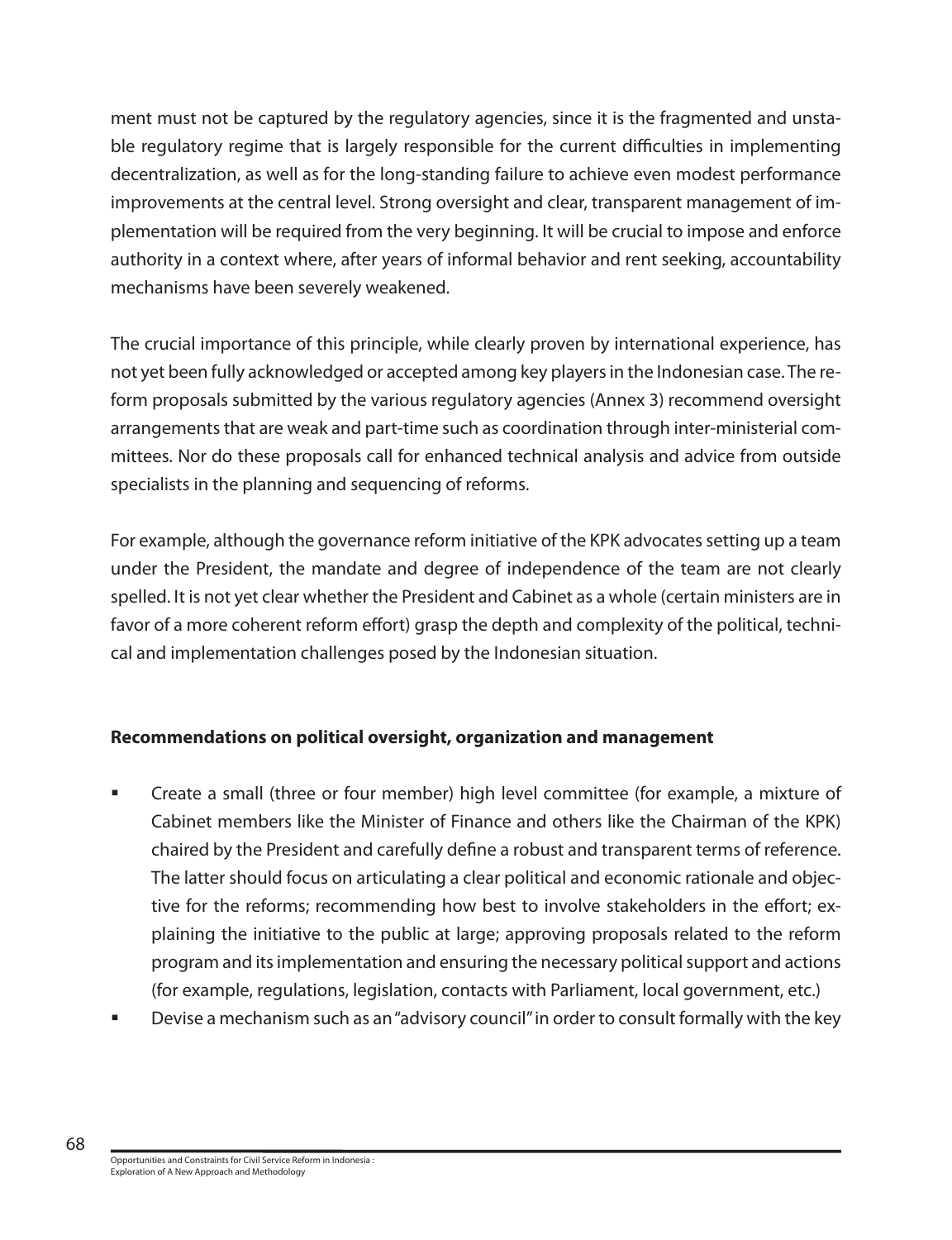stakeholders in and outside Government.

- Brief the donor community on the importance and nature of the reforms and encourage the creation of a small donor working group.
- Set up a technical group/unit in the Office of the President and ensure its legal and bureaucratic independence from the ministries. The group should consist of economic, legal and personnel management and administrative reform specialists, supported by experts on change management and stakeholder participation. Both local and international expertise would be required. The unit must be given a strong mandate: access to all required data, legislation and other necessary documentation; easy access to the President's top staff; and authority to speak on behalf of the President with the donor community.
- The mandate of this group would be to recommend an approach (strategic framework) based on a thorough analysis of the Indonesian situation and an identification of priority areas and appropriate sequencing. The content and time horizon for the strategy and the work program (see below) would be influenced by political (cf. the 2009 elections), technical and capacity considerations.
- Mobilize the President and Cabinet to ensure full cooperation with this group from senior officials and the advisory council.
- **IMP** Impress upon donors that, if they want to help with the reforms, then they must realign their programs in accordance with the Government's priorities or aid will not be welcome.
- Help the President and the members of his high level committee to define and announce clearly their commitment to reforms and to articulate the rationale, objectives and priorities.
- Bring international experience to bear and organize a regional workshop on reforms (cf. the leadership of the Prime Minister and his Office and the clear rationale and highly focused management of the reform program in Malaysia.
- Organize informed debate among the principal stakeholders on the general approach and on priority actions in the hope of reaching some consensus on the broad agenda.
- Write a detailed, sequenced work program for the first phase of the reforms; within the process, devise options and scenarios and discuss these with the high level committee and the advisory council.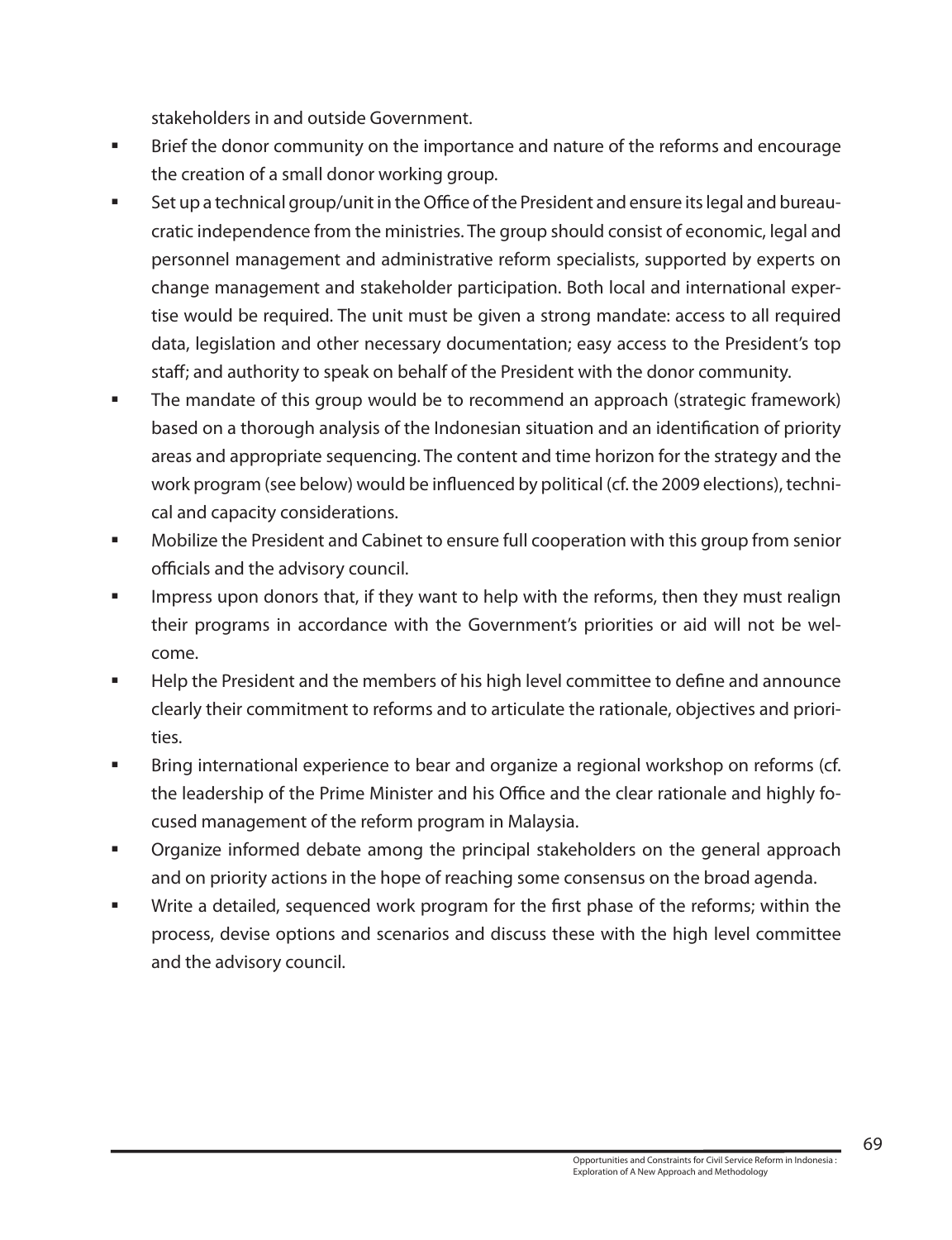#### **Key Preliminary Measures**

- These measures would complement the creation of necessary oversight and technical arrangements. They are necessary for successful launching of the reforms. In addition, they will send a strong initial message about the seriousness of the effort.
- **The rationale and objectives of the reform must be articulated clearly and explained to all** stakeholders through a well-organized campaign that includes extensive dialogue with the key interest groups affected. The Government must make very clear what exactly it expects to achieve (for example, a more efficient use of scarce state resources; and better services through enhanced accountability combined with better incentives for staff), how and in what time-frame.
- In doing the above, the Government needs to emphasize that the mistakes of the socalled "big bang" approach to decentralization will not be repeated again. This time the reforms will be well prepared, gradual and sequenced within a coherent and transparent framework and time-frame. The basics and the prerequisites will be addressed first.
- In reviewing the regulatory framework, this reform will affect the continuing decentralization efforts; it needs to be emphasized that the latter are also subject to review and to a moratorium if necessary.
- It should be made explicit from the outset that the legal and regulatory framework itself will be subject to reforms that may result in a realignment of functions among fewer agencies. In the meantime, the status quo will not suffice: legal measures presently under consideration must be reviewed and if necessary delayed so that, once launched, the reforms stay on track.
- Given the above, strong political leadership by the President will be needed to impose a "cease fire" on the competing regulatory and bureaucratic interests. Required measures must include a moratorium on all new legal actions that could potentially disrupt the reforms, and a review of all new legislation and regulations currently under preparation, including that related to decentralization. The reform team must enjoy the right to advise the President on legal matters and to advocate, if necessary, that he not sign regulations prepared by the bureaucracy that could impede the reform process.
- The status of existing reform proposals and activities (cf., from the KPK) must be clarified, as well as their relationship to the new program. It may be necessary to suspend certain activities while the reform strategy is developed.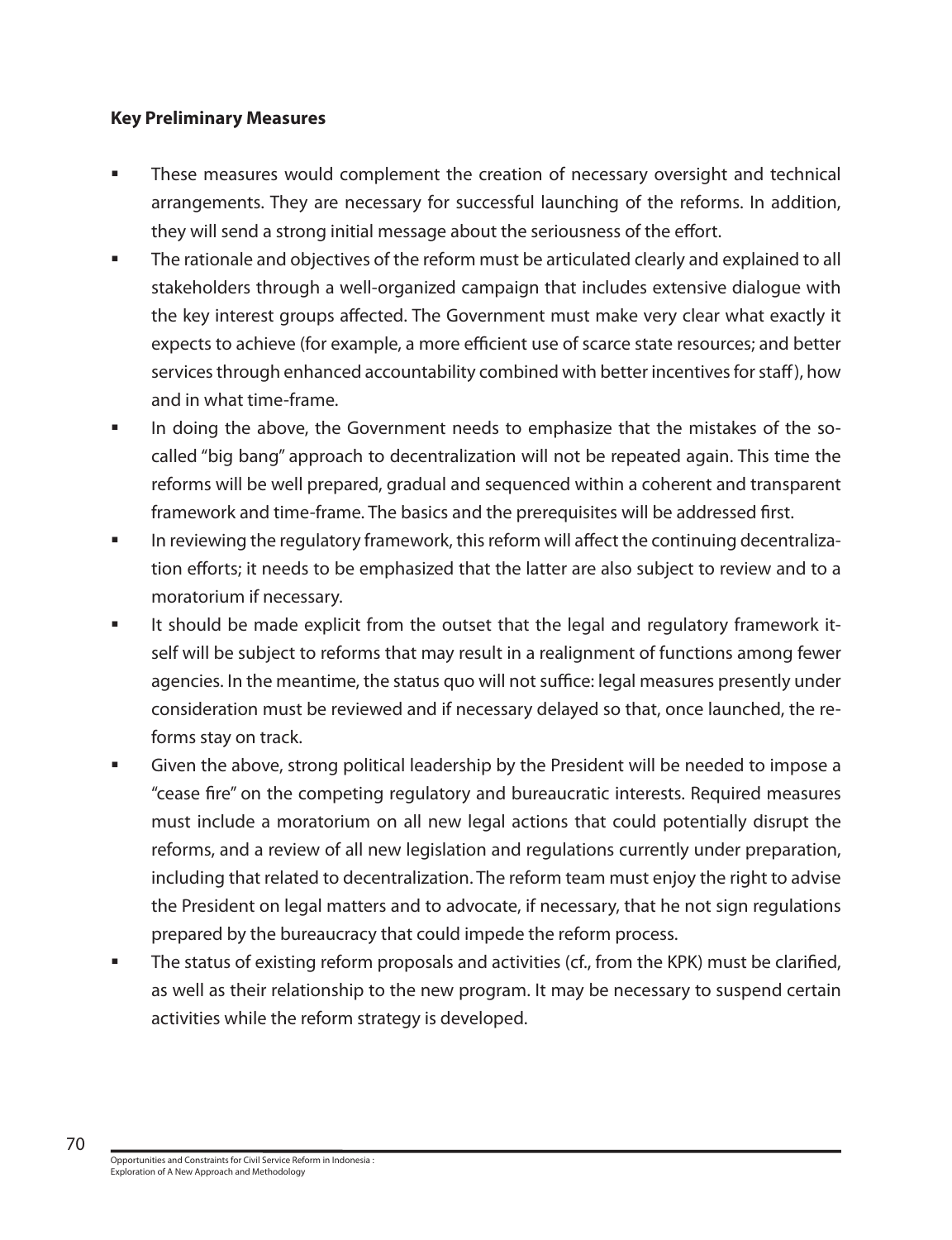Legal and regulatory reform for civil service management: an immediate beginning and a "quick win"?

As stated above, legal measures presently under consideration must be reviewed and deferred if necessary so that, once launched, the reforms stay on track.

Yet attempts to create a strong top-down reform based on the principles and administrative arrangements outlined above may be delayed or not fully implemented. Thus reformers in the GoI and the donor community need to consider other approaches and alternative ways of launching reforms that could keep the momentum alive in the interim while attaining concrete results in the short to medium term.

One way would be for the President to take immediate measures to improve oversight of the preparation of legal texts; and donors could provide technical assistance to develop better policies and instruments, as well as to improve legal drafting.

A good example is the crucially important civil service law, which needs to be made compatible with the decentralization laws; in addition, the proposed law on teachers and lecturers needs to conform to the other two.

Such an initiative could have a positive impact in the short term:

- It would reaffirm the power and the obligations of the unitary state as embodied by the President to exercise his full authority based on the law. It would send a strong signal that accountability is at the core of good governance and that the President intends to bring behavior back into line with the laws and regulations. It would also complement and reinforce the efforts of the KPK to eradicate corruption.
- It would show that the President and the GoI are serious about better civil service management and that the Government intends to use its existing prerogatives to review and amend regulations and thereby render the legal context more coherent and transparent.
- It would send a strong signal by demonstrating in a concrete way to civil servants and politi-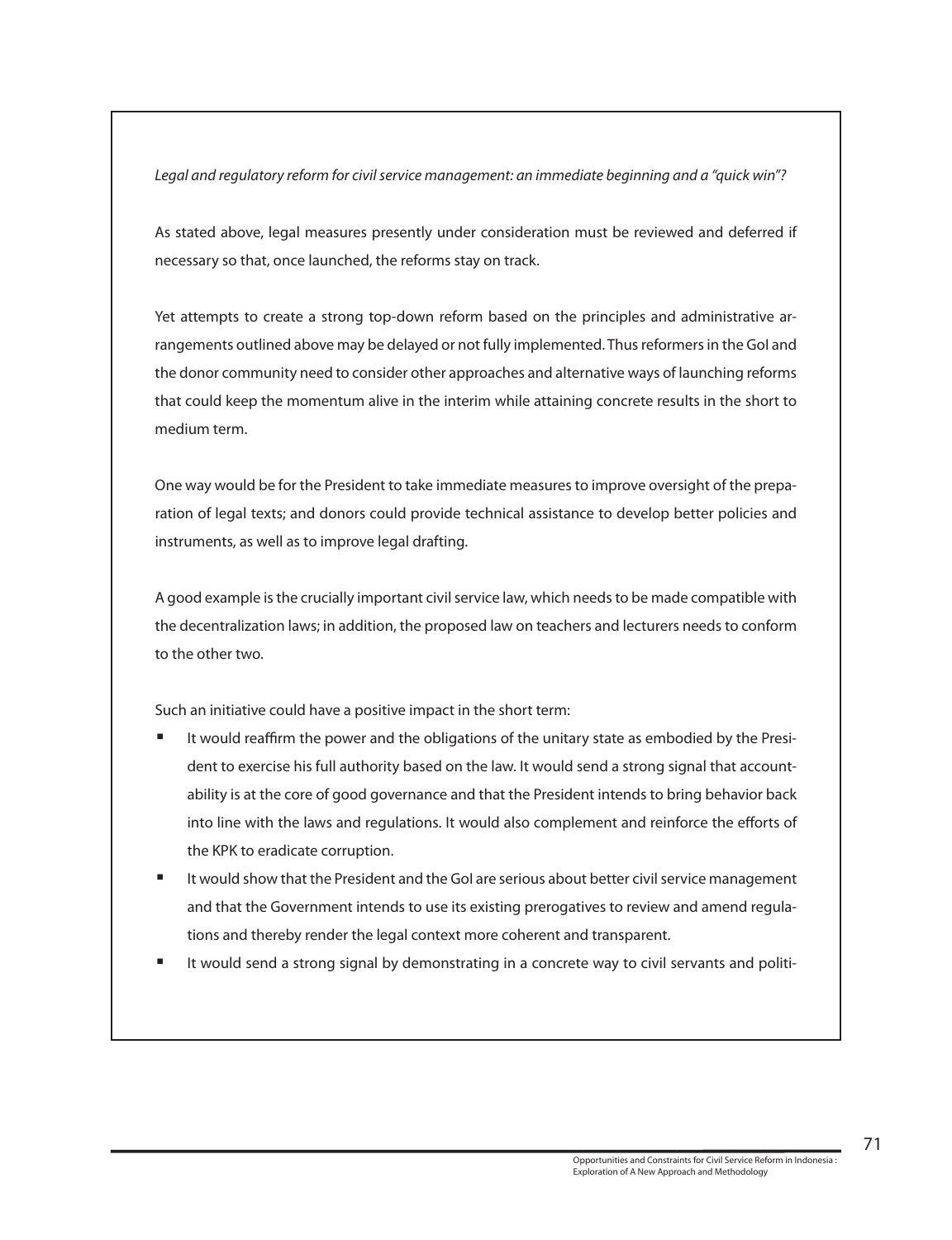cians alike that the implementation of reforms will take the form of tightening compliance with existing regulations while more ambitious changes are planned and prepared. Such a move would be fully compatible with a more ambitious reform effort that could start at any time.

 By emphasizing rigor in both legal drafting and the development of better policies and instruments, it would i) improve the technical skills of those responsible in the regulatory agencies, the Ministry of Law and Justice, the State Secretariat and the Presidency; and ii) re-establish the credibility of the institutions and individuals responsible for this area.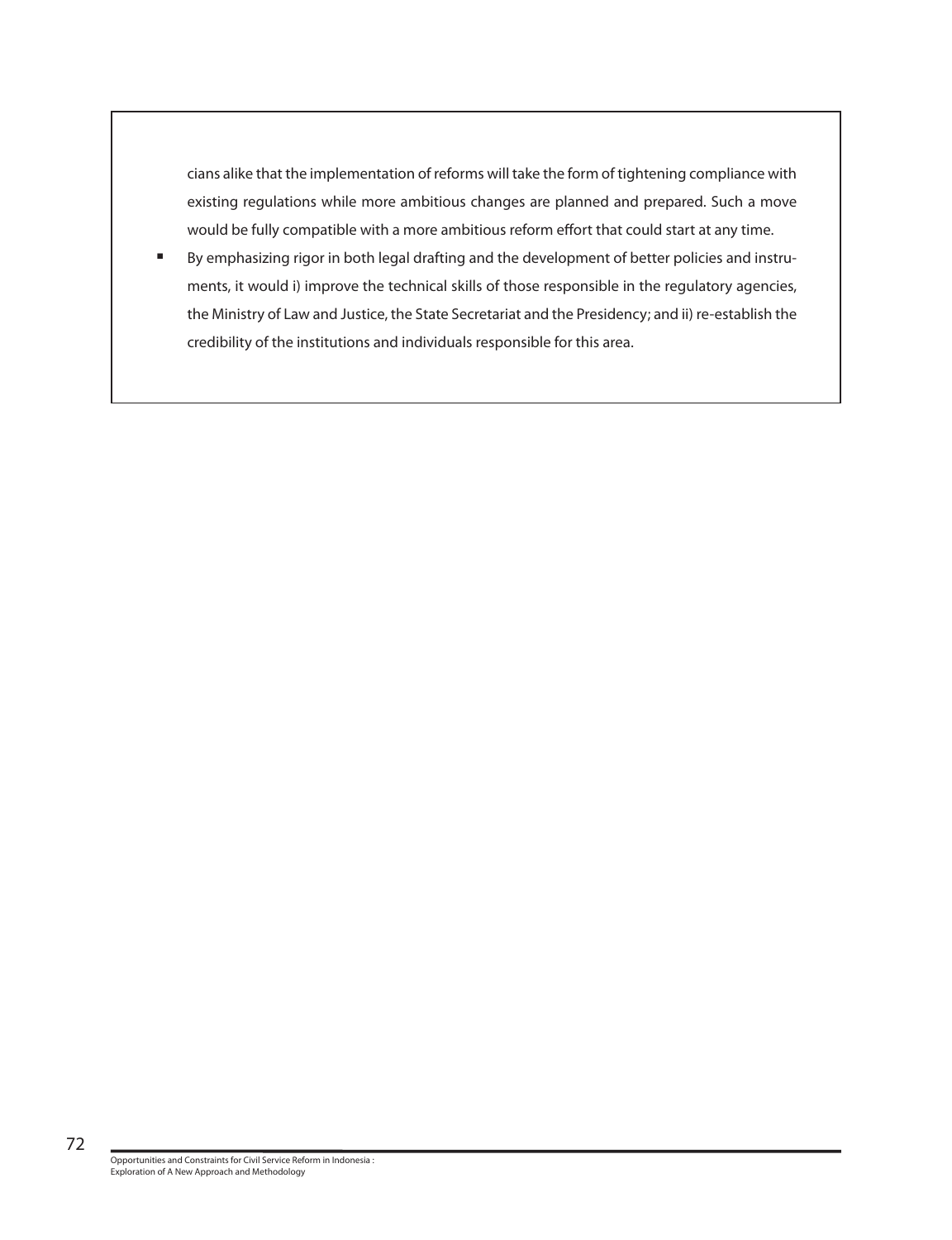# **CHAPTER 7 IDENTIFICATION OF MAJOR POLICIES AND TECHNICAL INSTRUMENTS FOR REFORM OF PERSONNEL AND ORGANIZATION; REVENUE AND EXPENDITURE**

## **Introduction**

This part of the report summarizes the major policies and technical instruments as actions to be undertaken in civil service reforms.

## **1. Political oversight, technical support and program management**

- The President to assert political leadership
- Establish top level political oversight arrangements (a small group including one representative of a regional government) and a technical group equipped with legal, economic and public management skills and placed outside the existing regulatory agencies
- Freeze issuing of new regulations and laws by ministries and agencies
- The President to define a clear vision and purpose for reform, reiterate GOI commitment to decentralization and encourage debate about the rationale and objectives
- Establish a technical group to define strategy, including options and trade-offs
- Organize political and public debate on these issues to reach an understanding of the issues and eventually a consensus

## **2. Regulatory Issues and Institutional Responsibilities**

Define the mandate and functions of the legal and regulatory framework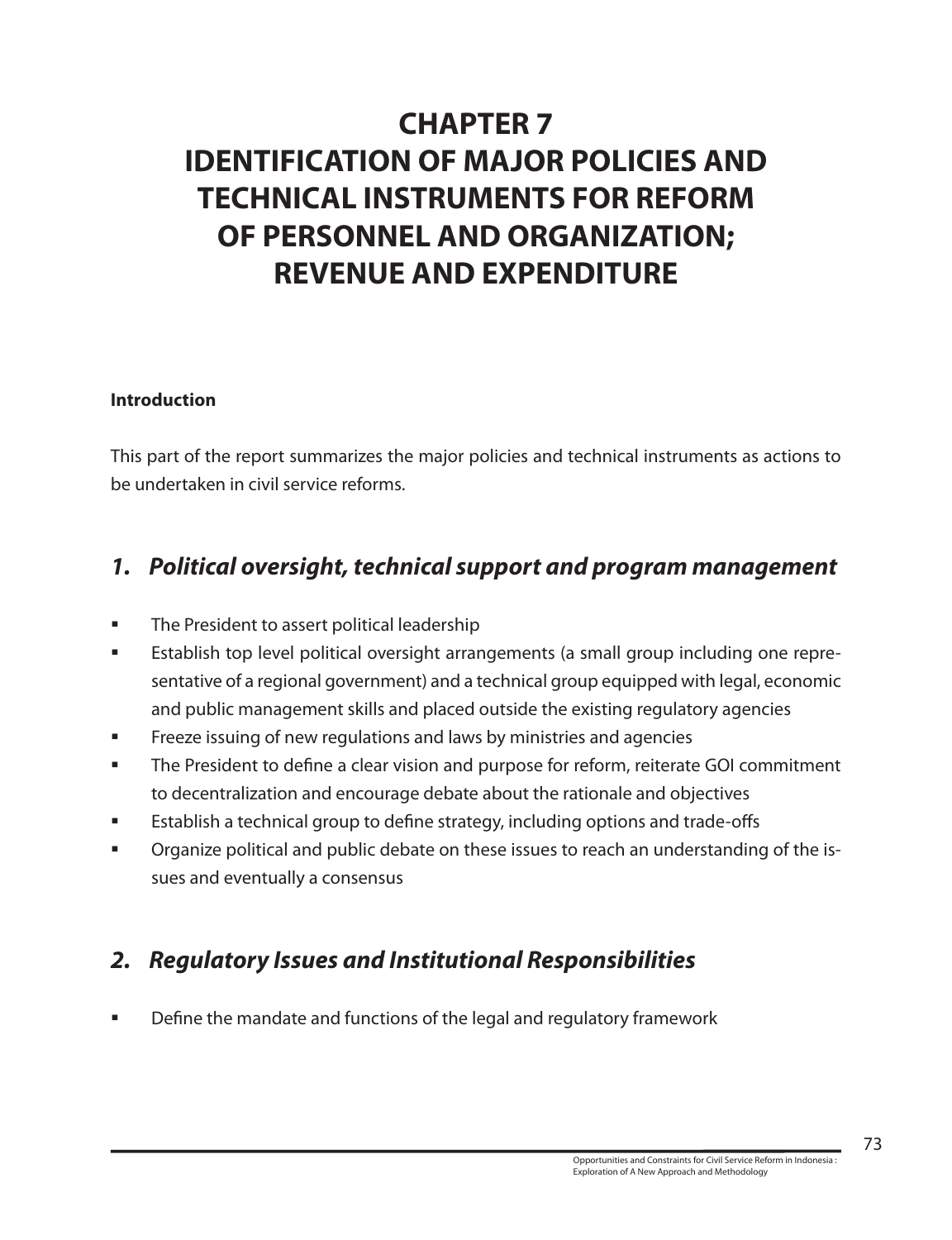- Apply functional analysis to determine what institutional set-up would best meet these goals
- Rationalize current sharing of regulatory responsibilities and management functions among existing agencies, and abolish or merge agencies as required and or feasible
- Regarding the above: political and bureaucratic realities may lead to partial reforms of certain functions; for example, personnel, finance etc.
- **IMPLEMENTE IMPLEMENT IN A THE NET ATT IMPLEMENT IMAGES** In the new arrangement on coherent legal texts
- Review the decentralization laws and other relevant legislation, regulations and procedures in order to remove existing barriers and anomalies
- Redefine decentralization through a sound legal and regulatory basis accompanied by the definition of responsibilities and detailed procedures at all levels of GoI
- Begin work on setting targets for the wage-bill as a macro-economic variable in order to ensure that the reforms take place within a firm budget constraint

## **3. Strategy and Sequencing**

As the initial tasks outlined above are undertaken, those in charge of the reforms will need to start thinking about the sequencing of the reforms. This will prove a difficult and sensitive undertaking and the results will be determined by political realities and technical considerations. The following issues will have to be taken into account:

- Certain reforms are one-off activities (for example, reorganization and right-sizing) that are time-bound, radical and sensitive; these will probably take place early in the reform process.
- Other reforms are permanent and designed to implant new policies for all personnel across at the central government and local government levels in key areas (for example, replacement of the pay and grading system and renewal of the routine personnel management functions and procedures). These will take a long time to develop, discuss and implement, as many central policies and procedures are obsolete and will need to be redesigned from scratch in cooperation with representatives of regional authorities.
- An important distinction must be made between the *timing for the preparation* of new policies in such areas and the sequencing of their implementation (for example it may be decided that preparation of a complex task like a new pay policy should begin on a prior-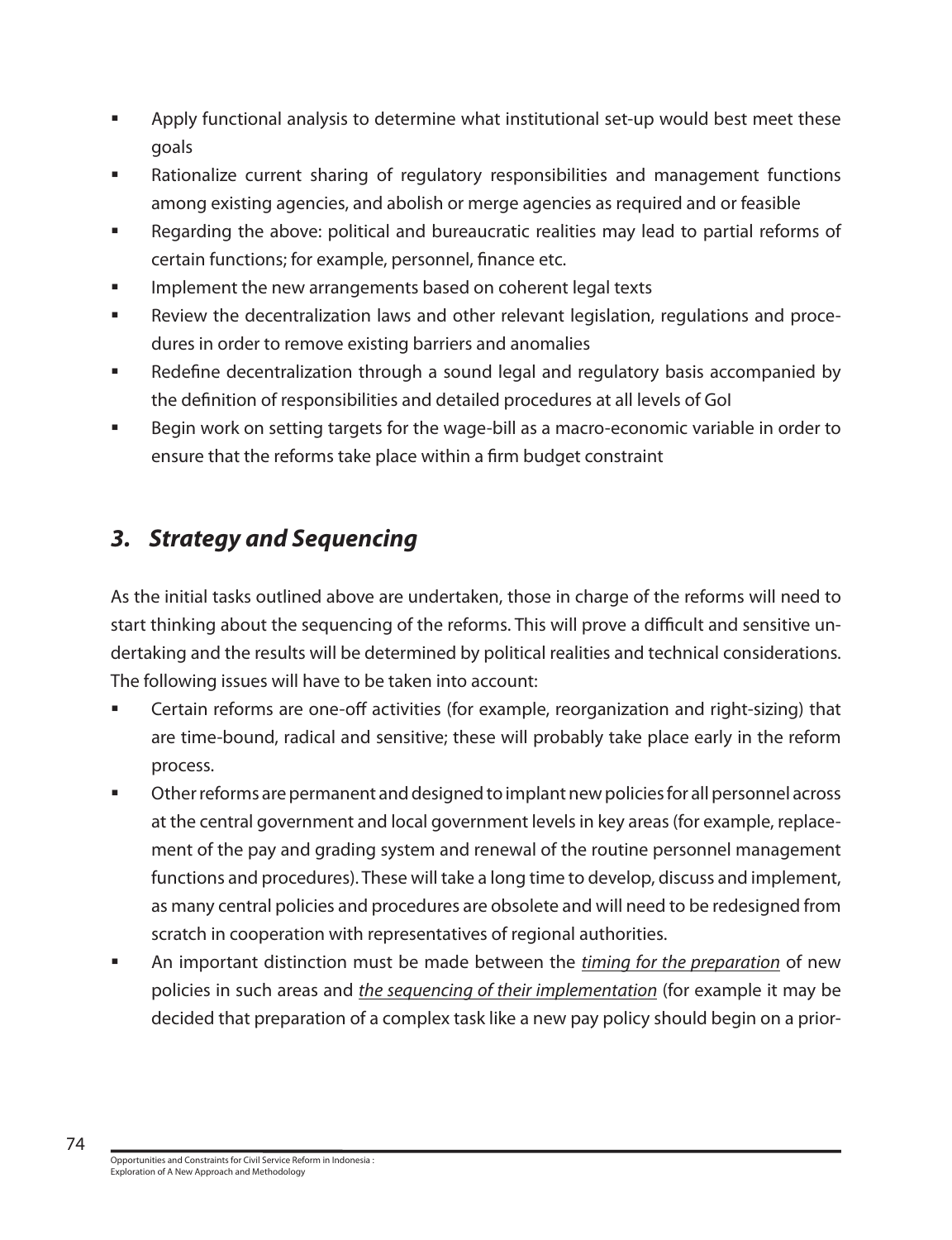ity basis; this is a separate decision from the timing of its introduction).

- In addition to political considerations, the timing and sequencing of reforms should be based on an analysis of their potential relative impact in light of the objectives of the program; how the regions view the priorities in areas where they essentially implement national policies; how the relationships between reforms mandates sequencing; the capacity of managers to absorb innovation, and the need for evaluation throughout the process.
- The literature on reform experiences distinguishes between comprehensive and partial or gradual approaches to reform and stresses that countries with difficult governance contexts and limited management capacity have seldom succeeded in introducing ambitious comprehensive programs of reform. Such programs usually feature the simultaneous reform of key constraints through activities like functional analysis, restructuring, rightsizing, matching people to the new structures, remuneration reform, and retrenchment or voluntary departure. Experience shows that this approach is not suitable for most countries. It is better to aim at comprehensiveness over the long term through a gradual approach in which the reform of certain basic functions takes precedence. Once the latter are ensured, then other functions may be addressed. It took, for example, about 15 years for Malaysia to complete the first or "institution-building" phase of its reforms, including; creation of a strong technical unit in the Prime Minister's Office; a determination of which services to centralize or decentralize; reforms to personnel management and pay; and key reforms to financial management to strengthen performance and accountability.

## **4. Personnel and Organization (P&O)**

## **Priority Reforms in terms of policies, functions and tools**

Despite decades of studies and recommendations from within GoI and from the donor community, the well-documented weaknesses of the P&O system, policies and instruments remain largely unchanged. The Diagnostics and Roadmap studies from NTB and West Sumatra clearly indicate the many inadequacies, of which the most egregious are:

 Ranking of civil servants (PNS) suffers from a lack of national position classification, job evaluation and job description.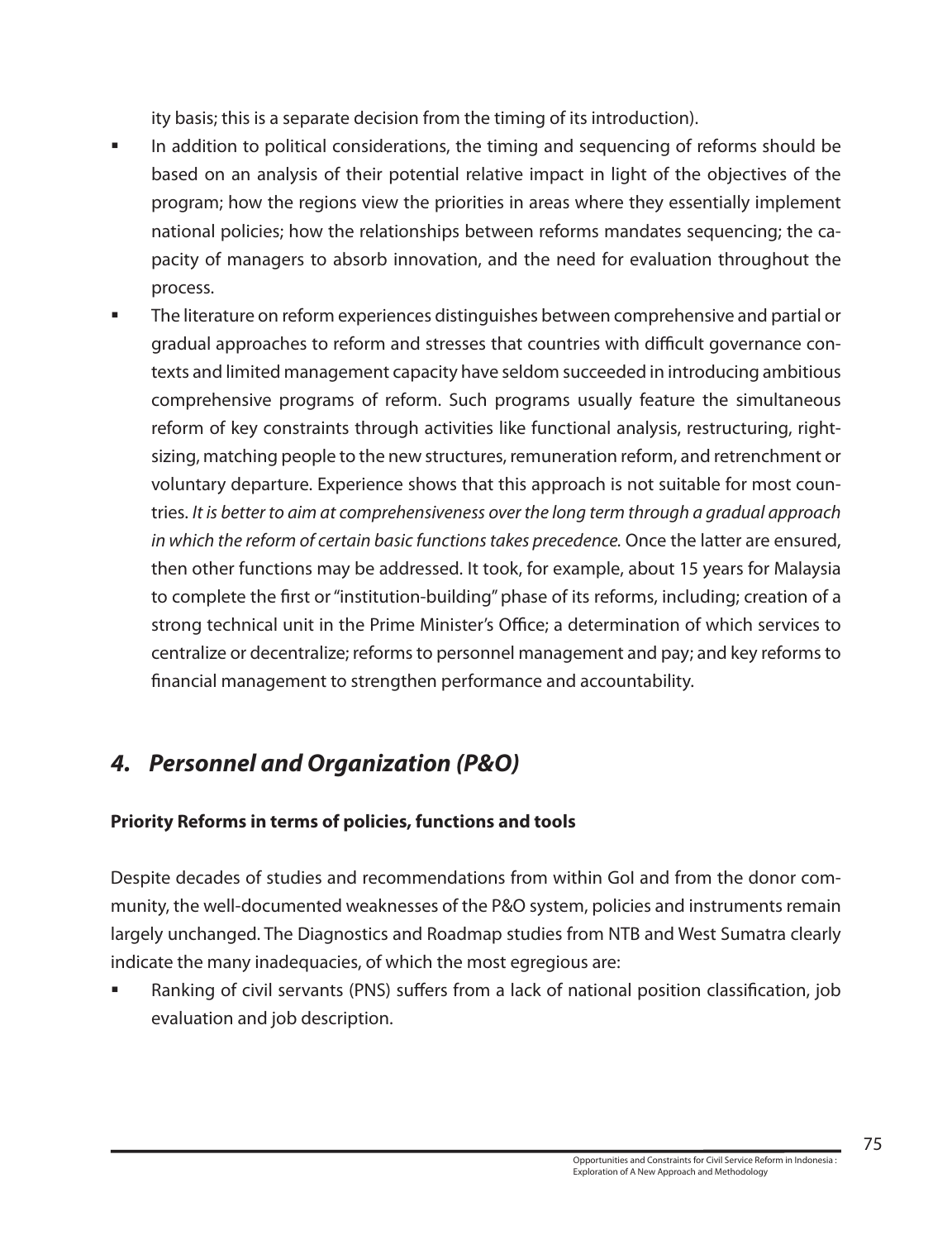- Distortions and inequities which are created by the structural position system.
- **Allowances and other benefits linked to structural positions discourage staff from seeking** out or remaining in functional posts.
- Unequal availability of non-transparent payments and benefits, particularly for structural staff within certain so called "wet" ministries. Such benefits are unrelated to performance.
- Overstaffing, particularly of echelon staff and in lower level posts.
- A mismatch between needed skills and the actual qualifications of many staff currently in post.
- An almost total absence of human resource planning.
- An inadequate early retirement regime that has kept overstaffing in place and forced managers to rely on attrition as the only viable tool for reducing numbers.
- Weak regulations concerning the reorganization required as a result of decentralization
- Outmoded and/or inappropriate personnel instruments (cf., job classification, job descriptions, job analysis; credit point system; DP3) that are not geared to performance management. Use of certain instruments for tasks to which they are not suited (using job analysis to define needed posts).
- **Provision of training by central institutions based on categories of staff rather than on lo**cally determined needs.

## **An alternative categorization: Priority reforms in terms of objectives**

In order to emphasize the rationale and ultimate objectives of reforms, it may be useful to define and cluster the functions in terms of their concrete objectives and expected results rather than as purely technical functions. This approach should also help to clarify thinking about sequencing. In the area of personnel, for example, the Diagnostic and Roadmap for West Sumatra stresses the importance of addressing key objectives such as "the right person in the right job". This approach would mean prioritizing clusters of related activities that would require reform in order to meet such objectives such as:

## **Priority I: The right person in the right job**

Issues to be addressed:

1. Design Job Classification and grading of the jobs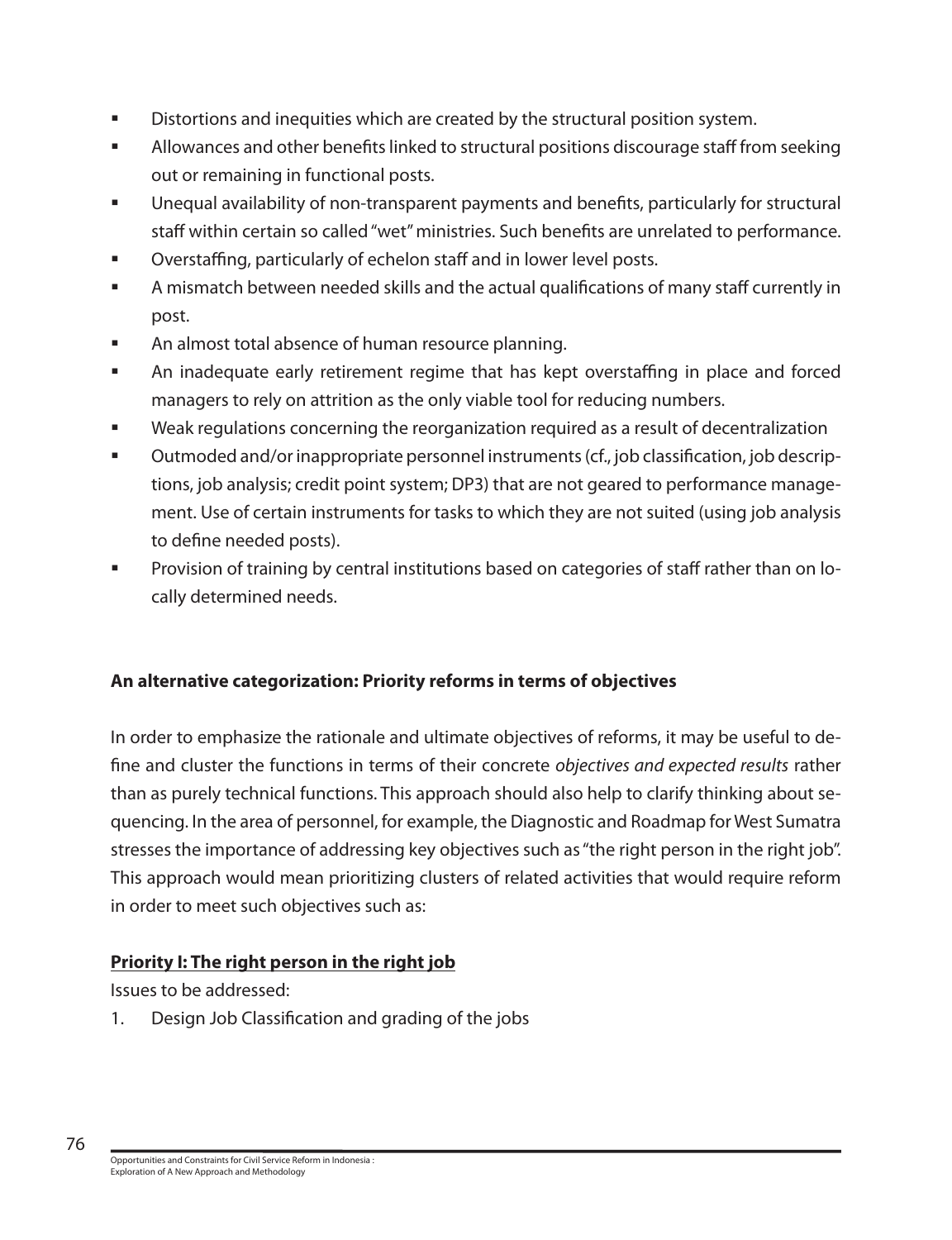- 2. Design Job descriptions including competency requirements
- 3. Identify key elements for a HR database and planning tool; acquire and introduce the software
- 4. Match individuals to positions with the help of the planning tool
- 5. Design policies for redundant staff including an early retirement scheme, outsourcing and outplacement
- 6. Consider appointing contract staff for vacant posts after match is completed based on years on contract, merit, performance and skills
- 7. Recruit and appoint transparently and consistently for specific vacant posts based on merit and skills

## **Priority II: A transparent and equitable remuneration package for all**

Issues to be addressed:

- 1. Design pay and grading systems in relation to job classifications under number 1
- 2. Design a complementary local remuneration package based on performance
- 3. Design a policy for the transition from the old to the new grading system based on equity, merit and performance

### **Priority III: Performance management for all**

Issues to be addressed:

- 1. Design a performance appraisal method based on the new job descriptions for bi-annual evaluation
- 2. Design a policy including criteria for advancement and promotion based on performance, merit and skills
- 3. Design criteria and procedures for exceptional performance related to extra pay
- The above suggest that the following technical reforms are required over the medium term:
- A new classification and grading system
- **A** new remuneration system
- **Job descriptions**
- New and transparent organization and personnel instruments geared at ensuring accountability and performance management
- **Human resources planning tools**
- **Provisions for early retirement to facilitate right-sizing and the matching of individuals to**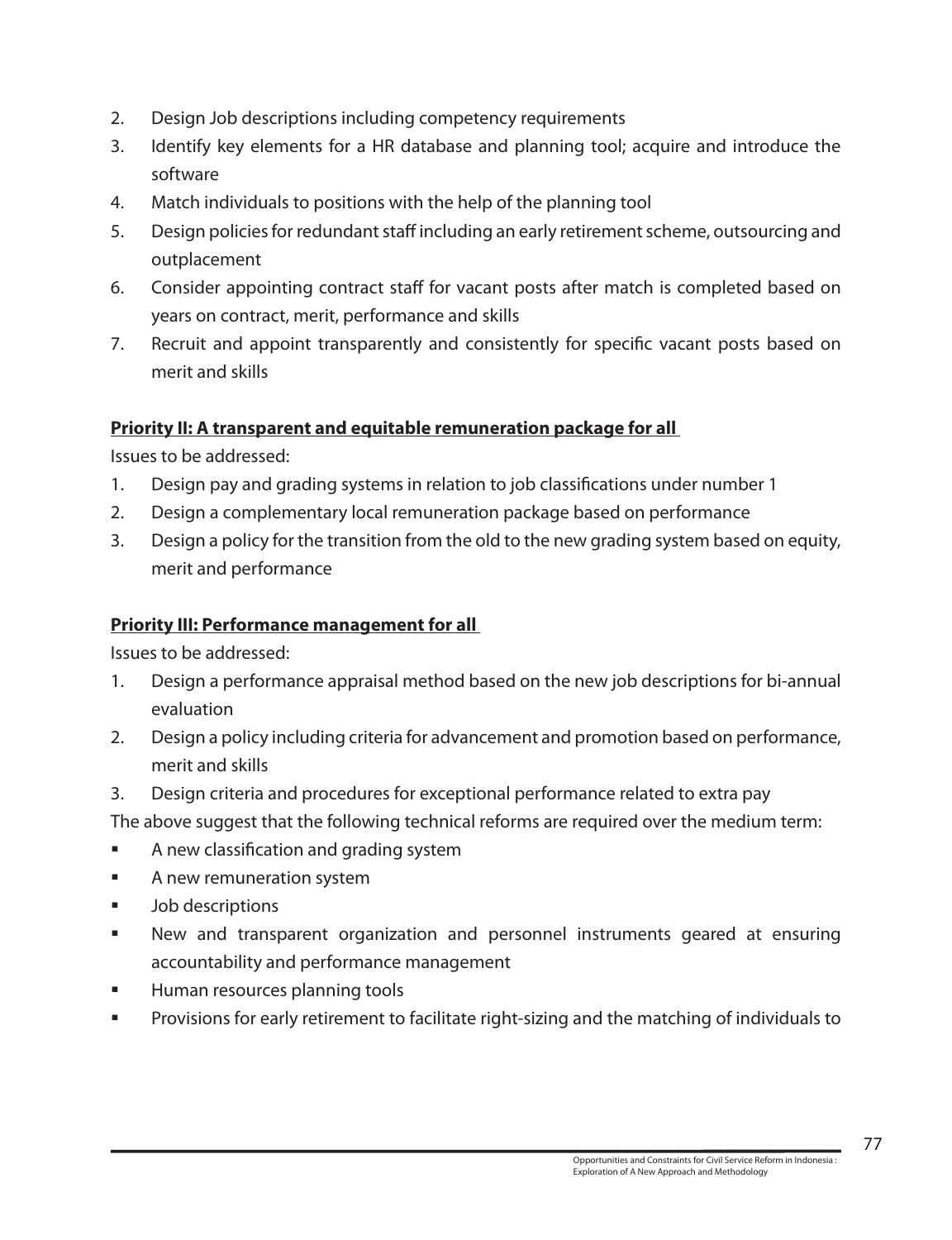job positions

- Guidelines for reorganization based on an identification of government priorities and the use of appropriate tools such as functional analysis
- Provision for periodic re-organization based on local needs and flexible instruments
- A code of conduct and integrity pacts
- Systematic improvements to the management of work, including better delegation and accountability instruments
- Enhanced discipline and attendance
- The introduction of behavioral change in order to reduce the gap between formal rules and actual/informal behavior

## **Priority IV: Revenue**

In addressing the fourth priority, sound local own revenue (PAD) management the issues are:

- 1. Review current PAD revenue
- 2. Conduct a study to (1) estimate the PAD capacity; and (2) explore improving PAD capacity
- 3. Review local regulations for local taxes and charges
- 4. Design instruments to improve the database for local taxes and charges
- 5. Develop medium term revenue planning
- 6. Develop/improve systems and procedures of revenue collection and administration

## **Priority V: Expenditure**

In addressing the fifth priority, redesigning and improving local financial administration the tasks are:

- Review local regulations for local financial administration: i) assess and identifying the strengths and weaknesses of the current local financial administration system and its procedures, and ii) assess the gap between current local regulation and the changes required by central regulations.
- Redesign the local financial administration system and procedures to: i) comply with the new central regulations; ii) support the new organization designed by the pilot on organization; and iii) be more accountable, more effective and efficient in supporting the decision making process.
- Assess the implications of the new system and procedures for: i) personnel qualification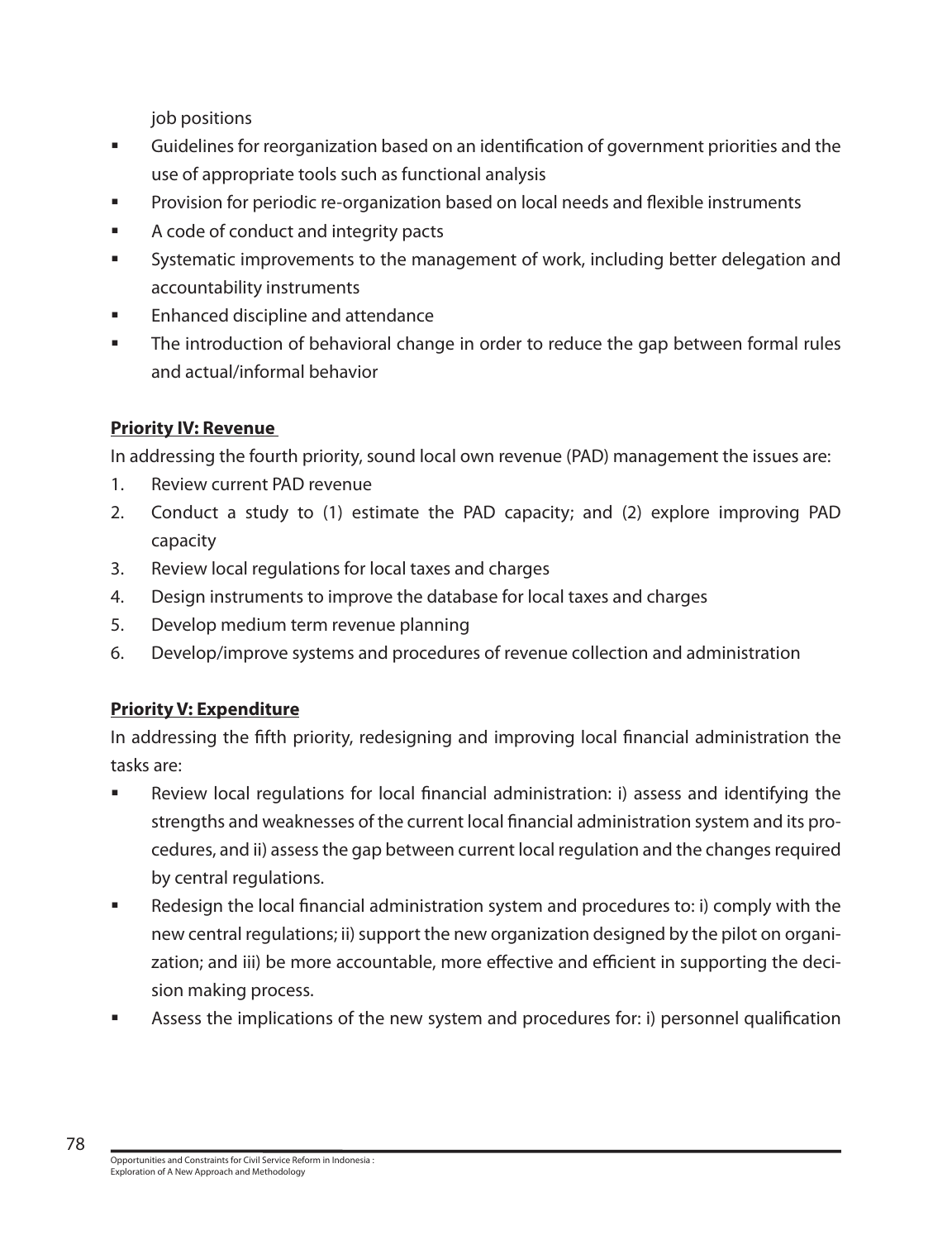and skills needed; ii) training needs; iii) resources needed to run the new system.

- **Introduce new software to support local financial administration.**
- Prepare a training manual for financial officers of all dinas with necessary skills to manage the allocated resources.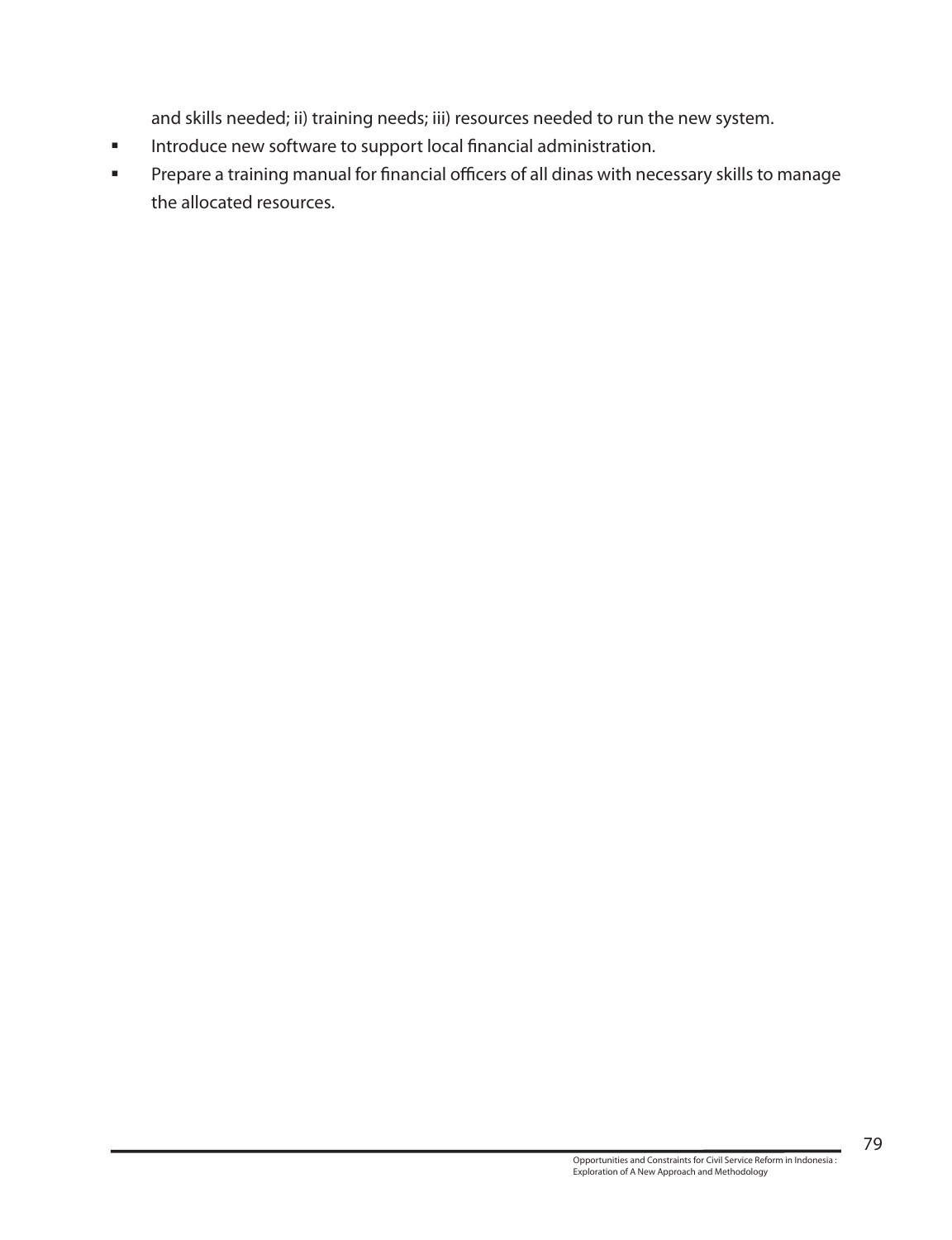#### **Matrix of Laws and Regulations under Preparation**

| <b>LEGAL TEXT</b>                                                                        | <b>RESPONSIBLE AGENCY</b>                 | <b>STATUS</b>                               | <b>COMMENTS</b>                                                                             |
|------------------------------------------------------------------------------------------|-------------------------------------------|---------------------------------------------|---------------------------------------------------------------------------------------------|
| Amendment of Law 43 (CS<br>Law)                                                          | Partnership-STIA (LAN<br>Graduate School) | Under discussion.<br>See note attached      | Need to reconcile with Law<br>32/04 on decentralization                                     |
| Law on Teaches and<br>Lecturers                                                          | Ministry of National Education            | Draft at President's<br>Office              | Enhance professionalism and<br>job security; specifies<br>allowances and other<br>benefits. |
| Law on Government<br>Organization                                                        | Parliament                                | Being discussed in<br>Parliament            |                                                                                             |
| Amendment of Law 11/69<br>on Pensions                                                    | Partnership/BKN                           | Draft policy paper                          |                                                                                             |
| Replacement of PP 08 on<br><b>Local Government</b><br>Organization                       | Menpan/MoHA                               | Draft under<br>discussion in<br><b>MoHA</b> | Based on authorities rather<br>than on functions                                            |
| Replacement of PP 25 on<br>Distribution of Authorities<br>among Levels of<br>Governments | Menpan/MoHA                               | Draft under<br>discussion in<br><b>MoHA</b> | See draft summary                                                                           |
| New PP 63/05 on the<br>Management of KPK<br>personnel                                    | <b>KPK</b>                                | Issued                                      | Under implementation. Non-<br>traditional performance<br>based approach                     |
| Amendment of PP 10/80 on<br>DP3 (performance<br>appraisal)                               | Menpan and BKN                            | Draft                                       | More performance based<br>than before                                                       |
| Amendment PP 52/79 on<br>departure of PNS, including<br>early retirement                 | Partnership/BKN                           | Draft policy paper                          |                                                                                             |
| Amendment of PP 30/80 on<br>Discipline                                                   | BKN & Menpan                              | Draft                                       | Revised criteria for sanctions                                                              |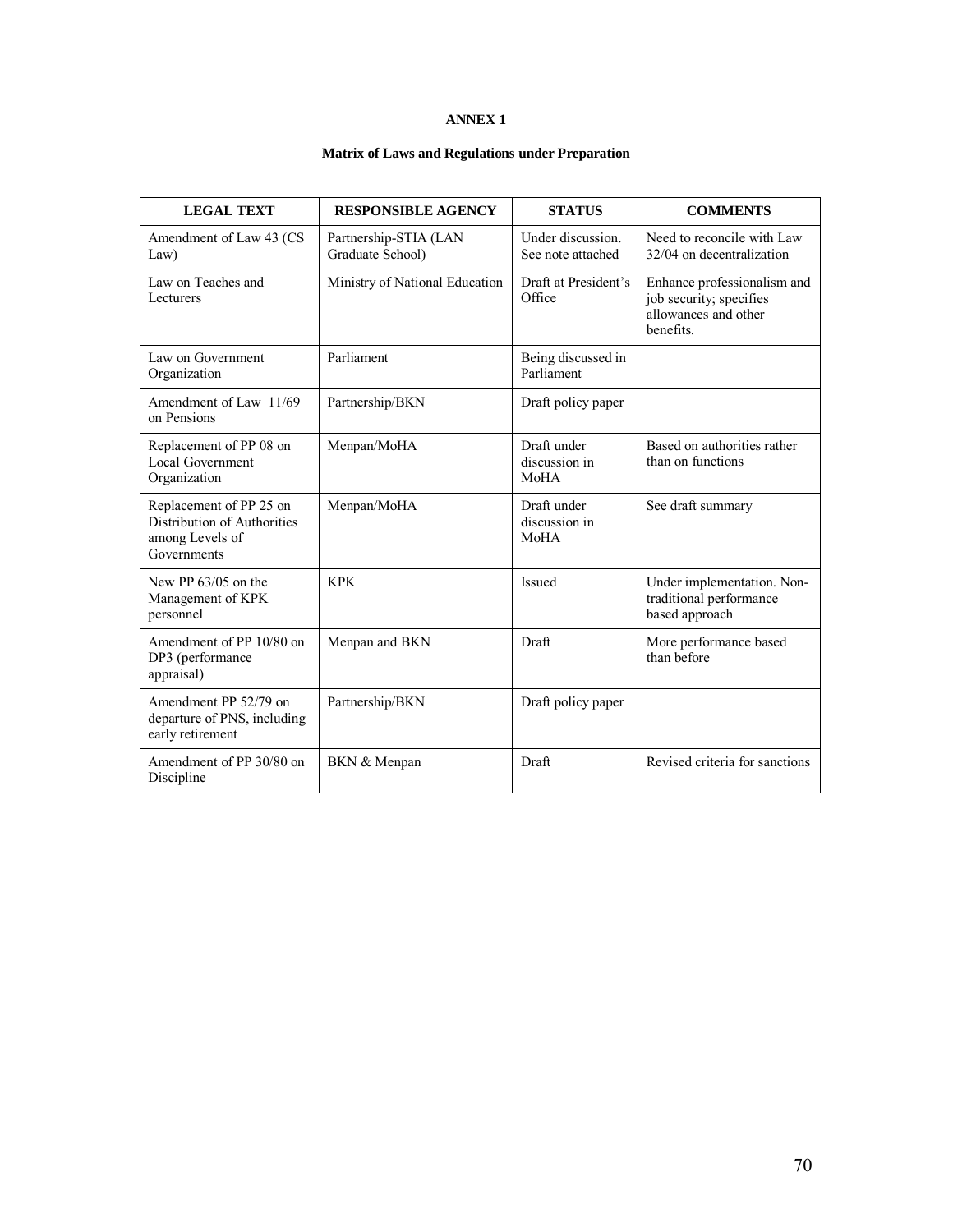#### **Draft of New PP 25 Compared to Existing Text**

| <b>Topic</b> | PP 25/2000                                                                                                                                                                                                                                                                                                                                                                                                                                                                                                                                             | Draft of a New PP                                                                                                                                                                                                                                                                                                                                                                                  |
|--------------|--------------------------------------------------------------------------------------------------------------------------------------------------------------------------------------------------------------------------------------------------------------------------------------------------------------------------------------------------------------------------------------------------------------------------------------------------------------------------------------------------------------------------------------------------------|----------------------------------------------------------------------------------------------------------------------------------------------------------------------------------------------------------------------------------------------------------------------------------------------------------------------------------------------------------------------------------------------------|
| Title        | PP on Authority of (Central) Government and<br>Province as Autonomous Region                                                                                                                                                                                                                                                                                                                                                                                                                                                                           | PP on Division of Governmental Affairs/urusan<br>among Central, Autonomous Provincial<br>Government, and Autonomous Kabupaten/Kota<br>Government                                                                                                                                                                                                                                                   |
| Authority    | Central Government authority is mostly in setting<br>policy that covers norm, standard, criteria, and<br>procedure, and limited in implementation of<br>authorities with national coverage                                                                                                                                                                                                                                                                                                                                                             | Concurrent affairs are divided among all<br>governmental levels proportionally based on<br>principles of externality (area effected),<br>accountability (to avoid duplication), and<br>efficiency. All to be synergized toward social<br>welfare and democratization as the essence of<br>decentralization policy.                                                                                 |
|              | Provincial Authority: in governmental<br>sector/bidang across Kabupaten/Kota in specific<br>sectors, comprises of: planning and directing<br>macro regional development, training in specific<br>sector, potent human resources allocation,<br>research with provincial coverage, management of<br>regional harbor, control of living environment,<br>trade and culture/tourism promotion, handling of<br>transferable disease and pest in plantation, and<br>regional spatial planning authority that is not/not<br>yet carried out by Kabupaten/Kota | Affairs under Regional and Local authorities<br>comprise of obligatory that related with basic<br>services such as elementary education, health,<br>living environment, transportation, population,<br>etc., and optional that related to core<br>competence. All to be focused on the<br>accomplishment of social welfare in accordance<br>to regional condition, potential and<br>specification. |
|              | Kabupaten/Kota' authorities according to<br>agreement                                                                                                                                                                                                                                                                                                                                                                                                                                                                                                  | Beside obligatory and optional affairs all level<br>of governments carry out "left out" affairs (vrij<br>bestuur).                                                                                                                                                                                                                                                                                 |
|              | International agreement and commitment made by<br>Central Government applied to regional/local<br>government<br>Agreement and cooperation by regions with                                                                                                                                                                                                                                                                                                                                                                                              | Regional and local government will be<br>empowered to improve regional and local<br>government capacity.                                                                                                                                                                                                                                                                                           |
|              | foreign institution must not in conflict with similar<br>agreement and cooperation made by Central<br>Government                                                                                                                                                                                                                                                                                                                                                                                                                                       | Interconnectedness and interdependency must<br>be reflected in the implementation of affairs of<br>different level of government within the<br>framework of the Unitary System of the GoI.                                                                                                                                                                                                         |
|              | Central Government holds the right to take<br>administrative sanction to the RG/local<br>government for neglecting and/or breaking the<br>enforcement of laws and regulation                                                                                                                                                                                                                                                                                                                                                                           |                                                                                                                                                                                                                                                                                                                                                                                                    |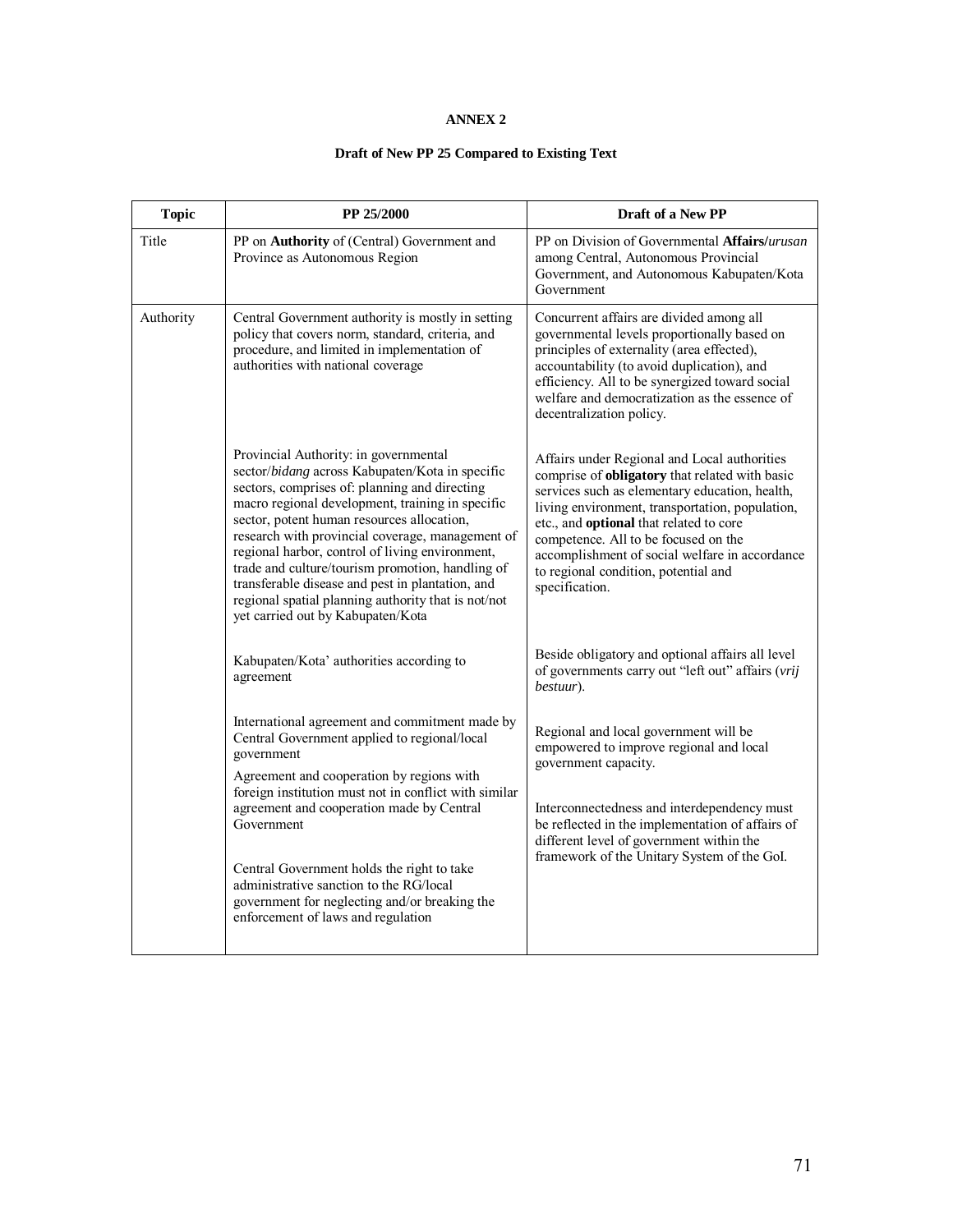#### **Matrix on Reform Options Leading to Potential Reform**

| A. Political and Technical oversight and management |                                                                                                                |                                                                                                                                |                                                                                                                    |                                                                                                             |  |
|-----------------------------------------------------|----------------------------------------------------------------------------------------------------------------|--------------------------------------------------------------------------------------------------------------------------------|--------------------------------------------------------------------------------------------------------------------|-------------------------------------------------------------------------------------------------------------|--|
|                                                     | Possible priorities                                                                                            | (political and technical)<br>Feasibility:<br>$L = 1$ ow<br>$M = \text{medium}$<br>$H = high$                                   | Key actors:<br>$M = Mepan$<br>$B = BKN$<br>$H = MOHA$<br>$F = MoF$<br>$L = LAN$<br>$LG = Local Gov$<br>$Q = other$ | Reform option: $P = pilot$<br>$G = \text{gradual}$<br>$C =$ comprehensive                                   |  |
|                                                     | President to assert political<br>Leadership                                                                    | <b>H</b> : Written statements, public addresses.                                                                               | <b>O</b> : Special agencies<br>(KPK, partnership)                                                                  | P: (example: HRM of KPK)<br>as a<br>national pilot project of CS<br>Management)                             |  |
|                                                     | Establish a focal point for<br>reform at political and<br>technical level and outside<br>The existing agencies | Political :H.<br>Technical/Bureaucratic level *): M<br><b>Outside: H</b> (Parliament, NGO)<br>*) Heavy sectoral point of view. | $O:$ neutral $&$ independent<br>committee                                                                          | ${\bf P}$                                                                                                   |  |
|                                                     | Freeze issuing of new<br>regulations and laws<br>by Ministries and agencies                                    | L: -New regulations are needed to implement law<br>- Urgent need to revise some unfit laws and<br>regulations.                 | all                                                                                                                | $\mathbf C$                                                                                                 |  |
|                                                     | President to define broad<br>objectives for reform &<br>encourage debate                                       | L: - Cultural background<br>- Insufficient technical support.                                                                  | $O: T.A$ from outside                                                                                              | $\overline{\mathbf{G}}$ :<br>Need<br>of<br>cultural<br>adjustment,<br>Institutional&HR capacity<br>Building |  |
|                                                     | Technical group to define                                                                                      | L: Low internally, need outside support.                                                                                       | $\bf{0}$                                                                                                           | $\mathbf C$                                                                                                 |  |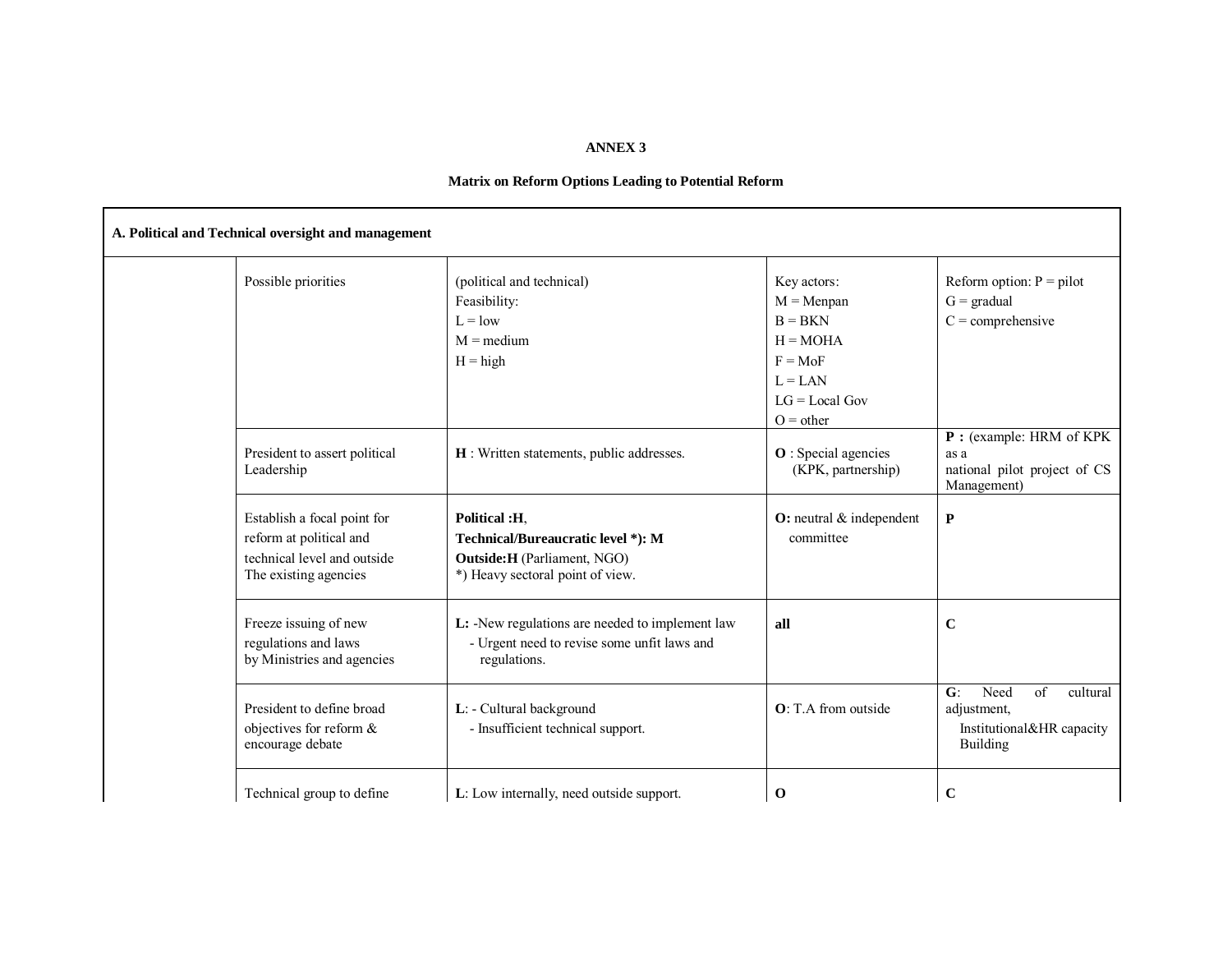| strategy, including options<br>and trade-offs                                                                                                                                        |                                                                                             |                                                                    |                                                                            |
|--------------------------------------------------------------------------------------------------------------------------------------------------------------------------------------|---------------------------------------------------------------------------------------------|--------------------------------------------------------------------|----------------------------------------------------------------------------|
| Organize political and<br>public debate on these issue<br>to reach consensus                                                                                                         | M: not all stakeholders familiar with the issues<br>to be debated                           | $\mathbf 0$                                                        | G: need of capacity building<br>(politician, bureaucracy,<br>community)    |
| President to reiterate<br>GOI commitment to<br>Decentralization                                                                                                                      | <b>M</b> : not all stakeholders have the same vision<br>about decentralization              | all                                                                | G: Shared pilot by all stake<br>holders                                    |
| Review: the decentralization<br>laws and other relevant<br>legislation, regulations and<br>procedures in order to remove<br>existing barrier and anomalies                           | L: Newly enacted law and hasn't been<br>followed by new government regulations              | all                                                                | $\mathbf C$                                                                |
| Confirm decentralization<br>through a sound legal and<br>regulatory basis<br>accompanied by the<br>definition of responsibilities<br>And detailed procedures at<br>all level of GoI. | See above as prerequisite                                                                   | $\overline{\phantom{a}}$                                           | --                                                                         |
| <b>B. Regulatory Issues and Institutional Responsibilities</b>                                                                                                                       |                                                                                             |                                                                    |                                                                            |
| Possible priorities:                                                                                                                                                                 | (political and technical)<br>Feasibility:<br>$L = low$<br>$M = \text{medium}$<br>$H = high$ | Key actors:<br>$M = Mepan$<br>$B = BKN$<br>$H = Moha$<br>$F = MoF$ | Reform options: $P = pilot$<br>$G = \text{gradual}$<br>$C =$ comprehensive |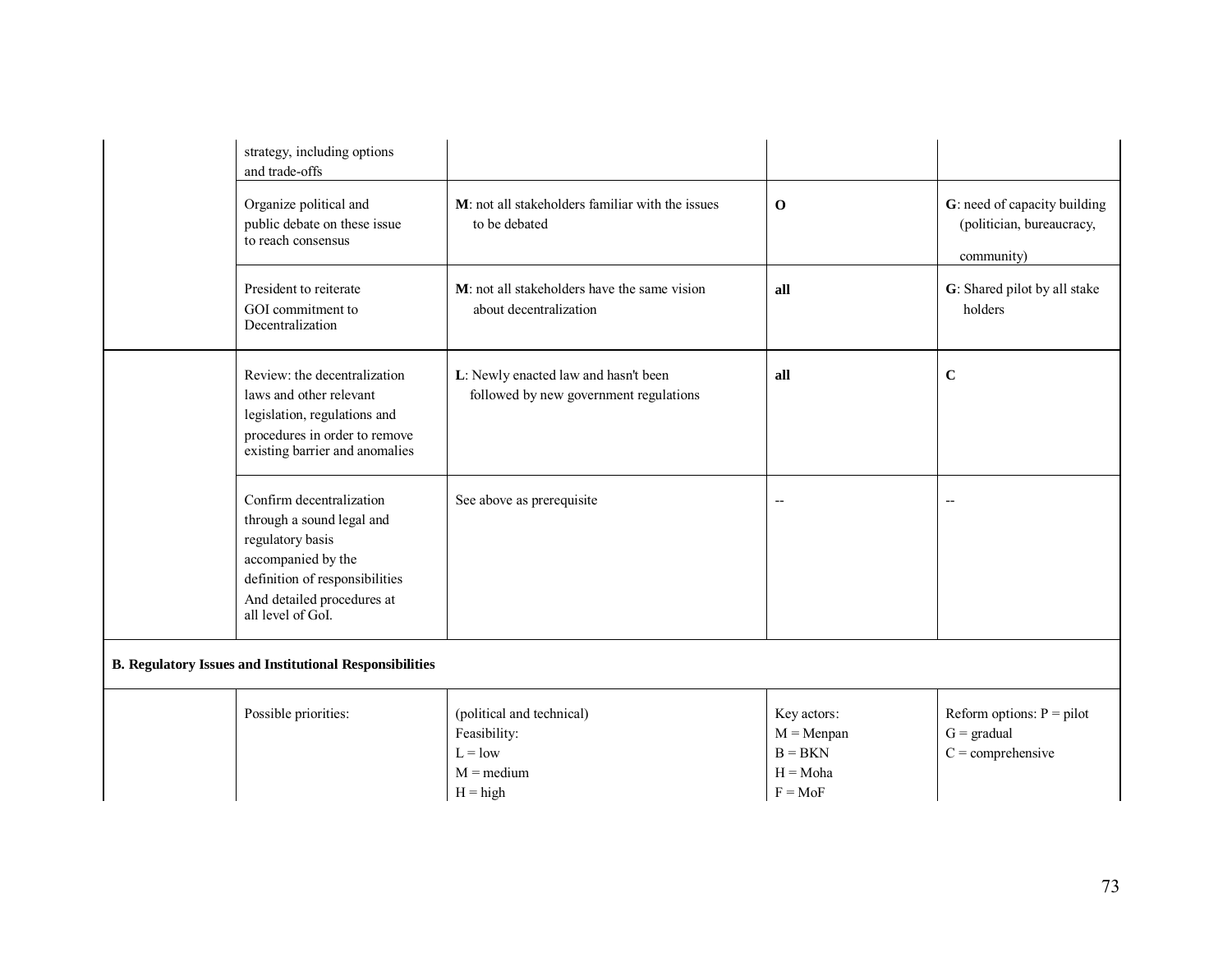|                               |                                                                                                                                                                                                                |                                                                                                                                                                                          | $L = LAN$<br>$LG = Local Gov$                                 |                                                                            |
|-------------------------------|----------------------------------------------------------------------------------------------------------------------------------------------------------------------------------------------------------------|------------------------------------------------------------------------------------------------------------------------------------------------------------------------------------------|---------------------------------------------------------------|----------------------------------------------------------------------------|
|                               | Prioritize goals within the<br>legal and regulatory<br>framework                                                                                                                                               | <b>Political:</b> $H =$ Community demand for reform<br><b>Regulatory:</b> $M =$ inconsistency in some regulation<br><b>Technical:</b> $L =$ inability to absorb views of<br>Stakeholders | all                                                           | C: Leading actor must be<br>define                                         |
|                               | Apply functional analysis to<br>determine what institutional set-<br>up would best meet these goals                                                                                                            | H - Technically High<br>M - Constrained on sectoral interests (such<br>as in determining leading actor)                                                                                  | all                                                           | C: Inter-ministerial team                                                  |
|                               | Rationalize current sharing<br>of regulatory responsibilities<br>/management functions among<br>Existing agencies                                                                                              | M: Have to accommodate sectoral interests<br>within the framework of national interest.                                                                                                  | all                                                           | $\mathbf C$                                                                |
|                               | Re the above: political and<br>bureaucratic realities may<br>lead to partial reform of<br>certain functions: personnel,<br>finance, etc<br>Implement the new<br>arrangements based on<br>coherent legal texts. | M - See above                                                                                                                                                                            | <b>Core stakeholders</b><br>(which similar core<br>function). | $\mathbf{P}$                                                               |
| <b>C.</b> Technical functions |                                                                                                                                                                                                                |                                                                                                                                                                                          |                                                               |                                                                            |
|                               | Possible priorities                                                                                                                                                                                            | (political and technical)<br>Feasibility:<br>$L = low$                                                                                                                                   | Key actors:<br>$M = Mepan$<br>$B = BKN$                       | Reform options: $P = pilot$<br>$G = \text{gradual}$<br>$C =$ comprehensive |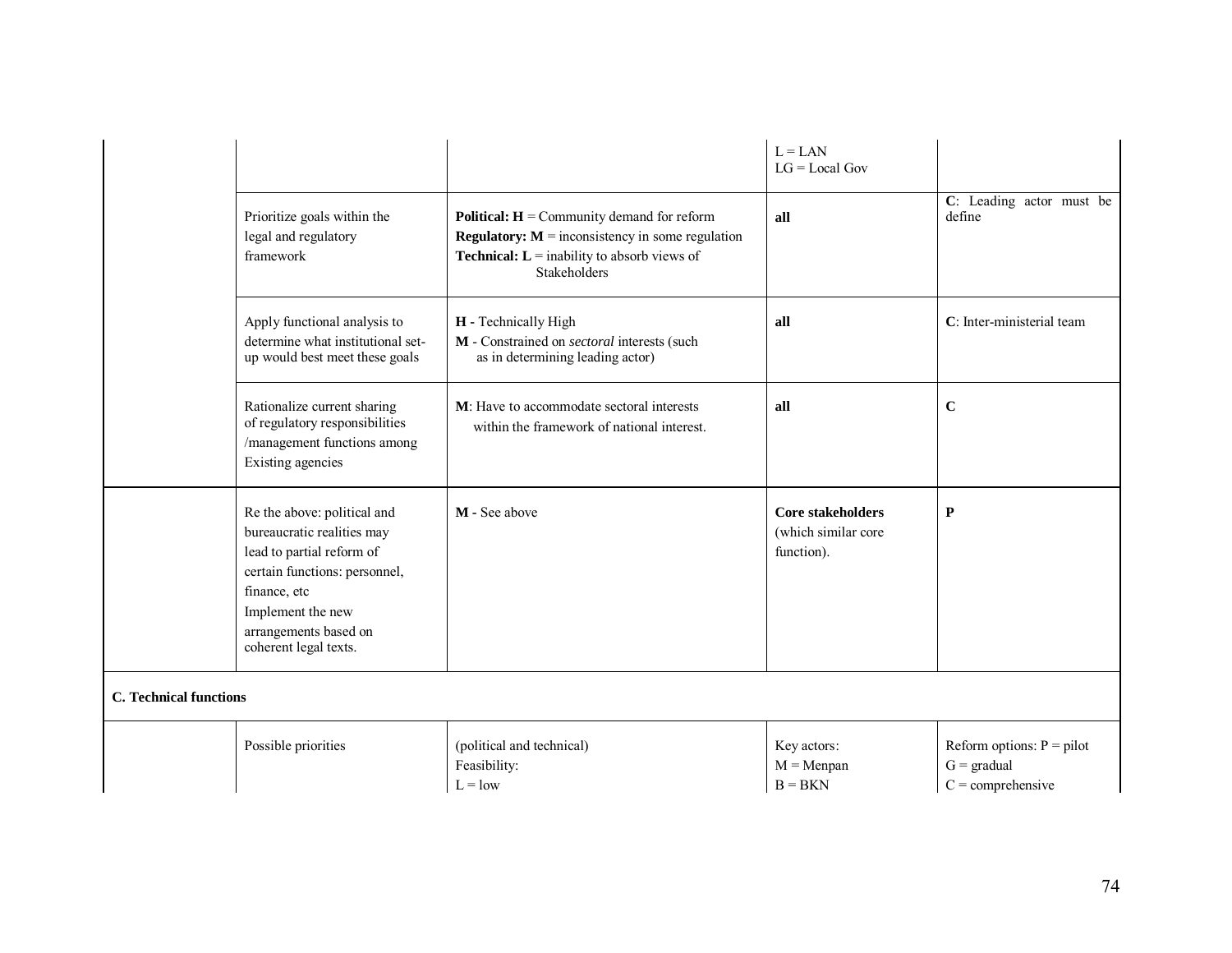|                 |                                                                                            | $M = \text{medium}$<br>$H = high$                                                                                                                                                                         | $H = MOHA$<br>$F = MoF$<br>$L = LAN$<br>$LG = Local Gov$<br>$O = Other$ |                        |
|-----------------|--------------------------------------------------------------------------------------------|-----------------------------------------------------------------------------------------------------------------------------------------------------------------------------------------------------------|-------------------------------------------------------------------------|------------------------|
| 1. Organization | Functional review                                                                          | M: - Functional inflexibility<br>- Limited space to maneuver<br>- Limited technical capability                                                                                                            | LG<br>$\mathbf 0$                                                       | ${\bf P}$              |
| 2. Personnel    | Human Resource Planning<br>(HRP) (incl. right-sizing policy)                               | M: - Menpan has no tool to assess "formasi"<br>based on human resource planning<br>method<br>- Room available for local government to develop<br>their<br>own HRP but insufficient technical capability   | LG<br><b>BKN</b><br>$\Omega$                                            | P: need TA develop HRP |
|                 | Recruitment                                                                                | M: - Closely related with HRP<br>- Room available for local government to develop<br>their<br>own recruitment incl. the tool need                                                                         | LG<br><b>BKN</b><br>$\bf{0}$                                            | P                      |
|                 | Human Resource Development<br>(HRD)<br>(incl. placement, promotion,<br>transfer, training) | M: - Closely related with HRP<br>- Basic prerequisite (position classification,<br>staff appraisal, standard of competence,<br>career planning, training need assessment<br>model) has to be established. | LG<br><b>BKN</b> (regional office)<br>$\mathbf 0$                       | ${\bf P}$              |
|                 | Performance based remuneration<br>(through the job evaluation                              | M: - Basic salary is nationally regulated<br>- Room for local government to develop incentive<br>system                                                                                                   | LG<br><b>BKN</b> (regional office)                                      | P                      |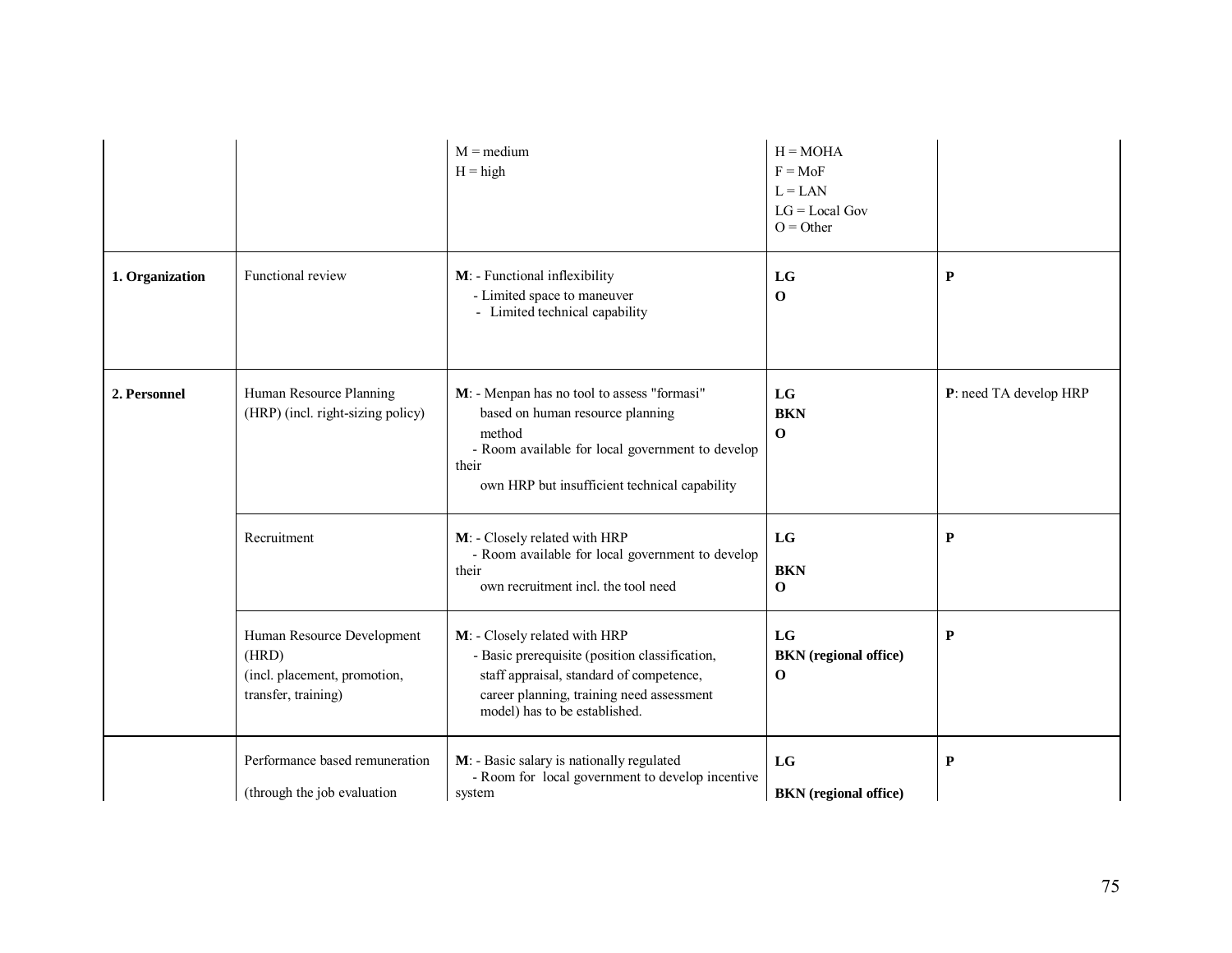|                                                        | technique)                                                                                                               |                                                                                                                                                                                                                                                   | $\mathbf 0$                                    |                |
|--------------------------------------------------------|--------------------------------------------------------------------------------------------------------------------------|---------------------------------------------------------------------------------------------------------------------------------------------------------------------------------------------------------------------------------------------------|------------------------------------------------|----------------|
|                                                        | Performance Appraisal                                                                                                    | M: - Closely related with HRD<br>- DP3 does not related with performance<br>- local government develop DP3 supplement<br>- Assessment center method applies for<br>strategic position.                                                            | LG<br><b>BKN</b><br>$\mathbf{0}$               | $\bf P$        |
| 3. Management of<br>personnel<br>and<br>accountability | Introducing<br>Performance<br>Management                                                                                 | H: High commitment of Central Government                                                                                                                                                                                                          | Other                                          | P              |
|                                                        | Code of conduct and<br>Integrity pacts                                                                                   | $H$ : - Code of conduct based on PP.42/2004<br>has not been implemented<br>- local government may develop their own code of<br>conduct based on PP.42/2004 adjusted to local<br>characteristics including the applications of integrity<br>pacts. | LG<br>$\mathbf{0}$                             | $\mathbf C$    |
|                                                        | The management of work<br>including delegation and<br>accountability instruments                                         | H: - Based on the top management goodwill<br>- Establish standard of competence<br>- Establish staff appraisal                                                                                                                                    | LG                                             | $\mathbf C$    |
|                                                        | Discipline                                                                                                               | L: Weakness in PP 30/1980, cause subjective<br>judgment in enforcing discipline, that<br>resulted in opening chance of civil<br>servant to avoid disciplinary action.                                                                             | <b>Central Government</b><br>(to amend the PP) | $\overline{a}$ |
|                                                        | Introduction of behavior<br>change in order to reduce<br>the gap between formal<br>rules and actual/informal<br>behavior | H: Menpan has set guidelines the corporate<br>culture for civil servant                                                                                                                                                                           | Menpan<br>LG<br>$\mathbf{0}$                   | P              |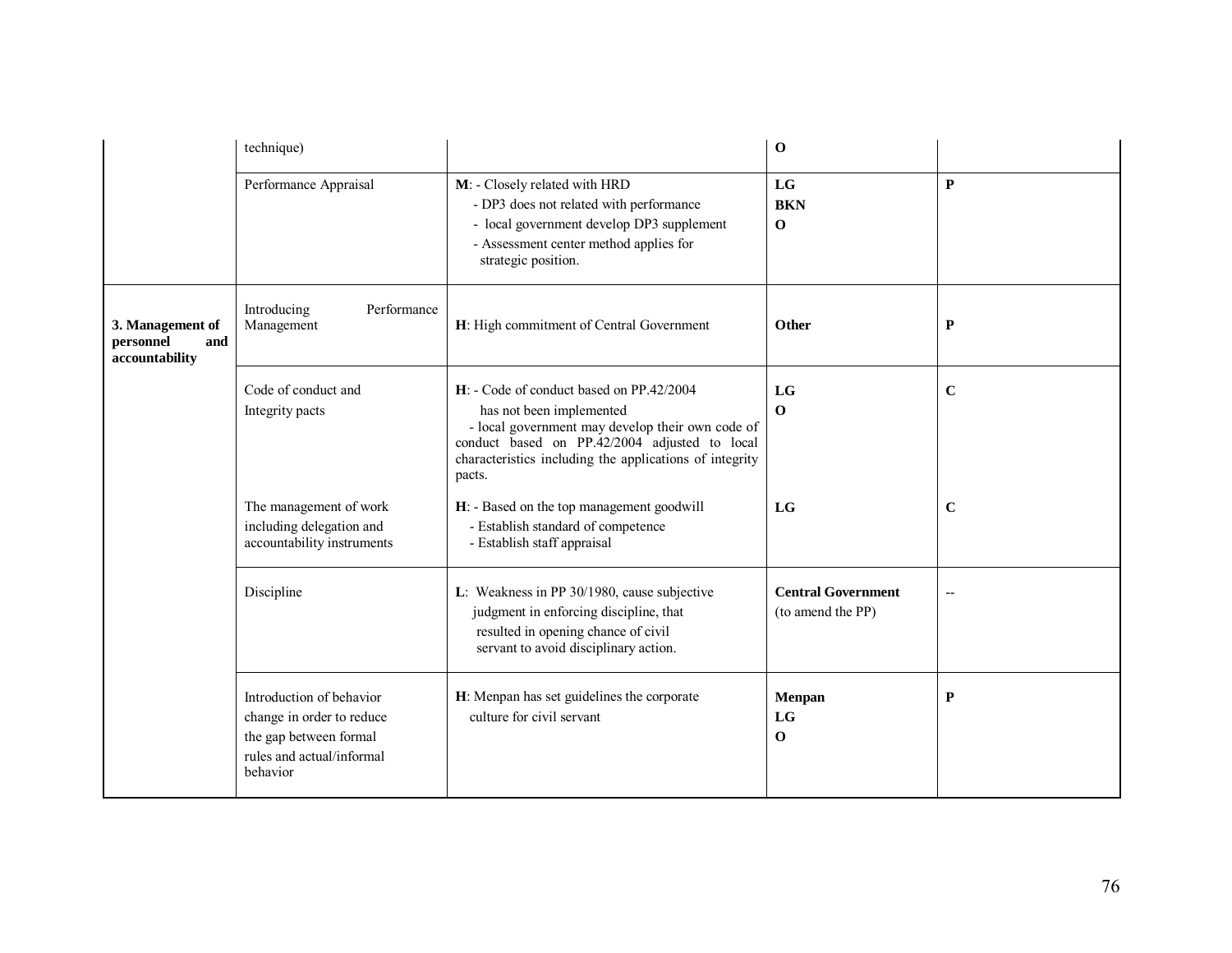### **Example of Diagnostics and Roadmap including reform options**

#### **1. KABUPATEN SOLOK - FINANCE- Expenditure**

| N <sub>0</sub> | <b>Functions</b>           | <b>Ouestions</b>         | <b>Responses</b>                   | <b>Problem Identification</b>                   | <b>Stakeholder</b> |
|----------------|----------------------------|--------------------------|------------------------------------|-------------------------------------------------|--------------------|
| ı.             | <b>Budget Planning,</b>    | What types of budgets    | Since 2003, Kabupaten Solok has    | The links between program/activities and        | CG & LG            |
|                | <b>Policy Formulation,</b> | do you use? (for         | used performance-based             | performance indicators are often unclear.       |                    |
|                | <b>Execution and</b>       | example, line item       | budgeting in line with             | Indirect expenditures (such as for salaries of  |                    |
|                | <b>Monitoring</b>          | budgets, performance     | Kepmendagri 29/02.                 | civil servants (PNS) have not been apportioned  |                    |
|                |                            | budgets). Are they       |                                    | to activities.                                  |                    |
|                |                            | linked to program        | They recognize the weaknesses in   |                                                 |                    |
|                |                            | objectives and           | the actual practices. In many      | The Kabupaten has used participatory planning   |                    |
|                |                            | performance indicators?  | cases, the relation between the    | process to improve the budget allocation and to |                    |
|                |                            | If yes, how do you       | budget for activities and the      | be more responsive to local needs.              |                    |
|                |                            | actually link the budget | performance indicators are not     | Specifications of Minimum Service Standards     |                    |
|                |                            | and the performance?     | clear.                             | (SPM) for all functions are incomplete.         |                    |
|                |                            |                          |                                    | Standards for spending assessments to evaluate  |                    |
|                |                            |                          | Budget preparation starts with     | the proposed budget (especially for indirect    |                    |
|                |                            |                          | participatory planning. The budget | expenditures) are incomplete.                   |                    |
|                |                            |                          | planning begins with Nagari        | Improving budgetary planning entails            |                    |
|                |                            |                          | discussions (which bring all stake | improvements to Kepmendagri 29/02, and          |                    |
|                |                            |                          |                                    |                                                 |                    |
|                |                            |                          | holders to a discussion forum).    | strengthened human resource capacity in         |                    |
|                |                            |                          |                                    | planning and implementation.                    |                    |
|                |                            |                          |                                    |                                                 |                    |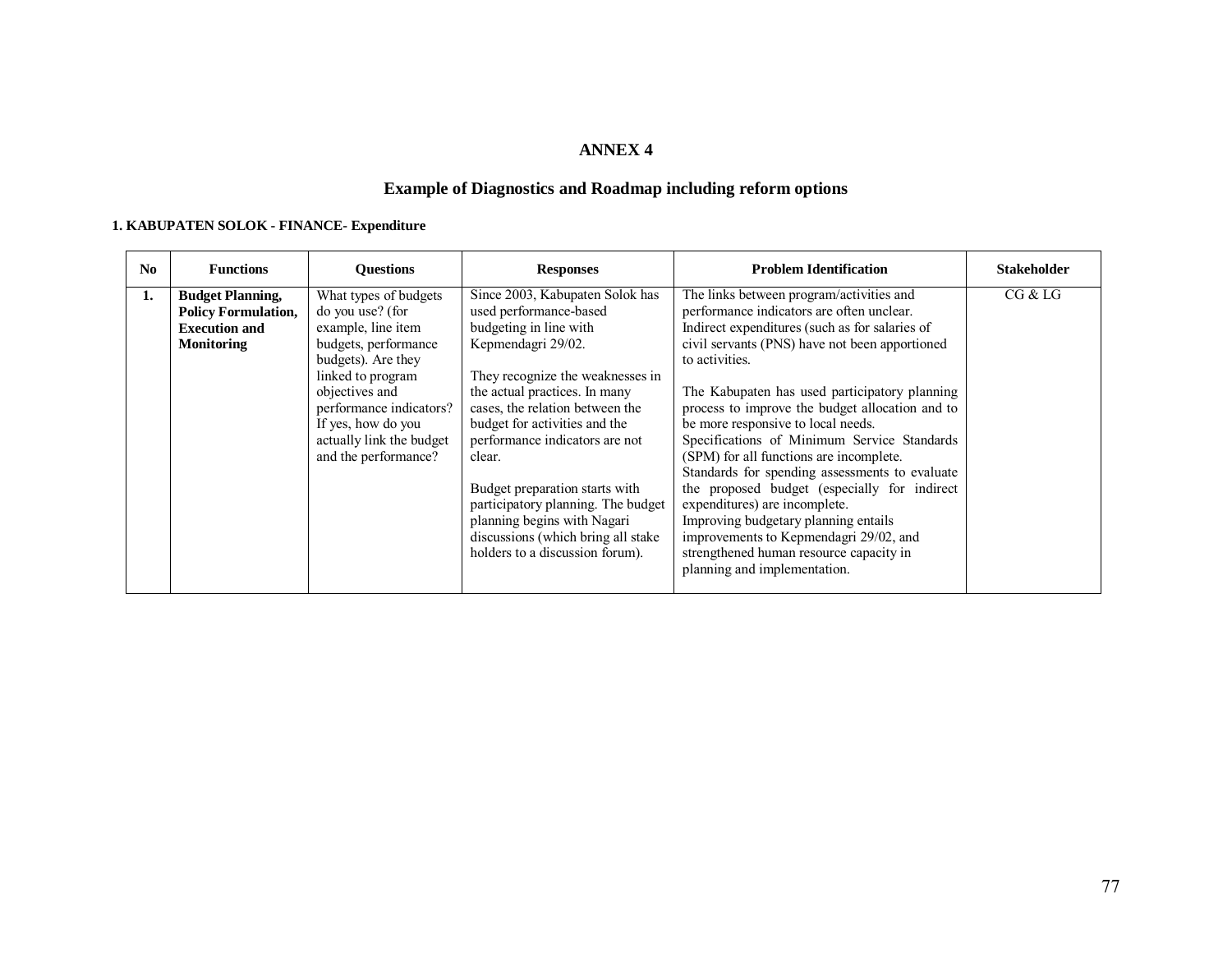| No | <b>Functions</b> | <b>Questions</b>                                                        | <b>Responses</b>                                                                                                                                                                                                                                                                                                                                                                                                                                                                                                                                                                                                                               | <b>Problem Identification</b>                                                                                                                                                                                                                                                                                                                                                                                                                                                                                                                                                                                                                                                                          | <b>Stakeholder</b> |
|----|------------------|-------------------------------------------------------------------------|------------------------------------------------------------------------------------------------------------------------------------------------------------------------------------------------------------------------------------------------------------------------------------------------------------------------------------------------------------------------------------------------------------------------------------------------------------------------------------------------------------------------------------------------------------------------------------------------------------------------------------------------|--------------------------------------------------------------------------------------------------------------------------------------------------------------------------------------------------------------------------------------------------------------------------------------------------------------------------------------------------------------------------------------------------------------------------------------------------------------------------------------------------------------------------------------------------------------------------------------------------------------------------------------------------------------------------------------------------------|--------------------|
| 2. |                  | How do you monitor<br>and evaluate budget<br>performance?               | Budgetary execution is monitored<br>by several units. The first is by<br>BPKD, which monitors all units<br>(including revenue) by producing<br>monthly and quarterly reports.<br>The second is by the Bappeda (the<br>local planning agency). The third<br>is each Dinas for their respective<br>activities, procurement and capital<br>expenditure. The fourth is by the<br>Development Unit in Setda. The<br>fifth is by the Bawasda (provincial<br>internal auditor), which monitors<br>and audits all units.<br>As a coordinating mechanism,<br>results of monitoring should be<br>reported to the Bupati through the<br>Development Unit. | There are questions about the efficiency, overlap<br>and effectiveness of these multiple monitoring<br>agencies, whereas coordination and<br>comprehensiveness is the key to effectiveness.<br>The capability of the monitoring and auditing<br>officials needs to be strengthened, while better<br>tools and instruments for monitoring need to be<br>developed.                                                                                                                                                                                                                                                                                                                                      | CG & LG            |
| 3. |                  | Are you doing an<br>adequate job in<br>developing expenditure<br>plans? | Yes, according to Kepmendagri<br>29/02.<br>The budget team prepares the<br>general direction of the budget<br>(AKU) as well as the strategy and<br>priorities (SP). It is assisted by<br>representatives of a local NGO.<br>The AKU and SP (as approved by<br>the DPRD) will be used to guide<br>the units to propose their budget<br>plans (RASKs). The RASKs are<br>scrutinized by the executive<br>budget team and consolidated into<br>a budget document.                                                                                                                                                                                  | Weaknesses in Kepmendagri 29/02 cause<br>problems of implementation. As a result, some<br>duplication is inevitable. For example,<br>expenditure for official travel and purchase of<br>goods are in two budget items (general<br>administration and operations and maintenance).<br>In theory, these budget items are for different<br>purposes, but it is very difficult to assess<br>whether both are needed. It is also very hard to<br>distinguish whether the funds have used as<br>indicated.<br>Revisions to this regulation are pending owing<br>to changes in the Decentralization Law and<br>various new Laws regulating local government<br>finance. Some of these Laws are contradictory. | CG & LG            |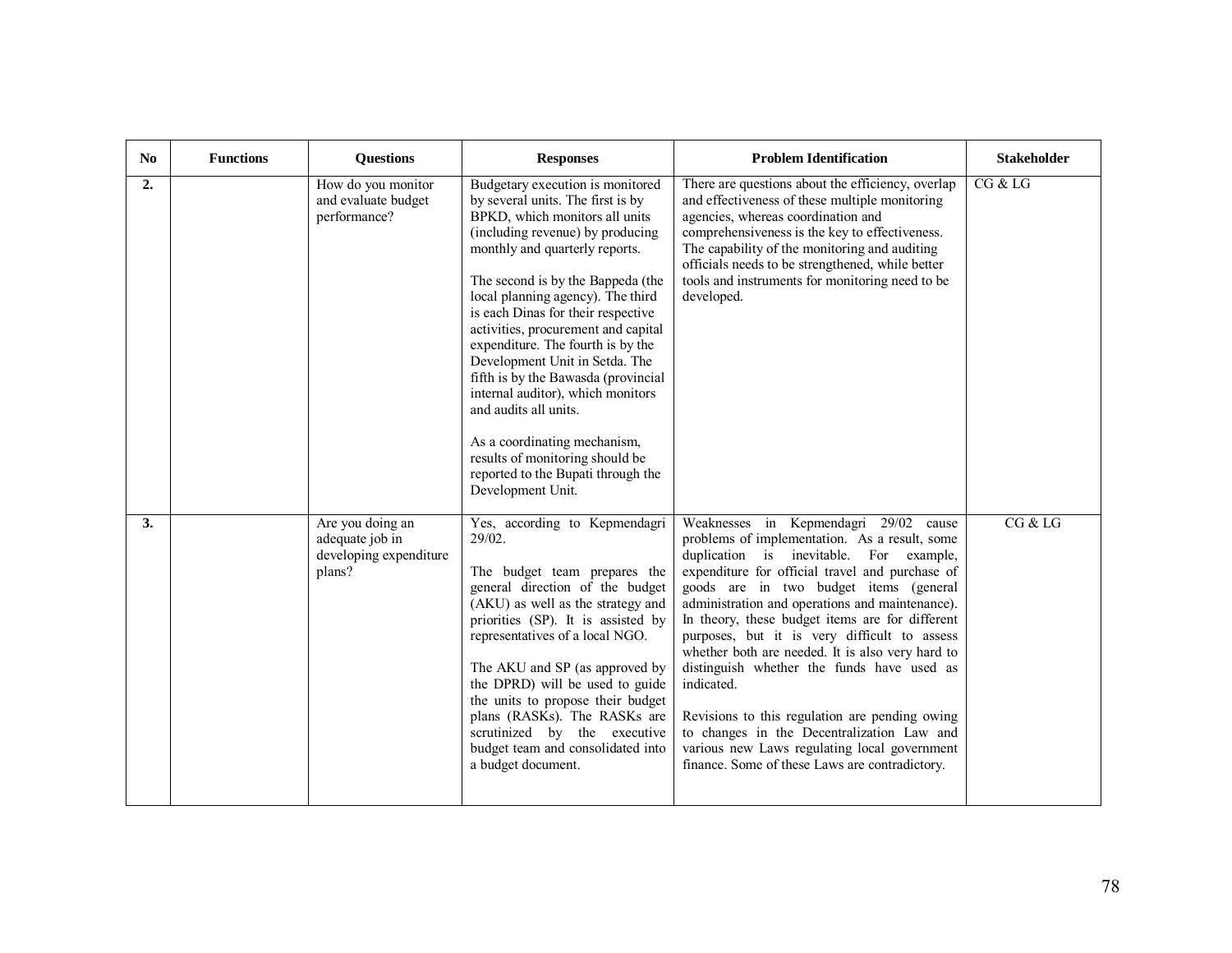| No               | <b>Functions</b> | <b>Ouestions</b>                                                                                                            | <b>Responses</b>                                                                                                                                                                                   | <b>Problem Identification</b>                                                                                                                                                                                                                                                                    | <b>Stakeholder</b> |
|------------------|------------------|-----------------------------------------------------------------------------------------------------------------------------|----------------------------------------------------------------------------------------------------------------------------------------------------------------------------------------------------|--------------------------------------------------------------------------------------------------------------------------------------------------------------------------------------------------------------------------------------------------------------------------------------------------|--------------------|
| $\overline{4}$ . |                  | Do you have sufficient<br>time to prepare, to<br>execute and to monitor<br>the budget<br>performance?                       | Yes, but the time provided for the<br>preparation of RASKs (budget<br>plans of working units) was too<br>short.<br>A new budget schedule has been<br>agreed by DPRD.                               | The budget schedule requires strong<br>commitment. If one step is delayed, it can lead<br>to delayed approval of the budget.                                                                                                                                                                     | LG                 |
| 5.               |                  | Can you avoid overlap<br>in the budget? How?                                                                                | The duplication in the budget can<br>be limited by performance-based<br>budgeting. However, unclear<br>organizational mandates and job<br>description also cause duplication.                      | Some vaguely defined programs of units in the<br>local government cause duplicate targets. For<br>example, two units can have their own training<br>programs for the same target group.                                                                                                          | LG                 |
| 6.               |                  | What role does the<br>DPRD (local<br>parliament) play in<br>budget policy<br>formulation and<br>approval?                   | DPRD scrutinizes the general<br>direction of the budget (AKU) and<br>the strategy and priorities (SP).<br>Participatory planning is also<br>used, and DPRD members are<br>included in the process. | Discussions about the AKU and the SP with<br>DPRD can be difficult, due to different<br>perceptions as between the DPRD and the<br>Executive. This can lead to inefficient and<br>ineffective discussions. The quality of the DPRD<br>needs to be upgraded through workshops and<br>discussions. | LG                 |
| 7.               |                  | How does the central<br>government inform<br>local governments that<br>their programs and<br>budgets have been<br>approved? | The requirement for consultations<br>with the province (Law 32/2004)<br>on the local government budget<br>has not been implemented yet.                                                            | This has the potential for a conflict between<br>local governments and the Province.                                                                                                                                                                                                             | LG                 |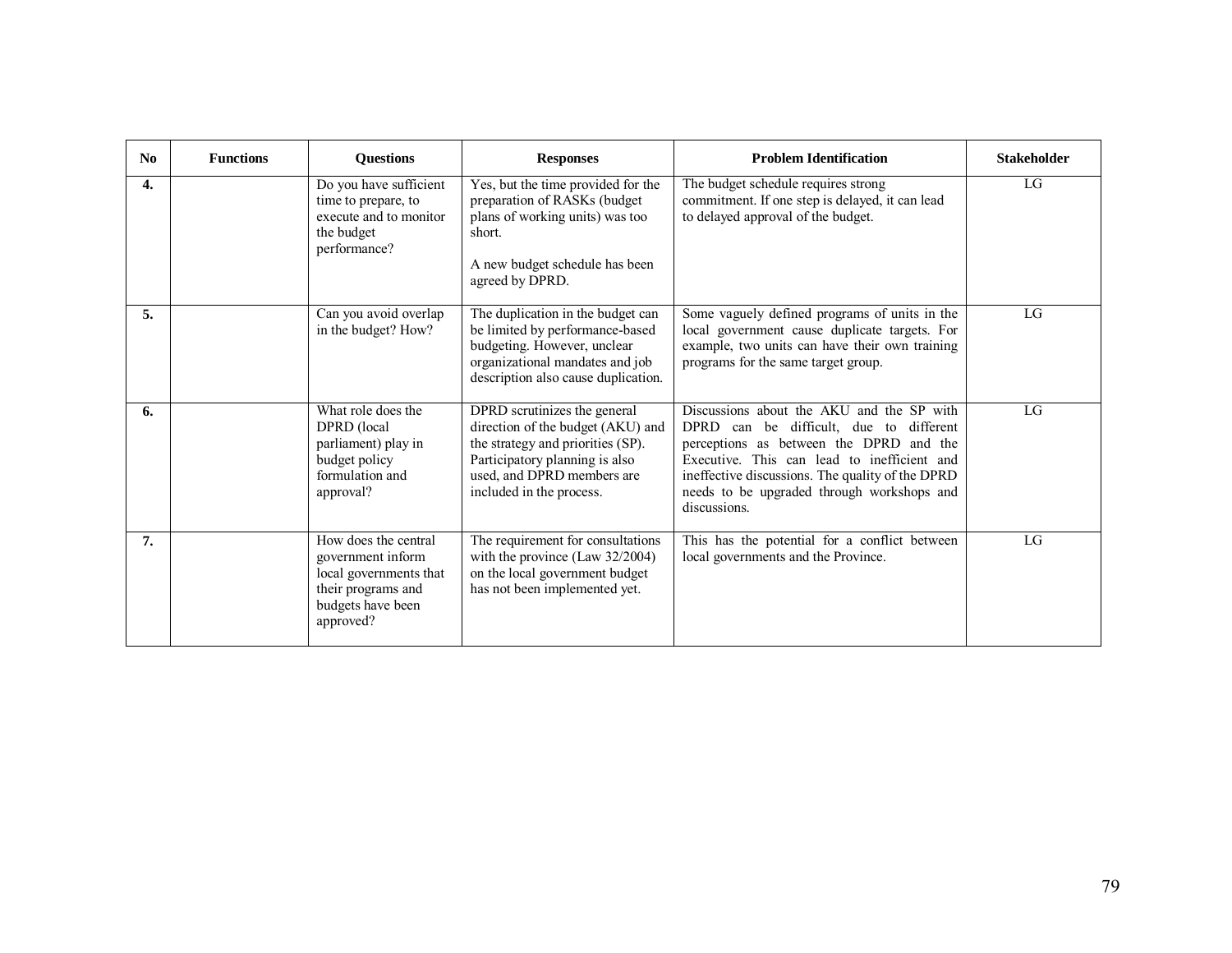| N <sub>0</sub> | <b>Functions</b> | <b>Questions</b>                                                                              | <b>Responses</b>                                                                                                                                                                                                                                                                                                                                                                                                                                                                                                                                                                                                                                                                                                                                                        | <b>Problem Identification</b>                                                                                                                                                                                                                                                                                                                                                                                                                                                                                                                                                                                                                                                                                                                                                                                                                                                               | <b>Stakeholder</b> |
|----------------|------------------|-----------------------------------------------------------------------------------------------|-------------------------------------------------------------------------------------------------------------------------------------------------------------------------------------------------------------------------------------------------------------------------------------------------------------------------------------------------------------------------------------------------------------------------------------------------------------------------------------------------------------------------------------------------------------------------------------------------------------------------------------------------------------------------------------------------------------------------------------------------------------------------|---------------------------------------------------------------------------------------------------------------------------------------------------------------------------------------------------------------------------------------------------------------------------------------------------------------------------------------------------------------------------------------------------------------------------------------------------------------------------------------------------------------------------------------------------------------------------------------------------------------------------------------------------------------------------------------------------------------------------------------------------------------------------------------------------------------------------------------------------------------------------------------------|--------------------|
| 8.             |                  | What percentage of<br>your DAU represents<br>cost transfers<br>exclusively for wage<br>bills? | About 92% of DAU is for<br>personnel expenditure (salaries,<br>benefits, local incentives, and<br>honorarium).<br>Since 2004, Kabupaten Solok has<br>followed a local incentive system<br>that provides additional salary for<br>employees. This incentive is an<br>average increase of about 12% in<br>PNS salaries. This system<br>replaced the honorarium for every<br>activity as currently being<br>practiced by the Provincial<br>Government and by other local<br>governments in West Sumatra.<br>Special Note for Comparison:<br>Data for calculating the 2005<br>DAU in the MOF indicates that<br>the ratio of total DAU to total<br>salaries of civil servants in<br>kabupaten/kota is about 63%<br>(about 50 trillion for salaries from<br>80 trillion DAU). | A large number of personnel (more than 5,000)<br>and an expansive organizational structure, have<br>absorbed almost all the DAU. It is possible that<br>in the coming year, personnel expenditure will<br>exceed the amount of DAU for the Kabupaten.<br>The split of this Kabupaten into 2 parts (Solok<br>and South Solok) in 2004 has disadvantaged<br>Kabupaten Solok in its transfers through the<br>DAU.<br>In 2004, the DAU was negotiated with the<br>Central Government and South Solok, assuming<br>that a relatively large number of civil servants<br>would move from Solok to South Solok. In the<br>event, a much smaller number moved, saddling<br>Solok with a relatively large number of civil<br>servants, but significantly less DAU. A new<br>formula has been negotiated, but Solok has<br>suffered a once-only loss in its DAU and been<br>left with redundant staff. | CG & LG            |
| 9.             |                  | Do you consider<br>deconcentrated funds in<br>your planning? How?                             | local government has tried to<br>consider all sources of funding in<br>the planning process by asking the<br>units to bring the DIPA (document<br>of program funded by the central<br>government budget) and the list of<br>programs funded by the provincial<br>budget.                                                                                                                                                                                                                                                                                                                                                                                                                                                                                                | The DIPA is usually late and unpredictable. The<br>situation is similar for the provincial programs in<br>the kabupaten. Duplication is difficult to avoid.<br>Central programs are informed directly to the<br>Dinas, by-passing the Bupati.                                                                                                                                                                                                                                                                                                                                                                                                                                                                                                                                                                                                                                               | LG                 |
| 10.            |                  | Are Kabupaten/Kota<br>involved in the<br>provincial budget<br>planning?                       | Yes, in the annual<br>Provincial<br>planning discussions.                                                                                                                                                                                                                                                                                                                                                                                                                                                                                                                                                                                                                                                                                                               | After a program is included in the provincial<br>budget and the budget approved, the<br>Kabupaten/Kota is not formally informed as to<br>what projects/programs are going to be                                                                                                                                                                                                                                                                                                                                                                                                                                                                                                                                                                                                                                                                                                             | LG                 |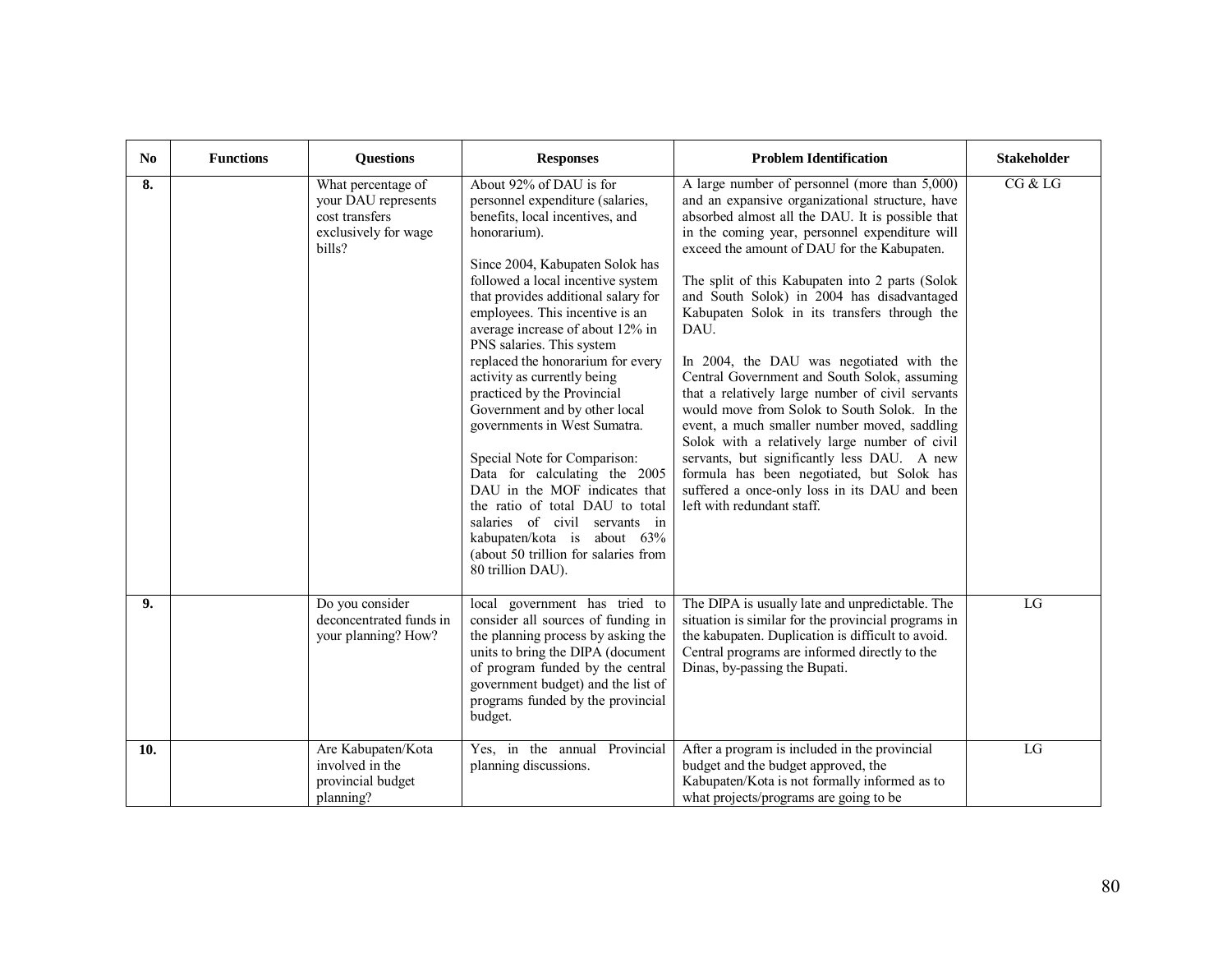| No. | <b>Functions</b> | <b>Ouestions</b>                                                                        | <b>Responses</b>                                                                                                                                                                                                                                                                                                                                                                        | <b>Problem Identification</b>                                                                                                                                                                                                                                                                                                                                                                                   | <b>Stakeholder</b> |
|-----|------------------|-----------------------------------------------------------------------------------------|-----------------------------------------------------------------------------------------------------------------------------------------------------------------------------------------------------------------------------------------------------------------------------------------------------------------------------------------------------------------------------------------|-----------------------------------------------------------------------------------------------------------------------------------------------------------------------------------------------------------------------------------------------------------------------------------------------------------------------------------------------------------------------------------------------------------------|--------------------|
|     |                  |                                                                                         |                                                                                                                                                                                                                                                                                                                                                                                         | implemented.                                                                                                                                                                                                                                                                                                                                                                                                    |                    |
| 11. |                  | For Kabupaten/Kota:<br>Do you consider the<br>provincial budget in<br>your plan? How?   | Yes, see the answer in No 9.                                                                                                                                                                                                                                                                                                                                                            |                                                                                                                                                                                                                                                                                                                                                                                                                 | LG                 |
| 12. |                  | How often do the local<br>governments prepare<br>and approve a<br>supplementary budget? | Once a year. Usually there is also<br>a revision of the DASK (the unit<br>budget document) by Bupati<br>decree.                                                                                                                                                                                                                                                                         | local government prefers not to have a budget<br>revision since it takes time to get the DPRD's<br>approval. Also, political considerations usually<br>dominate in budget amendments.<br>It is very difficult not to have the budget revision<br>since many things could happen during the<br>second semester of the budget, especially<br>unexpected project/programs and revenues from<br>Central Government. | LG                 |
| 13. |                  | Are any compliance,<br>performance or<br>financial audits ever<br>conducted?            | Internal audits are conducted by<br>provincial Bawasda. External<br>audits are conducted by BPK. In<br>general, the audit practice<br>(internal and external auditors) is<br>concerned with compliance with<br>regulations. The external auditor<br>conducts only financial audits,<br>giving an opinion on the financial<br>report, not on compliance with the<br>performance targets. | Absence of performance audits renders<br>meaningless the local government's<br>performance targets.                                                                                                                                                                                                                                                                                                             | CG & LG            |